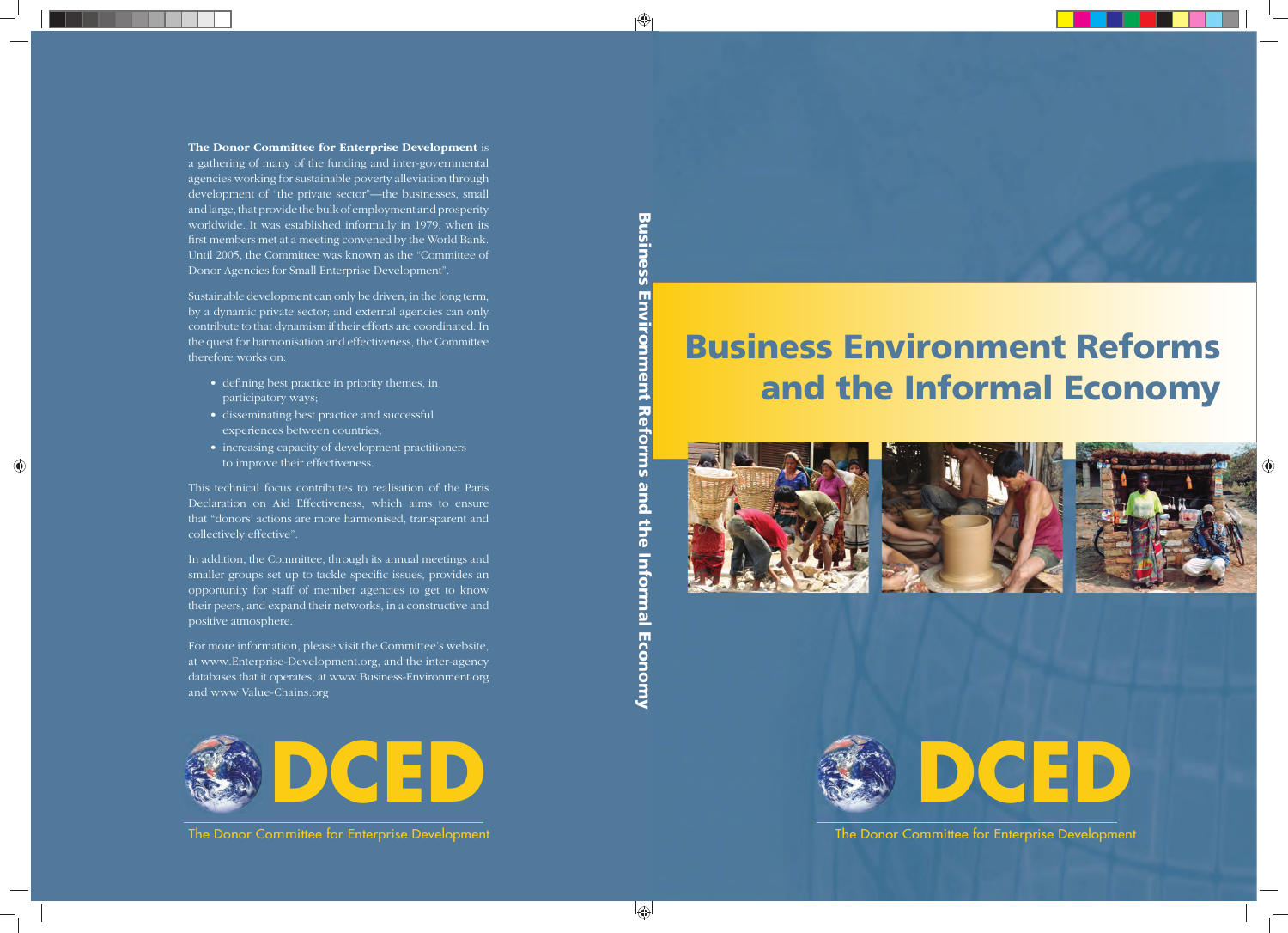## **Business Environment Reforms and the Informal Economy**

*Discussion Paper*

Donor Committee for Enterprise Development www.Enterprise-Development.org www.Business-Environment.org

December 2009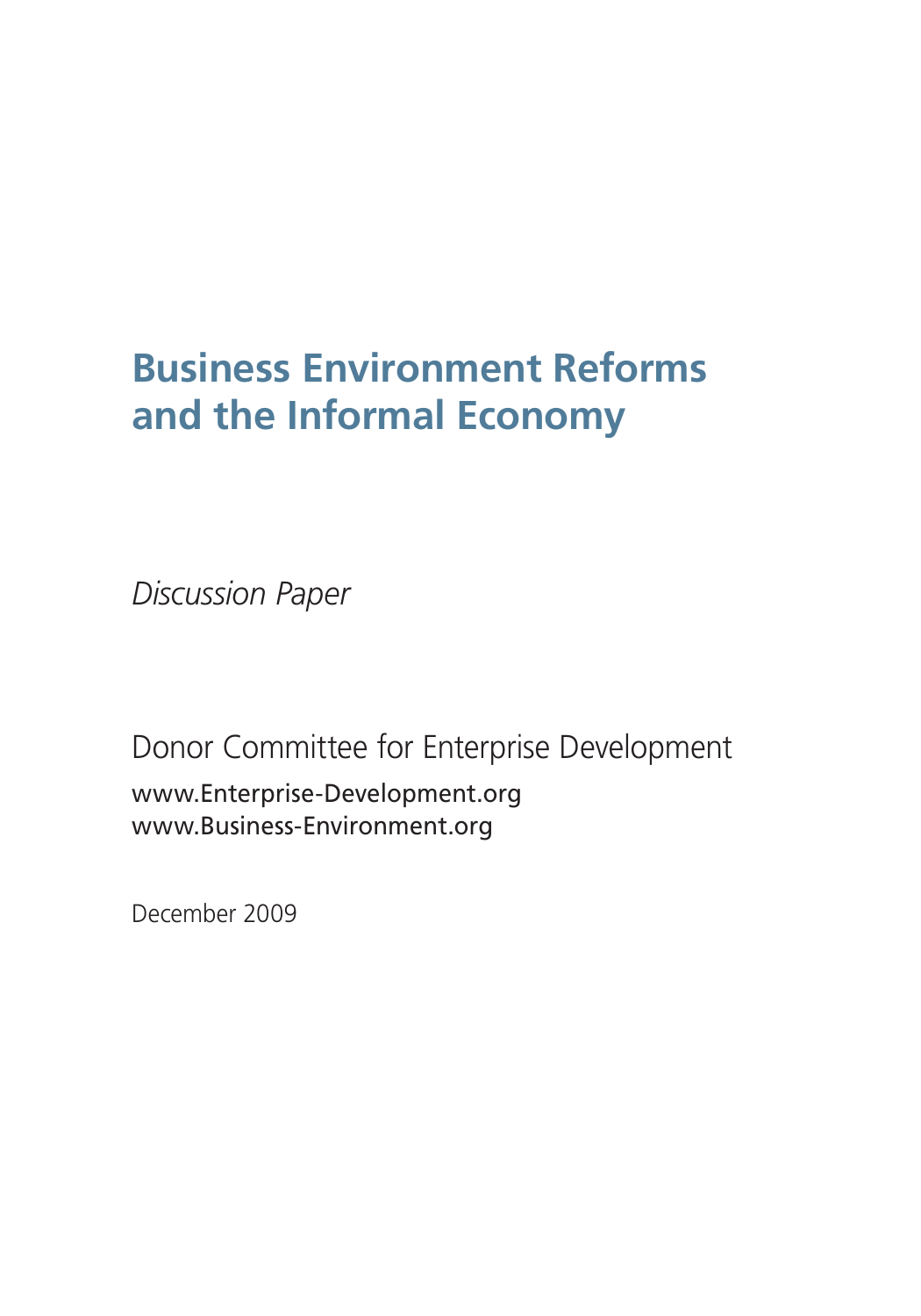This paper was commissioned by the Donor Committee for Enterprise Development (DCED) and developed by an independent consultant. Although every possible effort has been made to reach consensus on the text of the paper, it does not necessarily reflect the views of each and every agency-member of the DCED. Likewise, it does not necessarily reflect the formal view of the management and respective governing bodies of the development agencies-members of DCED or the governments they represent. The information provided in this paper is not intended to serve as legal advice.

This paper is copyrighted. DCED encourages dissemination of its work and will grant permission to reproduce portions of this paper promptly. All requests should be directed to the DCED Secretariat by email: Coordinator@Enterprise-Development.org

#### **Acknowledgments**

This paper has been produced by the Business Environment Working Group (BEWG) of the Donor Committee for Enterprise Development. Dr. Clifford Zinnes from the IRIS Center and the School of Public Policy, both at the University of Maryland is the author of this paper. The preparation of the paper was led by Andrei Mikhnev (World Bank, BEWG Chairman). Special thanks to Richard Sandall (DFID) whose suggestions and comment enriched the content of the paper. Written comments on the paper from Graeme Buckley (ILO), M'Hamed Cherif (EU BizClim), Dorsati Madani (World Bank), Mavis Owusu-Gyamfi (DFID), Mikael Soderback (Sida), and Jim Tanburn (DCED) are highly appreciated. The paper also benefited from the feedback received from other DCED members and from participants of the IFC's BEEnet meeting in Belgrade, Serbia. Finally, many thanks are going to Elvira Santayana, who provided administrative support. This publication uses photographs of Kate Lee, Gerry McCarthy, and Ronny Bechmann submitted for the DCED 30<sup>th</sup> Anniversary Photography Competition.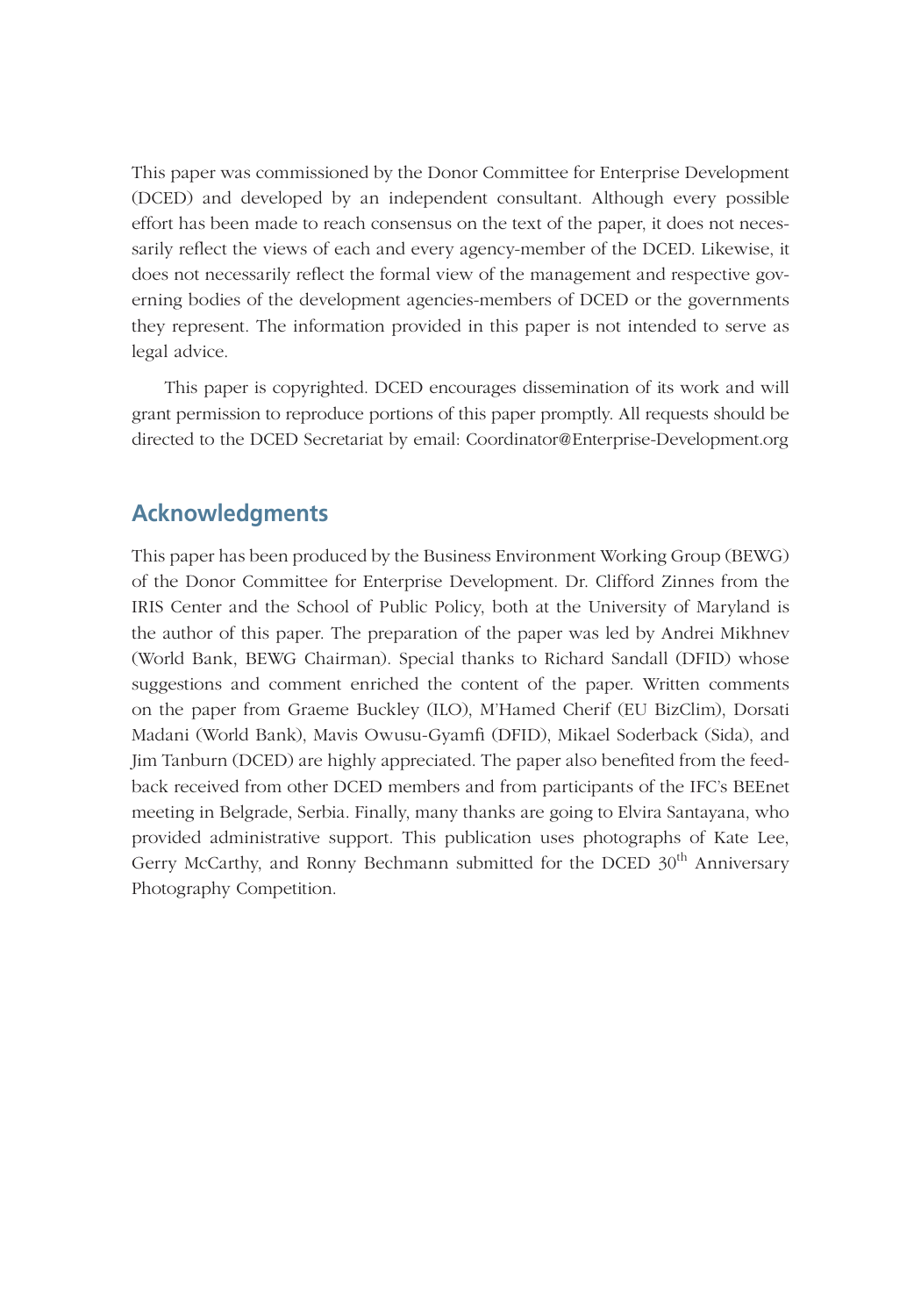## **Table of Contents**

| 2.1 Why Do Some Businesses Choose Informality Over Formality? 8     |  |
|---------------------------------------------------------------------|--|
| 2.2 How Does BER Affect the Size of the Informal Economy?21         |  |
| 2.3 Does BER Focused on Informality Impact                          |  |
|                                                                     |  |
|                                                                     |  |
| 3.1 Which Areas of the Be Require Attention for Reducing the        |  |
|                                                                     |  |
| 3.2 How Should BER Address Informality in Firms that are Rural,     |  |
|                                                                     |  |
| 3.3 How Can a Donor Support Be Reforms that Encourage Formality? 44 |  |
| 3.4 What Institutions are the Most Appropriate Program Partners?51  |  |
| <b>Chapter 4:</b> Outstanding Issues and Opportunities 55           |  |
|                                                                     |  |
|                                                                     |  |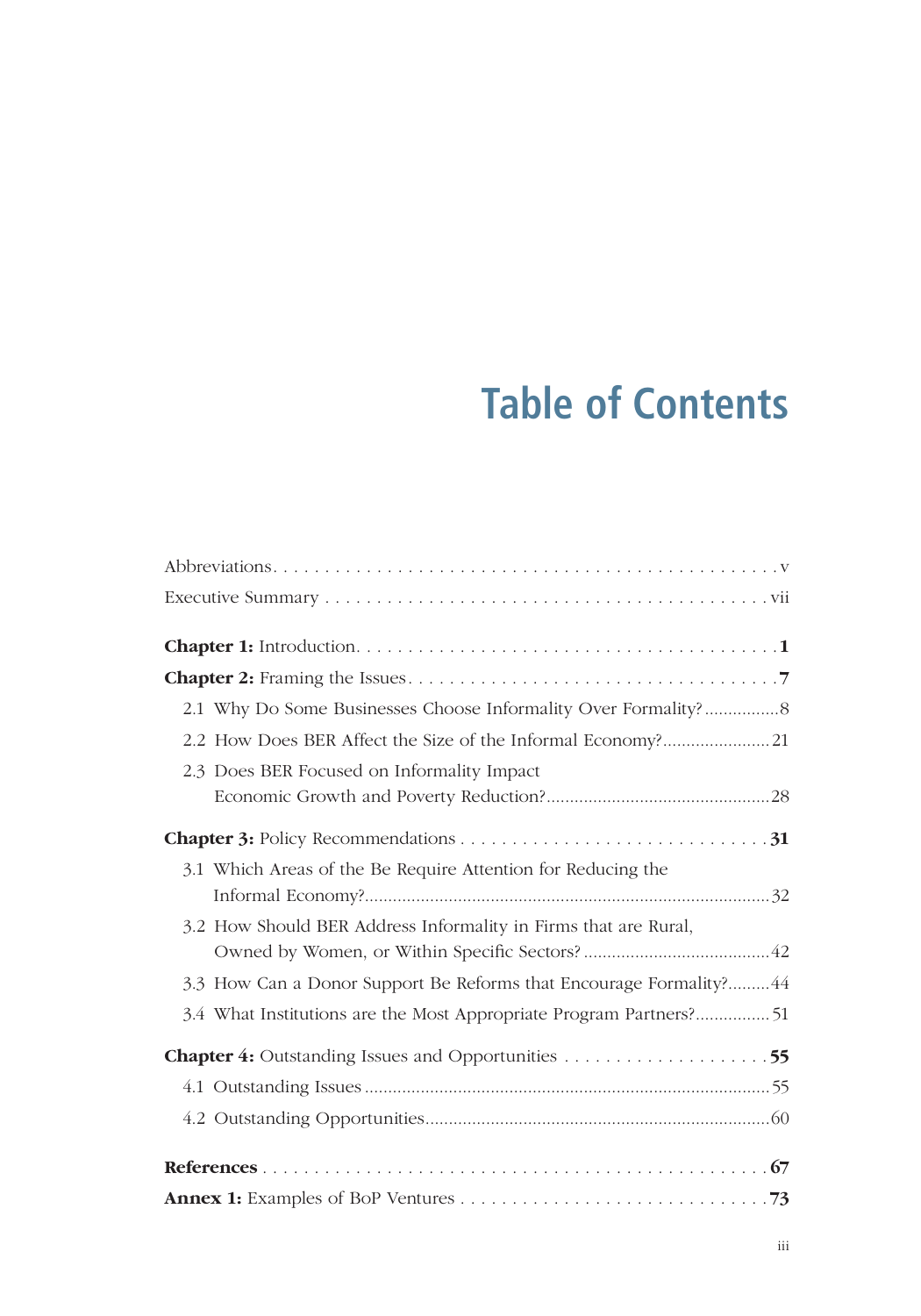## **Tables**

| Table 2.1: A simplified typology of the degree of enterprise informality 8           |
|--------------------------------------------------------------------------------------|
| Table 2.2: Indicative motivations for transacting in the informal economy $\dots$ 12 |
|                                                                                      |
|                                                                                      |
|                                                                                      |
|                                                                                      |
|                                                                                      |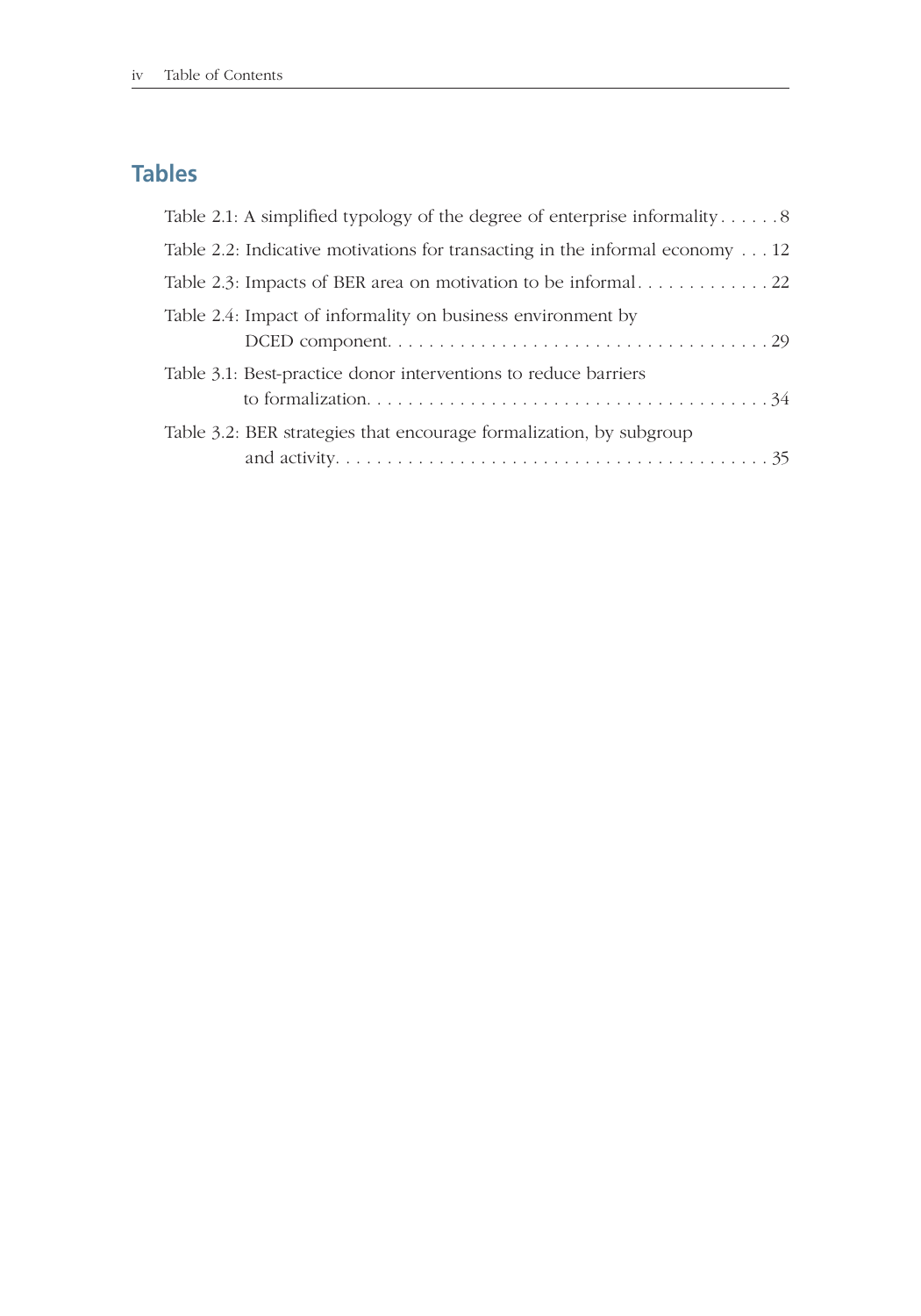## **Abbreviations**

| <b>BE</b>    | <b>Business Environment</b>                            |  |  |  |
|--------------|--------------------------------------------------------|--|--|--|
| <b>BEWG</b>  | Business Environment Working Group of the DCED         |  |  |  |
| <b>BER</b>   | Business Environment Reform                            |  |  |  |
| BoP          | Base of the Pyramid                                    |  |  |  |
| <b>CLEP</b>  | Commission on Legal Empowerment of the Poor            |  |  |  |
| <b>DCED</b>  | Donor Committee for Enterprise Development             |  |  |  |
| <b>DFID</b>  | Department for International Development               |  |  |  |
| <b>FDI</b>   | Foreign Direct Investment                              |  |  |  |
| <b>FIAS</b>  | Foreign Investment Advisory Service                    |  |  |  |
| <b>GEF</b>   | Global Environment Facility                            |  |  |  |
| GDP          | Gross Domestic Product                                 |  |  |  |
| IE.          | Informal Economy                                       |  |  |  |
| <b>IFC</b>   | International Finance Corporation                      |  |  |  |
| <b>ILO</b>   | International Labor Organization                       |  |  |  |
| LAC.         | Latin America and the Caribbean                        |  |  |  |
| M&E          | Monitoring and Evaluation                              |  |  |  |
| <b>MCC</b>   | Millennium Challenge Corporation                       |  |  |  |
| NGO          | Non-governmental Organization                          |  |  |  |
| <b>OECD</b>  | Organisation for Economic Co-operation and Development |  |  |  |
| <b>OSH</b>   | Occupational Safety and Health                         |  |  |  |
| Sida         | Swedish International Development Agency               |  |  |  |
| <b>SME</b>   | Small and Medium-scale Enterprise                      |  |  |  |
| <b>SNG</b>   | Subnational Government                                 |  |  |  |
| SSA.         | Sub-Saharan Africa                                     |  |  |  |
| <b>TA</b>    | Technical Assistance                                   |  |  |  |
| <b>TRES</b>  | <b>Transition Economies</b>                            |  |  |  |
| <b>IIN</b>   | <b>United Nations</b>                                  |  |  |  |
| UNCTAD       | United Nations Conference on Trade and Development     |  |  |  |
| <b>UNDP</b>  | United Nations Development Programme                   |  |  |  |
| <b>USAID</b> | United States Agency for International Development     |  |  |  |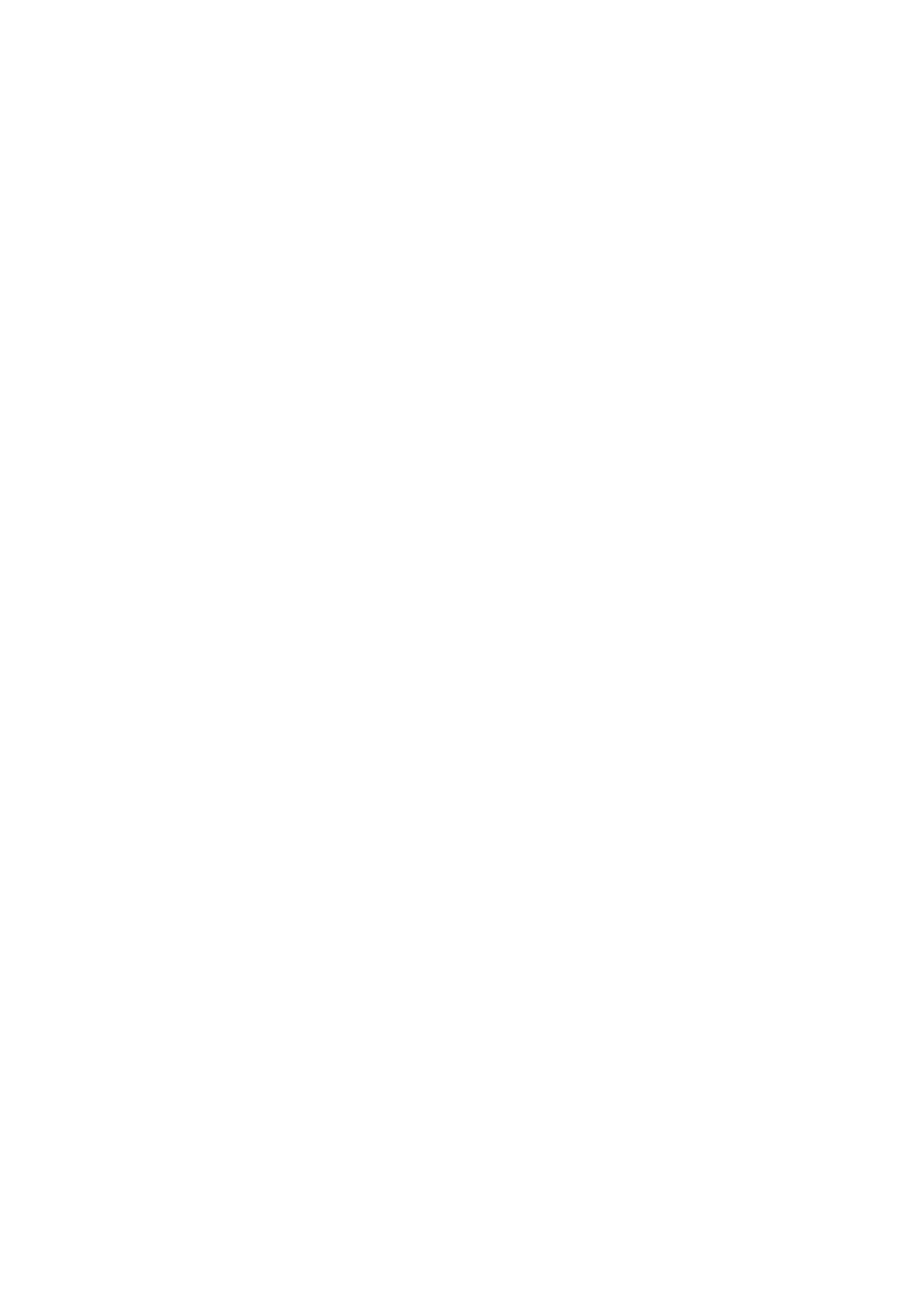## **Executive Summary**

Great strides have been made over the last decade in developing countries to clarify, simplify, and make more predictable the legal and regulatory environment within which business operates, on the one hand, and to strengthen the institutions required to protect property rights, including contracts, on the other. Yet in some respects business environment reform (BER) still faces several unresolved challenges. Principal among these relate to the apparent reluctance of the majority of businesses usually those that are micro and small—to "formalize," which, roughly, requires becoming officially registered as a business and/or as a taxpayer. By remaining informal, a firm operates in an *informal economy* (IE) and is unable to take full advantage of the legal, financial, and marketing benefits that, in principle, the judicial, banking, and economic systems of its country offer. This holds back a significant share of the population—perhaps as many as 4 billion people—from attaining its economic potential and, as a result, may leave a large market, whose value some observers place at \$4 trillion, untapped.♦ Though it varies by region and gender, a country's IE can reach 70 percent of official GDP. Most frustrating, in spite of all the innovative and extensive BER carried out to date, the size of the IE is actually *growing* in most regions. This situation perpetuates the poverty and lack of dignity of those living at the "base of the economic pyramid" (BoP), thereby exacerbating socio-economic inequality and, through its impact on youth unemployment, perhaps generating terrorist recruits.

The implications of widespread informality for developing countries appear extremely serious: lost tax revenue limits the scope of the state to provide services,

<sup>♦</sup> References in this summary are in the footnotes associated with the identical text in the body of this paper.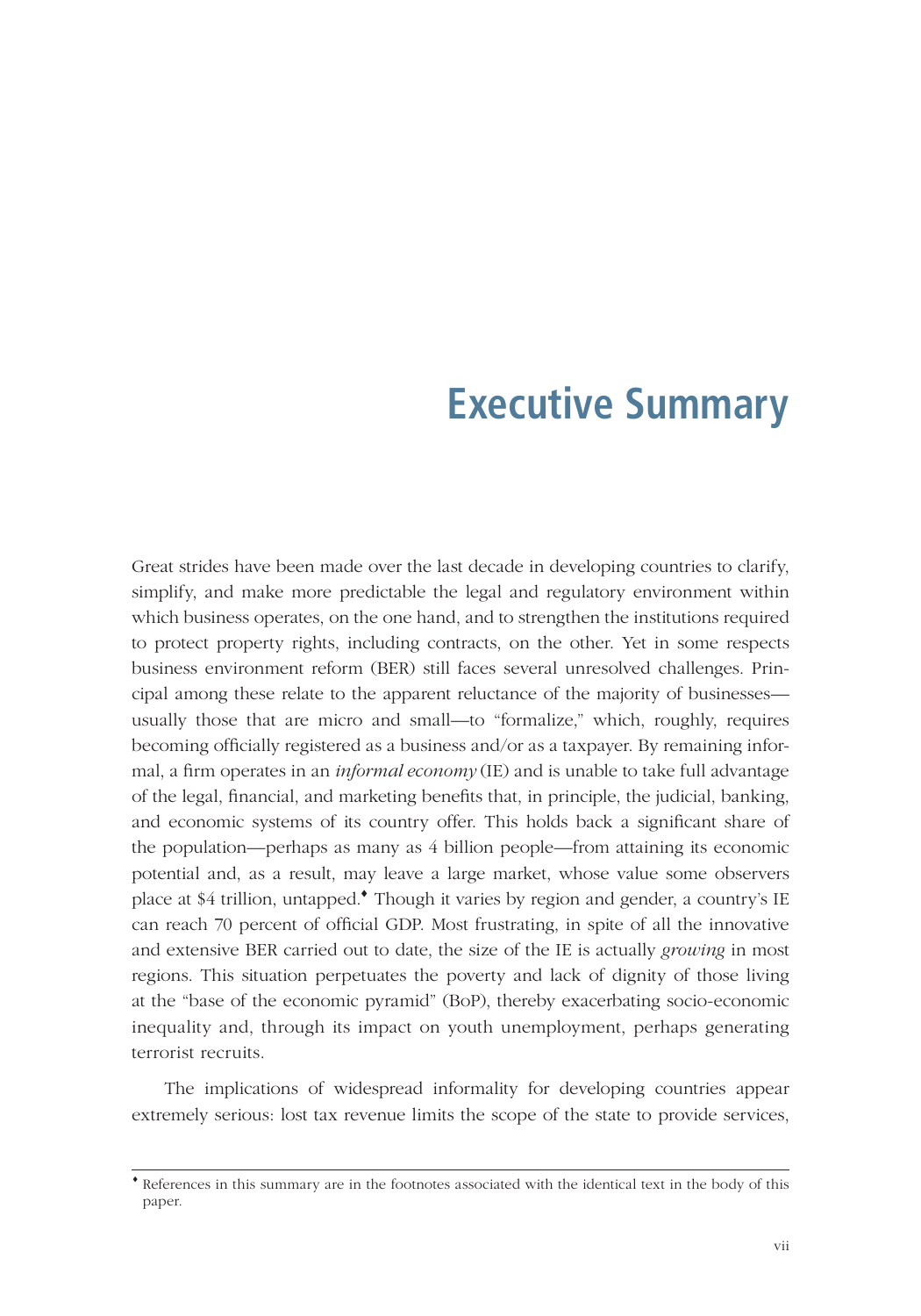and increases dependence on aid. If a high proportion of business activity operates outside the scope of regulation and policy interventions, governments are unable to shape macro-economic outcomes through policy. The need to stay 'under the radar' restricts the potential for firms to grow, while the absence of predictable, enforceable rules increases risks, and corruption. Finally, the absence of a 'fiscal-social contract' between the state, business and citizen, represented by the exchange of regulatory compliance and tax on the one for hand, for services and the rule of law on the other, undermines democracy and the emergence of effective states.

The purpose of this paper is to provide guiding principles and advice to donor and development agencies, and their program partners, on how BER programs might further contribute to the needs of the BoP by reducing informality and encouraging informal business to start operating formally. Of particular concern is avoiding policies that increase formalization but concomitantly are likely to increase poverty. The paper takes the objective of BER to be economic growth and gender-neutral poverty reduction and *not* formalization, though the latter is hypothesized to contribute to both of the former. The units of interest include informal small and micro businesses—subsistence ("survivalist") activities as well as those with significant growth potential, medium and larger firms that operate formally (for their health might be aided or abetted by the smaller informal firms), and those larger firms that may appear formal but engage in systematic under-reporting or informal (or sometimes corrupt) agreements and relationships to prosper.

Toward this end, the large body of related literature is interpreted through two complementary lenses, cost-benefit analysis and economic empowerment. The former lens views the formality decision of the economic agent as one of rational choice, where the transaction costs in terms of money, time, and knowledge (required to overcome the high-cost impediments to participation in markets and to access key inputs) are weighed against the benefits that formality might confer in terms of greater access to goods and services (both economic as well as those related to social protection) at their existing level of quality and reliability. The latter lens views the causes of informality—the aforementioned components of the cost-benefit decision—as the consequences of a nation's abrogation of certain human rights. These rights relate to access to justice, security of property rights, the fulfillment of labor rights (as specified in the *Fundamental Principles and Rights at Work* and the *Decent Work Agenda*), and business rights (access to finance, limited liability, insurance, ability to use formal contracts, etc.).

These lenses are somewhat sequential: lack of economic empowerment diminishes the degree that public and private services are accessible and thus influences the cost-benefit calculus of economic agents on whether to remain informal. Likewise, the decisions of these agents carry externalities that result in much of the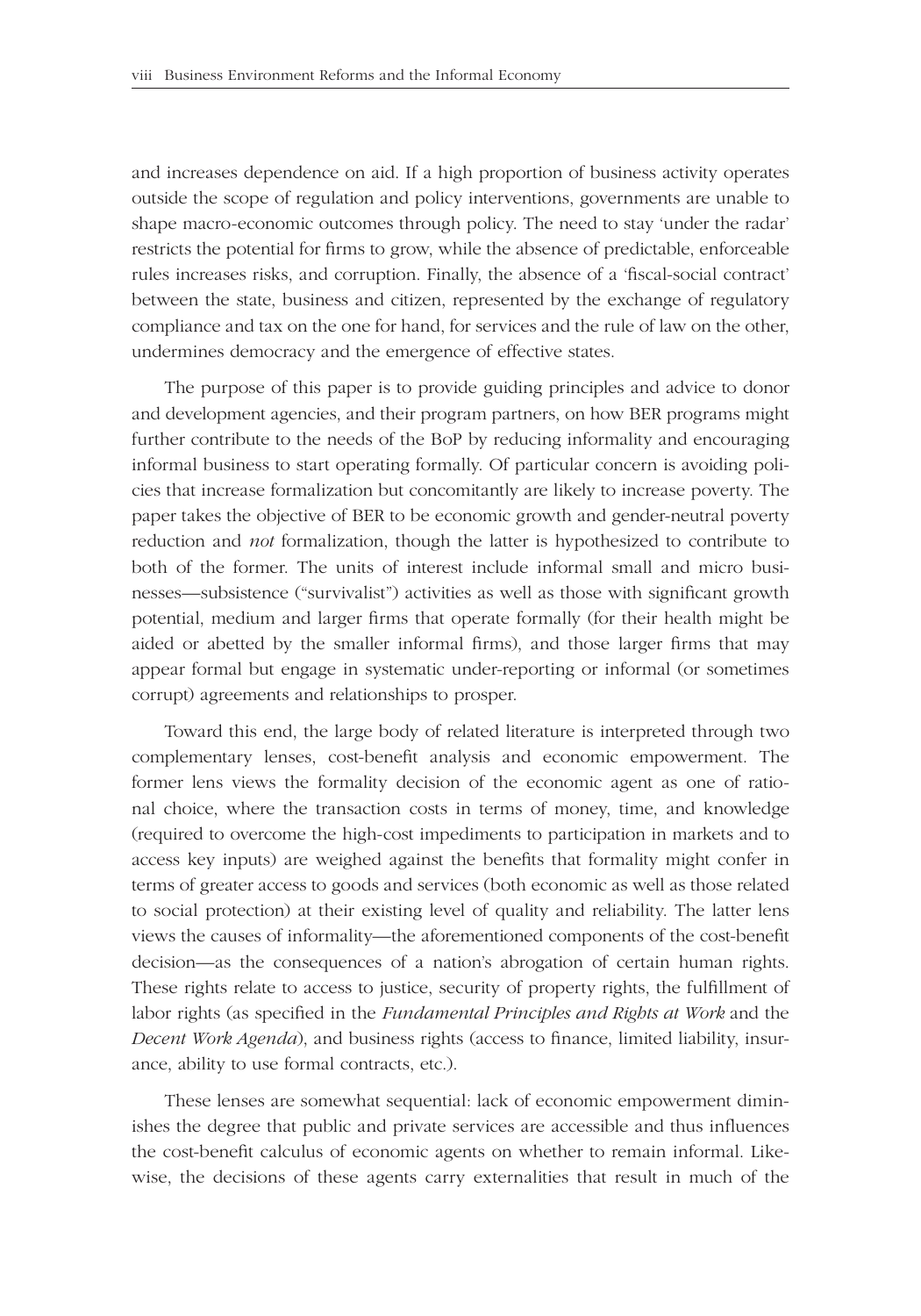country remaining trapped in a low-level economic—and social—equilibrium. The paper argues that the uneven successes of BER efforts to date are not due to fundamental mistakes or errors in those efforts but are consequences of larger economic development challenges contributing to a growing BoP. This different emphasis leads to a call for greater attention to complementary policies—and economic empowerment, in particular.

#### **Key Questions Addressed in the Paper**

Applying the dual framework allows a set of questions to be addressed.

**1. How does business environment reform affect the size of the informal economy?** The BE affects size of the IE through its effect on specific areas of informality (labor, tax, energy, product, financial and capital market, asset, and adjudication), which are discussed in detail. The paper finds that BERs primarily focus on reducing the costs of compliance. It argues for greater attention to reforms that produce benefits to formality and thus are related to empowerment: more secure property ownership, a safer work environment, greater availability to low-cost alternative mediation and dispute resolution, easier access to finance.

The effect of BER on size of the informal sector also has two temporal considerations. First, while BER may have some desirable short-run effects, (e.g., increasing the number of formal economic actors), to have a sustained impact it must stimulate investment by the poor. This will require incorporating into BERs some of the reforms—as well as approach to reform—promoted by the legal empowerment movement. Second, given the existence of fixed costs in the formality decision the IE is "sticky," i.e., a small improvement or worsening in the BE can cause economic agents to change their formality status but not return to the previous status if the BE change is reversed.

The paper also examines how the existence of informality can influence the effectiveness of BER. Among the channels include biased policies due to lack of representation by micro- and small-firm owners in formal decision making, reduced BER impact when so much economic activity escapes the regulatory net, weakened institutions due to an increased democracy deficit and corruption, plus reduced knowledge of economic performance. Entrenched historical informality related to cultural factors, oppression and social exclusion may have led to strong self-regulation, making the informal economy resistant to BER meant to it.

**2. Which areas of the business environment require attention for reducing the informal economy?** The paper looks at nine strategy areas for encouraging formality for five sub-groups with varying degrees of informality. Among other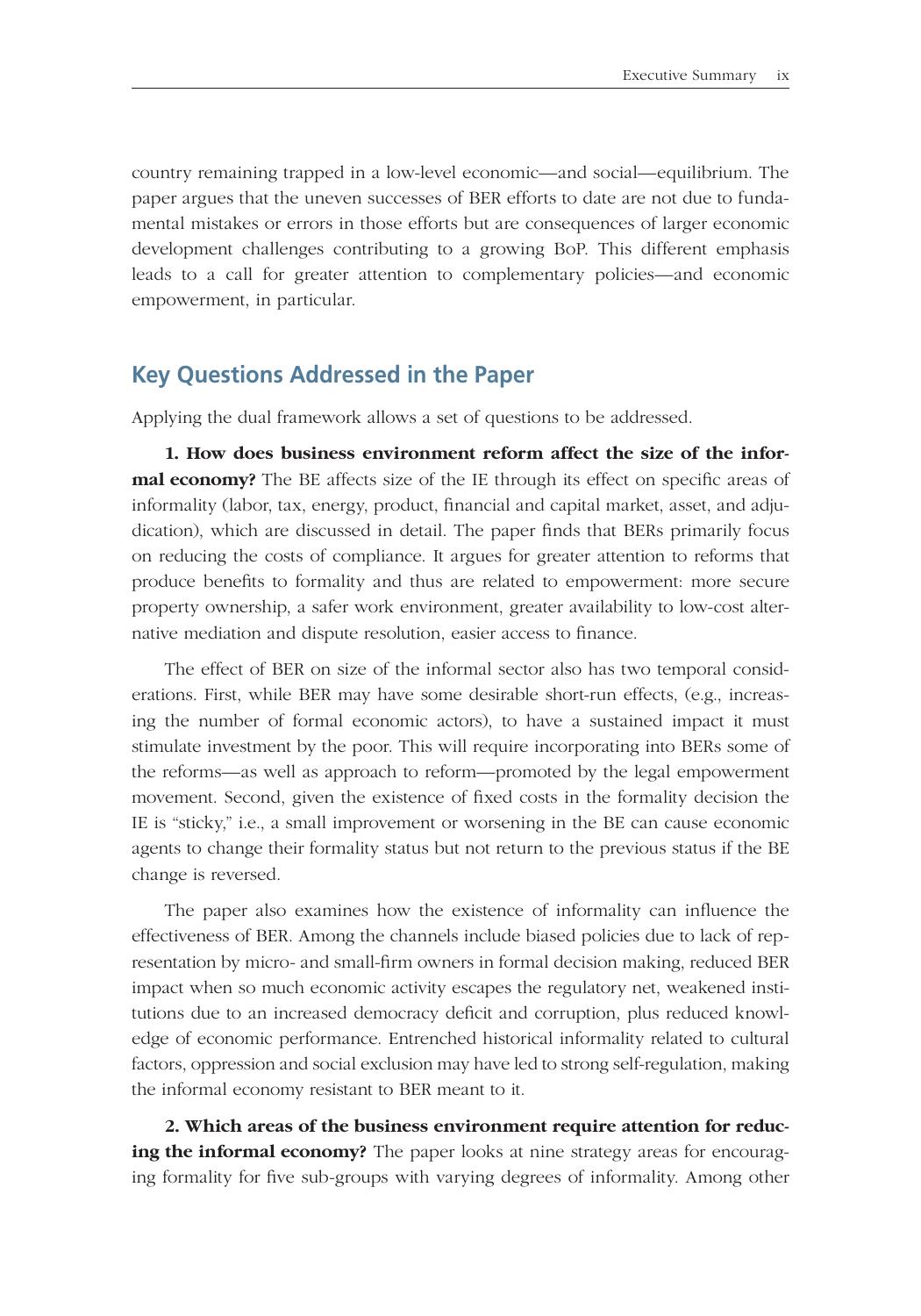recommendations, the paper argues that BER *that* focuses on cost reduction is incomplete since (i) an owner's informality decision also includes an assessment of *benefits*, (ii) BER is incomplete since it tends to deliver one-size-fits-all cures, rather than having reforms differ by subgroup within the IE, (iii) ignorance often plays an important role in persistent informality among subsistence business and the weaker end of the unofficial enterprise spectrum. Given that compliance enforcement is weak for many in the informal sector, persuading informals to register their business activity requires there to be consistently available and reliable benefits from which they can profit in the short-run. Once these benefits are available for the targeted audience a communications program should be implemented to advertise their existence and to educate informals on their use; this imply training programs.

Yet, mere technical reforms inspired by cost/benefit analysis are unlikely to work if the underlying issues of empowerment are not addressed, especially when targeting subsistence activities and the weaker end of unofficial enterprises, which some analysts have written off as businesses "irrelevant" for BER. Hence, a crusade to register and bring into regulatory and fiscal compliance *all* informal businesses is unlikely to be cost-effective or even desirable, assuming it were feasible. The underlying institutions seeking the compliance of economic agents must first warrant their faith. Without warranting such faith, a "formalized" informal sector might be even less efficient and poorer. However, economically empowering those in the IE to increase their economic activity and take advantage of their varied assets to invest in income-generating activities may increase their economic stake in the system and lead them to incrementally—and voluntarily—increase their participation in the various dimensions of formality they deem necessary as they seek out ways protect their gains and expand their opportunities.

Reformers should also consider how to strengthen and raise the quality of customary and traditional governance methods at the same time as developing integration and convergence paths to the formal system. This does not mean deferring the process of providing all economically active members of society with a formal identity. It means that not only will a BER need to be tailored to target the subgroup of interest or the pillar of empowerment but it will also have to be packaged and promoted within the appropriate cultural context if it is to be successful. It also means that BER will need to consider how existing practices might provide a blueprint for the design of reforms, how the linkages between formal and informal structures can be strengthened to empower the poor, and how to grow a regulatory system over time (shifting from more to better-quality regulation and the right balance between security, supportive structures, and flexibility in both the formal and IE).

**3. Why do some businesses choose informality over formality?** There are roughly four degrees of enterprise informality. At one end are BoP subsistence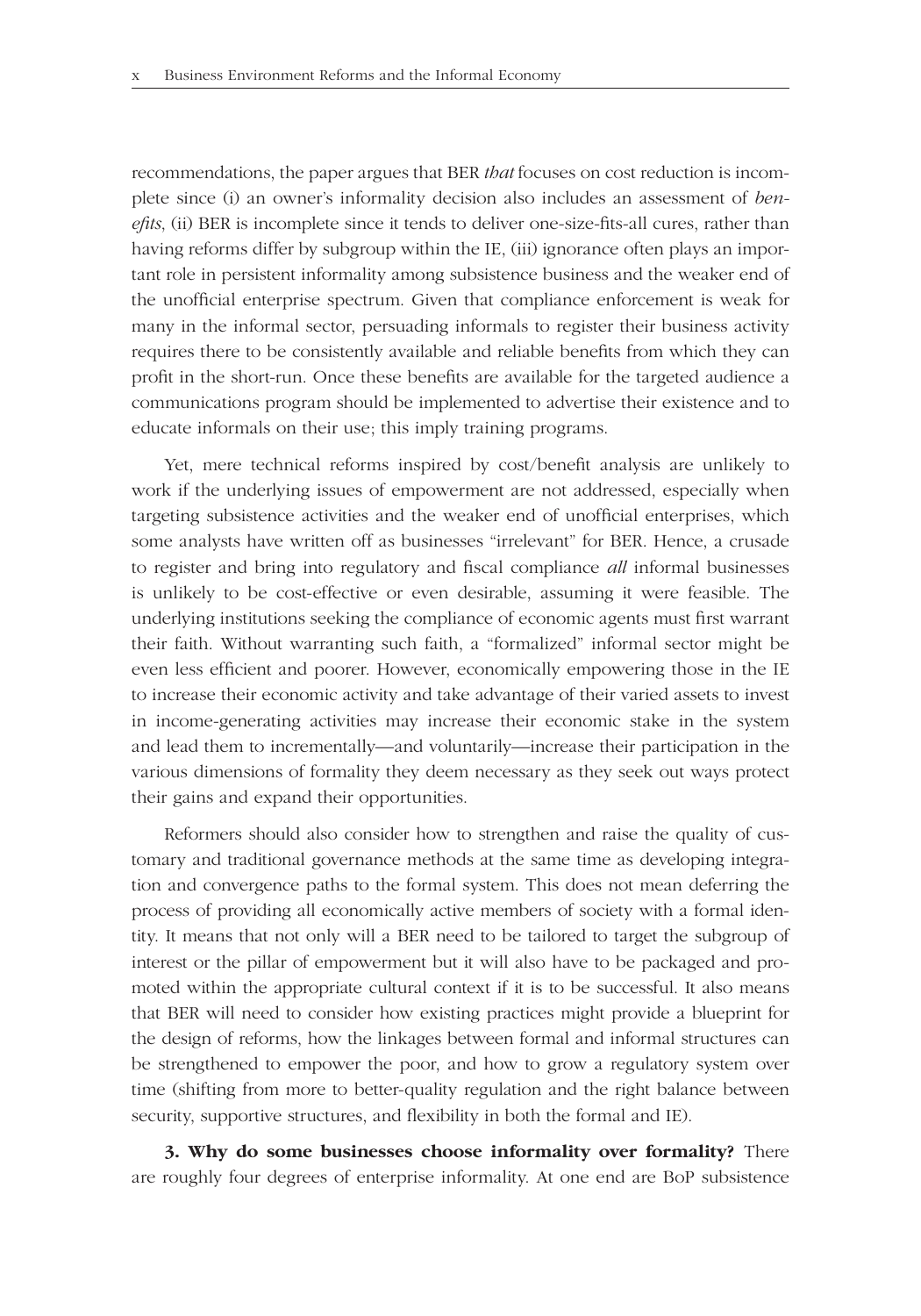activities of mostly single individuals, be they farmers or street traders. Due to lack of skills, education, and disposable capital, informality may not be a discretionary choice of this subgroup, which may have little chance of "graduating" into a more productive and dynamic enterprises. At the other end are the well established, larger firms in the economy—including state-owned enterprises—with unreported sales, evaded taxes, undeclared workers, or part of operations hidden due to lapses in regulatory compliance. In short, a business can choose to be both formal *and* informal, with BER affecting elements of both decisions.

Between these two extremes is the rest of the IE, which comprises a mixed group of what has been called unofficial enterprises, and contain some of the potentially most dynamics firms of the IE. Here, the owners of the small manufacturers, service providers, and distributors of this group have a much higher levels of skills and education than those of the subsistence subgroup, though they still operate in labor-intensive and highly competitive local markets. A proportion of this subgroup may even be registered in some way. In the next level up are the small- and mediumscale enterprises (SMEs). While their owners are similar to the previous level their firms are often registered and tend to engage in more capital-intensive production and in markets with higher entry barriers.

The paper finds informality encouraged by seven categories of costs and nine categories of benefits. No single area leads an economic agent to remain informal. Rather, the characteristics of each group lead it to behaviors that select out of various aspects of formality. These include education/skills, capital intensity, financial requirements, product/service type, and market characteristics. These decision factors can also synergize, e.g., property rights bring increased economic benefits when linked to a functional credit system and market, but they do not, by themselves, cause the emergence of a functional and pro-poor credit system. Ignorance of the law and a perception that there were few benefits to formality so were more frequent for the subsistence poor (who often have no tax liability) while evasion of taxation and avoidance of regulatory predation were more important for small firms.

While the explanatory power of the cost-benefit approach is stronger the larger is the firm, its underlying the assumptions described in the text can limit its appropriateness for more modest economic agents. In the case of subsistence enterprises and informal wage workers, causes of informality include lack of education (especially business training), complex household structures, social norms, fear/lack of trust of government, and, above all, lack of economic and legal empowerment, in addition to existing formal BE constraints. Empowerment explanations focus on institutional failures that tend to make formality unreachable and, thus, informality involuntary. These include (i) lack of access to a well-functioning justice system, (ii) lack of effective property rights to tap the intrinsic economic power of their property, (iii) unsafe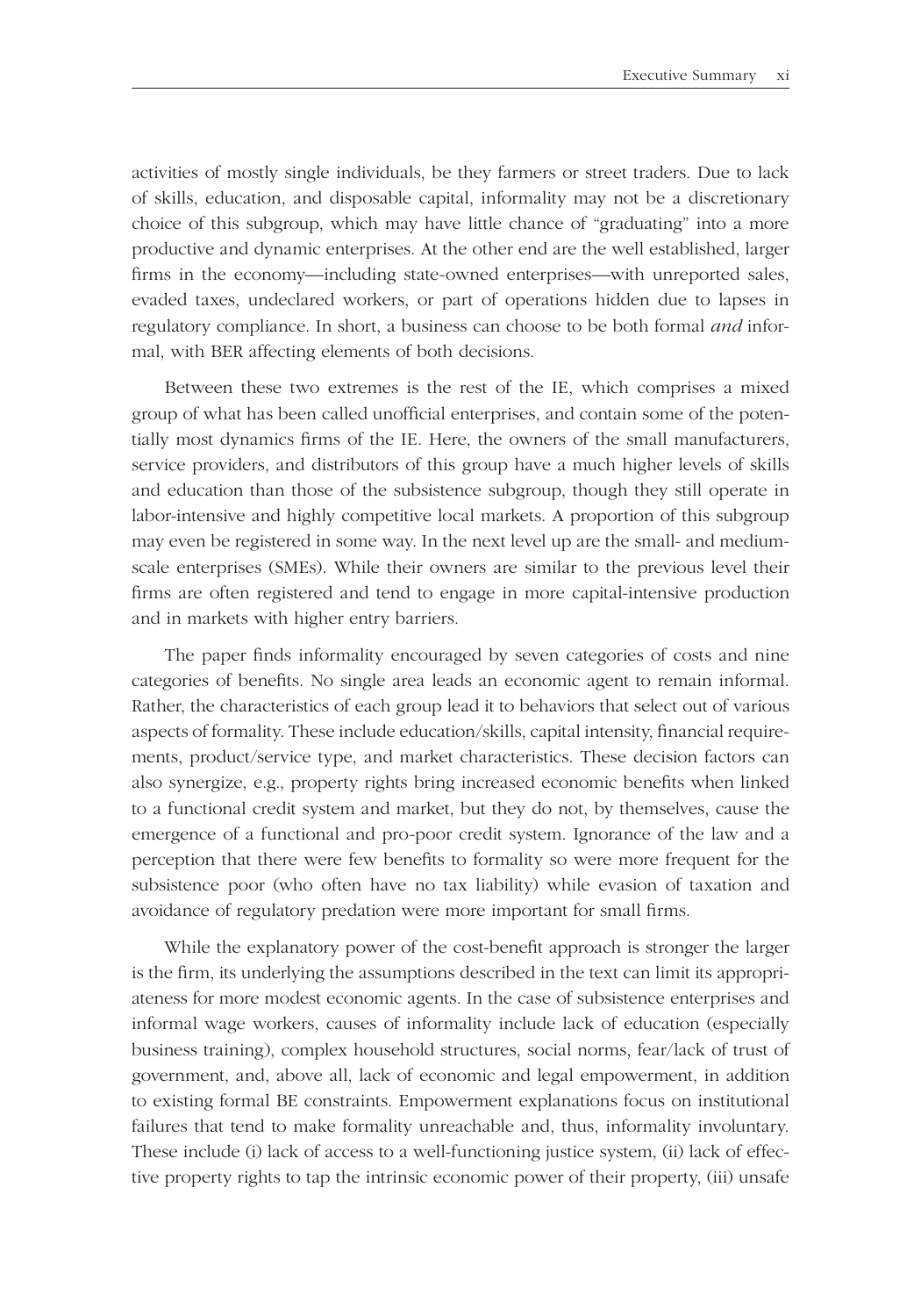working conditions for workers (and for women and children in particular) when their employers operate outside the formal legal system, and (iv) lack of market access (to credit, investment, and international and domestic markets) as their property and businesses are not legally recognized. The paper shows how these motivations combine depending on the geographic region.

4. How should reforms be designed to address informality in firms that are rural, owned by women, or within specific sectors? BERs to address informal business activities by women would include promulgating laws and statutes to create gender neutrality in ownership rights through joint titling, common property, and in equitable inheritance. Recognizing the inevitable gap between *de jure* and *de facto* law, the ILO believes implementation would be strengthened by establishing a compliance unit to constantly monitor gender issues and follow up on enforcement. The authority would be itself strengthened by the presence of effective women's associations. Some experts, however, worry that this would simply increase bureaucracy, though there are precedents: BER in some countries already establishes commissions to ensure compliance with competition regulation. An implication is that support for the formation and strengthening of women's associations should be considered as part of a BER package that aims to include the informal economy. In addition to technical assistance, competitively allocated grants to women's entrepreneur associations should also be considered. *However*, laws on gender neutrality (and other reforms in the paper, like formal court judgments of land disputes) may not be deemed legitimate if custom has them under the jurisdiction of tribal leaders.

The rural sector, with its greater geographic extent and lower population density, is subject to higher marketing and distribution costs and higher transaction costs of formality. Regulatory and fiscal compliance agencies tend to be far away and the rural sector's lower incomes mean that official fees are regressive. Likewise, access to public and private services—among the benefits of formality—is less available. Hence, incentives for the financial sector and increased budgets for the judicial agencies would need to be considered to better service this group if it is to decide that formality is worth it. BER should also consider creating rental markets for land and real property, since leasehold tenure can be insecure or there may be restrictions constraining land leasing. The idea is to facilitate renting so as to improve access to land by those remaining in the rural sector. Among the sector-specific actions to support street entrepreneurs, artisanal miners, and textile workers is to foster associations. Still, the paper shows that often local laws and regulatory enforcement on informals can run contrary to central government development (anti-poverty) and economic growth policies.

**5. What institutions are the most appropriate program partners?** Consider the donor's side first. Many of the changes that lead to sustained improvements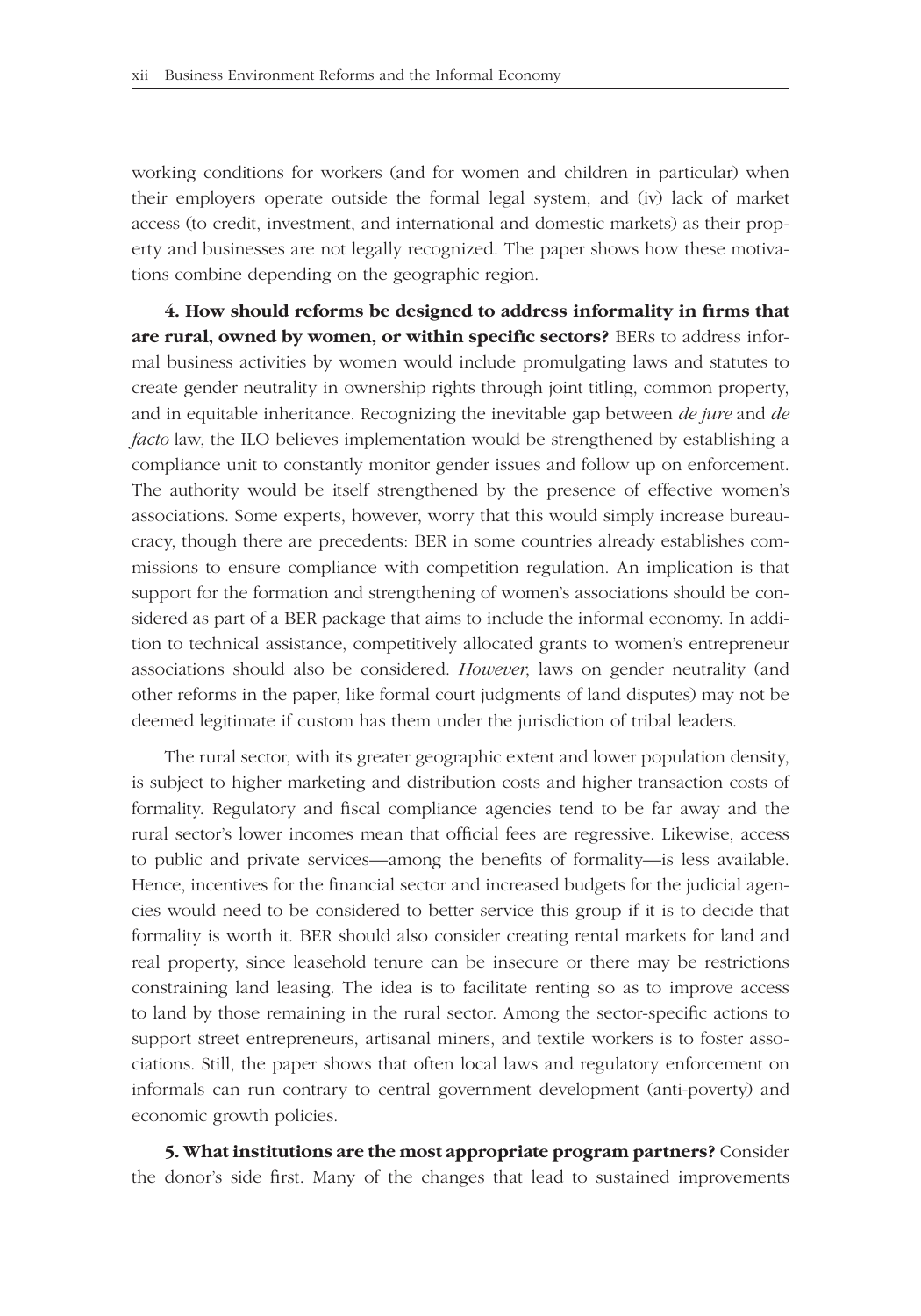require incremental reforms since they operate close to the cultural level. This requires donor initiatives to have a long-term perspective and strategy. Some donors are better at this than others. Some countries and donors are experimenting with multi-donor-financed development funds in this regard. Still, in spite of the Pars Declaration on Aid Effectiveness, each donor's program process, pipelines, and budgeting, are on different cycles (and with different constituencies), making it hard for all but the shortest collaborations to work well. Finally, it is important to note that the totality of donor funds worldwide is simply insufficient to pay for all the BERs in all the countries that need them. Hence, donors should fund "demonstration" reforms from which other countries can learn and choose from.

On the recipient's side donors need to design BER interventions to better align donor objectives with the incentives their projects create for the host-country and its public and NGO recipient institutions. To ensure that in the long term BER includes the interests of the IE the paper recommends creating and supporting civil society organizations representing various beneficiary groups which then have the opportunity to participate in advocacy and public regulatory proceedings. This strategy empowers the constituencies who "win" from the reforms to provide the government's reformers with political cover as well as the valuable ground-level information for success. These groups can also be among the donor's partners for monitoring the implementation of BER. The paper raises challenges facing donors of civil society partners, such as sustainable financing.

**6. Does BER focused on informality impact economic growth and poverty reduction?** The paper finds no simple relationship between working informally and being poor, and working formally and escaping poverty. While richer countries tend to have smaller informal economies than poorer ones, we find little evidence to suggest that economic *growth* in a country *per se* will cause its informal economy to shrink. This is because the cause of the informal economy is not the level of economic activity but the quality of the country's fiscal, regulatory, and social institutions, as well as its public services. Thus, while BER influences these latter areas and, therefore, the size of the informal economy, its effect on economic growth through formalization may only be in the long term. What is striking is that most BERs that influence the formality decision are the same reforms recommended by the labor empowerment literature to alleviate poverty in the long run.

**7. How can a donor support informality-reducing business environment reforms?** Donors should support not just reforms that create a more legitimate and fair result but also support a participatory process of designing and implementing reform that is perceived as legitimate. This also increases the beneficiary's stake in the results which strengthens sustainability. They should also promote incremental change while encouraging the process to continue toward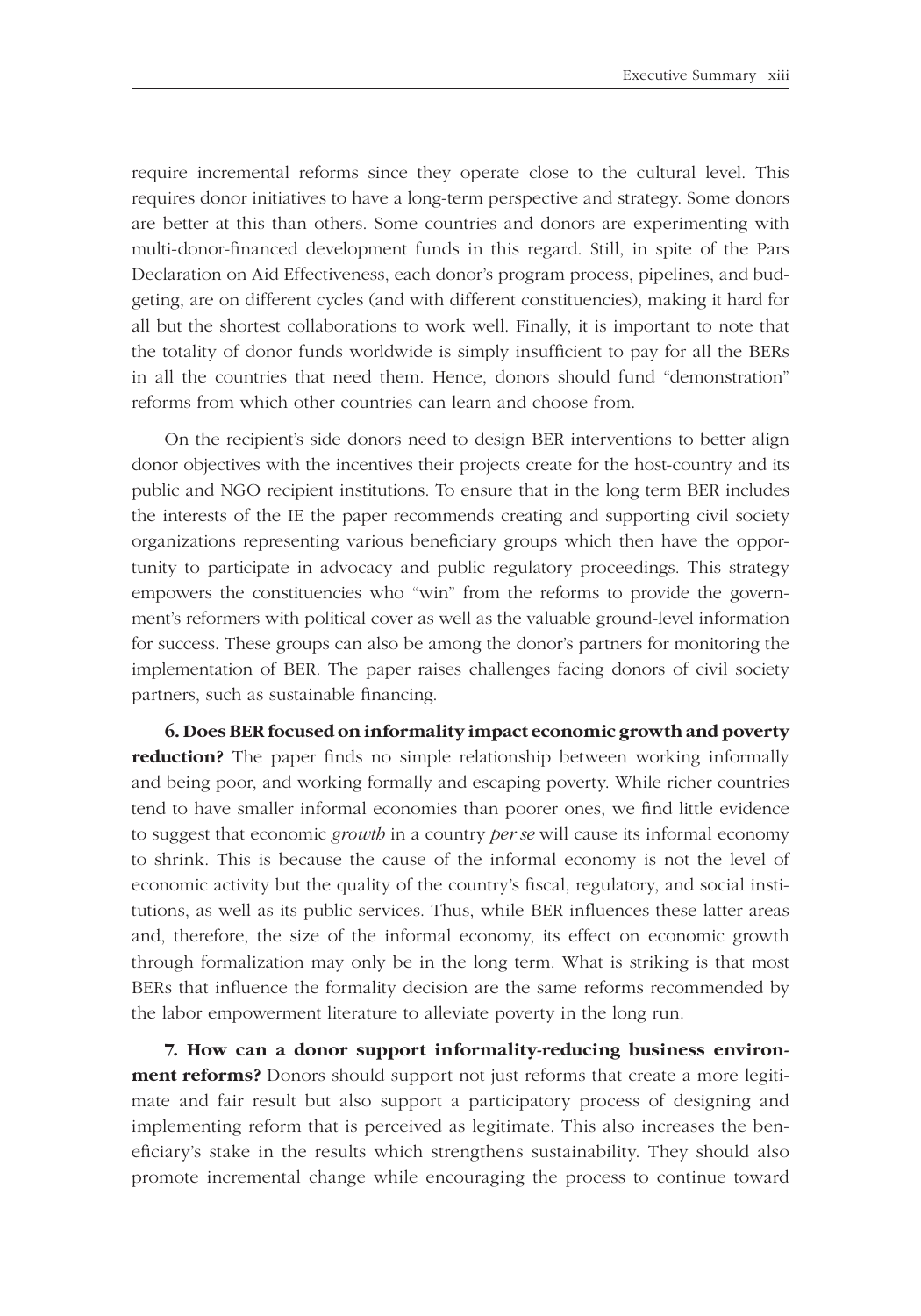the long-term goals. This is especially the case with reforms whose *de facto* implementation requires significant cultural or political evolution. For example, it is key to change the mentality of officials on the role of informality in the country's development and on themselves as facilitators of business opportunities for all, not just as policemen. Thus, donors should support creation of a strategic communications plan that would provide the overarching framework to guide the development of region- and even demographically specific public information campaigns. These campaigns would have the objectives of strengthening the legitimacy of reform efforts, encouraging public (civil society) participation, and on teaching civic responsibilities.

Donors should consider supporting complementary policies to increase BER effectiveness. The paper places special emphasis on (i) reforms to increase legal and economic empowerment (including greater availability to low-cost alternative mediation and dispute resolution); (ii) greater investment in primary and secondary education and vocational training, as well as the legal empowerment of women; (iii) expansion of low-cost health clinics and more inclusive approaches to social protection and social security (delinked from the employment relationship). While these reform efforts have been considered the domain of poverty alleviation policy, the paper argues that such reforms can also improve the BE for informal business. Analogous arguments hold for (i) decentralization and devolution; (ii) civil service reform; and (iii) executive branch rationalization.

### **Outstanding Issues and Opportunities**

Areas of BE meriting further attention include various tests of policy effectiveness (especially on the subgroup that experience suggests has no chance of "graduating" to more sustainable, formal enterprises without such additional policies); actions and studies related to gender and rural aspects of the IE; the implications of the short and medium run BER that directly leads to economic growth are not always the same as those that directly alleviate poverty; and the further scope for actions that donors might take to support BER-oriented development strategies. Also at issue is the strategy of building upon indigenous customary and traditional methods of governance (appropriately strengthened with donor assistance) as an intermediate adaptive step for the BoP to converge to full formality. This approach is not without its dangers since these original methods of governance did not evolve to promote impersonal exchange, the motor of modern markets. Another complication here is that policies empowering the poor run from passive to proactive. For example, it is one thing to oblige a government to provide a legally acceptable free identity registration or a land cadastre, but quite another for it to guarantee access to housing, to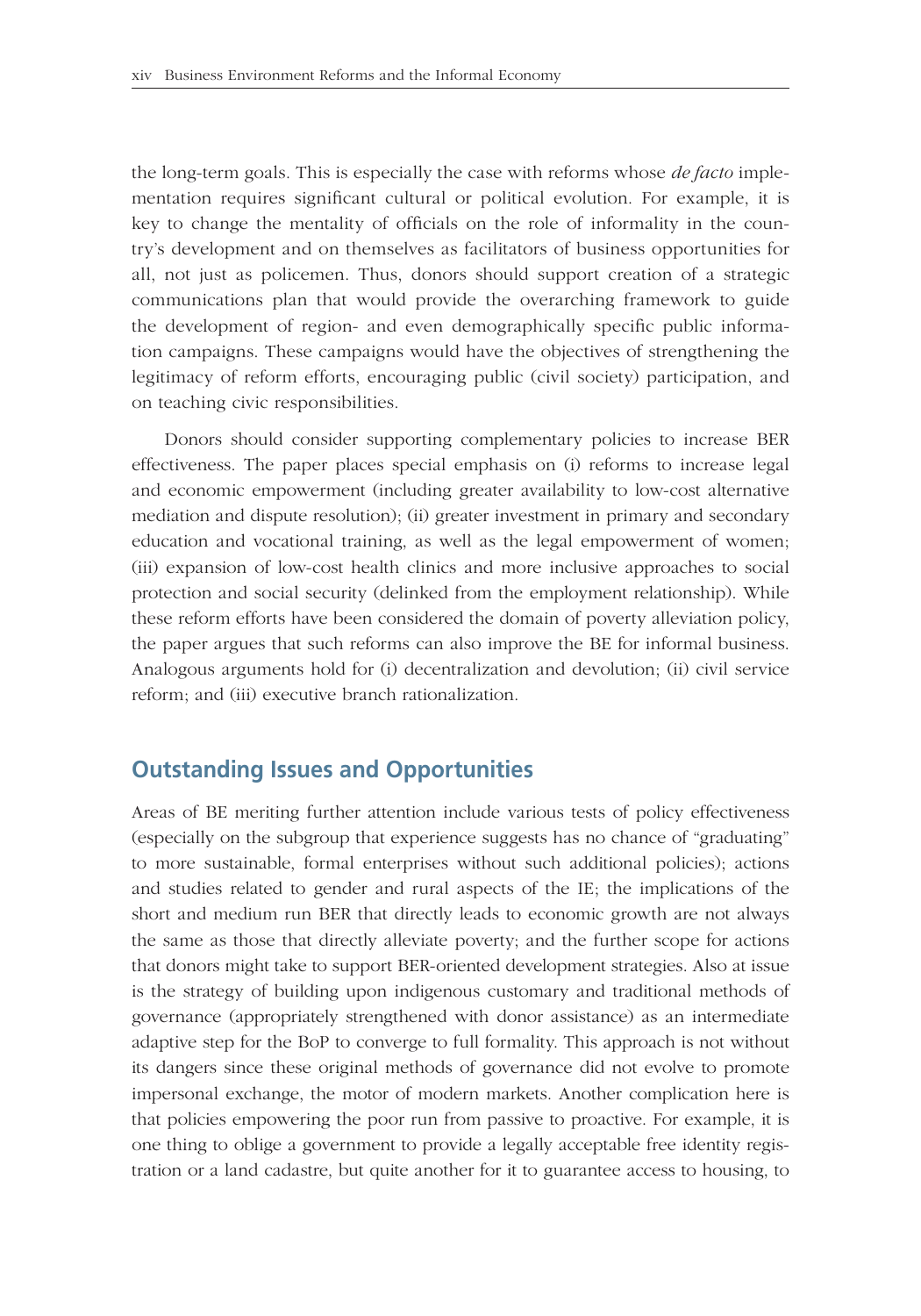provide unemployment insurance or social security, to enforce a minimum income, or to offer free health care.

These issues point to opportunities for further policy analysis, project redesign, or field pilots. These include designing BERs (i) not just to address *areas* of informality but also to target subgroups of informality; and (ii) to influence the informality decision by expanding the benefits side—including elements in support of social protection. Moreover, since donors cannot possibly pay for all the BER still required by developing countries, donors should engage in greater experimentation, especially with regard to the class of emerging incentive mechanisms based on public disclosure. The paper describes several. Based on inter-jurisdictional competition, one uses *Doing-Business*-like indicators applied to the sub-national government (SNG) level to encourage a "race to the top" competition among jurisdictions to implement *de jure*  BER. A second relates to collaborations between "base-of-the-economic-pyramid" IE businesses and an (often foreign) formal firm, designed to align the incentives of formal firms seeking profits with those of the recipient community seeking socioeconomic benefits.

Given the limited quantitative evidence by informality subgroup on the relative weaknesses in areas of the BE that inhibit formalization, it is important to collect and analyze more survey data across countries by subgroup, gender, and location. The DCED should consider developing a survey instrument to assess the importance of the cost *and* benefit sides of the formality decision of each sub group. Furthermore, given the knowledge gaps on addressing informality and the need for greater innovation in tackling it, donors should rigorously evaluate their BER activities aimed at reducing informality. Adding only 5 to 10 percent to the project cost, such evaluation not only helps a government avoid mistakes and donors to replicate successes, but it offers a chance to identify negative as well as positive lessons. The DCED should consider (i) developing donor guidelines on when a project may be exempted from rigorous M&E, (ii) recommending member agencies to use staff incentives to encourage their project designers to take advantage of newly available methodologies, and (iii) funding the writing of a manual to advise BER project designers on what project evaluation techniques are most suitable by type of BER.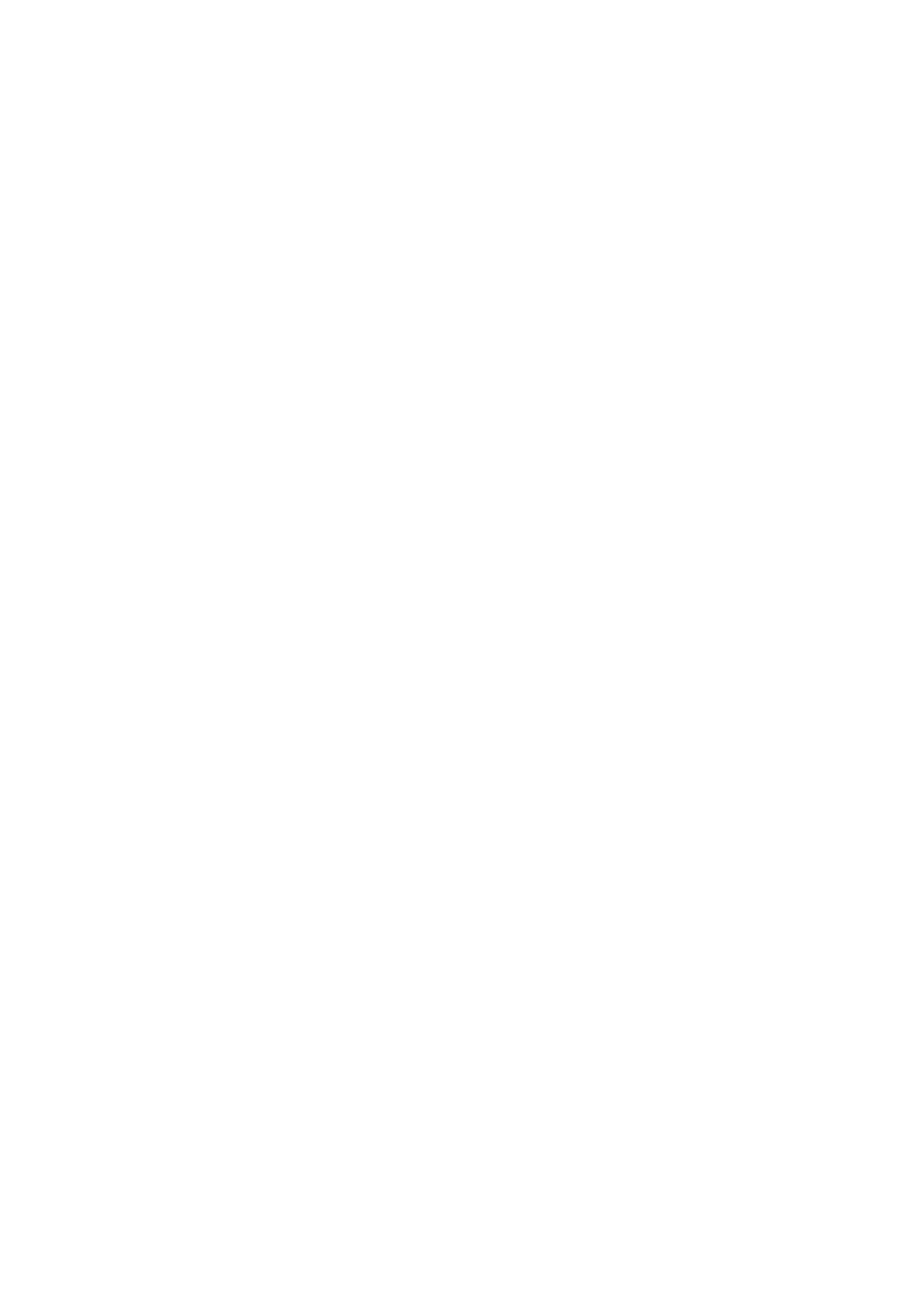# *1*

## **Introduction**

Great strides have been made over the last decade in developing countries to clarify, simplify, and make more predictable the legal and regulatory environment within which business operates, on the one hand, and to strengthen the institutions required to protect property rights, including contracts, on the other. Yet in some respects business environment reform (BER) still faces several unresolved challenges. Principal among these relate to the apparent reluctance of the majority of businesses usually those that are micro and small—to "formalize," which, roughly, requires becoming officially registered as a business and/or as a taxpayer. By remaining informal, a firm is unable to take full advantage of the legal, financial, and marketing benefits that, in principle, the judicial, banking, and economic systems of its country offer. This holds back a significant share of the population—perhaps as many as 4 billion people—from attaining its economic potential and, as a result, may leave a large market, whose value some observers place at \$4 trillion, untapped.<sup>1</sup> Worse, this situation perpetuates the poverty and lack of dignity of those living at the "base of the economic pyramid" (BoP), thereby exacerbating socio-economic inequality and, through its impact on youth unemployment, perhaps generating terrorist recruits.<sup>2</sup>

"The implications of widespread informality for developing countries appear extremely serious: lost tax revenue limits the scope of the state to provide services, and increases dependence on aid. If a high proportion of business activity operates

<sup>1</sup> Estimates come from Hammond et al. (2007). To this one could add that more than 1 billion people struggle to survive on less than \$1 a day (UN 2005), for which roughly half—550 million—are working (ILO 2005).

working (ILO 2005).<br><sup>2</sup> According to London (2007; 11), "[t]he base of the pyramid is a term that represents the poor at the base of the global socio-economic ladder, who primarily transact in an informal market economy." On the link to terrorism see Dhillon (2008).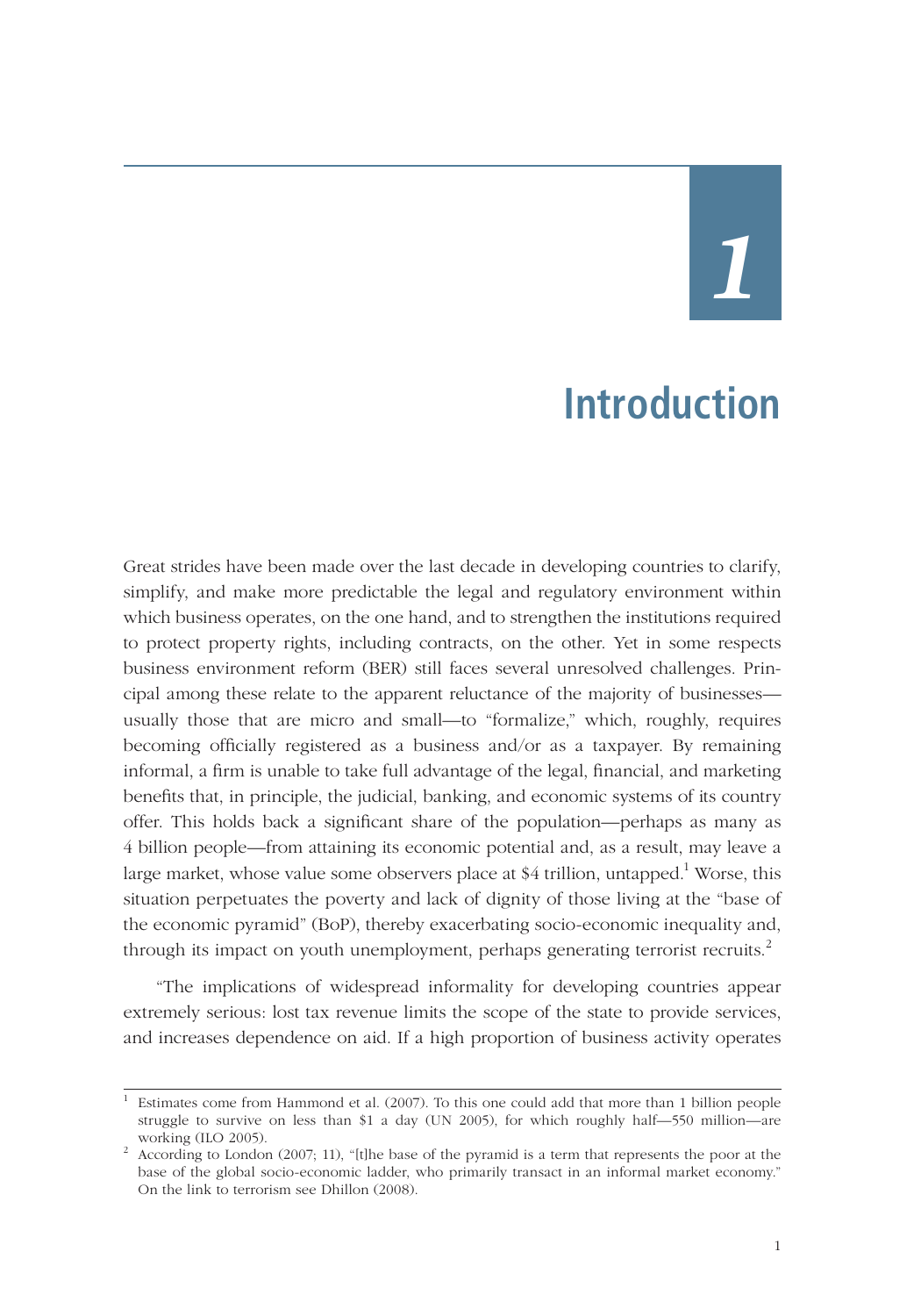outside the scope of regulation and policy interventions, governments are unable to shape macro-economic outcomes through policy. The need to stay 'under the radar' restricts the potential for firms to grow, while the absence of predictable, enforceable rules increases risks, and corruption. Finally, the absence of a 'fiscal-social contract' between the state, business and citizen, represented by the exchange of regulatory compliance and tax on the one for hand, for services and the rule of law on the other, undermines democracy and the emergence of effective states."<sup>3</sup>

Though this amorphous group of firms has been given as many names as its firms have motivations for their actions, this paper follows the convention of the Donor Committee for Enterprise Development (DCED) by referring to transactions outside the formal economy as being in the *informal economy* (IE), regardless of motives.<sup>4</sup> To appreciate just how large a challenge the IE is for BER, one need only consider its prevalence. Depending on the country, the IE can reach 70 percent of official GDP and in some it has surpassed 50 percent of total economic activity.<sup>5</sup> Calculations put the value of the global shadow economy at US\$9 trillion. $^6$  The ILO (2000) found that the share of informal non-agricultural workers in work force was 65 percent in Asia and 51 percent in Latin America (LAC), 78 percent in Sub-Saharan Africa (exc. South Africa), and 48 percent in North Africa. Finally and most frustrating, in spite of all the innovative and extensive BER carried out to date, the size of the IE is actually *growing* (with the exception of in the CEE, where the rate of increase is falling).<sup>7</sup>

Due to its large size, the IE exhibits significant regional variation. In *Sub-Saharan Africa* (SSA), where job creation needs to exceed 5 percent just to keep up with high fertility, a job, an enterprise, and a household are often the same thing. For 80 percent of the population unemployment is not a coping strategy, since survival is at stake. Here a profound lack of skills, credit, and infrastructure is probably more the problem than weaknesses in the business environment (BE). In *Latin America and the Caribbean*, while the poorest countries in this region have a similar story to that of Africa, there are many with rising incomes. For these, informals need title to assets, especially land, to be able to acquire financing for commercial activities.<sup>8</sup> For the newly industrialized countries of this region, the "[informal economy is more like] an unregulated entrepreneurial sector that behaves like small firms sectors

 <sup>3</sup> Richard Sandall, personal communication, June 2009.

 <sup>4</sup> See, for example, DCED (2008). The OECD refers to this group as the unobserved economy while most economists typically split this group into three: the informal sector for subsistence activities, the shadow economy for enterprises that through premeditated evasion or fraud conduct some or all of their business outside the reach of the tax man or regulatory authorities, and the black market for

<sup>%</sup> activities that are *per se* illegal.<br>
<sup>5</sup> The first figure is from Schneider and Enste (2005) and the second from Eilat and Zinnes (2002).<br>
<sup>6</sup> *The Economist* (1999). This figure includes then existing activity, where

paragraph refers to what still remains untapped.<br>
7 See Loayza and Rigolini (2006) as well as Schneider and Klinglmair (2004).

 <sup>8</sup> De Soto (1989).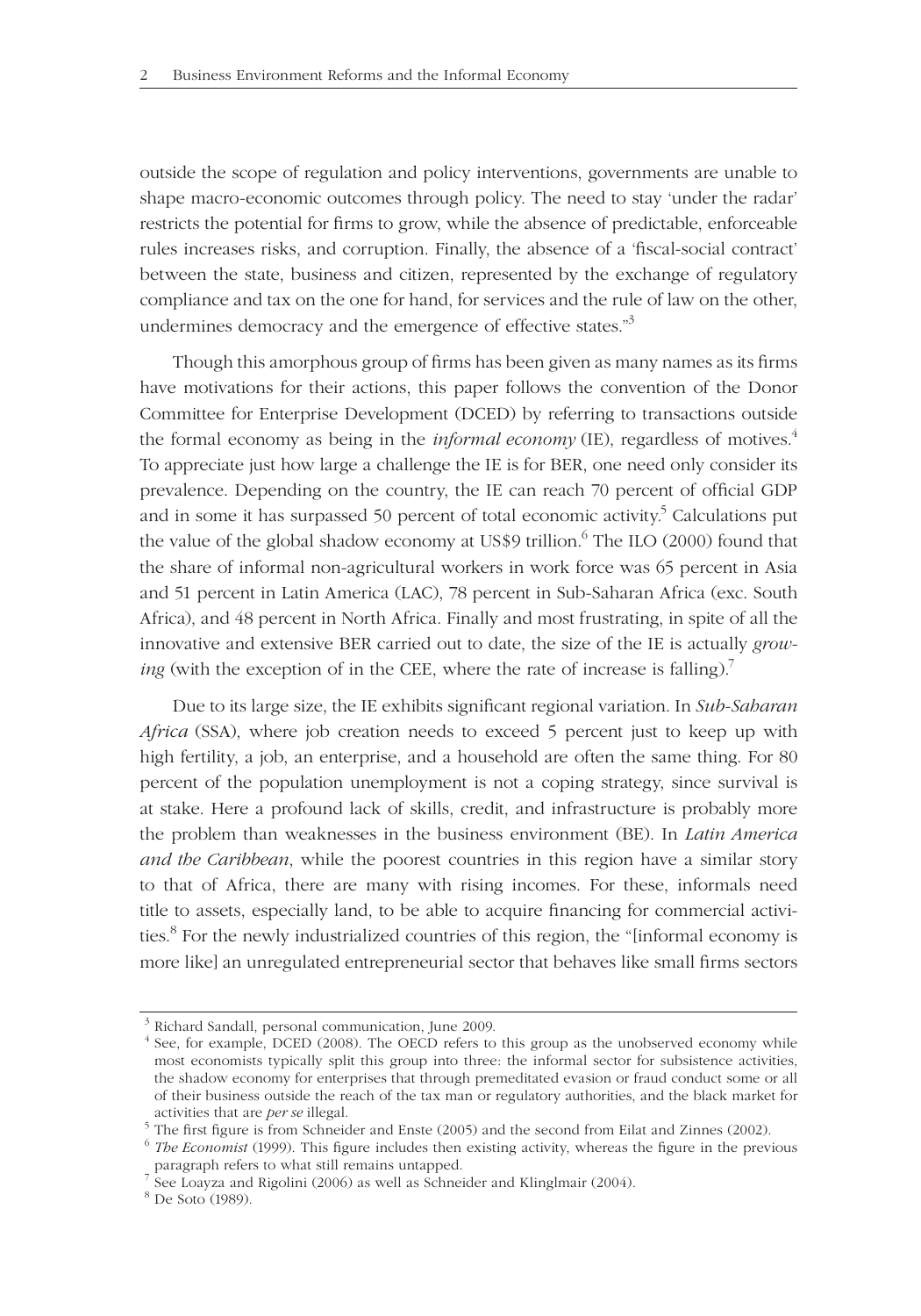every where, [rather] than one comprised of involuntary, disadvantaged, precarious, or underpaid workers."<sup>9</sup> Here, the IE is often the main entry point of young uneducated workers into a paid job; "[t]hese are mostly young workers not yet tracked into regular employment", having average tenure of two years before moving on.<sup>10</sup> It also absorbs those seeking part-time work, such as mothers with young children and retirees. One study found that "small entrepreneurs train more apprentices than formal education system and government schemes together".<sup>11</sup> *Asia* displays greater variation than SSA, with the Indian Subcontinent, Southeast Asia, and China each having their own idiosyncrasies. Informality is more institutionalized than in SSA and the poor work environment for informal children and women especially problematic (including as informal wage labor) in South Asia.<sup>12</sup> Education is still a major problem. Yet, the strong extended family networks often dampen social costs of informality and the region also boosts lower transaction (indirect) business costs than in other developing countries. In the *transition economies* (TREs) of Central and Eastern Europe and the Former Soviet Union, the informal economy is mainly about avoiding taxation, regulation, and corruption. In fact, the term "informal" is a misnomer since formal state and private enterprises are main contributors (quasi-formality). Household participation in the IE is more about self-employment to supplement formal employment: small gardens, transport services, consulting.

The purpose of this paper is to provide guiding principles and advice to donor and development agencies, and their program partners, on how BER programs might further contribute to poverty alleviation by reducing informality and encouraging informal business to start operating formally.<sup>13</sup> While BER may not be the only or even main policy tool to address the concerns related to the IE, it is still important that BER could do more to address the needs of the BoP. As such, the paper focuses on identifying the links and analyzing the impact of BER on the IE as well as how the IE impinges on the effectiveness of BER. The paper considers ways in which donor-supported programs can encourage the creation of incentives that lead informal businesses to formalize, and the impact on poverty reduction and economic growth from doing so.<sup>14</sup> The goal is to go beyond issues such as business registration and licensing to consider the full range of informal business practices that contribute to the IE, such as informal employment, trade, premises, and the failure to pay tax.

 $9$  Maloney (2003, p. 2).

<sup>10</sup> Maloney (2003, p. 3).

<sup>&</sup>lt;sup>11</sup> Hemmer and Mannel (1989).

<sup>12</sup> Sida study (Becker 2004).

 $13$  This paper summarizes the findings of a more comprehensive eponymous report (Zinnes 2009a) commissioned by the DCED.<br><sup>14</sup> Of particular concern is avoiding policies that increase formalization but concomitantly are likely to

increase poverty. For example, rather than making the benefits to formality more attractive, more accessible, or better understood to the firm, governments might attempt to force informal firms to register through fines or other coercive methods when the transaction costs of registering plus the fiscal and regulatory obligations of being formal might outweigh the economic benefits to the business.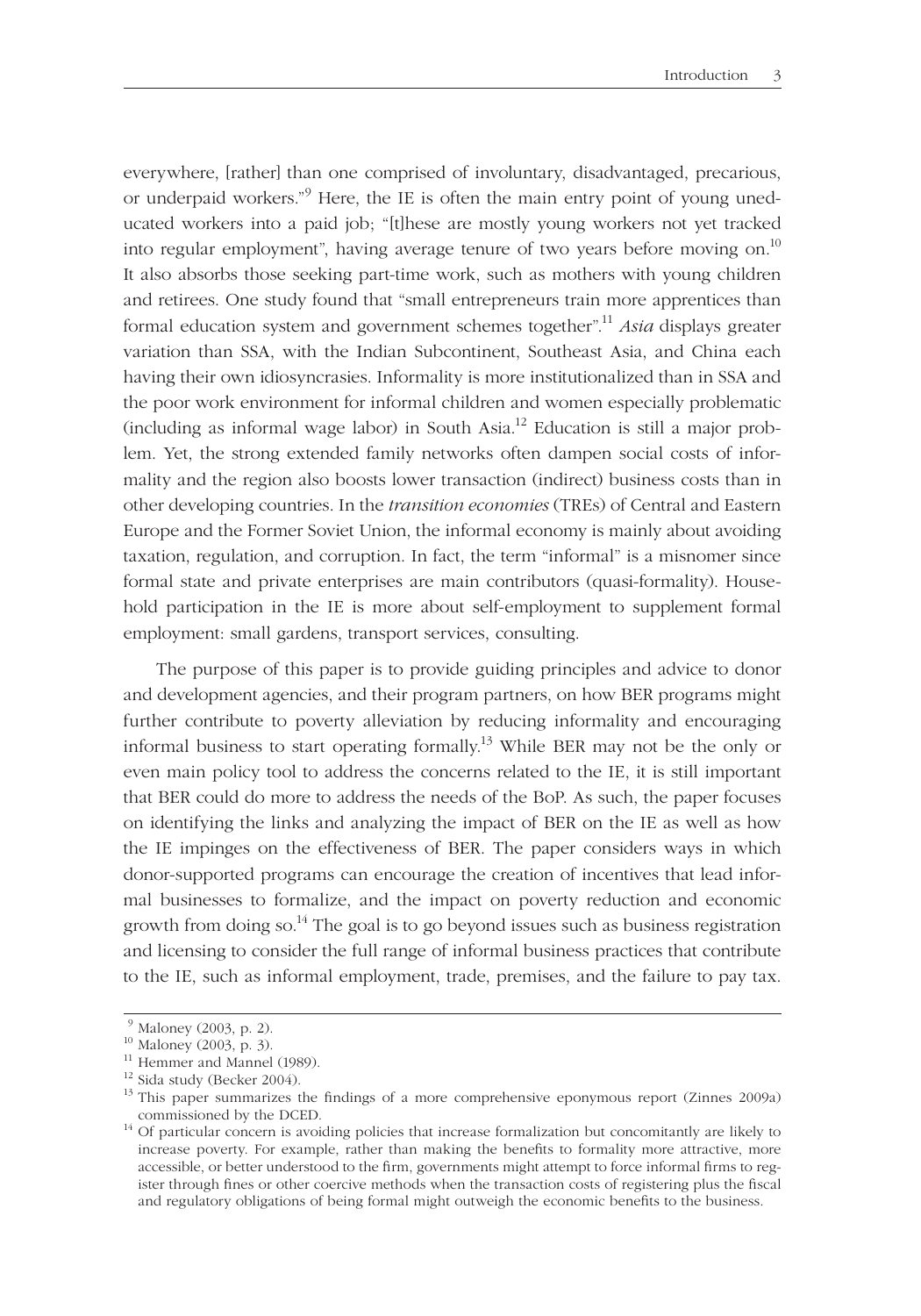Finally, in addition to providing recommendations, the paper both provides a framework for thinking about how the BE and IE interact as well as identifies related policy issues and opportunities outstanding.

*Defining the business environment*. According to DCED, "the business environment [is the] complex of policy, legal, institutional, and regulatory conditions that govern business activities."<sup>15</sup> For the DCED the business environment forms part of the investment climate, which includes [those] administration and enforcement mechanisms established to implement government policy ... that influence the way key actors operate."<sup>16</sup> Hence, it includes broader factors of private sector growth such as infrastructure and access to finance.

Depending on the issue and the type of political system, reform may be carried out at the regional (multi-country), national, sub-national, or sectoral levels, though some reforms require work at multiple levels. Trade and investment liberalization and harmonization are generally attacked at the regional level and through regional organizations. National-level reforms focus on competition, business (starting, operating, and bankruptcy) and labor regulation, tax policy, and trade promotion. Subnational-level reforms may consist of addressing local registration and licensing procedures, regulations, and private sector development policies and initiatives. Finally, sector-level reform deals with improving sector-specific licensing, permitting, regulations, and promotion. These reforms may address errors of omission (adding a service or regulation that has been lacking) as well as commission (removing a regulation that has been onerous or unnecessary).

*Defining the scope*. This paper takes the goal of BER to be economic growth and gender-neutral poverty reduction and not formalization, though the latter is hypothesized to contribute to both of the former. The units of interest should include informal small and micro businesses—subsistence ("survivalist") activities as well as those with significant growth potential, medium and larger firms that operate formally (for their health might be aided or abetted by the smaller informal firms), and those larger firms that may appear formal but engage in systematic underreporting or informal (or sometimes corrupt) agreements and relationships to prosper.

This paper also considers that the causal linkages between BE and the IE run in both directions: the nature of the BE affects the size, distribution, and characteristics of the IE while the latter influences the effectiveness of BER. Finally, it is useful to distinguish between, first, the impact of the BE on informality at a moment in time, and second, the more dynamic impact of BER. The report deals with these concerns (i) by presenting an up-to-date under stand ing of how the *level* of quality of the BE influences the formality decision and then (ii) by examining how *reform* itself

<sup>15</sup> DCED (2008, p. 2).

<sup>16</sup> *Ibid.*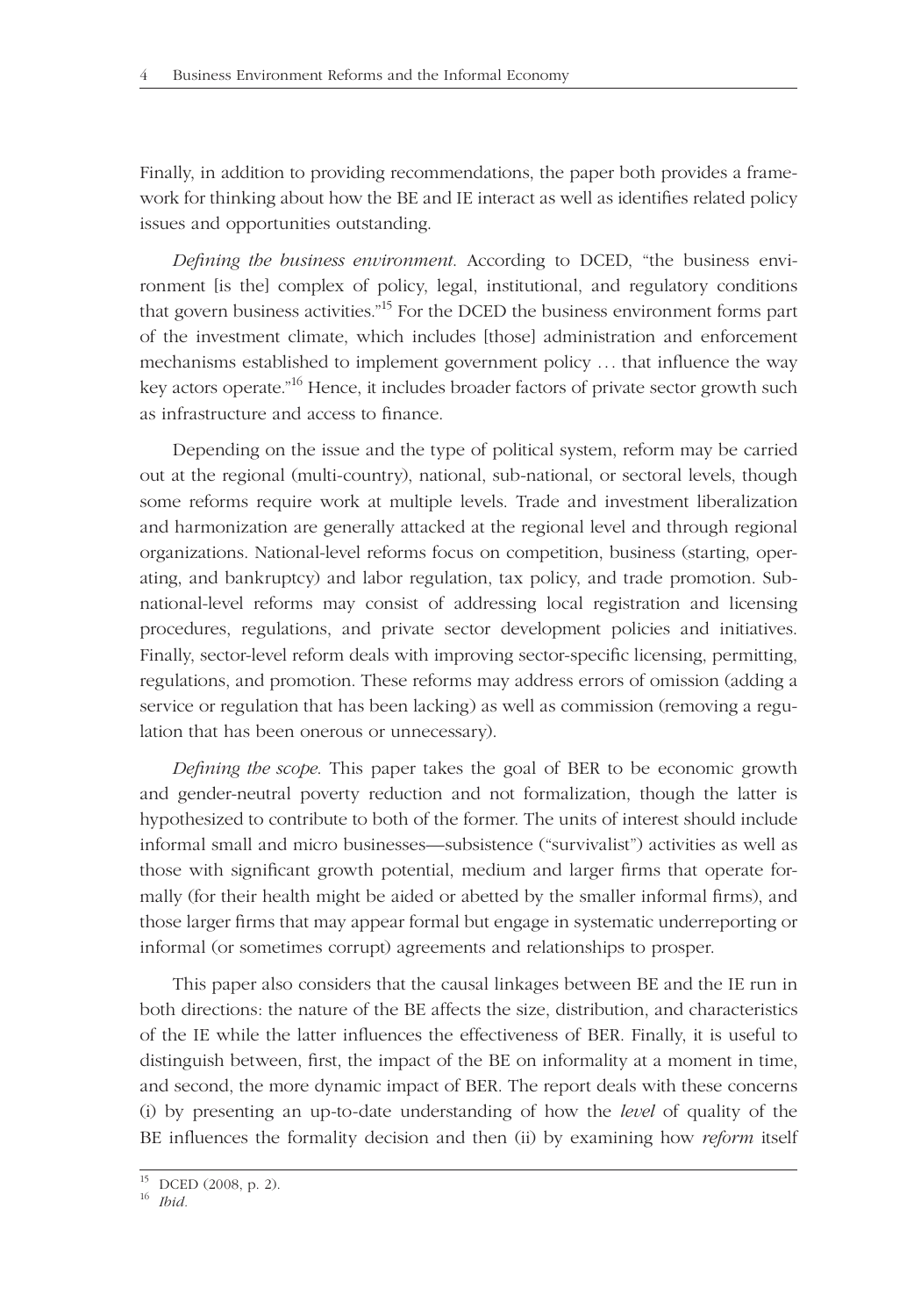impacts the character of the IE. The paper then indicates how the presence of an IE can influence the effectiveness of BER as well as lead to unintended consequences.

*Caveats and challenges*. Clearly, addressing all these issues and nuances, not to mention potentially contradictory policy objectives, is a tall order. Further complexity lies in the regional variations in the scale and nature of informality, while the premeditated efforts of informal business to avoid detection are an extra challenge to research and understanding in this field. Finally, the topic also involves many multidisciplinary issues as one delves into the cultural, historical, and institutional aspects of developing and transition countries.

This paper does not carry out any original data collection or empirical analysis. Rather, the paper relies on the extremely rich existing literatures on BE and on the IE, as well as on discussions and meetings with members of the donor community, to highlight and examine policy questions of direct relevance to them. At the same time, the unabridged report was not meant to be a survey of the literature since other papers already do this.<sup>17</sup> Likewise, it is not possible for a single report, not to mention its summary discussion paper, both to develop lessons for donors and simultaneously to provide a meaning ful description of the operational specifics of the applications in each of the reform areas. Instead, the report (and this paper) restricts itself to examining how and where BER can address the root causes of the different types of informality and what *other complementary* policies may be necessary to do so most effectively. The paper argues that the uneven successes of BER efforts to date are not due to fundamental mistakes or errors in those efforts, but are consequences of larger economic development challenges contributing to a growing BoP. This different emphasis leads to a call for greater attention to economic empowerment.

*Layout of paper.* The paper proceeds by first summarizing the various dimensions of the frame work of analysis in Section 2. Using this framework, in Section 3 the paper presents the main findings and recommendations of the unabridged report by specifically addressing seven policy questions posed by the DCED. Finally, based on an assessment of both the insights as well as the limitations of these findings, Section 4 lays out a series of opportunities for innovation in future donor BER applications.

See Gerxhani (2003), White (2004), USAID (2005).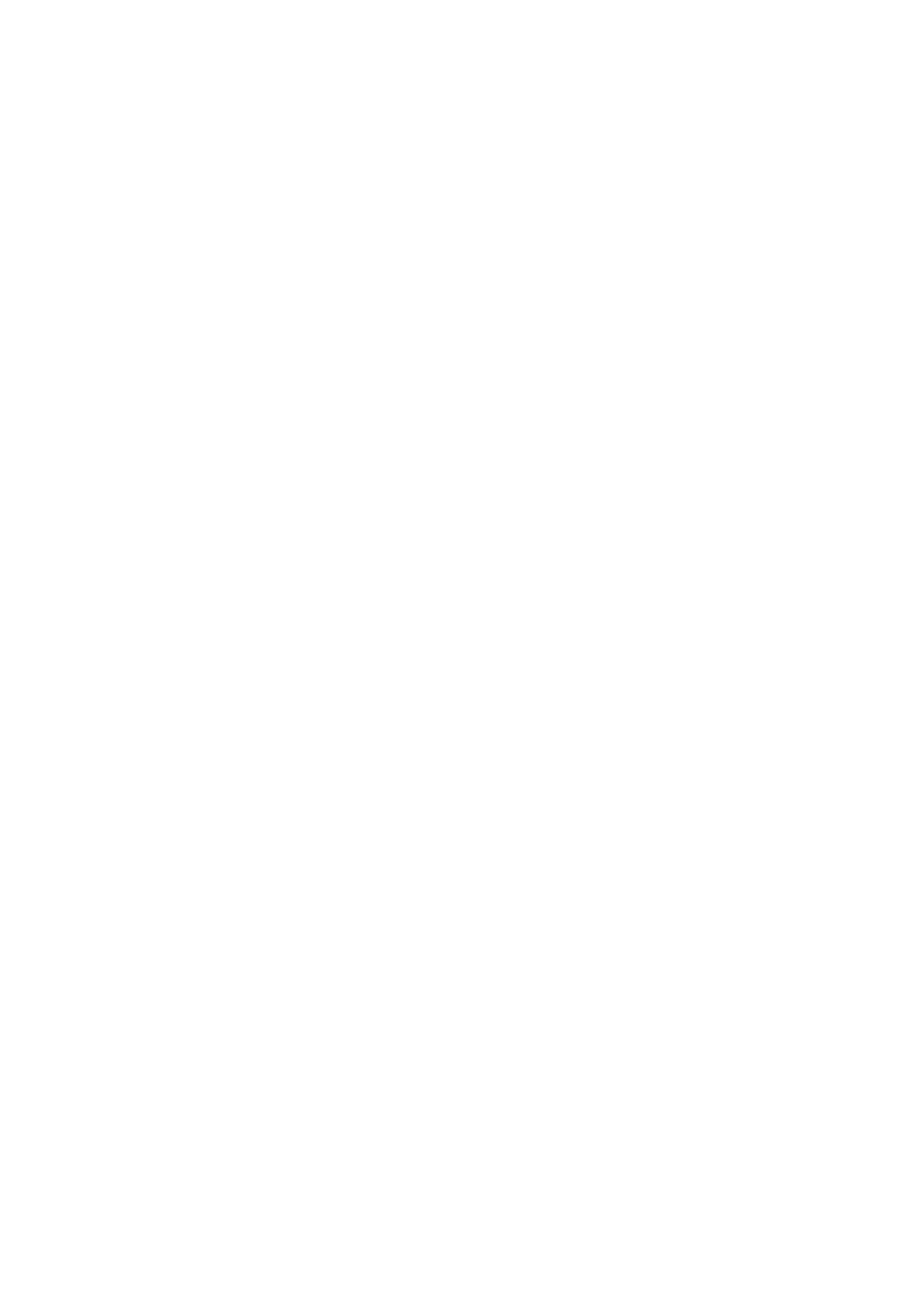## *2*

## **Framing the Issues**

Clearly the first step in framing the issues is to provide a more precise definition of what it means to be part of the IE. Is it just not having a business registration? Does it mean engaging in transactions which evade tax obligations? Or does it mean not being in full regulatory compliance? To confuse matters there is a spectrum for each of these and these characteristics can be combined. For example, does the IE include large registered state and private enterprises that underpay taxes due to mismanagement or fraud? Does it refer to subsistence workers who have no tax obligations or requirement to register but who are hired by larger firms that evade payroll taxes? At the lower end of the scale, does the IE include undeclared wage and subcontracted workers or just self-employed business, commercial household production, and micro-enterprises? From the DCED's perspective, the short answer is any of the above.

Adopting this broad and all-inclusive definition for the IE has a plus side and a minus side. From the plus side, "[m]ost people, entrepreneurs, and firms in the informal sector do interact with public institutions to some extent; hence it is more appropriate to see informal activity as a continuum of compliance, rather than in a dichotomous manner."<sup>1</sup> On the minus side, it runs the risk of finding analysis and recommendations from the literature confused and even contradictory. This risk can be minimized by disaggregating the IE according to two classifications, one for the businesses themselves and the other for their activities. This framework also facilitates determining operationally the degree to which BER impacts each informality subgroup and activity to contribute to economic growth and poverty reduction.

 $1$  Oviedo (2008).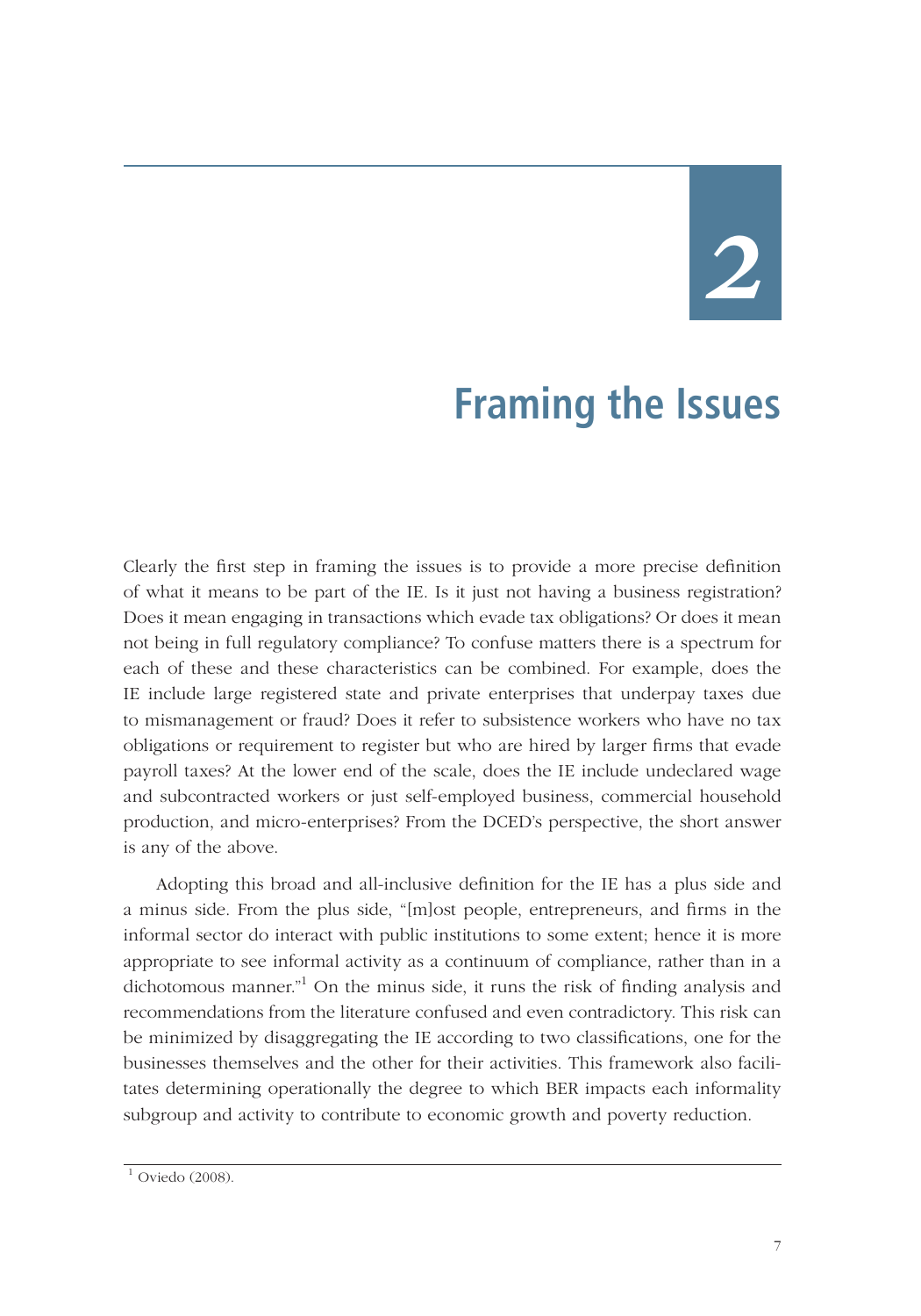## **2.1 Why Do Some Businesses Choose Informality Over Formality?**

The literature finds evidence for roughly four notional degrees of enterprise informality, a convenient typology of which is provided in Table 2.1. At one end are the

|                          | <b>Least dynamic</b>                                                                 |                                                                                     |                                                                                                                                                  | <b>Highly dynamic</b>                                                |  |
|--------------------------|--------------------------------------------------------------------------------------|-------------------------------------------------------------------------------------|--------------------------------------------------------------------------------------------------------------------------------------------------|----------------------------------------------------------------------|--|
|                          | <b>Completely informal</b>                                                           |                                                                                     | <b>Partially formal</b>                                                                                                                          |                                                                      |  |
|                          | Informal economy                                                                     |                                                                                     |                                                                                                                                                  | <b>Formal</b>                                                        |  |
|                          |                                                                                      | <b>Unofficial enterprises</b>                                                       |                                                                                                                                                  | economy                                                              |  |
| <b>Characteristic</b>    | <b>Subsistence</b><br>enterprises                                                    | <b>Mostly</b><br>unregistered                                                       | <b>Mostly</b><br>registered                                                                                                                      | <b>Official</b><br>enterprises                                       |  |
| Degree of<br>Informality | 100 percent                                                                          | High proportion<br>of sales<br>undeclared and<br>workers not<br>registered          | Some proportion of sales undeclared<br>and workers unregistered. May use<br>outside the official purview (e.g.,<br>Internet to deliver software) |                                                                      |  |
| Type of activity         | Single street<br>traders,<br>cottage/micro<br>enterprises,<br>subsistence<br>farmers | Small<br>manufacturers,<br>service<br>providers,<br>distributors,<br>contractors    |                                                                                                                                                  | Small and medium manufacturers,<br>service providers, software firms |  |
| Technology               | Labor intensive                                                                      | Mostly labor<br>intensive                                                           | Knowledge and capital intensive                                                                                                                  |                                                                      |  |
| Owner profile            | Poor, low<br>education, low<br>level of skills                                       | Poor and<br>non-poor, well<br>educated, high<br>level of skills                     | Non-poor, highly educated,<br>sophisticated level of skills                                                                                      |                                                                      |  |
| <b>Markets</b>           | Low barriers to<br>entry, highly<br>competitive,<br>high product<br>homogeneity      | Low barriers to<br>entry, highly<br>competitive,<br>some product<br>differentiation | Significant barriers to entry,<br>established market/product niche                                                                               |                                                                      |  |
| Finance needs            | Working capital                                                                      | Working capital,<br>some investment<br>capital, supplier<br>credit                  | Investment capital and working                                                                                                                   | capital, letters of credit, supplier credit                          |  |
| Other needs              | Personal<br>insurance, social<br>protection                                          | Personal<br>and perhaps<br>business<br>insurance                                    | Personal and business insurance,<br>business development services                                                                                |                                                                      |  |

**TABLE 2.1** A simplified typology of the degree of enterprise informality

*Source:* Adapted from Djankov *et al.* (2002; p. 4).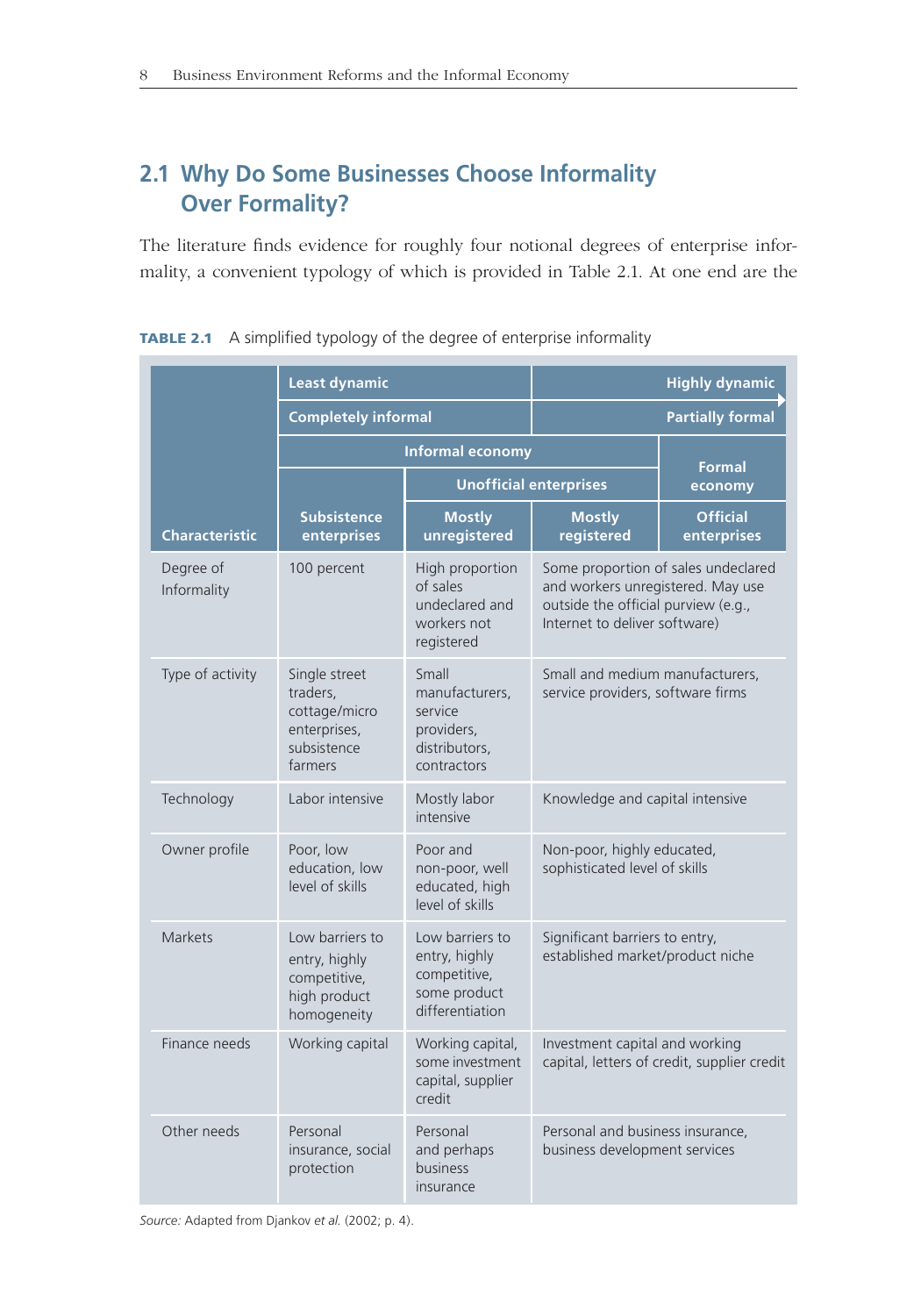subsistence activities of mostly single individuals, be they farmers or street traders. They comprise the bulk of the BoP. The literature argues that due to a lack of skills, education, and disposable capital, members of this subgroup have little chance of "graduating" into a more productive and dynamic enterprises.<sup>2</sup> This raises the policy question, examined in later sections, of whether the subgroup should be ignored in formulating BER or, if not, what special provisions need to be made to existing BER policies and tools to assist this subgroup.

At the other end of the spectrum are the well established, larger firms in the economy. This subgroup may even include state-owned enterprises. This subgroup would appear to be quintessentially formal to the casual observer. However, an independent audit would reveal for enterprises in this subgroup that some sales are unreported, some percent of direct and indirect taxes are evaded, some workers are undeclared, or some part of operations are hidden due to significant lapses in regulatory compliance.

Between these two extremes is the rest of the IE, which comprises a mixed group of what has been called "unofficial enterprises."<sup>3</sup> On the one hand, there are the "small manufactu rers, service providers, distributors, and contractors".<sup>4</sup> The owners of these enterprises have much higher levels of skills and education than the subsistence subgroup, though they still operate in labor-intensive and highly competitive local markets. In fact, some proportion of this subgroup may even be registered in some way. In the next level up are the small- and medium-scale enterprises (SMEs). While their owners are similar to the previous level, their firms are often registered and tend to engage in more capital-intensive production and in markets with higher entry barriers. These two "middle" subgroups of unofficial enterprises are found to contain some of the potentially most dynamic firms of the IE.

#### **2.1.1 A cost-benefit approach to formality**

The literature is rich with analysis and recommendations regarding how to design BER to address informality. To evaluate this literature in search of appropriately designed BER for each of these subgroups, a framework is developed based on two complementary approaches, cost-benefit analysis and legal empowerment. Their selection is based on the key insight that for a BER to be successful, it must address both each subgroup's corresponding motivations for remaining informal as well as its needs to be economically productive. This insight has led many analysts to adopt a cost-benefi t approach to understand each subgroup's behavior.<sup>5</sup> Cost-benefit analysis views the formality decision of the business owner as

<sup>&</sup>lt;sup>2</sup> Djankov *et al.* (2002; p. 3)<br><sup>3</sup> *Ibid.*<br><sup>4</sup> *Ibid*, p. 4.<br><sup>5</sup> For examples of the large literature using this approach, see Maloney (2004), Oviedo (2008), and Eilat and Zinnes (2002). The DCED reaches a similar assessment in Ingram *et al.* (2007).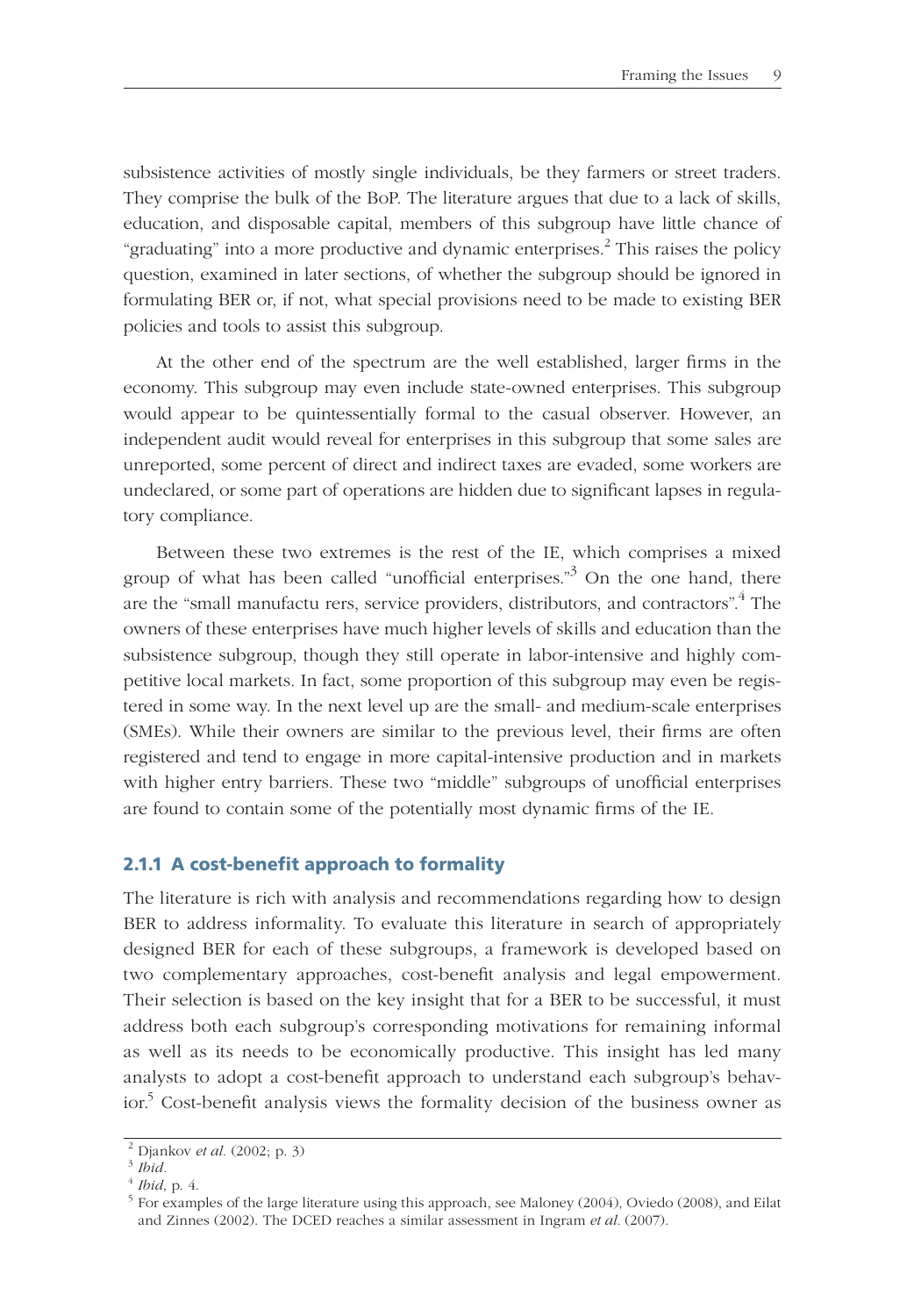one of rational choice, where the transaction costs in terms of money, time, and knowledge required to register with official agencies and comply with regulatory and fiscal obligations are weighed against the benefits that formality might confer in terms of greater access to goods and services at their existing levels of quality and reliability.<sup>6</sup>

While this sounds straightforward enough, several subtleties need to be brought out to put what follows into perspective. First, the above decision calculus presupposes that there is an option of becoming formal, i.e., that the worker or business is not *excluded* (say, due to onerous regulations or to lack of opportunities) from formal activities but is voluntarily considering *exit*. Second, rational decision making is limited by the quality of information the agent has. Hence, for example, illiterate entrepreneurs, those who are literate but lack sufficient training (say, in accounting), and those operating in an environment in which the legal and regulatory options and requirements are either not advertised or learned only through hearsay, are potentially not going to make the best decisions (even ignoring whether their rationality is "computationally bounded").<sup>7</sup> Third, it is not clear whether the right unit of decision making is the entrepreneur, the household, or even the extended family. In the BoP, risk-coping strategies take on a life-and death importance. "[O]ften the choice between formal and informal employment depends on the household structure and the labor market status of other household members. The benefits and costs of work in the different sectors are viewed in [this] light..."<sup>8</sup> Likewise, the household's life cycle can affect the cost-benefit tradeoff since "[a]s time goes by, the size, education and age composition of household members change and, along with it, labor market choices may change."<sup>9</sup> Fourth, the decision to become formal or informal is really a subset of a larger number of choices. Beyond the decision to enter the labor market (or remain unemployed), there is the (potential) choice between wage work and self-employment. Embedded in each of these latter options is the formal-informal choice of which most of the literature focuses. To this complex of hierarchical decision making is the option of migration (e.g., to an urban area), immigration to work abroad, and, even to undergo further education (i.e., invest in one's human capital).<sup>10</sup> Needless to say, the mechanics and quality of the decision making

<sup>&</sup>lt;sup>6</sup> The actual decision implicitly involves an examination of the present discounted expected value of both formality and informality, as well as the risks and uncertainty attached to cost and benefit streams. The unabridged report provides both a mathematical and comparative statics graphical treatment of these decisions.<br><sup>7</sup> Thanks to M'Hamed Cherif in his comments on an earlier draft for noting that this point was

missing.<br><sup>8</sup> Jütting *et al*. (2008; 28).<br><sup>9</sup> *Ibid.*<br><sup>10</sup> Unfortunately, from a BER policy perspective, one must also entertain the possibility that even a

perfectly informed and rational economic agent may not make the socially optimal decision (Jütting *et al*. 2008). This may be due, *inter alia*, to missing markets and a short-term horizon.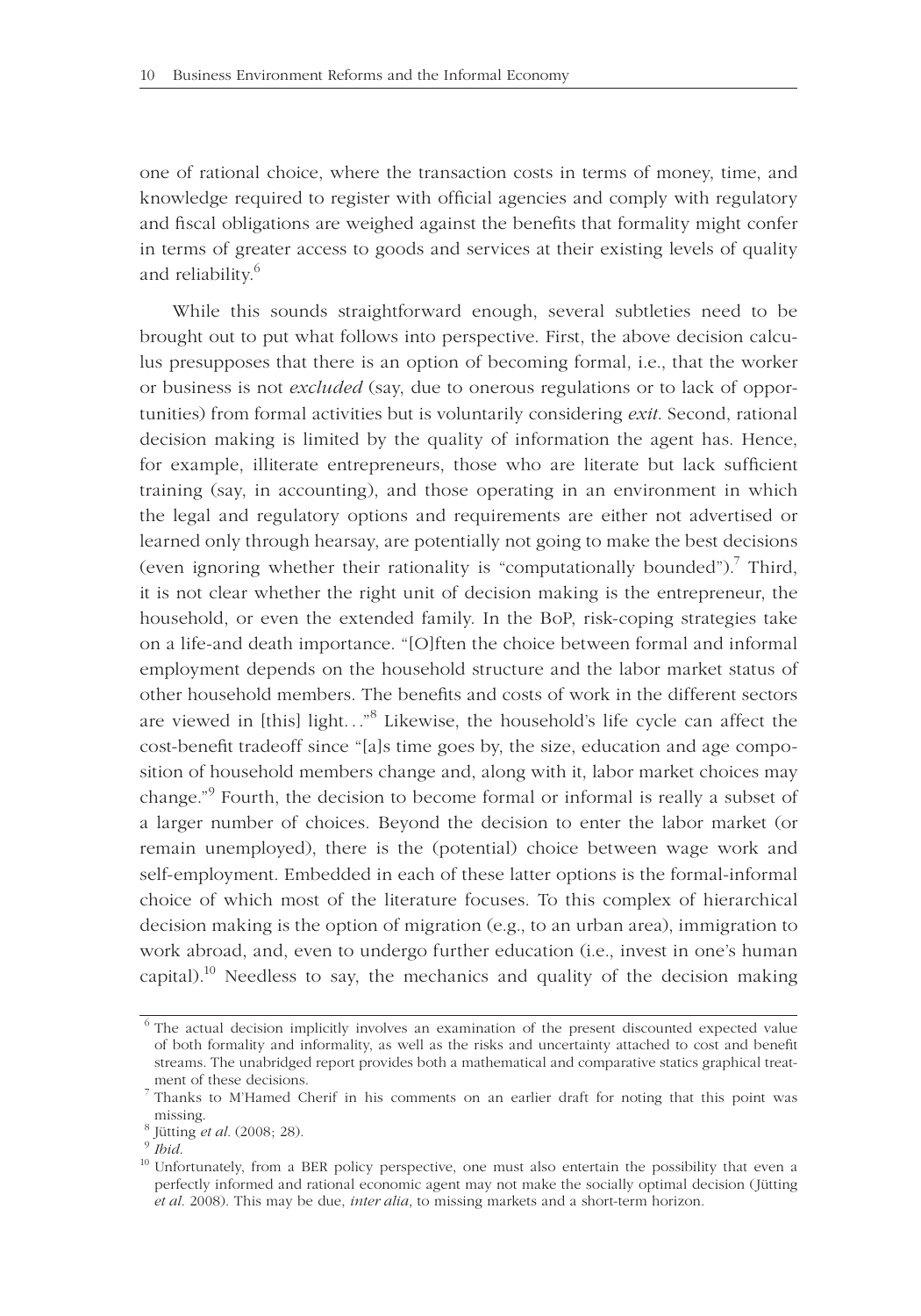process have no bearing on whether the regulatory framework or the benefits to formality meet the needs (demands) of those in the BoP contemplating their choices—a point returned to below.<sup>11</sup>

Table 2.2 lists the principal motivational categories of costs and benefits of becoming formal for the four subgroups of businesses introduced above. As is seen, while important (since they are up front) time and financial costs of complying with start-up procedures is only one of several sources of costs for a new or existing business owner. Depending on the size and sector of the business, other explicit cost categories include tax obligations (direct, such as taxes on profits and payroll; indirect, such as sales, turnover, value added), labor regulations (e.g., minimum wages, cost of hiring, including mandated benefits, restrictions on firing/severance, and occupational safety protections), production regulations (e.g., environmental), and product regulations and standards (e.g., food quality). An additional complexity raising costs is that on top of the administrative demands of central government ministries, sub-national governments (SNGs) also often require operating and construction permits and other often-sector-specific licensing, often leading to overlapping remits and jurisdictions between different levels of government. Most of these cost categories impose fixed costs on a business and therefore are regressive; they are more burdensome the smaller the firm. On the other hand, subsistence businesses tend to be below the radar screen of inspectors and collectors so that, again, it is the more dynamic unofficial informal enterprises that will incur these costs.

There are other less quantifiable sources of potential costs, including fear of predation by corrupt tax and regulatory inspectors. Likewise, many business persons harbor a visceral distrust of government, no doubt based on justifiable past experience. Beyond these are motivations on the two extremes of the informality spectrum. At the subsistence end, micro-enterprises may simply be ignorant of the legal requirements for doing business; at the formal end, weak management may result in theft or fraud by employees.<sup>12</sup> Finally, the owners must consider the potential cost of exiting the formal sector. Unfortunately, since owners are unlikely to have any experience in exiting the formal sector, they may either overlook these potential costs or artificially inflate them due to the uncertainty surrounding their size.

On the benefits side, in addition to avoiding the threat of enforcement penalties, some of which are addressed by BER, the benefits of being formal fall into the categories of access to credit, security of property rights, access to markets, and availability

 $\frac{11}{11}$  Thanks to M'Hamed Cherif urging that this point be made more explicit.

<sup>&</sup>lt;sup>12</sup> Of course, larger firms can engage in "transfer pricing" with their subsidiaries or suppliers, a form of tax evasion.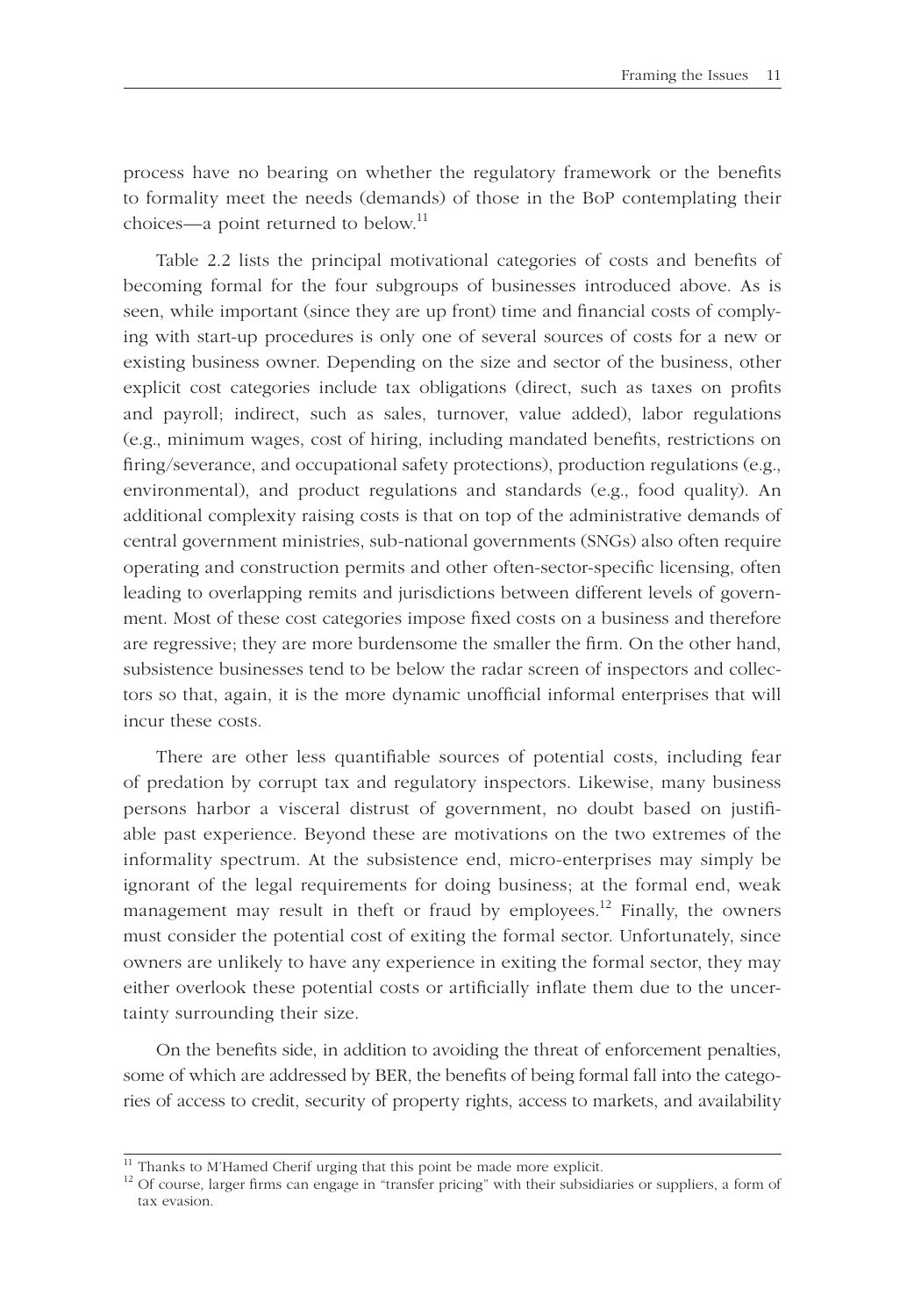|                                           | Informal economy <sup>(a)</sup>   |                               |                             |                                |
|-------------------------------------------|-----------------------------------|-------------------------------|-----------------------------|--------------------------------|
|                                           | <b>Unofficial enterprises</b>     |                               |                             | <b>Formal</b>                  |
| <b>Motivation</b>                         | <b>Subsistence</b><br>enterprises | <b>Mostly</b><br>unregistered | <b>Mostly</b><br>registered | <b>Official</b><br>enterprises |
|                                           |                                   |                               |                             |                                |
| Tax evasion:<br><b>Direct</b><br>Indirect |                                   | V<br>$\sqrt{}$                | V<br>$\sqrt{}$              | $\sqrt{}$<br>$\sqrt{2}$        |
| Labor regulation                          |                                   |                               | $\sqrt{}$                   | $\sqrt{}$                      |
| Other regulation                          |                                   |                               |                             | $\sqrt{}$                      |
| Fear of predation                         |                                   | $\sqrt{ }$                    | $\sqrt{ }$                  |                                |
| Fraud                                     |                                   |                               |                             | $\sqrt{ }$                     |
| Distrust of<br>government                 |                                   | $\sqrt{}$                     |                             |                                |
| Costly start-up<br>procedures             | $\sqrt{}$                         | $\sqrt{}$                     | $\sqrt{ }$                  |                                |
| Ignorance                                 | $\sqrt{}$                         | $\sqrt{}$                     |                             |                                |
|                                           |                                   | <b>Benefits</b>               |                             |                                |
| <b>Bank finance</b>                       |                                   |                               | $\sqrt{ }$                  | $\sqrt{ }$                     |
| Non-bank<br>financial services            |                                   |                               | $\sqrt{}$                   | $\sqrt{}$                      |
| Land tenure                               | $\sqrt{}$                         | $\sqrt{}$                     | $\sqrt{}$                   |                                |
| Government/<br>donor TA                   |                                   |                               | $\sqrt{}$                   | $\sqrt{}$                      |
| Public utilities                          | $\sqrt{}$                         | $\sqrt{}$                     | $\sqrt{}$                   | $\sqrt{}$                      |
| Social protection<br>services             | $\sqrt{2}$                        | $\sqrt{2}$                    |                             |                                |
| Court/police<br>access                    |                                   |                               | $\sqrt{ }$                  | $\sqrt{}$                      |
| Avoid<br>compliance fines                 |                                   |                               | $\sqrt{}$                   | $\sqrt{}$                      |
| Market<br>opportunities                   |                                   |                               | $\sqrt{}$                   | $\sqrt{}$                      |

#### **TABLE 2.2** Indicative motivations for transacting in the informal economy

(a) See Table 2.1 for a description of each subgroup. Column headings adapted from Djankov *et al.* (2002; p. 4).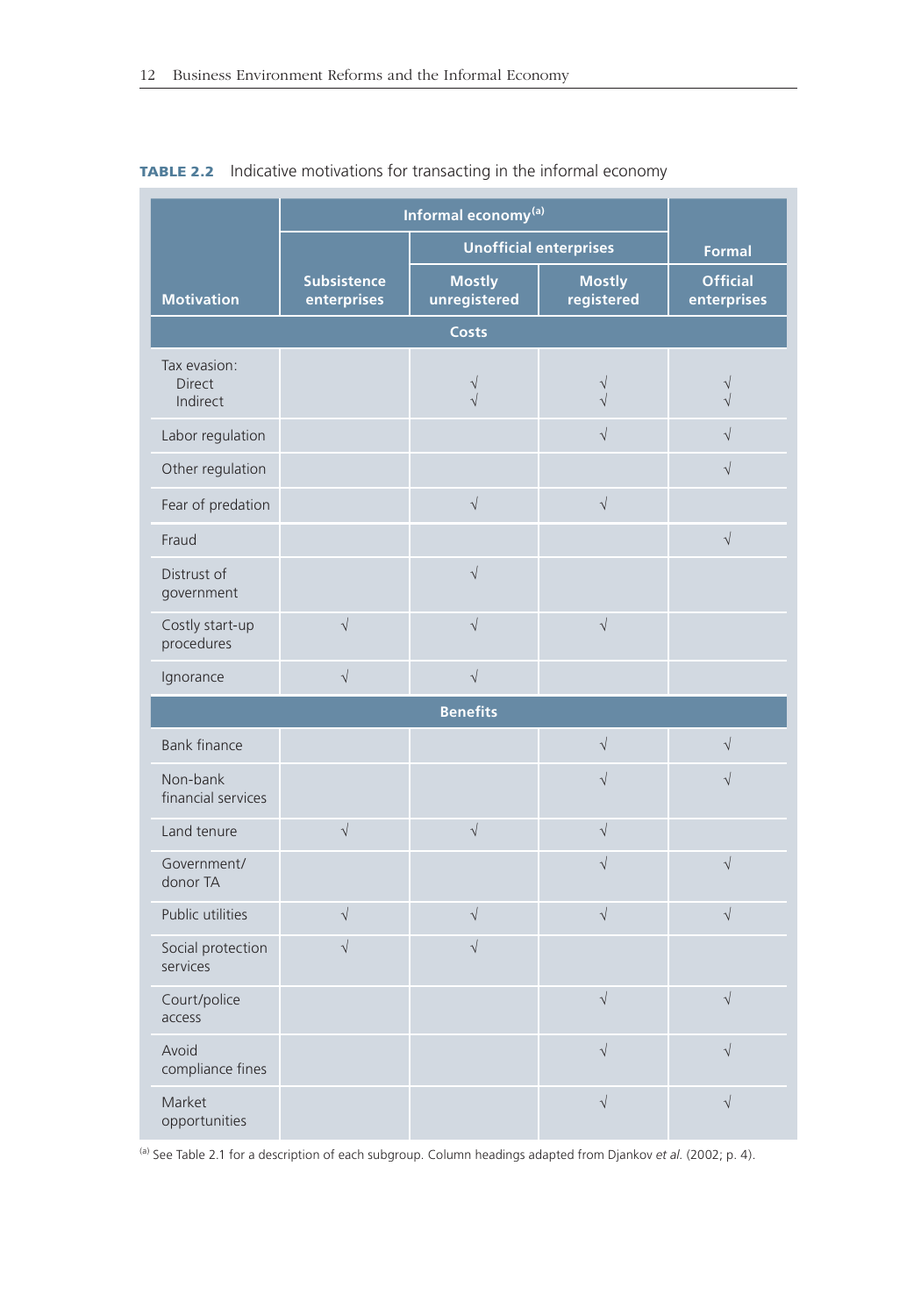of social protection.<sup>13</sup> Access to bank financing and government-sponsored credit initiatives typically require being registered and having filed tax returns. Becoming formal, therefore, may increase access to credit *if* the terms of lending are attractive. This is a big "if" because in many developing countries collateral requirements deter micro and small firms found in the unofficial enterprise subgroups from applying for loans. Finally, bank financing and even government initiatives are rarely designed for subsistence businesses, which instead rely on family and friends or, microfinance where available.

Being formal can increase both tangible and intangible property rights. *Tangible* property rights include security and protection of land tenure. Without these, small firms cannot obtain mortgage-backed bank credit as well as public utility access; larger formal investors will simply exit since they won't operate with unsecured property rights. *Intangible* property rights refer to the protection of contracts and constitutional rights, which require the institutions of dispute resolution and commercial court-adjudicated contract enforcement. While subsistence businesses tend to rely on traditional and customary mechanisms of justice, through the work of de Soto and others it has been found that land tenure and possession of legally recognized identification is extremely important for the welfare of this group. For the unofficial enterprises the degree protection of property rights is a benefit in their decision to become formal depends on the existence, efficiency, predictability, and objectivity of the judicial institutions.

The social safety net benefits of formalizing will depend on their structure in the particular country.<sup>14</sup> In some countries, safety nets are not tied to formal jobs; in others, some sectors have access to insurance. In many cases, once one member

<sup>&</sup>lt;sup>13</sup> At first it would appear that the "informal sector serves a very robust domestic market and rarely [has] problems sourcing products from the formal sector for local sale" (Mavis Owusu-Gyamfi, private communication, June 2009). This may be true for such segments as traders and hawkers and even some agricultural business at the local level. It also can be true for some SMEs, depending on the sector and country. However, there is a large literature documenting the lack of market access (i) to those seeking formal wage employment (Becker 2004), (ii) for women in general—Chen *et al*. (2003; 35) lament that "the working poor, especially women, tend to face a wide range of constraints in running their micro-businesses[, including]. . . lack of market access and participation. . .") , (iii) to property markets (de Soto 1989), and (iv) to informals attempting to engage in production activities incrementally higher up the value chain, to expand and achieve economies of scale, or to avoid exploitative middlemen in the distribution chain (Gerxhani 2003; Oviedo *et al.* 2008; Prahalad *et al.* 2002; London 2007). One of the "pillars of legal empowerment of the poor" specified by the CLEP, for example, is "access to economic opportunities (e.g., . . . international and domestic markets)" (CLEP 2008a; p. 5). Among the reasons for lack of access include (i) lack of education, skills, and literacy, (ii) registration requirements in regulations, (iii) distance to official sources information and the unavailability and cost of market data limiting access to market information (Djankov 2002) as well as preventing conformity with standards and regulations required for formal markets, and (iv) rigidities and anticompetitive market structures (especially in distribution).

<sup>&</sup>lt;sup>14</sup> Among the main benefit components are health (especially pre-natal care), pensions, and unemployment insurance). Child care, while important for women's economic empowerment (see below) is rare in the developing world. For a discussion of pension policy options for informals, see Hu and Stewart (2009).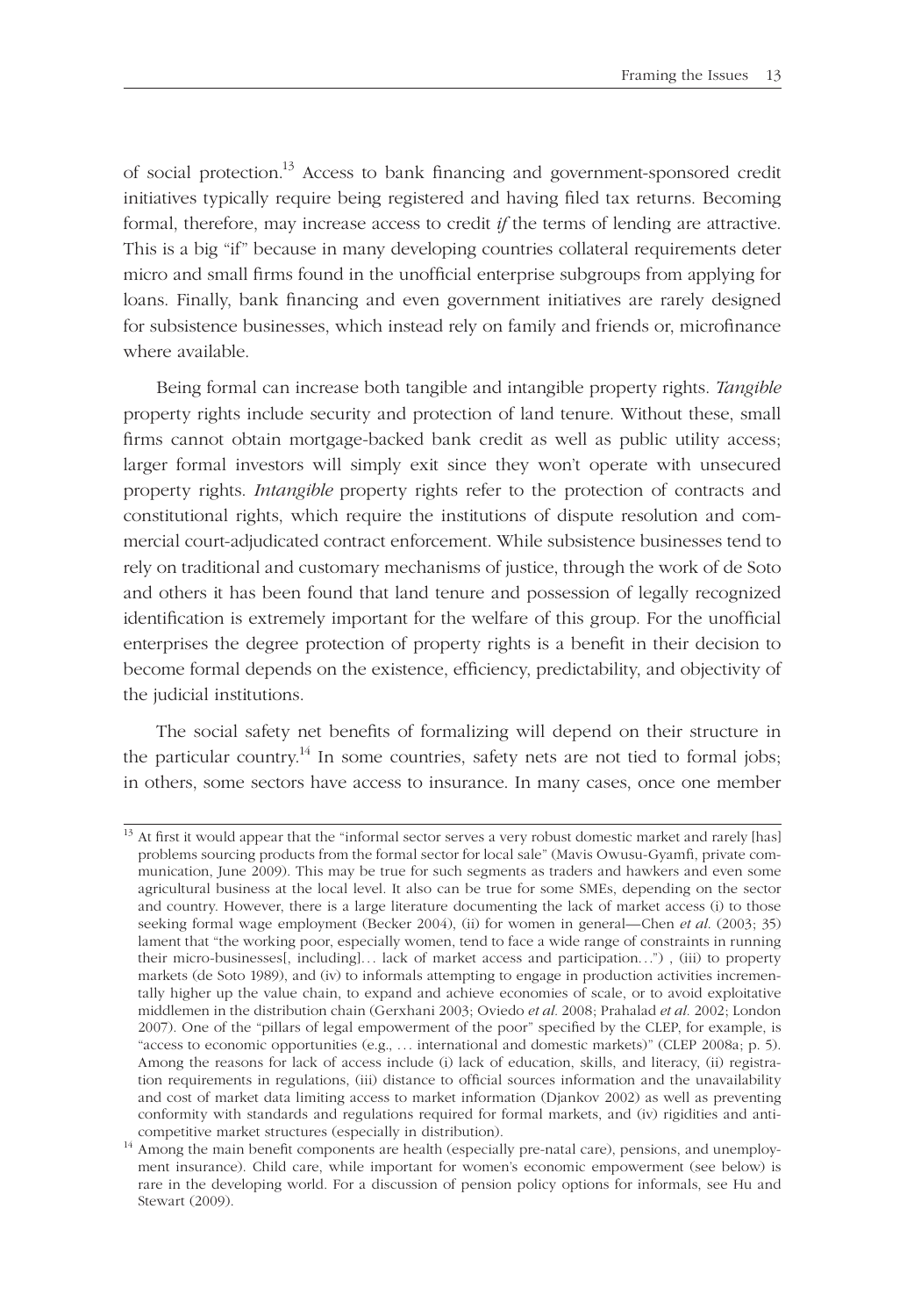of the household has such benefits, it reduces the attraction of formality for the rest of the economically active household members. While not part of the social safety net *per se*, labor protection (e.g., occupational safety and health) is a type of social protection that is in greater evidence in formal firms. Such protection would be perceived as a benefit of being a formal worker relative to an informal worker; for the firm, however, it is an additional cost of formality (though it might attract higher qualified workers). Other benefits to formal workers typically include severance pay, a minimum wage, the right to union representation, and annual (and sometimes maternity/paternity) leave. Finally, it is interesting to note that a formality *cost* to one firm (e.g., requirements for social protection) can be a formality *benefit* to the firms or workers with which it does business.

The conventional wisdom is that an additional benefit for formal workers is that they receive more vocational training than informal workers (implying *ceteris paribus* that informal workers are less productive).<sup>15</sup> However, some argue that at least for middle income countries in South America more training occurs in the IE than through formal education programs.<sup>16</sup> Firms also receive "training" through business development services (BDS). For BDS provided by donor funding through a host government, these normally require the recipient firm to be formal, which thereby excludes many dynamic unofficial enterprises. Such exclusion is not always the case for micro-enterprises, for which donors often have specific programs.

Finally, the enterprise owner's cost-benefit decision to become formal is completely different from the government's policy question of whether there are net costs to the country of having an IE. For example, an owner is not concerned with degree of innovation or the weakening of macroeconomic management that having a large IE leads to, while the government would be.

With their motivations firmly couched within a cost-benefit framework, we can determine the degree to which BER can influence the idiosyncratic formality decision of each IE subgroup, on the one hand, and what modifications or complementary policies would improve BER effectiveness, on the other hand.

#### **2.1.2 The empowerment dimension of formality**

The second key lens through which to craft effective BER—especially for the weaker end of the unofficial enterprises—and a source of complementary policies to increase BER effectiveness is that of economic and legal empowerment.<sup>17</sup> This perspective ties the causes of informality—the components of the cost-benefit decision—to the degree a nation respects certain human rights related to labor

 $\overline{^{15}}$  Palmade (2005).

<sup>&</sup>lt;sup>16</sup> Hemmer and Mannel (1989).

<sup>&</sup>lt;sup>17</sup> See CLEP (2008) for a detailed introduction to the subject of empowerment.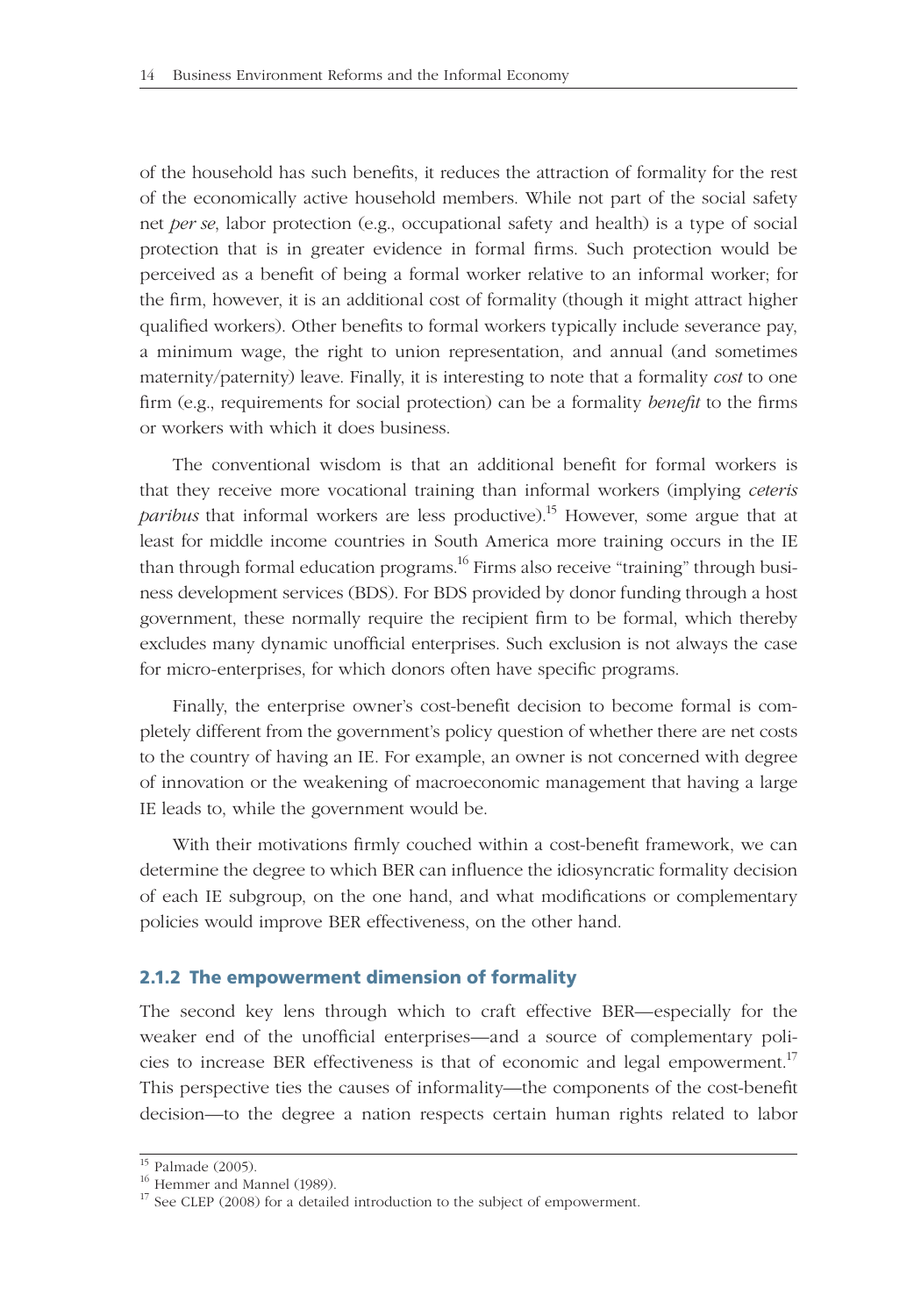and business.<sup>18</sup> On the labor side these rights relate to access to justice, security of property rights, the fulfillment of labor rights (as specified in the *Declaration on Fundamental Principles and Rights at Work* and, more broadly, in the *Decent Work Agenda*).<sup>19</sup> On the business side these rights relate to access to finance, limited liability, insurance, ability to use formal contracts, etc. Together these principles and rights promote a stake in democracy and, through public participation, a hand in ultimately shaping BE itself. $^{20}$ 

These rights can be classified into four "pillars of legal empowerment of the poor": $^{21}$ (i) lack of access to a well-functioning justice system, (ii) lack of effective property rights to tap the intrinsic economic power of their property, (iii) unsafe working conditions for workers (and for women and children in particular) when their employers operate outside the formal legal system, and (iv) lack of access to economic opportunities (e.g., credit, investment, international and domestic markets) as their property and businesses are not legally recognized. $^{22}$  Absence of these rights creates impediments to empowerment of the poor which result from their being informal.

While the cost-benefit analysis approach emphasizes the *voluntary* nature of the IE, the empowerment dimension emphasizes the more *involuntary* nature by placing more of the cause of informality on government failure (thereby leading to market failure). These are not contradictory views. Rather, it serves to underscore the central role of government as the source of both the costs and benefits of formality. Indeed, in a fundamental sense the 'state' and 'formality' are the same thing: both can be described as the *explicit* rules and institutions that society agrees on.<sup>23</sup> As will be seen, viewing the IE as in part a consequence of lack of economic and legal empowerment opens up new vistas for BER, though at the price of additional complexity and raising thorny policy questions. In particular, a focus on empowerment helps to identify additional policy instruments that are especially effective when targeting subsistence activities and the weaker end of unofficial enterprises, which some analysts have written off as businesses "irrelevant" for BER.<sup>24</sup> This paper argues, however, that mere technical reforms inspired by cost/benefit analysis are unlikely to work if the underlying issues of empowerment are not addressed.<sup>25</sup>

<sup>&</sup>lt;sup>18</sup> While one might argue that rights by definition imply that empowerment issues only pertain to the benefits side of the cost-benefit decision, note that obtaining many of these benefits require incurring transaction costs, which historically has been the focus of BER.

<sup>&</sup>lt;sup>19</sup> See ILO (2002) on *Decent Work Agenda*. <sup>20</sup> Richard Sandall (personal communication, June 2009).

 $21$  CLEP (2008a; p. 5).

 $22$  This list is drawn from the foreword in CLEP (2008a).

<sup>&</sup>lt;sup>23</sup> Richard Sandall (personal communication, June 2009).

 $24$  See Kenyon (2009, forthcoming). Still, regardless whether there are additional policy instruments available that are effective in targeting subsistence activities and the weaker end of unofficial enterprises, this

does not mean that a priority-driven government of limited capacity should necessarily pursue them.<br><sup>25</sup> Moore and Schmitz (2008) suggest that even this is not sufficient: the implicit political relationships between groups need to be identified and addressed.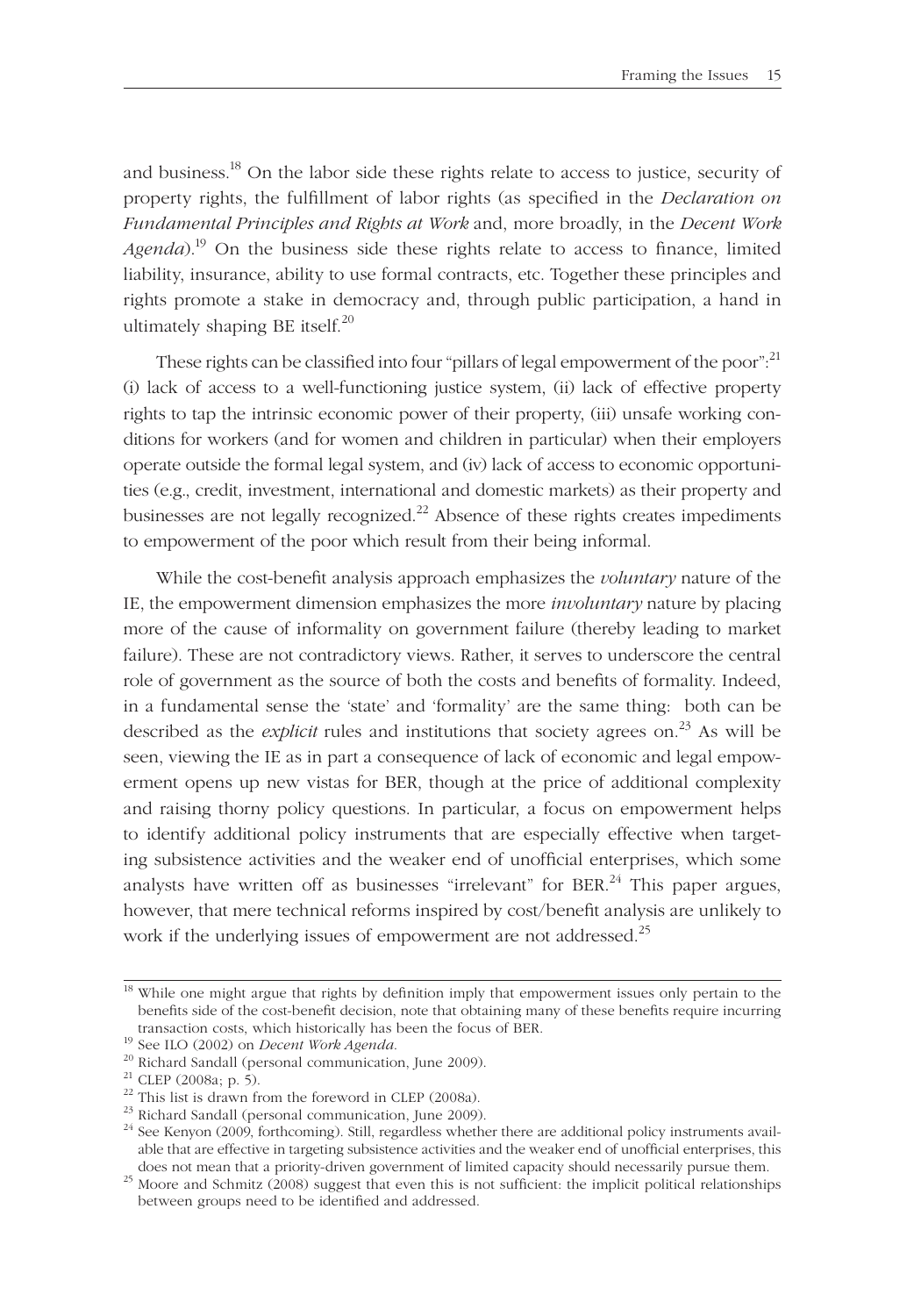The complication here is that policies empowering the poor cover the spectrum from passive to proactive. For example, it is one thing to oblige a government to provide a legally acceptable free identity registration or a land cadastre, but quite another for it to guarantee access to housing, to provide unemployment insurance or social security, to enforce a minimum income, or to offer free health care. Hence, BER designers are faced with the policy question of what the appropriate level of human rights (or alternatively public services) a government should provide for a given level of development. Still, regardless of the degree to which either BER should incorporate empowerment policies or a government should pursue more proactive empowerment, there is little doubt that complementary policies to support BER should include those related to legal and economic empowerment. Proposals on how this might be done are suggested in Section 2.2.2.

#### **2.1.3 Initial conditions and the rules of the game**

A business person's evaluation of the costs and benefits of informality by necessity involves a comparison of the alternatives. These generally include traditional and customary practices. Likewise, owner behavior is closely influenced by perceptions of the legitimacy or fairness of government policy and law. Hence, this dual approach leads us to recognize that the incentives underlying the informality decision have their roots in history and culture, and often operate through their effects on legitimacy and trust. In other words, informality is a context-specific phenomenon, and one often modulated by state-business relations. These aspects are what economists refer to as the institutional dimension of development and include the study of the "rules of the game". For example, laws on gender neutrality or formal court judgments of land disputes may not be deemed legitimate if custom has them under the jurisdiction of tribal leaders.

These observations carry significant implications. It means that not only will a BER need to be tailored to target the subgroup of interest or the pillar of empowerment, but it will also have to be packaged and promoted within the appropriate cultural context if it is to be successful. It also means that BER will need to consider how existing practices might provide a blueprint for the design of reforms and how the linkages between formal and informal structures can be strengthened to empower the poor. There is a range of BER strategies that target not just the formal legal system, but also spontaneous ordering mechanisms and informal faith-based and customary practices.

These insights carry dynamic implications as well. Such BER would not always seek to modernize a service or regulatory system component in one step. Rather, since acceptance (and, therefore, use) of the "improved" system takes time for beneficiaries to experience and adopt it, some BER must take on an evolutionary perspective and one where education campaigns that promote its evolution take a prominent role. This may also grate against some prevailing ideologies, e.g., as in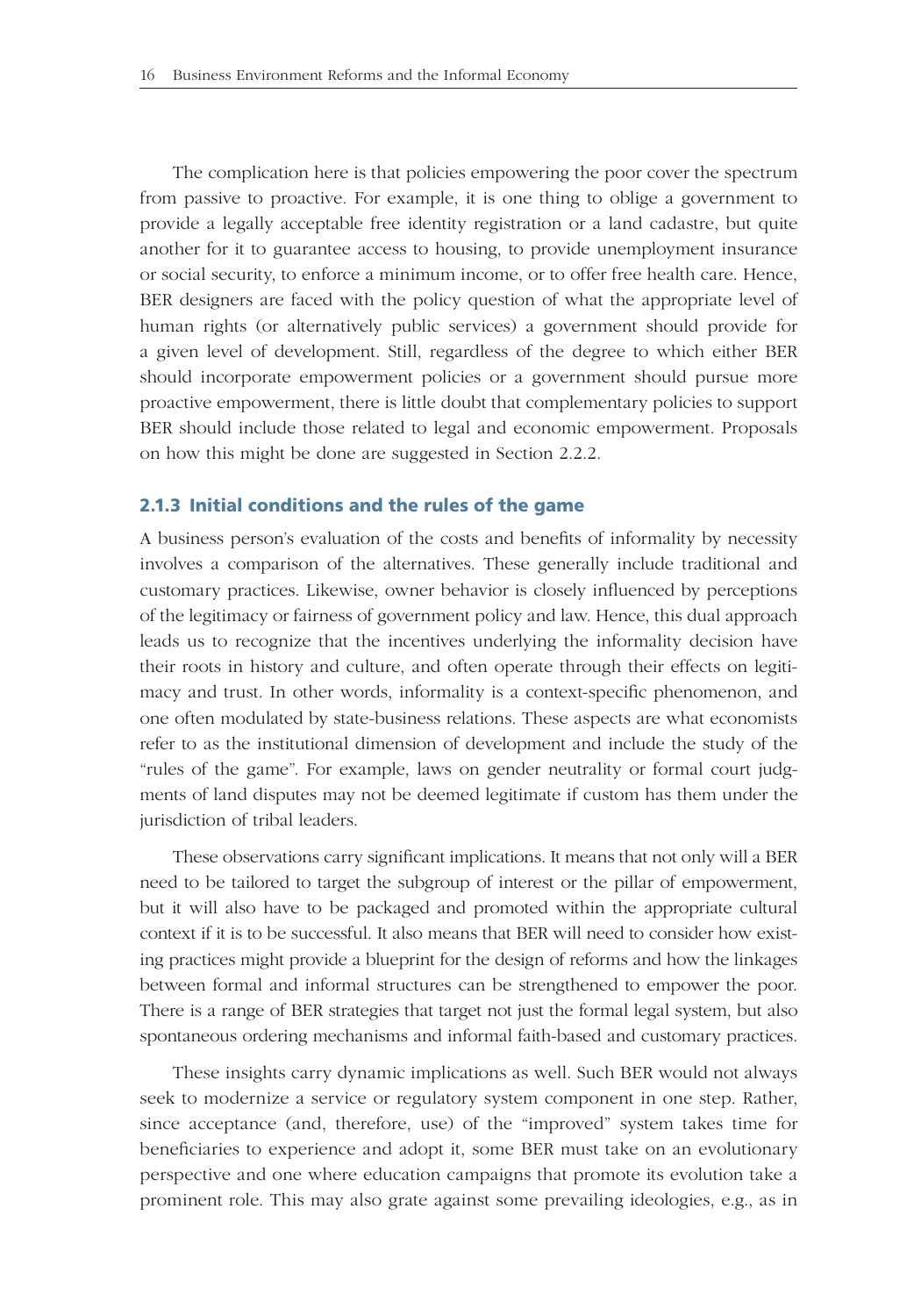"a shift of focus from regulation-versus-deregulation to [a] focus on the quality of regulation, and determining the right balance between security, supportive structures, and flexibility in both the formal and IE." $^{26}$ 

Finally, the literature finds that initial conditions lead to significant regional diversity in the extent and characteristic of the IE, as cited in the opening paragraph of this brief. Estimates suggest that from 1990 to 2003, there have also been regional differences in the IE's share of GDP, which has grown in Sub-Saharan Africa (from 30 to 39 percent), South Asia (from 22 to 28 percent), in LAC (from 29 to 38 percent), in the Middle East and North Africa (from 21 to 31 percent), in East Asia and the Pacific (from 18.5 to 20 percent), and in the TREs (from 33 to  $37$  percent).<sup>27</sup> Regional differences also extend to gender. Consider examples from three continents: in Chile (1997) the proportion of working men (women) engaged in the IE was, respectively, 32 (27) percent, in Côte d'Ivoire (1996) it was 37 (73) percent, and in the Philippines (1995) it was 16 (19) percent.<sup>28</sup> (It is not the case for all countries, however, that women form a larger part of the shadow than men.) Equally importantly, the literature indicates that regions have a different mix of the subgroups contained in Table 2.1. For example, Sub-Saharan Africa has a significant contingent of non-dynamic, involuntary, subsistence businesses while in the larger countries of Latin America, unofficial enterprises and skilled part-time workers tend to be voluntary and even oscillate in and out of formality.<sup>29</sup>

#### **2.1.4 Further considerations**

While the outcome on whether to remain/become informal depends primarily on the enterprise's cost-benefi t decision, there are still several nuances to note. These draw on the discussions of empowerment and initial conditions.

*Is formality simply too costly for some*? Much BER appears to be focused in the first instance on reducing costs—costs due to onerous labor laws, weak tax administration, and inappropriate and inconsistently applied regulation. This *modus operandi* is incomplete for at least three reasons. First, an owner's cost-benefit analysis also includes an assessment of *benefits*—which are often not particularly attractive—and are generally given insufficient attention by BER. For example, if the banking system does not lend to small enterprises, the judicial system is slow and unpredictable, and municipal services erratic at best, then the benefits of business registration are dubious at best. (Note that with low-level benefits BER needs to reduce the costs of formality even further—perhaps below the optimum level—to convince businesses to become formal.) Second, even within its focus on costs, BER is incomplete since

 $26$  CLEP (2008a; p. 60).

<sup>&</sup>lt;sup>27</sup> Schneider (2004) and the World Bank (2005).<br><sup>28</sup> Fox *et al.* (2006).

<sup>&</sup>lt;sup>29</sup> See, for example, Maloney (2004).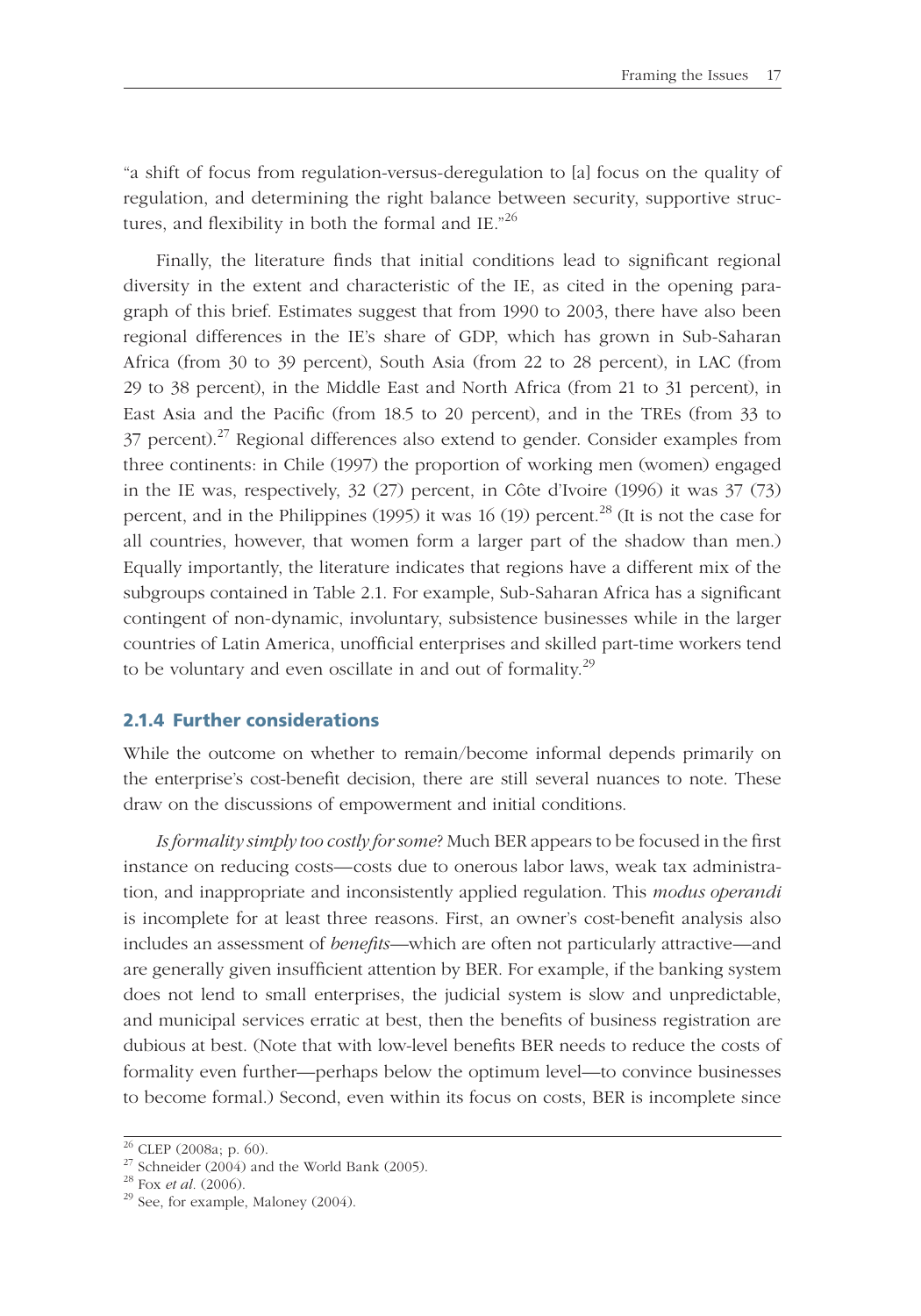it tends to deliver one-size-fits-all cures. As is argued above, however, to support the pillars of empowerment, legal requirements (and how government agencies implement them) should differ by subgroup within the IE. Examples here would be tax rates and thresholds, regulatory requirements, and registration procedures. Third, ignorance can play an important role in persistent informality among subsistence business and the weaker end of the unofficial enterprise spectrum.<sup>30</sup> Question 3.1 proposes options to strengthen each of these weaknesses in BER.

*Why are a higher proportion of small firms informal*? In terms of the *number* of firms, the evidence suggests that small firms are more likely to operate in the IE than larger firms. $31$  On the one hand, such firms tend to benefit least from civic participation because of the limited nature of their dealings with the public and hired employees. On the other hand, the small expected lifetime tax contribution of such firms may not warrant a strong enumeration or enforcement effort on the part of the government. Asea (1996) suggests that these points mean that, for such firms, high taxation and high regulatory costs to formality may not be the most important determinant of the size and level of formality. Their limited investment needs make stable property rights unimportant and personal ties may be an adequate contracting technology. In this case, firms pay no taxes as a passive byproduct of their size. Regarding the judicial pillar, small firms are anchored in social networks, allowing implicit contract enforcement and insurance, given how expensive formal institutions are. It is only as firms grow that formal mechanisms become necessary.

*Is it voluntary*? A cost-benefit approach runs the danger of implying that informality is always voluntary. This may be true for formal enterprises, most SMEs, and workers in some regions. For example, in Mexico inflexible labor laws have been found to prevent worker and employer alike from entering into a formal contract that meets the needs of a worker who wishes to work part time (students, the old, women).<sup>32</sup> For subsistence businesses and some small firms the requisite knowledge and skills (and, perhaps, ethnicity) for accessing the formal system may simply be inadequate. In fact, for many subsistence businesses most of the benefits of formality as currently offered by BER are unattractive, while even the reformed procedures would be onerous. In many cases, they are doubly uneconomic: private compliance costs of becoming formal exceed their private benefits and social costs of becoming formal exceed social benefits once

<sup>&</sup>lt;sup>30</sup> Economic theory not only applies cost-benefit analysis to decision making but also to information search. Here it predicts that subsistence businesses, workers, and weaker unofficial enterprises might not expect the return to investigating formality options to be worth the effort. Of course subsistence actors may have been engaged in their activities for generations and not even realize such activities were now in need of registration or carried legal obligations.  $\rm^{31}$  Levenson and Maloney (1996).

<sup>&</sup>lt;sup>32</sup> Maloney (2004). On the positive side, in 2002 Mexico did address another aspect of informality by implementing the Fast-track Business Creation System to guarantee that micro and small firms could complete the registration process in two days. (Oviedo *et al.* 2008).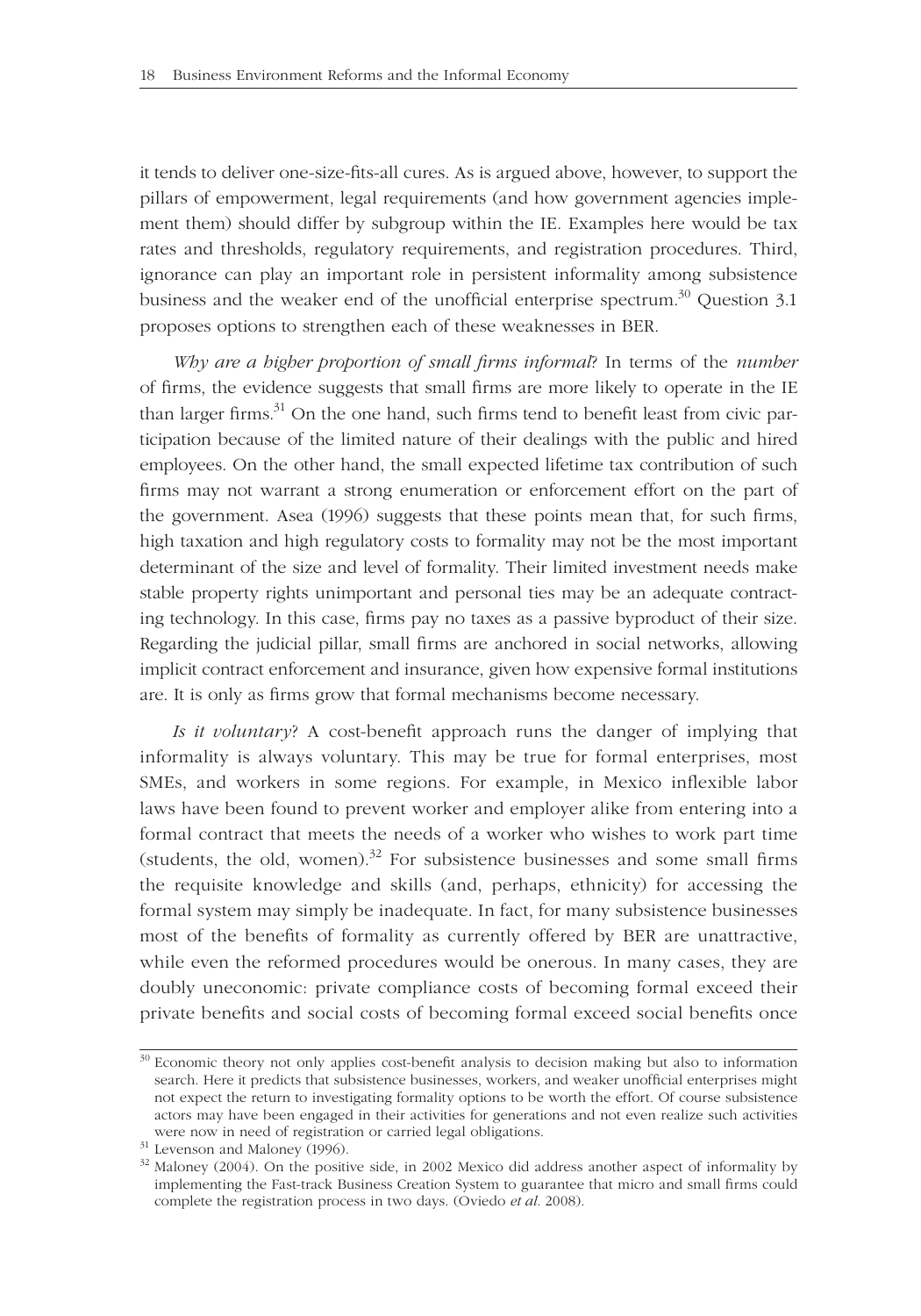enforcement costs are included. Part of the problem is that many regulations are not sufficiently sensitive to the needs and capabilities of the various informality subgroups.

This discussion raises an important policy issue for BER. On the one hand, since there are many positive externalities to formality (or negative externalities to informality), economic theory predicts that private business will undervalue it, leading to levels of informality beyond what is socially "optimal."<sup>33</sup> On the other hand, governments and donors face profound informational limitations when designing interventions, often leading to glaring differences between *de jure* and *de facto*  implementation that can result in undesirable outcomes. For example, "changes in policy designed to reduce the extent of the informal sector may have negative effects on formal employment, average productivity, and wages."<sup>34</sup>

These concerns have led some analysts to conclude that "policies to encourage formal sector participation are preferable to increased enforcement."<sup>35</sup> Then as the BE improves, those in the IE (or at least the more dynamic ones) will feel empowered to increase their economic activity and take advantage of their varied assets to invest in income-generating activities, changing the nature of their business, and will increase their economic stake in the system. This, in turn, should lead them to incrementally—and voluntarily—increase their participation in the various dimensions of formality they deem necessary as they seek out ways to protect their gains and expand their opportunities. The result would be "aphasic formalization".<sup>36</sup> In other words, for some (and perhaps all) subgroups of informal enterprises some aspects of formality should be made voluntary. Then, the successful impact of BER and its complementary policies could be "measured" by the degree to which enterprises reveal their preference for operating formally.

*Does informality have a principal cause*? The literature suggests it is a myth that one or other factor leads a business owner or worker to remain informal. Rather, it is a synergy of factors. For example, property rights bring increased economic benefits when linked to a functional credit system and market, but they do not, by themselves,

<sup>&</sup>lt;sup>33</sup> See Section 3.3 for a discussion of optimal informality.

<sup>&</sup>lt;sup>34</sup> Oviedo *et al.* (2008; 13). Consider some examples: (i) increasing labor inspections to encourage firms to hire workers formally rather than informally has been found to increase firm costs and thereby to reduce output and (formal) new hires (Almeida and Carneiro 2006); (ii) since the first workers a firm hires are on average those with the highest productivity, BER that encourages hiring workers formally rather than informally is likely to bring reduce average (formal) productivity; (iii) strict employment protection legislation can encourage exit from the formal sector for small entrepreneurs who cannot afford to offer such protection to their employees (Perry *et al.* (2007); and (iv) Brazil's SIMPLES program de-linking social security contributions from the number of (formal) workers employed and instead making contributions proportional to the firm's revenues has eliminated certain incentives to employ workers informally but may lead to perverse incentives regarding cost minimization.

<sup>35</sup> Oviedo *et al.* (2008).

<sup>&</sup>lt;sup>36</sup> Richard Sandall (personal communication, June 2009) sees this as an additional option to those that focus on either increasing the benefits or decreasing the costs of formality.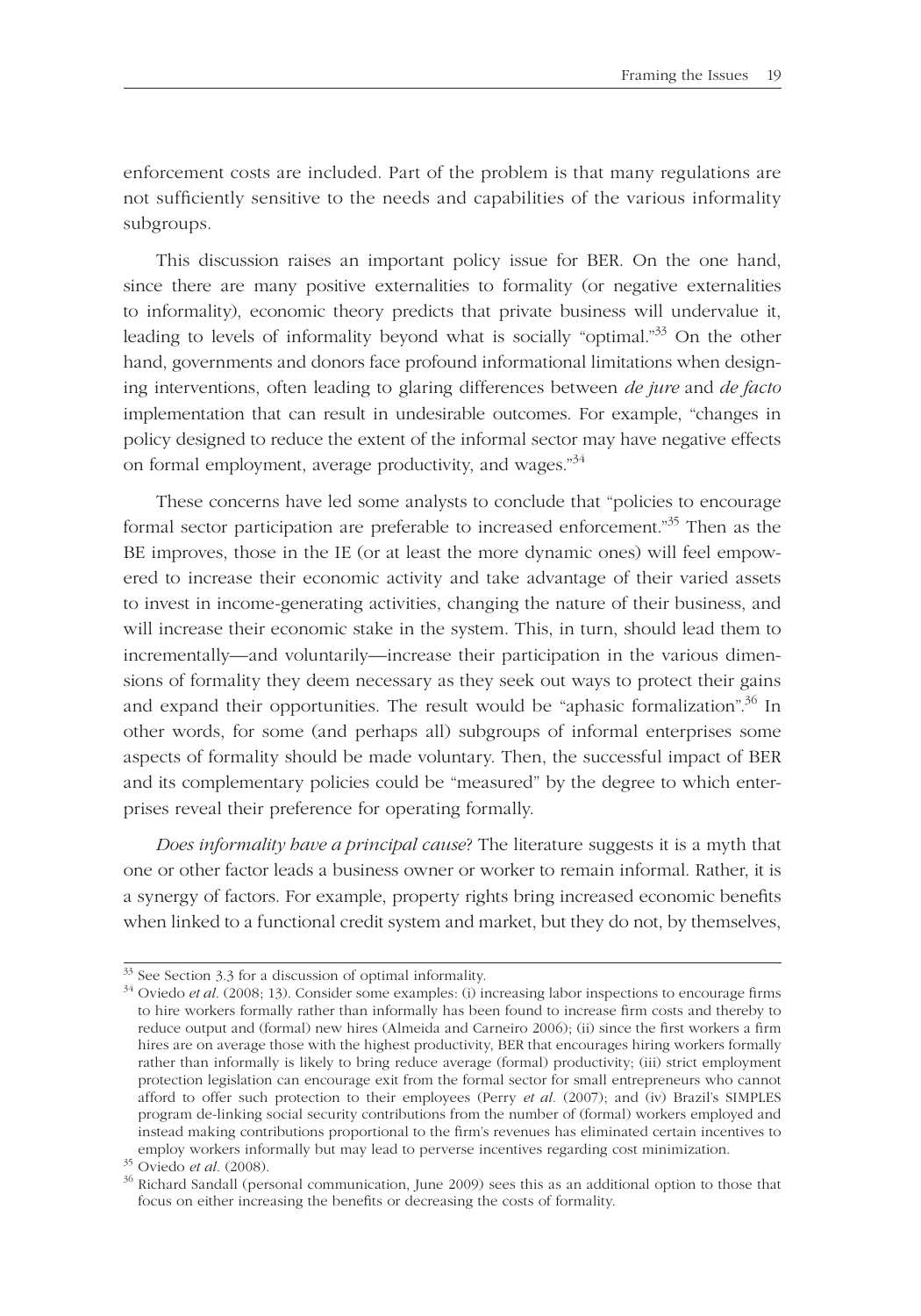cause the emergence of a functional and pro-poor credit system; additional incentives to invest are required. Even when in possession of titles and registered property, small-scale farmers and the urban poor most often do not put their land or modest dwellings at risk by using them as collateral for credit: collateral requirements are too high and too little risk is shared by the financial intermediary.

Ignorance of the law and a perception that there were few benefits to abiding by it were more frequent for the subsistence poor (who often have no tax liability), while evasion of taxation and avoidance of regulatory predation were more important for small firms. $37$  The motive of corruption seems to cut both ways. Informals have little recourse to legal protection from roving bandits (corrupt official inspectors); formal firms have trouble hiding from the vagaries of inspectors in systems with weak oversight of regulatory agencies.

In some regions, even where the present discounted expected value of formality is positive, there is often a strong sense of distrust of official agencies and of lack of legitimacy of laws that still discourage formal participation. Lack of trust increases the perceptions of risk that laws or compliance terms will change or not be consistently applied over time. Lack of legitimacy leads to reduced rates of regulatory compliance and tax morality. Even support for land registration can be compromised. For example, if there is a history of elite capture of land, leaving the worst piece to the majority, then land registration would be seen to formalize illegitimate ownership. For an example, one needs look no further than Zimbabwe. Such distrust is hard to overcome in the short run; it requires the government to develop a track record of (i) promulgating laws whose compliance demands are in line with the capabilities and needs of the regulated and (ii) guaranteeing legal protections. Both of these must also be simple enough for their execution to be predictable and consistent.

*Are informality and formality mutually exclusive*? Curiously, a business can choose to be both formal *and* informal. It can, for example, operate legally regarding its employee social safety net and payroll tax obligations but at the same time hire (or subcontract) temporary workers whose activities remain in the shadow. Many business activities in the transition economies (TREs) of Eastern Europe and the Former Soviet Union—including state-owned enterprises—systematically engage in underreporting of payroll and sales (including due to fraud or barter). Likewise, this report has emphasized that there are many ways to be partly formal. One's business can be registered, one's land (or other assets, as in Question 3.3, below) can be registered, one's tax obligations can be met, and one business can be in regulatory compliance. Each of these involves a cost-benefit decision by the economic agent and each element of each decision can be influenced by BERs.

<sup>37</sup> Djankov (2002).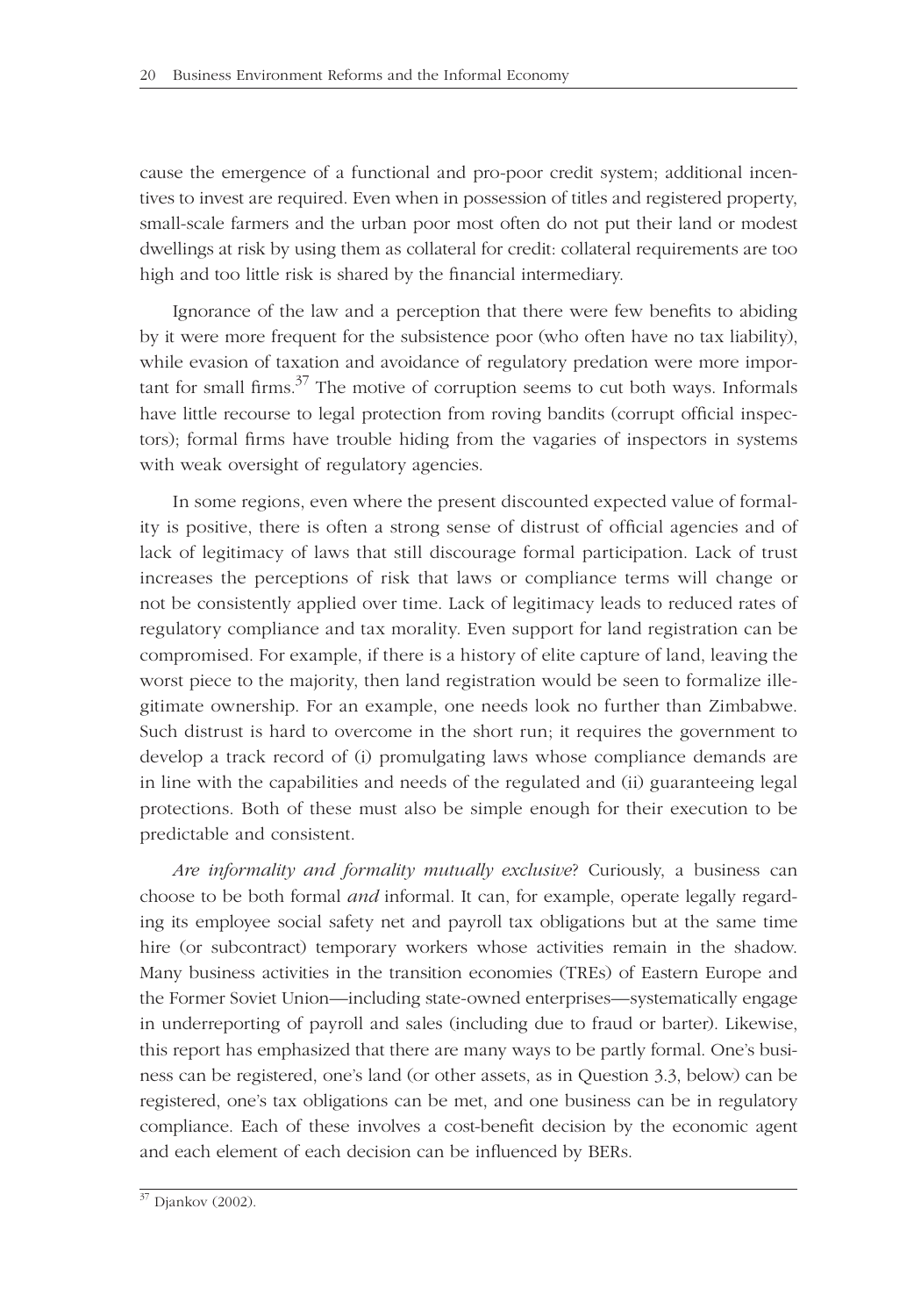## **2.2 How Does BER Affect the Size of the Informal Economy?**

From a country-level perspective, two major studies concluded that the lower is the degree of regulatory burden in a country, the smaller is likely to be its IE. $^{38}$  This result is shown to hold with regard to specific areas of regulation as well as to aggregate indicators of the same.

BER affects the size of the IE through its influence on the informality choice of workers and firms. This paper has suggested, above, there are in fact different specific areas in which to participate in the IE. This subsection begins by examining the impact of BER on these areas. It then considers the impacts of BER on the composition of the IE, timing dimension of BER impacts, and reverse direction of causality (informality's impact on the effectiveness of BER).

#### **2.2.1 How BER affects areas of informality**

BER affects the size of the IE through its influence on an economic agent's decision calculus: reform differentially affects both the costs and the benefits of operating formally and informally. More specifically, BER achieves its effects by strengthening or weakening the motivations (as listed in Table 2.2) impinging on cost-benefit decision making. This fine structure to its effects means that, even for a given informal subgroup, there are degrees of informality and different yet specific areas in which members of the subgroup participate in the IE. A representative set of such areas is provided in Table 2.3. Specific BER toolkits have been developed to address each one.

*Labor informality*: For firms, labor regulation is among the most costly elements of being formal. Ironically, the very laws that are meant to protect labor lead formal firms to contract out the more dangerous jobs, both to smaller firms which use informal workers or directly to part-time informal workers.<sup>39</sup> Moreover, in such a situation firms do not have an incentive to provide worker training.

From the workers' perspective, in some countries they actually select to work in the IE *voluntarily*. For them, BERs that strengthen the enforcement of labor laws by imposing harsher sanctions on those who offer jobs in the shadow economy can be welfare-reducing if such opportunities disappear as a result (Perry *et al.* 2007). Since formal firms are the ones most compliant with such laws and are more likely to be located in urban areas, the enforcement of overly burdensome (or ambitious,

<sup>&</sup>lt;sup>38</sup> World Bank (2005) finds this result for no less than ten specific aspects of the business regulatory environment (and its aggregate measure). Klapper *et al.* (2008) find this to hold in the case of business registration.<br><sup>39</sup> While such costs might include minimum wage requirements, labor regulation costs limiting firing

and shift hours, mandating social benefits (health, severance, vacation/sick days, pensions, etc.), as well as occupational safety can be source of even greater burden, especially for smaller firms. (Enste and Schneider, 2000; Eilat and Zinnes 2003).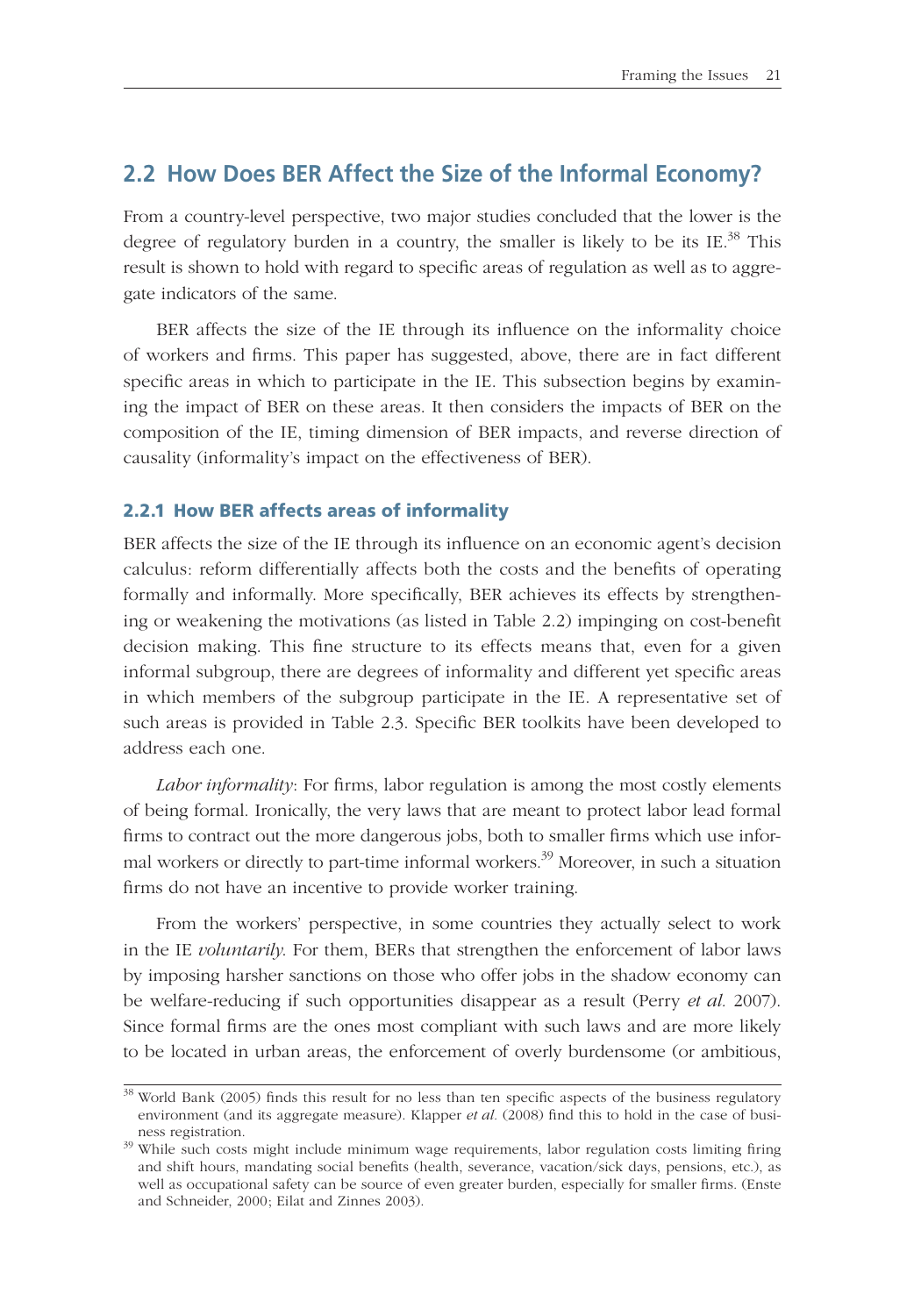|                                                 | <b>BER</b> reform area |                      |                      |                      |            |                            |            |                                    |                              |
|-------------------------------------------------|------------------------|----------------------|----------------------|----------------------|------------|----------------------------|------------|------------------------------------|------------------------------|
| <b>Motivation</b>                               | security<br>Asset      | Financial<br>markets | Judicial             | standards<br>Product | Energy     | <u>regulation</u><br>Labor | Start up   | $\mathsf{Tax}$                     | <b>Regulatory</b><br>Process |
|                                                 |                        |                      |                      | Cost                 |            |                            |            |                                    |                              |
| Tax evasion:<br><b>Direct</b><br>Indirect       |                        |                      |                      |                      |            |                            |            | $\sqrt{\phantom{a}}$<br>$\sqrt{ }$ |                              |
| Labor regulation                                |                        |                      |                      |                      |            | $\sqrt{}$                  |            | $\sqrt{ }$                         |                              |
| Other regulation                                |                        |                      |                      | $\sqrt$              |            |                            |            |                                    | $\sqrt{}$                    |
| Fear of predation                               |                        |                      |                      | $\sqrt{}$            |            | $\sqrt{ }$                 |            | $\sqrt{}$                          | $\sqrt{}$                    |
| Fraud                                           |                        | $\sqrt{\phantom{a}}$ |                      | $\sqrt$              |            |                            |            | $\sqrt{}$                          |                              |
| Distrust of<br>government                       |                        |                      | $\sqrt{}$            |                      |            |                            | $\sqrt{ }$ | $\sqrt{}$                          | $\sqrt{}$                    |
| Costly start-up<br>procedures                   |                        |                      |                      |                      |            | $\sqrt{ }$                 | $\sqrt{ }$ | $\sqrt{}$                          | $\sqrt{}$                    |
| Ignorance                                       |                        | $\sqrt{}$            | $\sqrt{\phantom{a}}$ | $\sqrt{ }$           |            | $\sqrt{ }$                 | $\sqrt{ }$ | $\sqrt{ }$                         | $\sqrt{ }$                   |
|                                                 |                        |                      |                      | <b>Benefits</b>      |            |                            |            |                                    |                              |
| <b>Bank finance</b>                             | $\sqrt{}$              | $\sqrt{ }$           |                      |                      |            |                            |            |                                    |                              |
| Non-bank<br>financial services<br>and insurance | $\sqrt{}$              | $\sqrt{ }$           |                      |                      |            |                            |            |                                    |                              |
| Land tenure                                     | $\sqrt{}$              |                      | $\sqrt{}$            |                      |            |                            | $\sqrt{}$  | $\sqrt{}$                          |                              |
| Government/<br>donor TA                         |                        | $\sqrt{ }$           |                      | $\sqrt$              |            |                            | $\sqrt{ }$ |                                    | $\sqrt{ }$                   |
| Public utilities                                |                        |                      |                      |                      | $\sqrt{ }$ |                            |            |                                    |                              |
| Court/police<br>access                          |                        |                      | $\sqrt{ }$           |                      |            |                            |            |                                    |                              |
| Social protection<br>services                   |                        |                      |                      |                      |            | $\sqrt{}$                  |            |                                    |                              |
| Avoid compliance<br>fines                       |                        |                      |                      | $\sqrt{ }$           |            | $\sqrt{ }$                 | $\sqrt{ }$ | $\sqrt{\phantom{a}}$               | $\sqrt{}$                    |
| Market<br>opportunities                         |                        |                      |                      | $\sqrt$              |            |                            |            |                                    | $\sqrt{}$                    |

## **TABLE 2.3** Impacts of BER area on motivation to be informal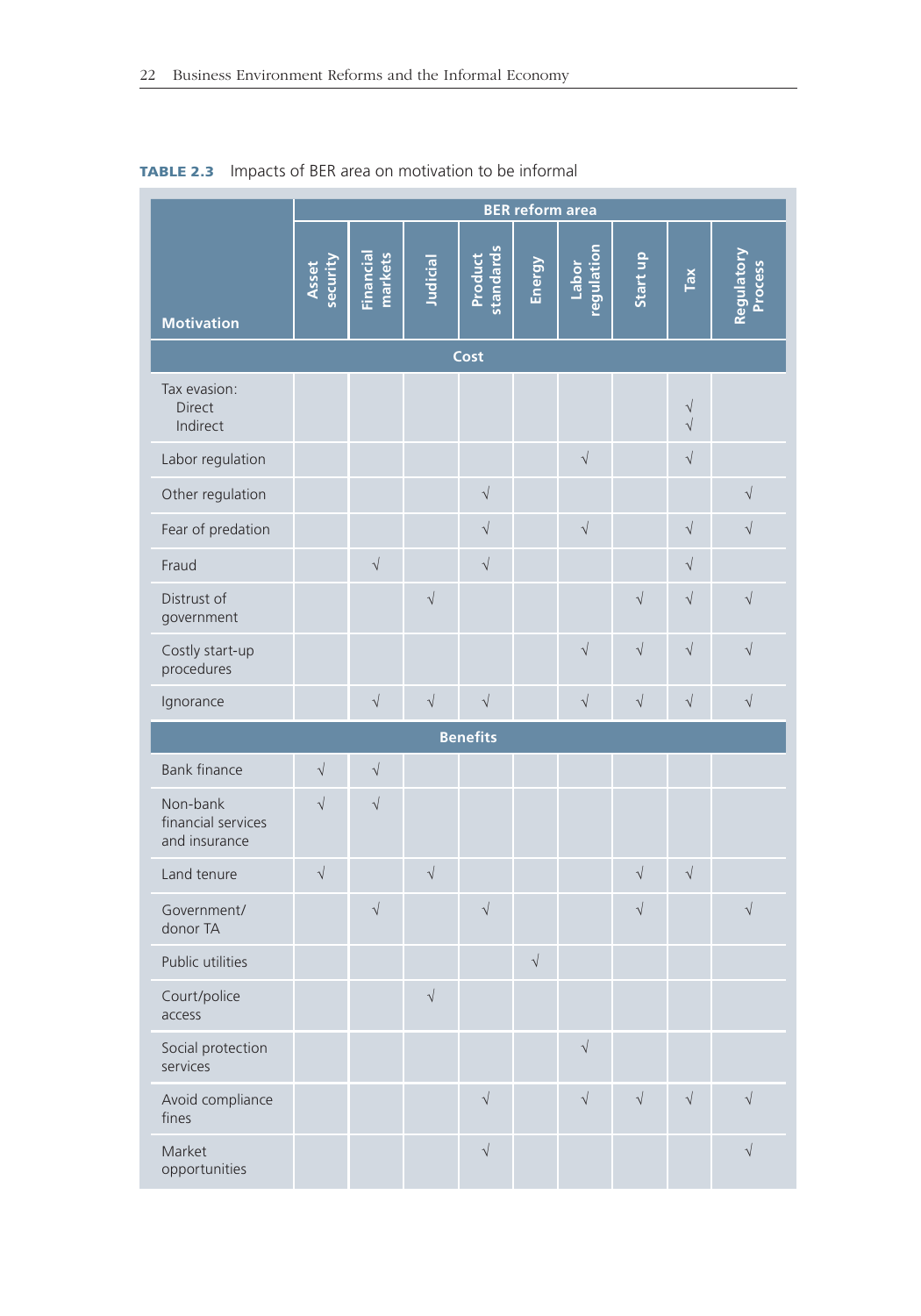depending on one's view) labor regulations may have undesirable distributional implications regionally. On the other hand, in the absence of strong labor associations it is unlikely that workers—especially, in the informal economy—are going to receive such benefits without proactive government involvement.<sup>40</sup> In sum, these issues complicate the establishment of an appropriate balance for labor policy since wider enforcement can benefit informal workers and may pull some into the formal economy, but it can also put their jobs at risk if compliance imposes high costs on informal businesses.

*Tax informality*. Tax reform addresses formality costs corresponding to poor tax policy and administration in several ways. First, reform of tax policy can rationalize rates, deductions, exemptions and other "tax expenditure" leakages. Second, tax administration reform seeks to improve the efficiency and productivity of tax registration, collection, and enforcement as well as strengthen the revenue agencies' capacity for tax policy research and analysis. Third, systemic reforms related to decentralization and devolution can have important consequences for tax yields. Among the goals of these reforms is to permit a reduction in tax rates, which when accompanied with enforcement reform, can expand the tax base and lead to an overall increase in revenues.<sup>41</sup> The main effect of such reforms will be on the more dynamic SMEs (unofficial enterprises in Table 2.1), the firms for which tax evasion is the principle motivation for operating informally.

BER in the shape of tax amnesties reduces the cost of becoming formal. This policy, however, can be double-edged. First, a tax amnesty may also reduce the expected penalty of being caught operating informally. Second, it may further reduce the legitimacy of paying taxes as perceived by formal firms.

Ignoring possible fiscal benefits, there may be some long-term informality reducing benefits to implementing a simple (e.g., presumptive) "income tax" on self-employed individuals and microenterprises.<sup>42</sup> As viewed through the empowerment lens, the poor conditions of unprotected informal workers point to their lack of political voice and organization as a proximate cause.<sup>43</sup> The political science literature, however, notes that paying taxes encourages civic participation and increases

 $\overline{40}$  Gallin (2004).

 $41$  Lower tax rates also reduce the degree revenue collection is economically distortionary. This is because taxing labor reduces its supply relative to other inputs, shifts it to non-taxed activities, and leads to a loss of consumer and producer "surplus" or "deadweight loss" (DWL) that increases *non-*

*linearly* with the tax rate. 42 Among the many implementations of this concept is the *impôt minimum forfaitaire* (Soderback, personal communication, 21 June 2009), generally a flat *ad valorem* or specific tax assessed on the revenues of small businesses, professionals, and physical persons independent of whether a profit or loss is made. Examples can be found in such countries as Tahiti, Senegal, Romania, Mongolia, Mali, and Burkina Faso. Of course, all taxes have a burden. In Burkina Faso, for example, an UNCTAD (2009) assessment found this tax crippling the cash flow of businesses.<br><sup>43</sup> *C.f.* World Bank (2001).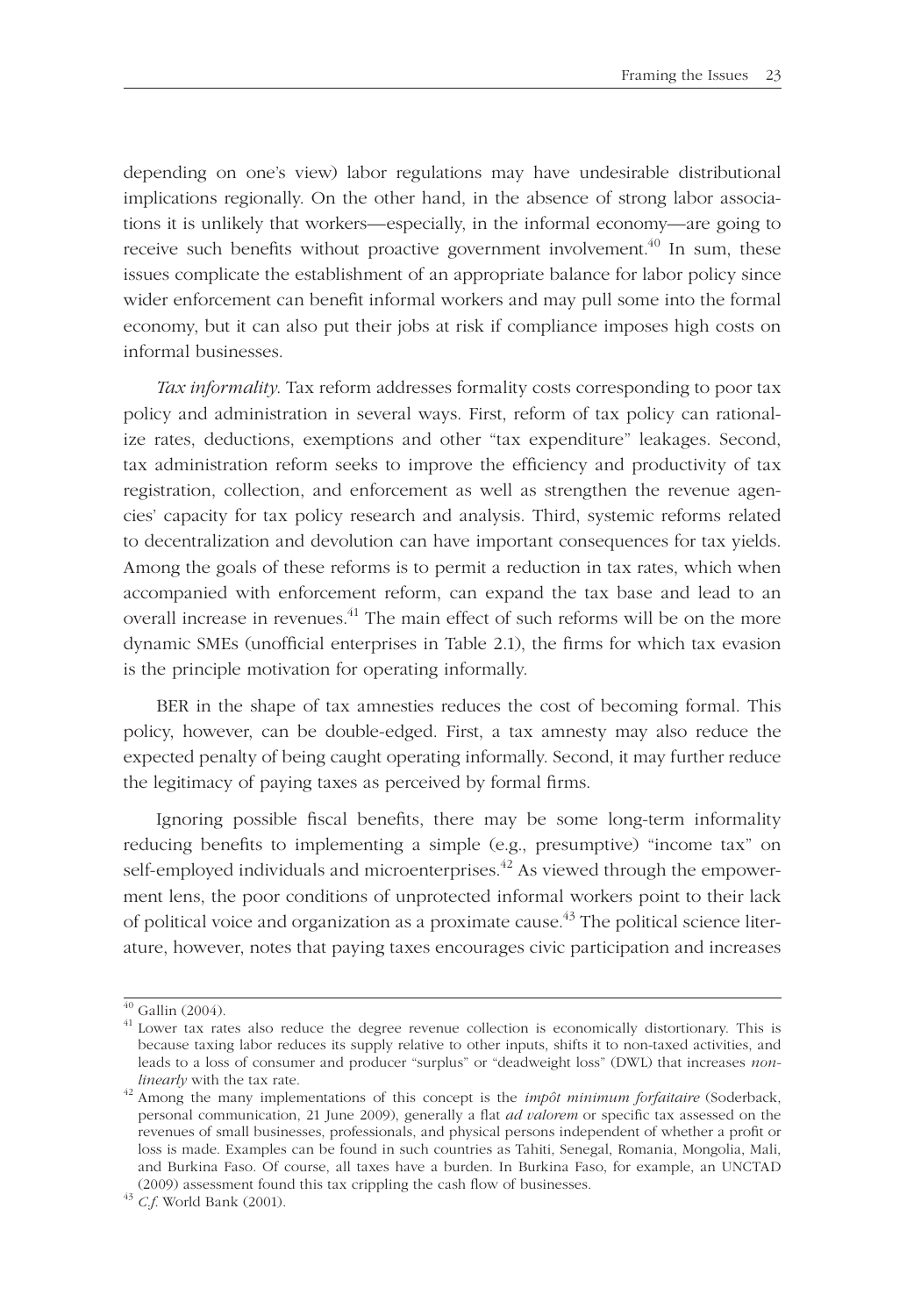demands for accountability of political representatives. Hence, the implementation of a simple non-discretionary tax that can be collected cheaply and with high compliance might paradoxically lead to better working conditions for the poor. This approach has been implemented successfully in Mongolia where one section of its income tax code contains an "informal sector"  $\text{tax.}^{44}$  As argued in Section 3.3, this requires complementary efforts by donors to encourage the creation of civil society organizations.

*Energy informality*: The desire to provide unreported energy subsidies is at heart a political decision related to a combination of employment and industrial policy and, potentially, corruption.<sup>45</sup> BER addresses this set of problems both directly, through the reform of accounting and auditing standards as well as indirectly through its government training and capacity-building components, which focus on the importance of the primacy of private sector production and a level playing field. Likewise, in some countries micro enterprises and even some of the smaller SMEs illegally connect to the electricity grid without permission. This is substantially attenuated with privatization of electricity generation.

*Product informality*: BER in this area is specifically designed to address the permit and licensing side of regulation. BER here, however, must weigh the harm to the public good caused by a poor quality, counterfeit, or dangerous product or process against the costs of ill-designed or overly stringent standards. Without reform, production of products governed by such regulations is pushed into the IE. Ironically, then, a desire to protect the public good may end up harming it.

*Financial and capital market informality*. Most developing countries have extremely primitive and geographically limited capital markets. There are very few listed joint-stock companies and SMEs are reluctant to finance investment through equity. Lending by the banking sector is typically limited to the larger firms, public enterprises, and joint ventures with foreign investors. Smaller unofficial enterprises that are too large to be eligible for microfinance, therefore, must draw on retained earnings, loans from friends and family, or money lenders.

In spite of the importance of finance, it is necessary to make the distinction between the effect of the BE on IE growth (and growth in general), on the one hand, and its effect on formalization, on the other.<sup>46</sup> For example, while it is likely that inability to obtain bank finance is an obstacle to an enterprise's growth it is unlikely to be a barrier to its formalization. Many micro-finance initiatives, for example, do not

 $\frac{44}{44}$  See Alevy and Zinnes (2005).

<sup>&</sup>lt;sup>45</sup> "The McKinsey Global Institute studies showed that low productivity but well connected manufacturers are kept in business because they enjoy informal (i.e. non reported) energy provided at low prices under

the cover of technical losses (India) or highly complex barter schemes (Russia)." (Palmade 2005) 46 This insightful point has been made by USAID (2005; p. 19), along with the examples provided in this paragraph.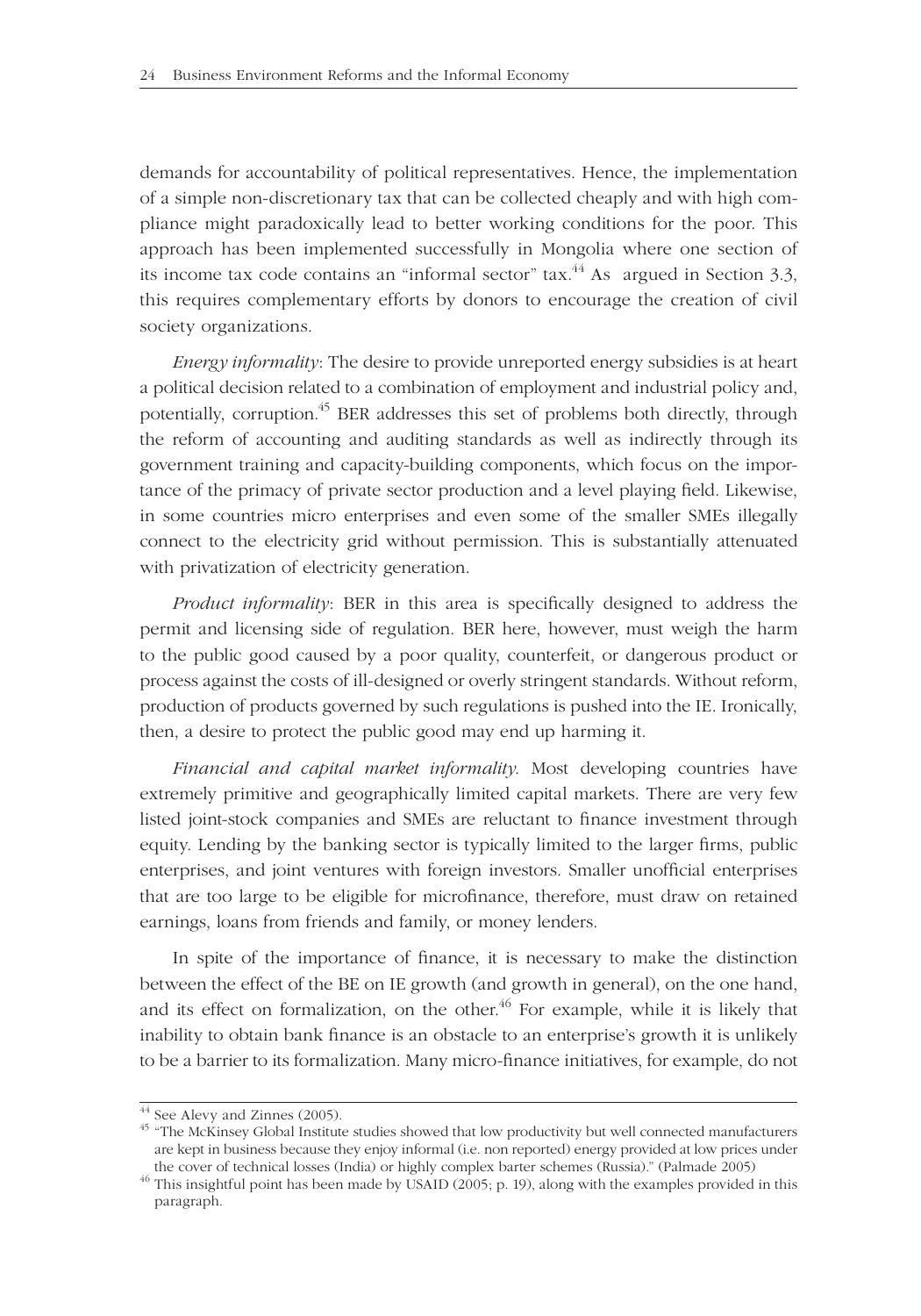require borrowers to be formally registered enterprises. In Vietnam, no correlation was found between the degree of formalization of an enterprise and its propensity to use bank loans.<sup>47</sup>

*Asset informality*. With the majority of the developing-country population agrarian, land ownership and access is central for economic growth. Willingness to make land improvements and to follow sustainable land management practices is reduced when such property rights are insecure. Moreover, formal land ownership is generally required in order to obtain water and electricity hookups; it also facilitates access to formal credit markets. Land disputes are also a major source of civil unrest in some countries.

In response to the problems, there has been a major effort at land titling, especially since the pioneering work of de Soto (1989). BER reforms have focused on redressing incomplete cadastres, onerous/costly land registration, and intrusive government ownership of land. The impact of these reforms has been to increase the value of entering the official statistical net, a first step in becoming formal. It can also change the characteristics of informality, since this set of BER has a greater impact on informal firms in sectors or business lines that are relatively land intensive. Finally, to the extent that special efforts have made to rectify gender biases in land ownership and security, the proportion of women in the IE need not increase as a result of land titling.

Separate from land titling, a collateral registry is another registration system that has been shown to affect the size and characteristics of the IE. It does this by making impersonal exchange less risky, thereby expanding the market for economic transactions beyond one's immediate vicinity or social group.<sup>48</sup> Buyers, sellers, borrowers, and creditors may collateralize their assets to guarantee their commitment to an agreement. Of course, the collateral registry is only part of the institutional changes required for this BER to become effective; a reliable and efficient commercial court system must also exist.

*Adjudication informality*. Regarding formal means of contract enforcement through commercial courts, the less time required for judgment, the more predictable their judgments, and the less corrupt are these institutions the more attractive they become as a benefit to formality. Without an efficient commercial court system, market transactions become of smaller value, fewer in number, and more limited to personal exchange.<sup>49</sup>

 $47$  IFC and the World Bank (2003).

<sup>&</sup>lt;sup>48</sup> Impersonal exchange is a transaction between two parties who do not know each other or have any informal means of enforcing an agreement (North 1990). 49 To truly tap economies of scale requires the power of *impersonal* exchange, where buyers and seller

need not have a track record with each other to carry out business transactions.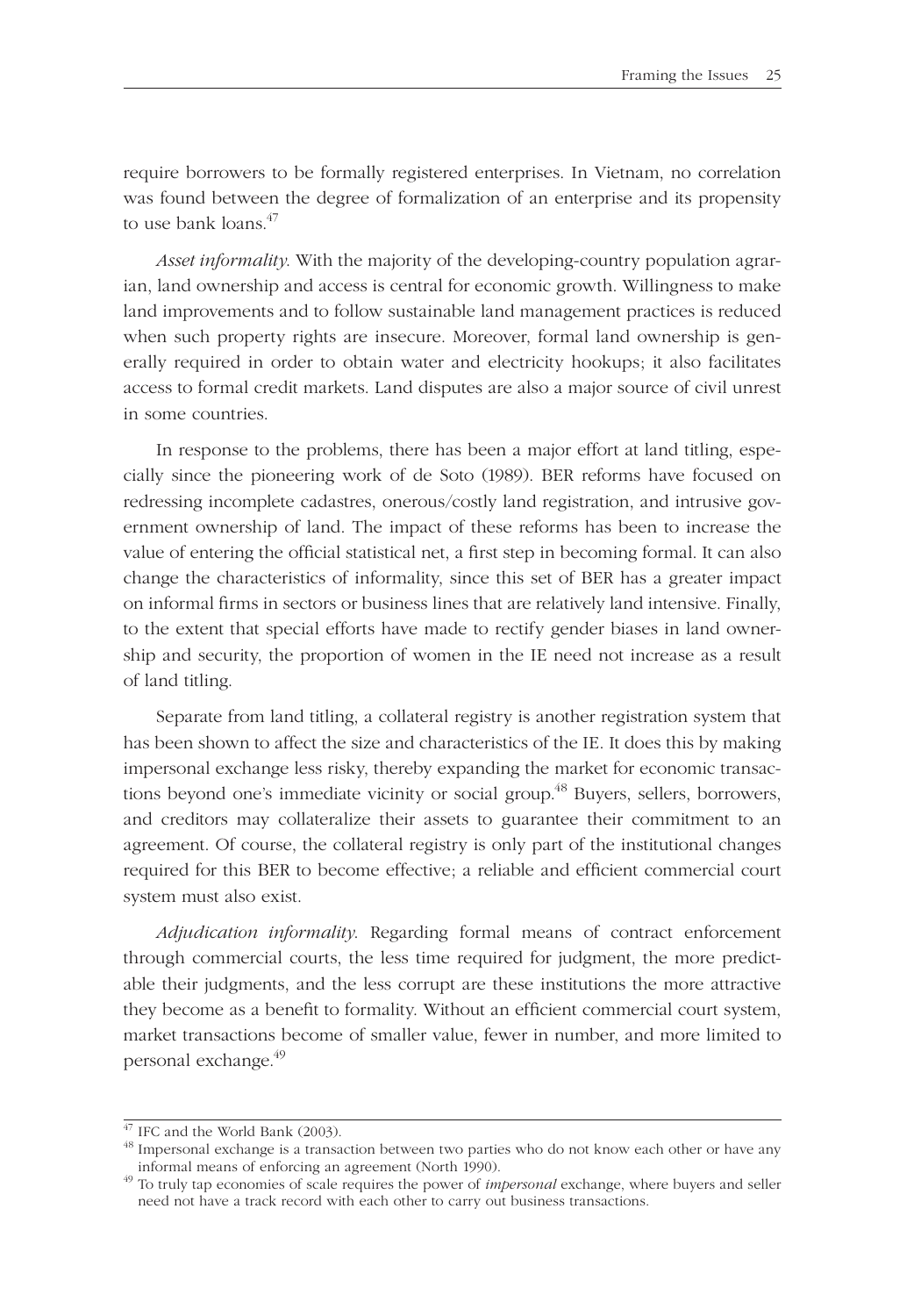The tendency for activities in the shadow to operate at a smaller scale than otherwise in order to stay beneath the official radar is an example of the IE's supply-side impact. However, there is also a demand-side impact to operating in the IE. First, to remain hidden, only limited advertising is possible. Second, informal firms do not typically have access to the formal commercial court system. This requires them to restrict their transactions to the immediate locale and to be with those parties with whom they have personal or social ties. This arrangement allows the parties to utilize relational contracting, informal dispute resolution, and traditional means of justice to support governance of the transaction.<sup>50</sup>

The institutional landscape of adjudication informality carries implications for BER. First, it is unlikely that BER of the court system will have a near-term effect. The system would first have to gain the confidence of the business community and prove itself as a reliable and *predictable* substitute for customary processes. Only then would informal firms perceive that benefits have increased. The newly formalized firms would then have to expand their markets to the point that the formal justice system would be called upon. Even then, training would be necessary on how to use the court system.

The rights, powers, privileges, and immunities of property law, labor law, and small business law are key for subsistence and unofficial enterprises. Yet beyond this, the linkages between formal and informal structures need to be strengthened to "empower the poor to seek remedies for injustice and to counter biases inherent in both systems."<sup>51</sup>

Second, as long as other factors continue to cause firms to perceive formality as entailing net costs, encouraging exit to the IE, BER commercial-court reforms may not achieve impacts on the demand side. This underscores the need for multifaceted reform over a single-sector focus. For example, having a formal court system in place will be of limited value for disputes related to land if there is an incomplete land cadastre and unreformed land titling system.<sup>52</sup>

*Other areas*. The smaller the business, the more likely it is that traditional and customary mechanisms are used to substitute for missing services, markets, and statutes caused by government failure. Consider an example of each. Regulatory authorities seldom have the capacity (or believe it a priority) to operate in rural communities.<sup>53</sup> While this raises the risks faced by this population in such domains as

<sup>&</sup>lt;sup>50</sup> A relational contract is credible in the case where there is an expectation (or history) of repeated transactions. This is because the present discounted value of continuing the relationship far exceeds the value of reneging on any given contract. (See Furubotn and Richter 1997).

 $51$  Citations in this paragraph come from CLEP (2008b; p. 56–7).

<sup>52</sup> The World Bank's judiciary project in Afghanistan has found that 80 percent of disputes relate to land. (Personal communication with task manager).  $53$  Mining and forestry are sometimes an exception due to their revenue potential.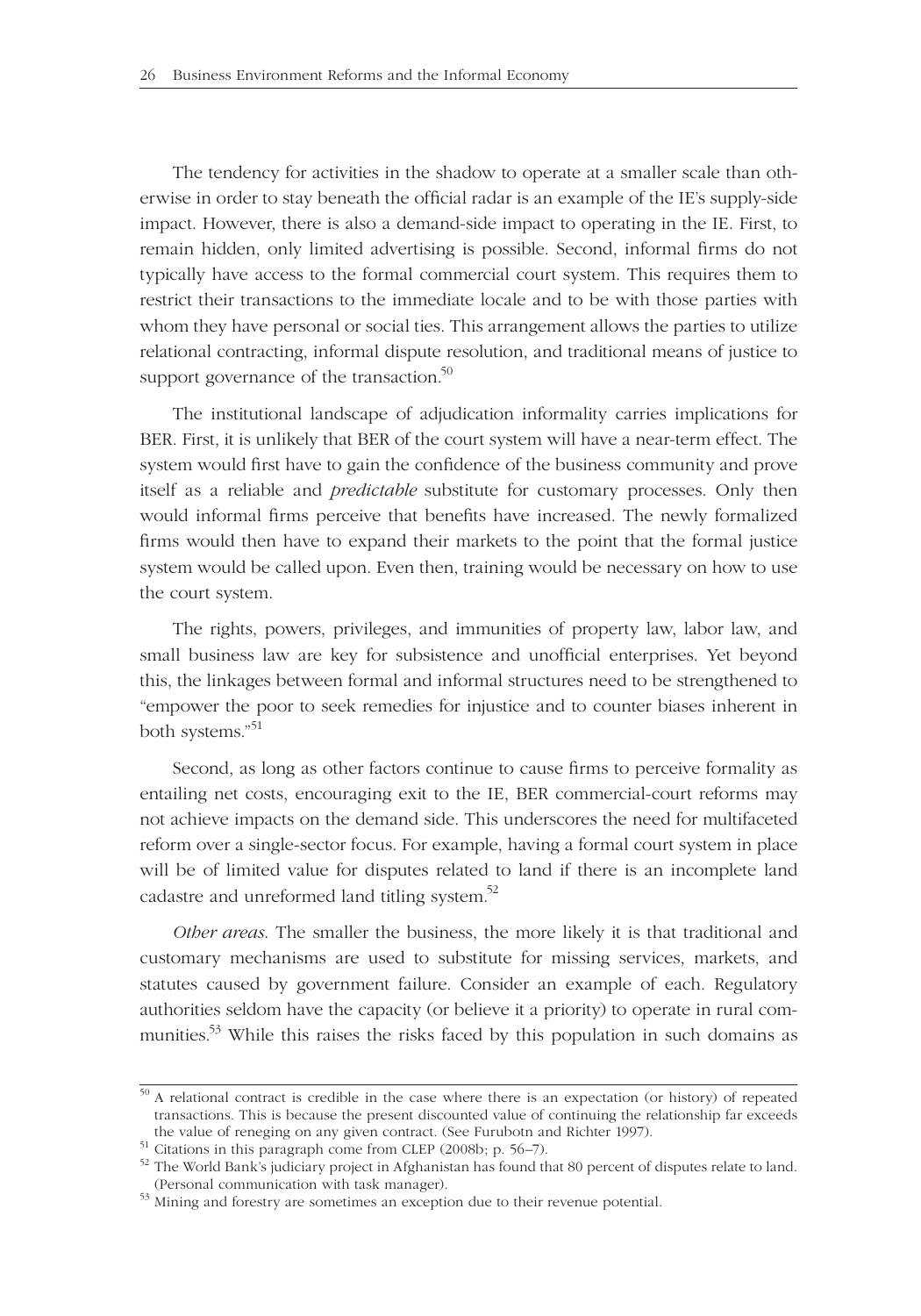occupational safety and environmental health, the threat of retaliation to excessive violations perpetrated on neighbors can still act as an informal constraint on business. Likewise, the absence of formal insurance markets has been met through mutual aid and reciprocity among neighbors and kin. From the perspective of economic growth, both these examples ultimately limit the market size for which small business can participate. Ironically, emigration and "modernization" can result in degrading the very social capital upon which these informal mechanisms depend.

#### **2.2.2 Composition, timing, and direction**

In addition to the area-specific impacts of BER, there are other policy considerations of BER to take into account related to output composition, timing of impacts, and direction of effects.

*Reducing compositional distortions*. While missing the benefits of formality, informal firms may have some competitive advantages in labor markets (since they are not subject to labor regulations they can pass some of this saving on in the form of higher wages). They can also draw market demand away from the official firms with whom they compete since their prices would be lower, given their lower labor costs and their acceptance of a lower return on investment (since they escape taxation).<sup>54</sup> Likewise, a sizable IE will affect the composition of national economic output as resources get allocated in part according to which sectors are most amenable to informal activity (e.g., trade, services, and construction) rather than according to signals of real economic scarcities and comparative advantage. Finally, operating informally can require spending time and effort (resources) on bribing, avoiding licenses and taxes, and seeking private sector alternatives to public services and bank financing. In addressing the various aspects of informality, above, BER helps to reduce some of the distortions in resource allocation it causes.

*Long- vs. short-run effects*. Many BERs primarily focus on reducing the costs of registration, regulation, and tax compliance—that is, the cost of formality. Yet BERs that lead to increased benefits to formality are often even more influential. To appreciate this, consider the two temporal effects BER has on the size of the IE.

First, BER has some desirable direct short-run effects, e.g., it increases the number of formal economic actors and it increases the number of transactions of existing firms.<sup>55</sup> Yet by improving the benefits of formality BER can also have a long-term effect by stimulating investment. BERs of this type focus on such areas as more secure property ownership, a safer work environment, greater availability to low-cost alternative mediation and dispute resolution, and easier access to finance. The resulting

 $\frac{54}{14}$  On the other hand this would work against informal firms under a VAT, since when an informal firm makes a purchase which includes VAT, it cannot use the VAT paid as credit on output sales. 55 Klapper (2006).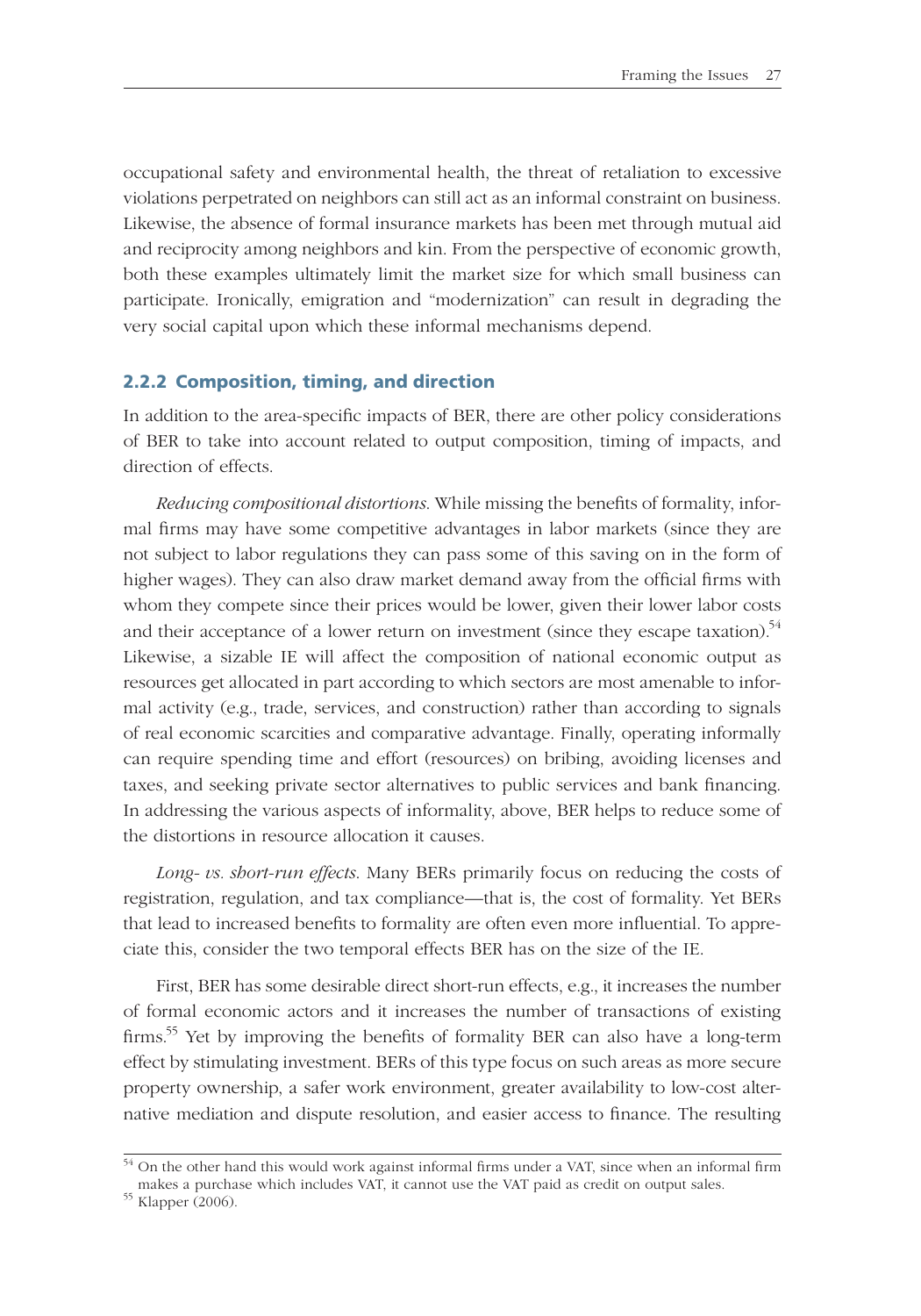investment these benefits lead to can have a multiplier effect on the number of firms, though as argued in the response to Question 2.3, the effect may not necessarily decrease the *relative* size of the IE. As is argued below, however, affecting the BE for the subsistence poor requires incorporating into BER a more basic yet profound set of reforms as identified through an analysis of legal empowerment.

Another long-term aspect of BER is the special dynamics it may generate due to the existence of fixed costs incurred by an enterprise when it changes its formality status. An example of such fixed costs would be (re-)registration efforts and fees and the possible payment of back taxes. In particular, informality is "sticky," i.e., the size of the IE is subject to hysteresis. This means that a small improvement or worsening in the BE can cause a business to change its formality status but not return to the previous status if the change is reversed. As an example, consider the case where a formal firm decides to become informal after having a bad experience either in the courts or with a tax inspector. If the government later improves the courts or tax administration, this now-informal firm may not seek to return to formality since it would then not want to (re-)incur registration fees or pay back taxes.

*Does informality affect BER effectiveness*? As introduced in Section 1, not only does BER influence the size and composition of the IE, but reverse causation is also observed. Some of these IE effects on the effectiveness of BER are summarized in Table 2.4.

There is a final more amorphous set of factors regarding the IE and the effectiveness of BE reform, namely, those related to cultural and historical considerations.<sup>56</sup> For example, as a result of years of oppression and social exclusion, workers and micro-entrepreneurs alike may have grown to distrust state schemes (e.g., land registration) related to their customary lands. Likewise, due to the high transaction costs of using formal institutions for contracting and enforcement "in some failed or very weak states, there is an entrenched IE that has had for many years to self-regulate and carry out many of the functions of the state".<sup>57</sup> Such factors may make this population resistant to BE reforms meant to help them.

# **2.3 Does BER Focused on Informality Impact Economic Growth and Poverty Reduction?**

The protracted existence of a large IE, whose local networks have limited reach, contributes to a country remaining trapped in a low-level economic—and social equilibrium. Yet, is it a symptom or the disease? Is informality *bad* for economic

<sup>56</sup> See Portes and Haller (2002).

<sup>57</sup> USAID (2005; p. 42).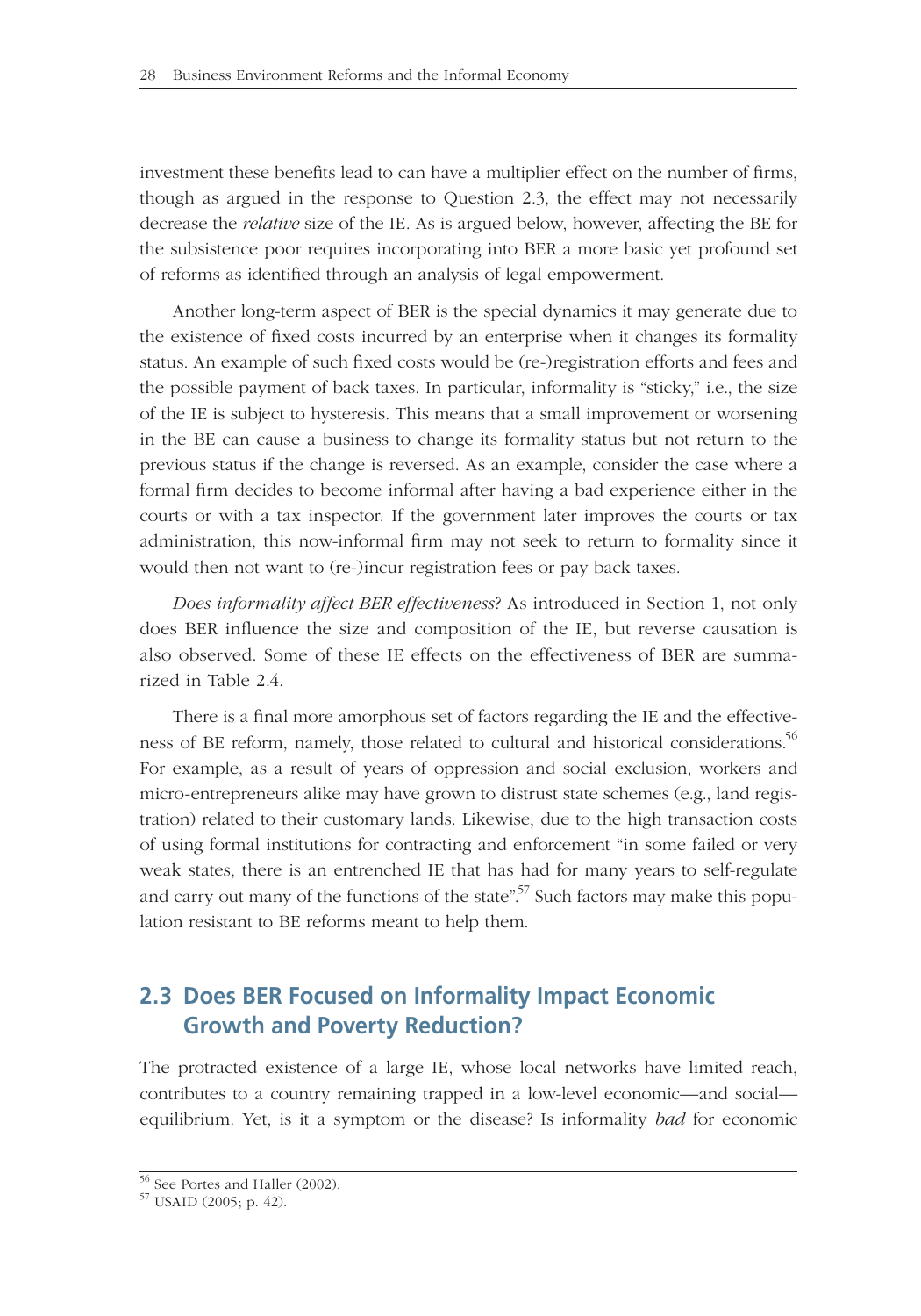| <b>Business environment</b><br>component*  | <b>Impact of informality</b>                                                                                                                                                                                       |  |  |  |  |
|--------------------------------------------|--------------------------------------------------------------------------------------------------------------------------------------------------------------------------------------------------------------------|--|--|--|--|
| Policy and legal framework                 | Small firm issues are not addressed in formal rule-making<br>processes                                                                                                                                             |  |  |  |  |
| Regulatory and administrative<br>framework | Reduces impact of reform; increases cost of enforcement;<br>harder for government to monitor sectors                                                                                                               |  |  |  |  |
| Institutional arrangements                 | Increases democracy deficit, corruption, reduces knowledge<br>of economic performance                                                                                                                              |  |  |  |  |
| Gender-specific business<br>environment    | Increases women's economic participation, but with<br>social costs                                                                                                                                                 |  |  |  |  |
| SNG business environment                   | Brings rural areas more services as informals respond to the<br>less profitable opportunities left untaken by larger formal<br>firms, but such improvements may be diluted from rural<br>emigration to urban areas |  |  |  |  |

**TABLE 2.4** Impact of informality on business environment by DCED component

\* The categories in the first column are from DCED (2008).

growth if formal institutions are dysfunctional and corrupt? While richer countries tend to have smaller informal economies than poorer ones, the literature finds little evidence that economic *growth* in a country *per se* will cause its IE to shrink. While multivariate panel analyses find that the business environment, specifically the ease of starting a business and political corruption, remain significant indicators of total firm registrations,"<sup>58</sup> from the macro perspective the literature leaves us with two unsettling conclusions. First, "it is unclear whether formalization is a cause or an effect of these higher levels of development".<sup>59</sup> Second, "there is no conclusive evidence that formalization is in itself a prime cause of economic growth."<sup>60</sup> What one can say is that "firms that remain small are more likely to be informal. Hence, growth leads to visibility and pressure to be more formal."<sup>61</sup>

Discussions in Sections 2.1 and 2.2 help to explain these empirical findings. First, the discussion makes clear that the cause of the IE is not the level of economic activity, but the quality of the country's fiscal, regulatory, and social institutions, as well as its public services. Thus, while BER influences the first two areas and, therefore, the size of the IE, its effect on economic growth through formalization may only be in the long term. Second, the results of the quoted studies are for the economy as a whole, failing to recognize adequately that the IE is not homogeneous; it comprises different subgroups of economic units, each with a different potential

<sup>58</sup> Klapper *et al*. (2008; p.2). 59 USAID (2005; p. 4).

<sup>60</sup> USAID (2005; p. 4). Welsh (2005) (DCED Cairo Conference paper).

<sup>61</sup> USAID (2005; p. 11).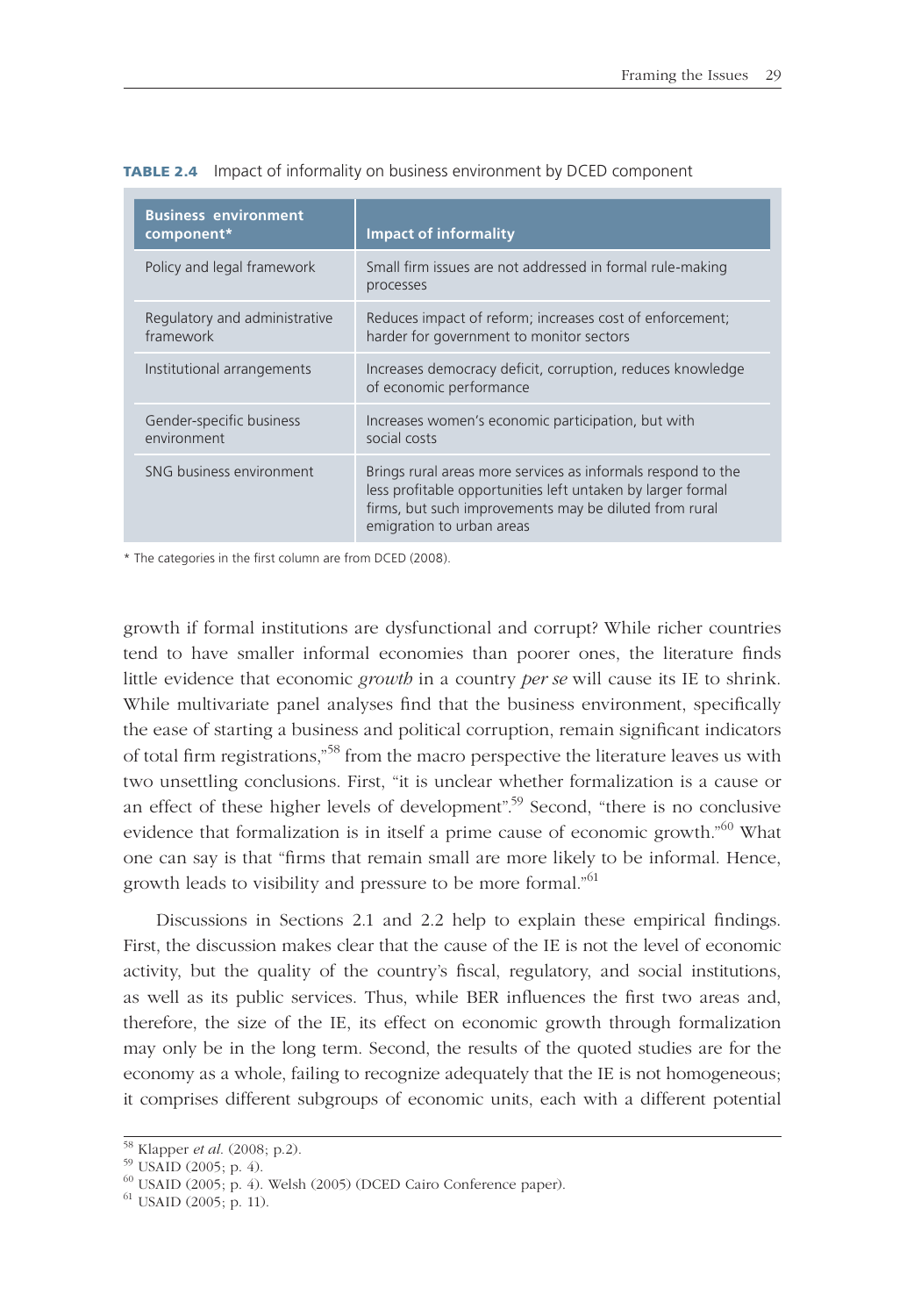and different behavioral responses. Some, like the subsistence workers and weakest unofficial enterprises, have little potential for significant short-medium-term growth; rather these subgroups grow extensively (in number, not firm size). $^{62}$  Other unofficial enterprises—both existing as well as those waiting to enter—have the potential to be much more dynamic if the BE would permit it.

Note that economic growth and poverty alleviation are different; the former relates to aggregate value added and the latter to its distribution (i.e., the well being of that part of the population subsisting below the poverty line). Statistically, aggregate and distributional measures need not move in the same direction over time. By providing a conducive environment for the more dynamic enterprises of the IE, BER can contribute directly to economic growth. There are ways to expand conventional BER so that it can also make a direct contribution to poverty alleviation rather than just the indirect (possibly net positive), trickle-down multiplier effect.

What is striking is that most BERs that are found to influence the formality decision are the same *type* of reforms recommended for private sector development (PSD) and by the legal empowerment literature to alleviate poverty in the long run. As far as PSD is concerned, this should not be surprising. Numerically, the majority of the private sector is in the informal economy, so it is fully appropriate that much of PSD *should* be about the informal economy. Moreover, BER is an important policy in PSD and an important part of BER relates to making formalization more attractive. Of course, not all BER focuses directly on the formality decision, examples being trade regulations, customs administration, and competition policy. Likewise, the set of policies in PSD that do not overlap with those discussed in this paper are primarily those supporting existing formal SMEs and large firms, for example, contract enforcement, FDI facilitation, competition policy, banking reform, and trade reform. Viz. empowerment, this dimension of each type of BER may involve particular design considerations, the inclusion of public education campaigns, and a longer phasein from traditional substitute mechanisms. These reforms ultimately create secure property rights, social protection, and a safe work environment which then encourages a stake in the system as well as physical and human capital investment. Such reforms have also been shown to increase the productivity and therefore incomes of the poor. Section 3.1 provides specific recommendations on how to design BER to reduce poverty.

 $62$  Of course, this does not mean they should be written off! On the contrary, since these economic agents predominate in the BoP they constitute the very part of the informal economy where future BER efforts have are most needed if poverty alleviation is be addressed in a serious way. Moreover, given the significant market potential of the BoP (see Section 1) such BERs should also have a macro impact on economic growth in the long run.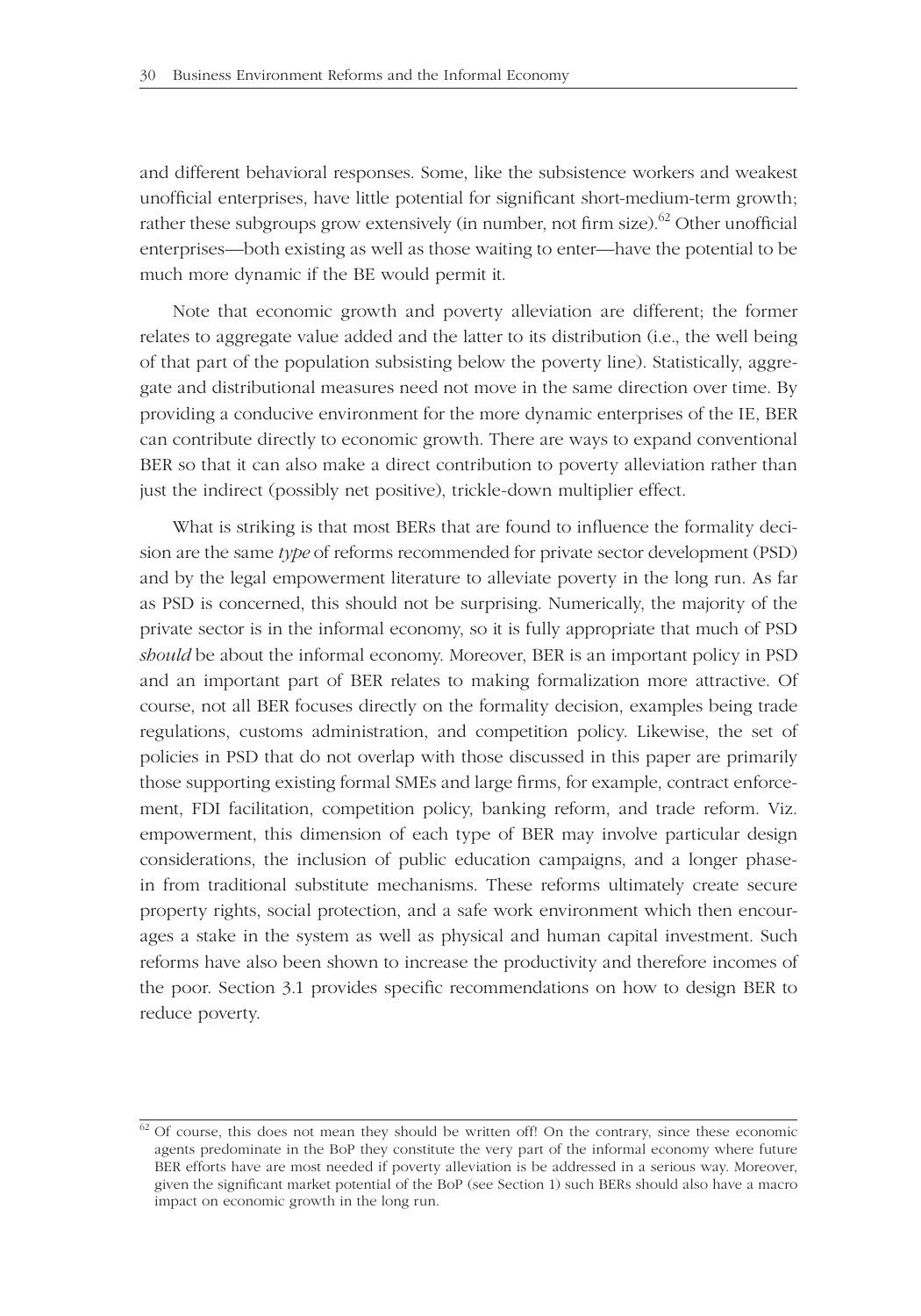*3*

# **Policy Recommendations**

Using the dual framework of cost-benefit analysis and empowerment this section provides summaries of the report's policy recommendations regarding the specific questions posed by the DCED.

Perhaps, however, it is first worth asking, given most informal businesses die within a short period of establishment, why a donor focusing on BER would want to assist governments in tackling the challenge of informality in the first place. And if they do, at which level (e.g., survivalist vs. dynamic SME) is it realistic for them to concentrate formalization efforts so as to generate the greatest real opportunities for job creation. $<sup>1</sup>$ </sup>

First, for all the reasons laid out in the introduction, it is crystal clear that widespread informality is extremely detrimental for developing countries across the full micro and macro policy spectrum so a donor with parallel interests in economic growth and poverty alleviation has no choice but to address it. Second, while many of the causes of informality have deep political and social roots well beyond the scope of BER's primary focus on regulation and revenue reform, this paper also argues that since informality affects the effectiveness and impact of BER it cannot be ignored. Third, BER itself can have an impact on the size of the informal economy and, therefore, those who promote BER must take responsibility—and thus understand—the formality-informality nexus. The flip side of this is that, given the estimates of the potential size of market value foregone from exclusion and exit of the BoP from the formal economy, it is fair to say that promoting the growth of these businesses falls squarely in the "job description" of BER.

 <sup>1</sup> Thanks to Mavis Owusu-Gyamfi for posing these two questions so bluntly. (Private communication, June 2009).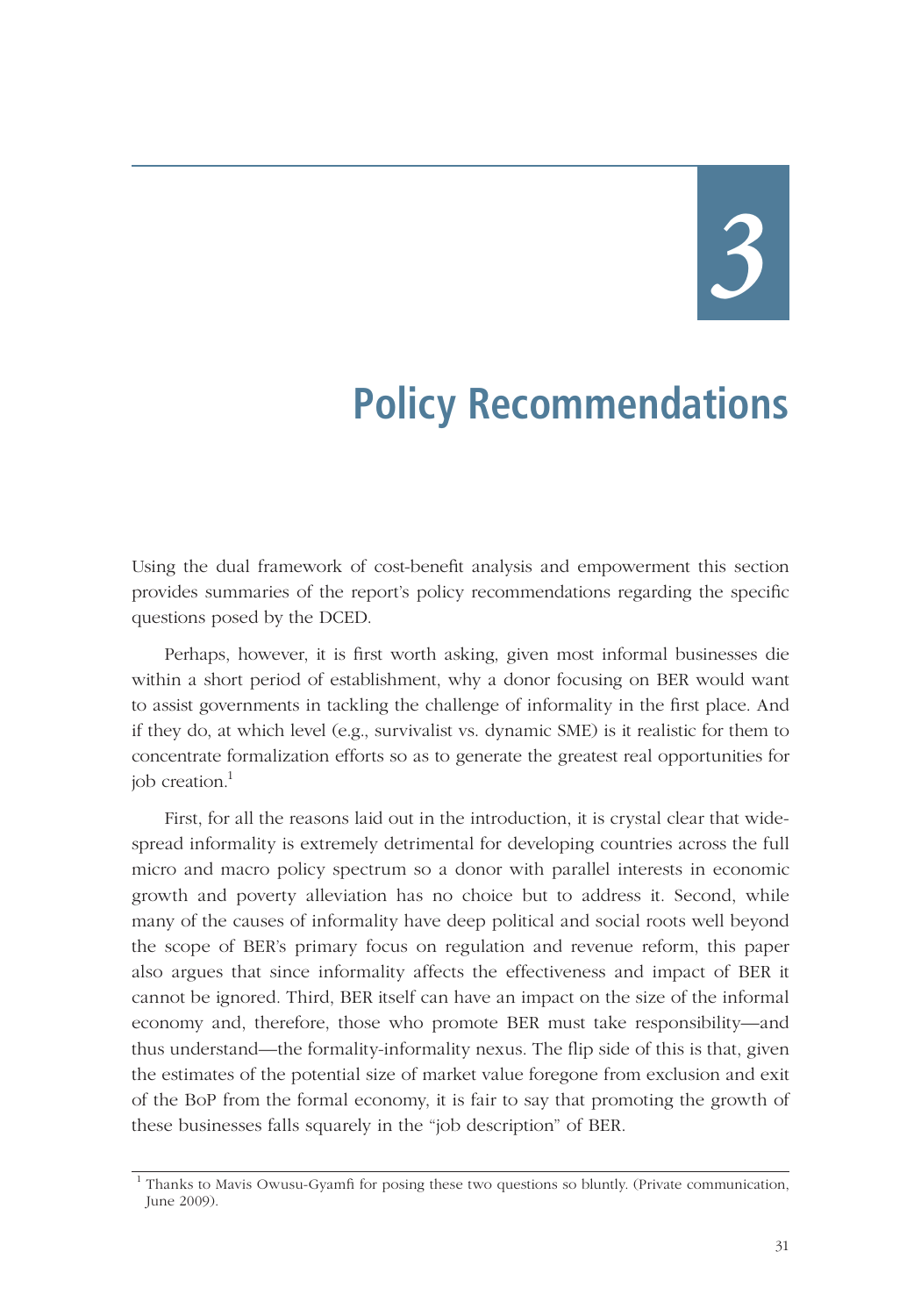While the necessity for BER to address informality is clear cut, the issue of how far down the BoP BER should go (or by what business selection criteria) to help informals has both a positive and normative dimension, so is more difficult to answer. On the normative side, the answer is outside the scope of this paper and depends on the donor's preferences for poverty alleviation and on the donor's opportunity costs of alternative projects available to fund.

On the positive side, a glance at the recommendations for BER that support the incentive to formalize reveals that most are equally valuable for SMEs—in other words, for a majority of BERs there is no real tradeoff, it is a win-win situation. On the degree to which economic empowerment reforms should be brought into BER, the DCED defines the BE to include the regulatory framework and explicitly "recognize[s] that good regulations are necessary to secure benefits, protect workers, consumers and the environment, [and] to promote the rule of law."<sup>2</sup> Hence, it is clear that increasing security of property rights and access to justice (as well as reducing the transaction cost of their use) and promoting safe working conditions—all aspects of economic empowerment—are fair game for BER. Where matters become subjective is on the empowerment agenda's promotion of economic opportunity. To the extent this is understood as improving access to credit and markets, this is consistent with BER; to the extent this is understood as proactively *guaranteeing* credit, insurance, or even a job, then this would probably fall outside the majority view of BER. Finally, one should note that governments and donors do not have a good track record of "picking winners", i.e., identifying sectors or firms that will succeed in the future. This suggests that it is likely to be better for BER to cast a fairly wide net.

# **3.1 Which Areas of the Be Require Attention for Reducing the Informal Economy?**

The short answer is that just about all areas of the BE should be addressed, though each country needs to have its own prioritized plan to do so. Below, some general guidelines for creating a plan are suggested and then specifi c reforms are examined by area of BE.

### **3.1.1 Assessing the BE**

With a view to reducing the costs of formality, an important service BE assistance has provided has been to facilitate across-the-board regulatory reviews, replete with public participation, both for existing as well as proposed regulation. These reviews have two objectives. First, laws are assessed to ensure that their benefits would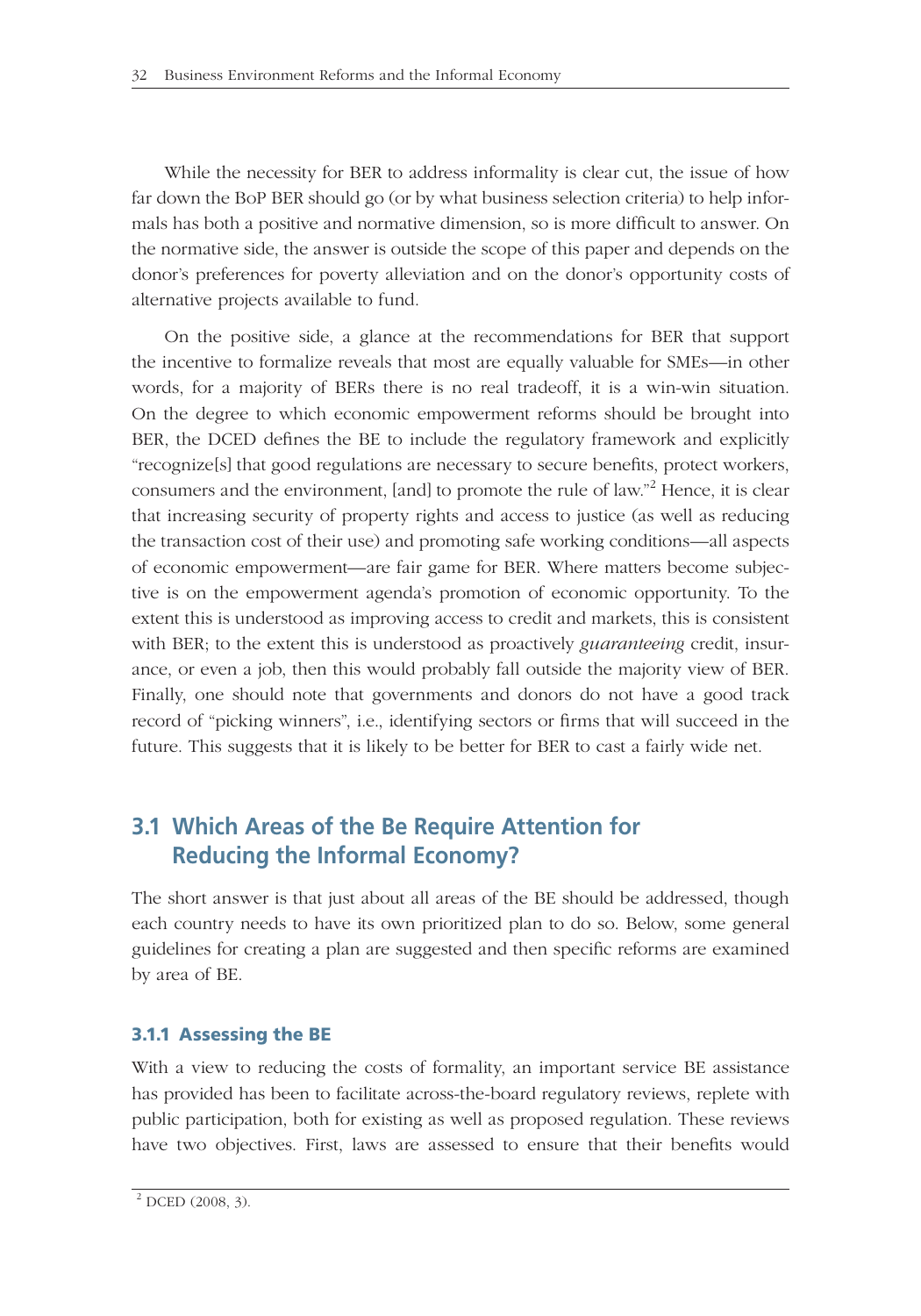exceed their costs, given the country's level of income and the capabilities of the regulated community. A particularly effective assessment method has been the "guillotine" approach. This requires every agency that issues regulations to publish and justify its regulations before a set date. Failure to do so automatically abolishes the regulation. The approach has been applied with success in Mexico and Hungary, and FIAS has launched it in Kenya and Tajikistan with regard to licensing regimes.<sup>3</sup>

Second, the quality of application of the laws by the regulatory authorities is assessed to determine whether the authorities have the wherewithal financially, technically, and equipment-wise to administer, monitor, and enforce compliance in a transparent and consistent fashion, and with a minimum of corruption. Here, BER that establishes one-stop shops and ombudsmen (for oversight and recourse) are having a very positive effect in reducing formality costs.<sup>4</sup>

If government policy is to reduce the IE across the board and not just for the dynamic unofficial and quasi-formal enterprises, then the above assessments will explicitly need to incorporate an analysis of impediments to legal empowerment.

#### **3.1.2 General guidelines for reducing formality**

Past assessments of informality have identified a series of BERs that merit implementing. A representative set of these is shown in Table 3.1. In light of our framework, what is interesting about this set of recommendations is that they are all focused on reducing the cost side of formalization. Yet given that compliance enforcement is weak to non-existent for many businesses in the IE, persuading informal businesses to register their activity and their fixed and moveable assets requires there to be consistently available and reliable benefits that they can profit from in the short-run.<sup>5</sup> Moreover, once these benefits are available for the targeted audience, a communications program should be implemented to advertise their existence and to educate informal business on their use. Education will often imply training programs, for which existing business associations may be an appropriate conduit (as the discussion of women's associations, below, illustrates).

What Table 3.1 implies is that training should not be limited to the enterprises. In addition to achieving a consistent level of enforcement, an important factor influencing the degree of regulatory compliance is the level of trust the regulated community has in government agencies. A powerful reform, therefore, is to use training and capacity building to create a new attitude within government agencies as a promoter and facilitator of BE services rather than as an enforcer of unpopular, obstructive laws.

 $3$  Palmade (2005; p.5).

<sup>&</sup>lt;sup>4</sup> See Coolidge and Jacobs (2006) and J. Morisset and K. Andrews-Johnson (2004).

 $5$  See Section 2.1.1 for examples of such benefits.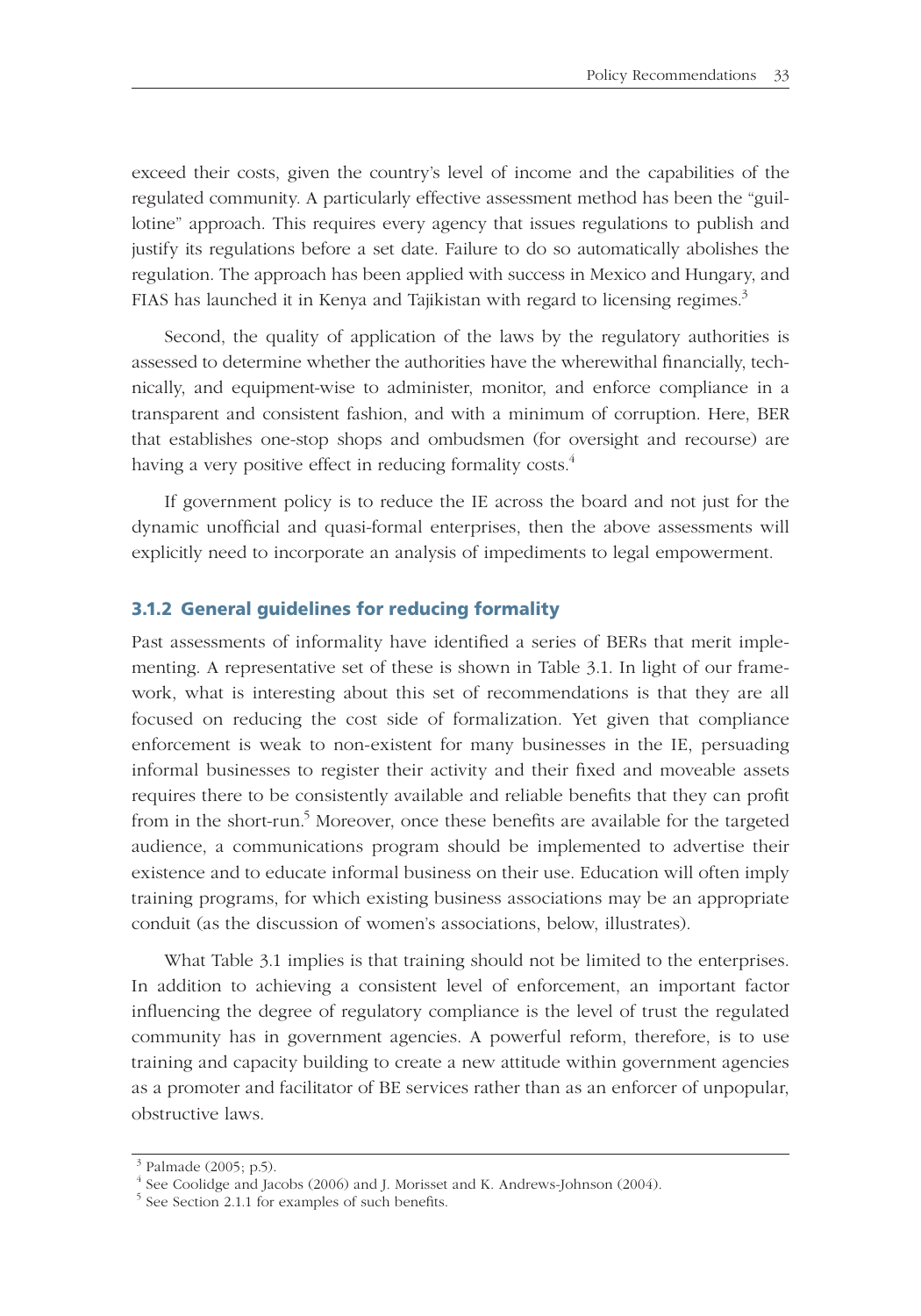|  |  | <b>TABLE 3.1</b> Best-practice donor interventions to reduce barriers to formalization |  |  |  |
|--|--|----------------------------------------------------------------------------------------|--|--|--|
|--|--|----------------------------------------------------------------------------------------|--|--|--|

| <b>Motivation for action</b>                                                                                                                                         | <b>Recommended intervention</b>                                                                                                                                                   |  |  |
|----------------------------------------------------------------------------------------------------------------------------------------------------------------------|-----------------------------------------------------------------------------------------------------------------------------------------------------------------------------------|--|--|
| Support broad programs of regulatory reform<br>to simplify new and existing laws and make<br>the business climate more hospitable to formal<br>enterprise.           | Introduce regulatory impact assessment<br>where appropriate. Consider regulatory<br>guillotines, national competitions to identify<br>bad regulations (e.g., as done in Hungary). |  |  |
| Simplify official administration for businesses.                                                                                                                     | Review and reduce paperwork.                                                                                                                                                      |  |  |
| Design measures to create a business-friendly<br>culture in government and improve the quality,<br>quantity, and accessibility of services.                          | Consider service charters and one-stop-shops<br>for business.                                                                                                                     |  |  |
| Simplify tax administration.                                                                                                                                         | Consider single taxes for micro- and small-<br>scale enterprises.                                                                                                                 |  |  |
| Ensure that the benefits of formalization can be<br>made available to groups comprising individuals<br>who would not separately have made the effort<br>to formalize | Make it easier to register producer<br>associations.                                                                                                                              |  |  |
| Protect essential worker rights while making it<br>easier to hire and fire workers and to employ<br>workers on flexible contracts.                                   | Identify areas for labor law reform.                                                                                                                                              |  |  |
| Reduce the financial disincentives to business<br>registration and complying with regulatory                                                                         | Reduce registration fees and statutory<br>requirements, e.g., for fixed premises, capital.                                                                                        |  |  |
| requirements.                                                                                                                                                        | Avoid retroactive taxation for enterprises<br>that formalize                                                                                                                      |  |  |
| Address tax morality motives for shadow<br>activity; communicate the uses and benefits of<br>revenue collection.                                                     | Share information on use of tax revenues,<br>and how businesses will benefit from<br>enhanced services.                                                                           |  |  |
| Rationalize business registration and licensing<br>regimes.                                                                                                          | Separate business registration and licensing<br>regimes from each other.                                                                                                          |  |  |
|                                                                                                                                                                      | Restrict licensing to those activities where it<br>is justified on health, safety, environmental,<br>consumer protection or other grounds.                                        |  |  |
|                                                                                                                                                                      | Use information technology to streamline<br>the process and share data.                                                                                                           |  |  |
| Remove negative incentives to register.                                                                                                                              | Separate the function of revenue generation<br>from business registration.                                                                                                        |  |  |

*Source:* Adapted from USAID (2005; p. 26).

#### **3.1.3 BER to reduce areas of informality**

Recalling from Section 2.2.1, each subgroup of informal business owners engage in a range of informal activities. To be maximally effective, BER needs to be explicit about which subgroup it wishes to target and to design reforms accordingly. Table 3.2 provides examples of what these BERs would look like for each subgroup and area of informal activity. Let us briefly put these proposals into context by providing some discussion on each area.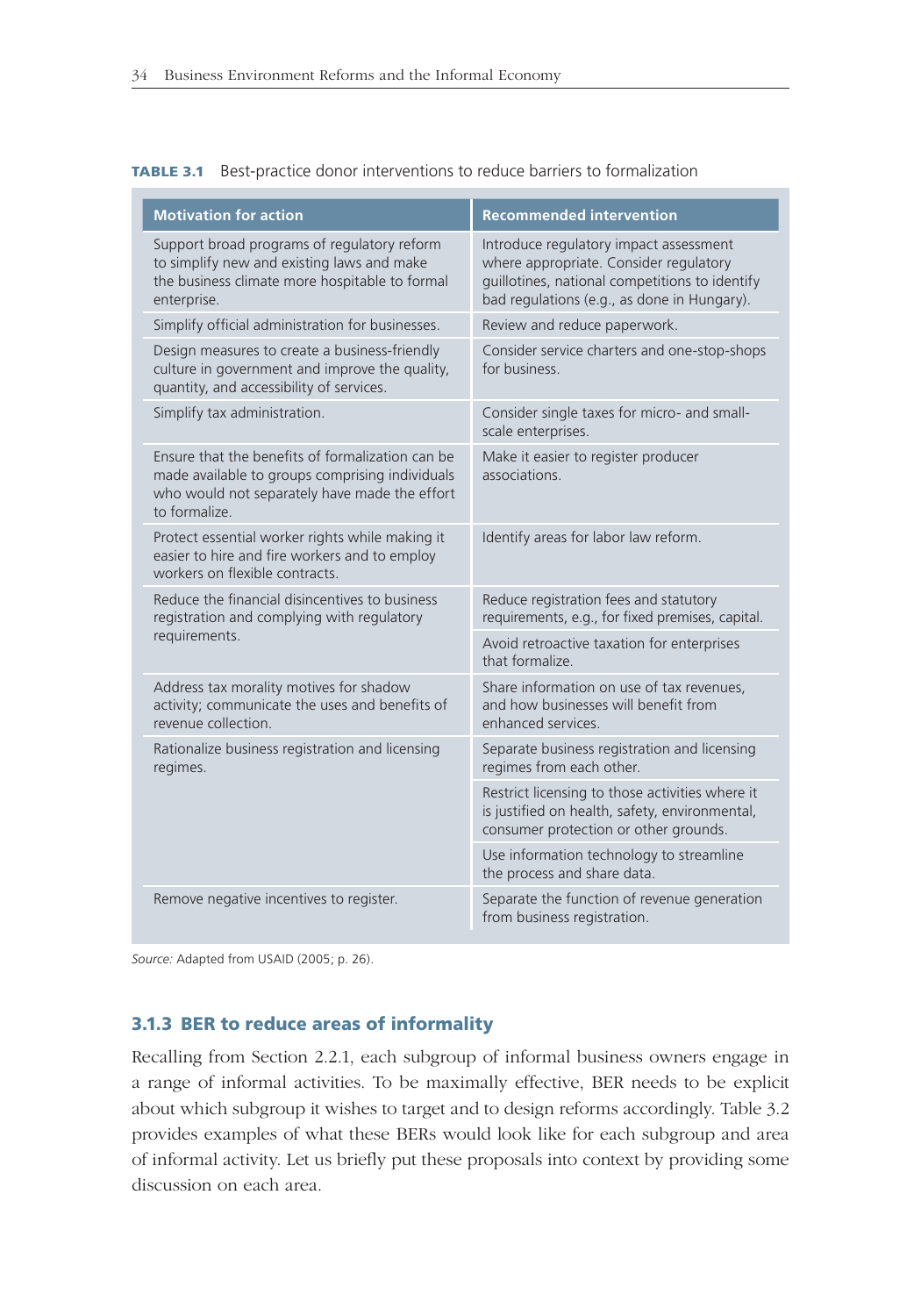|                          | <b>Type of business informality</b>                                                                                        |                                                              |                                                                                                                                                                                                   |                                                               |                       |  |  |
|--------------------------|----------------------------------------------------------------------------------------------------------------------------|--------------------------------------------------------------|---------------------------------------------------------------------------------------------------------------------------------------------------------------------------------------------------|---------------------------------------------------------------|-----------------------|--|--|
| Area of<br>informality   | <b>Subsistence</b><br>workers                                                                                              | Employed/<br>sub-contracted<br>labor                         | <b>Weak</b><br>unofficial                                                                                                                                                                         | <b>Dynamic</b><br>unofficial                                  | Formal<br>enterprises |  |  |
| Asset                    | <b>Address</b><br>land tenure<br>arrangements                                                                              |                                                              | Redress incomplete cadastres,<br>onerous/costly land registration,<br>and intrusive government<br>ownership of land; establish a<br>collateral registry                                           |                                                               |                       |  |  |
|                          |                                                                                                                            | Set up collateral registry                                   |                                                                                                                                                                                                   |                                                               |                       |  |  |
| Financial                | Integrate microfinance regulation into<br>banking regulation                                                               |                                                              |                                                                                                                                                                                                   | Better<br>access<br>to bank<br>finance                        |                       |  |  |
| <b>Judicial</b>          | Make customary<br>mechanisms<br>uniform                                                                                    |                                                              | Increase the efficiency and reliability of<br>commercial courts (and other official dispute<br>resolution mechanisms)                                                                             |                                                               |                       |  |  |
|                          | Effective,<br>affordable and<br>accessible systems<br>of alternative<br>dispute resolution;<br>legal literacy<br>campaigns |                                                              | Effective,<br>affordable<br>and accessible<br>systems of<br>alternative<br>dispute<br>resolution;<br>legal literacy<br>campaigns;<br>oversee uniform<br>application<br>of customary<br>mechanisms |                                                               |                       |  |  |
| Product                  |                                                                                                                            |                                                              | certification                                                                                                                                                                                     | Address permit and licensing<br>issues; increase awareness of |                       |  |  |
| Energy                   | production                                                                                                                 | Block pricing and higher penalties; privatization of         | Reform accounting and<br>auditing standards;<br>government training and<br>capacity building                                                                                                      |                                                               |                       |  |  |
| Labor                    | Weather<br>insurance; basic<br>health services                                                                             | Increase<br>flexibility in part-<br>time work                | Reduce retention requirements                                                                                                                                                                     |                                                               |                       |  |  |
| Start-up<br>registration | user fee; bundle with social services                                                                                      | Create registry for individual identification number without |                                                                                                                                                                                                   |                                                               |                       |  |  |
|                          |                                                                                                                            |                                                              | Simplification of business<br>registration at the central<br>and local levels as well as the<br>reform of other related start-up<br>procedures; provision of BDS<br>and market information        |                                                               |                       |  |  |

## **TABLE 3.2** BER strategies that encourage formalization, by subgroup and activity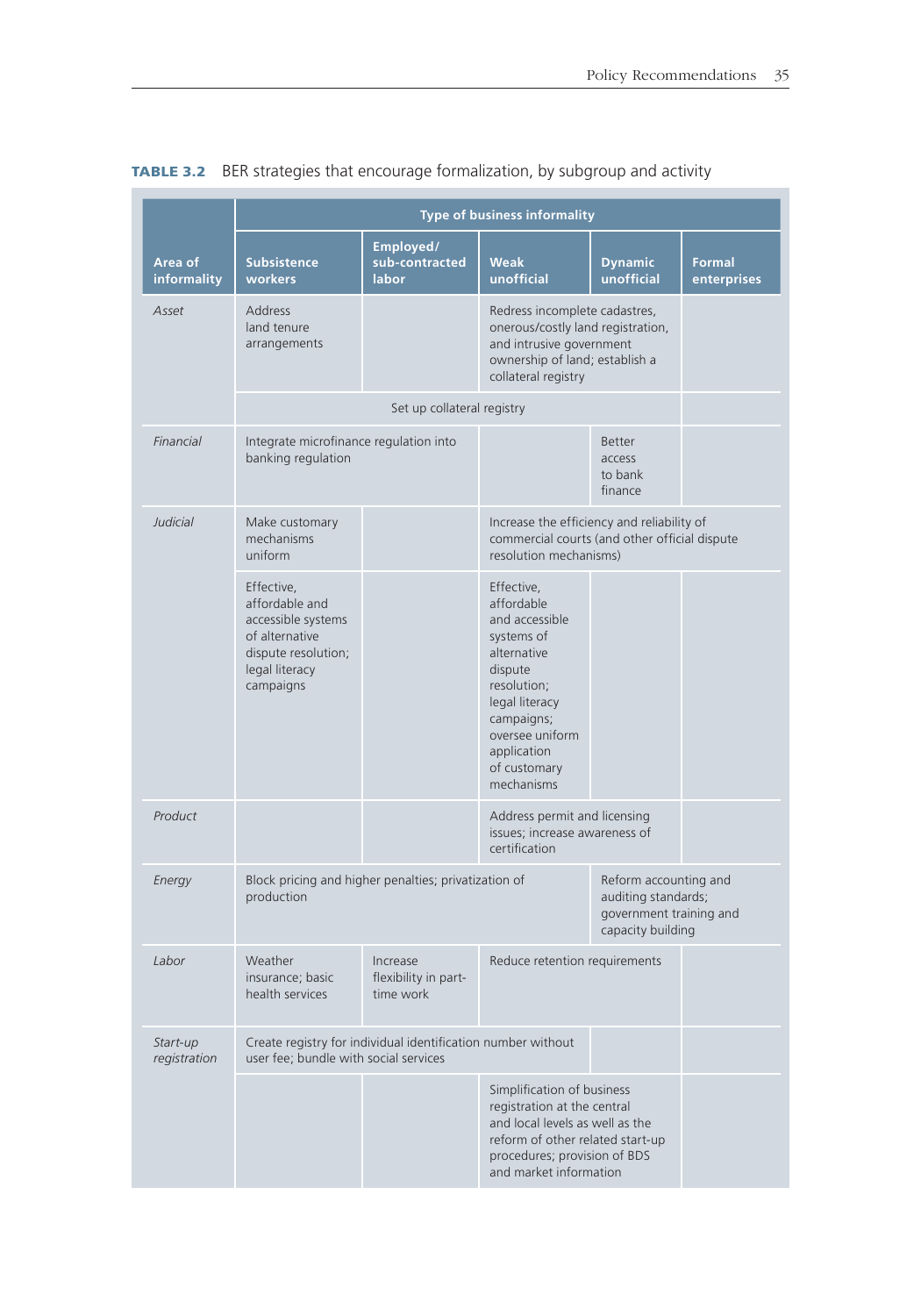#### **TABLE 3.2** *(continued)*



*Notes:* In practice, subgroups are clusters along a continuum; the table's cells, therefore, are likely to overlap and should not be interpreted too literally. Likewise, these recommendations must be further qualified depending on a country's level of development and administrative capabilities.

*Start-up registration*. The simplification of business registration at the central and local levels as well as the reform of other related start-up procedures directly reduce entry costs and so encourage formal sector entry. While this is typically a principal component of BER, its regulatory intent as well as procedures have historically been geared toward SMEs and larger enterprises. Such an approach, however, leaves out and risks disenfranchising the majority of the less dynamic entrepreneurs and subsistence activities, who either through ignorance, illiteracy, or lack of perceiving any net benefits (because of their small scale) have no interest in formalizing. Thus, a program focusing just on simplifying registration, while making sense economically, may not be astute politically and, by ignoring the BoP, could weaken its view of government legitimacy.

A more sensible approach than the typical start-up registration program just described would be to promote more inclusive BER by expanding its design to cover this larger target population. For example, in parallel to the standard business registration currently promoted by the IFC and others, BER could also include improved identity registration systems, without user fees, for individuals. Likewise, facilitating start-up procedures should go hand in hand with increasing the perceived (and, presumably, actual) benefits to the BoP of formality. For example, to attract subsistence informals to these registration services they could be bundled with other social services or traditional practices.<sup>6</sup> Experimentation should be encouraged to supply

 $6$  One extremé yet very common form of informality is the lack of a legal identification card (or number). Without it opening a bank account, get a driver's license, participating in government programs or even attending school can be denied. As an example of the service bundling mentioned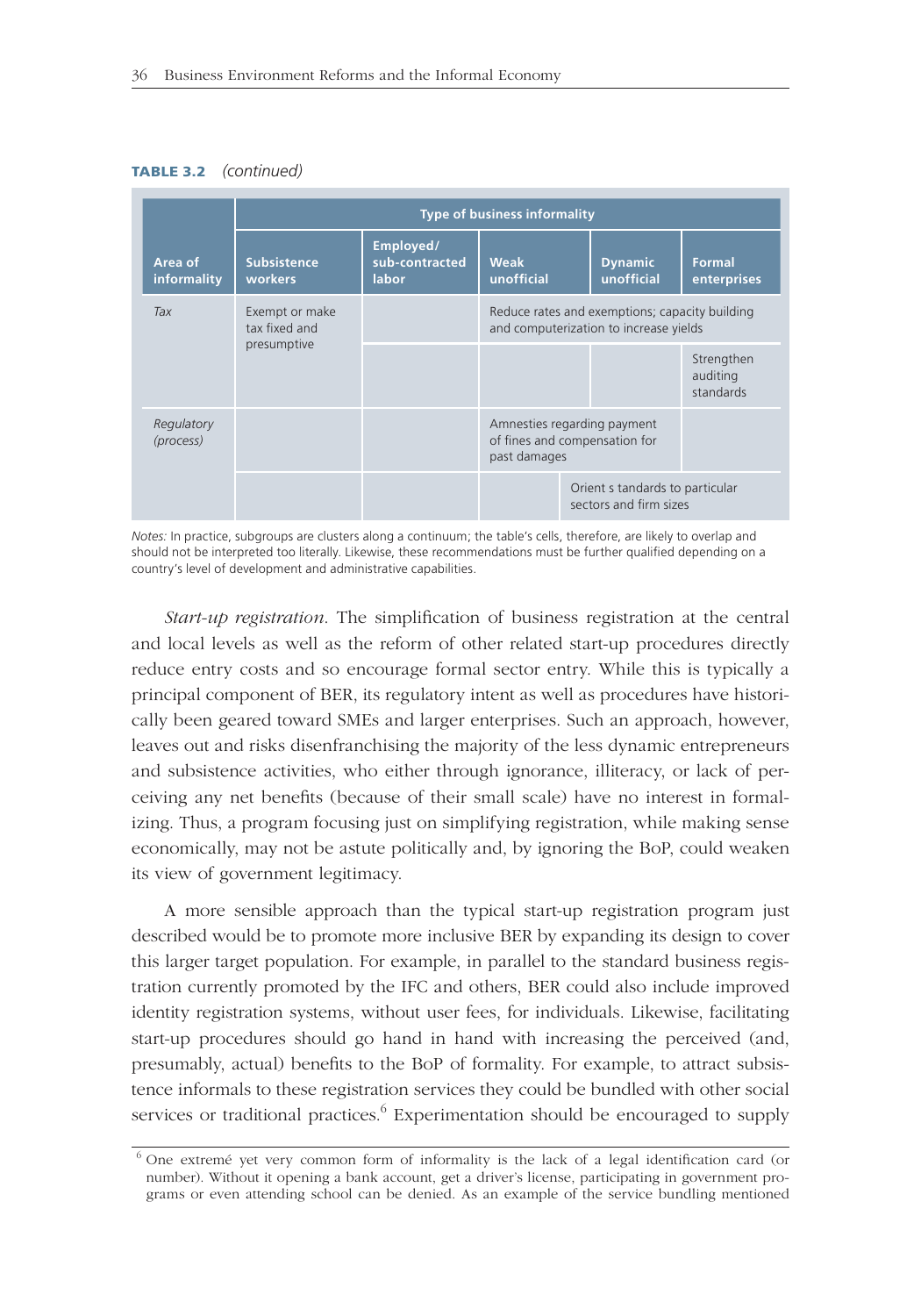these registration services through trustworthy local intermediaries.<sup>7</sup> Special efforts should be made to minimize the adverse consequences of formal registration.

This last twist highlights another lacuna. Successful compliance from the IE requires they have information about the benefits of formality. This may seem obvious but it is surprising how many government programs in developing countries fail to communicate with their intended beneficiaries. In Sierra Leone, "lack of information is the single most important deterrent to acquiring a business license—ahead of costs and inconvenience" while in Tanzania, "only a tiny fraction of the [IE workers] know anything about the myriad schemes and projects designed to assist them".<sup>8</sup>

*Financial informality*. Informal firms have a propensity to stay small, which limits their ability to raise funds from banks. This is because, on the one hand, the fixed cost of placing and managing such small loans tend to make them uneconomical while, on the other hand, many microenterprises are either intimidated or ignorant of how to access bank credit, were it available. In this environment, informal finance mechanisms and microfinance institutions have flourished, especially since small enterprises find unduly risky the excessive collateral requirements by banks facing little competitive pressure.<sup>9</sup> Studies on Asia and Africa, for example, have found that three-fourths to seven-eighths of the IE rely on informal finance.<sup>10</sup> The success of microfinance in expanding finance opportunities to the BoP has led to a deluge of donors jumping onto the bandwagon. Having incorporated the social and organizational mechanisms that have sustained informal finance, microfinance providers have basically become formal institutions like banks but with clients who are informal groups of borrowers from the BoP. Strangely, however, few countries have embarked on the regulatory reforms necessary to reduce distortions such a twotiered system often leads to.

Some banks have tried to link up with informal finance<sup>11</sup> "organizations". Examples of these efforts include savings accounts for savings clubs, self-help-group onlending, adapting ROSCAs to be mutual guarantee associations, bank accounts for money collectors, and moneylender onlending.<sup>12</sup> Banks have also experimented with

in the text, in many countries, health workers in the vaccination programs in poor communities can

register each child they vaccinate (ADB 2005);<br>  $\frac{7}{1}$  For example, might outsourcing the partial or entire registration process to local chiefs, certified community organizations, local stores, banks, and other places where people engage in economic

 $8$  FIAS (2006, p. 40) and King (1995, p. 191), respectively, as quoted in Kenyon (2007).

 $9$  My own field work in many countries has convinced me that it is the risk of losing collateral and not usurious interest rates that choke off microenterprise and household borrowing.  $^{10}$  Aliber (2002; 42).

 $11$  "Informal finance mechanisms are as diverse as they are ubiquitous, including institutions such as rotating savings and credit associations (ROSCAs), accumulating savings and credit associations (ASCAs), informal money lending, loan brokers, and burial societies, to name a few." (Aliber 2002; 1). 12 Aliber (2002; 39).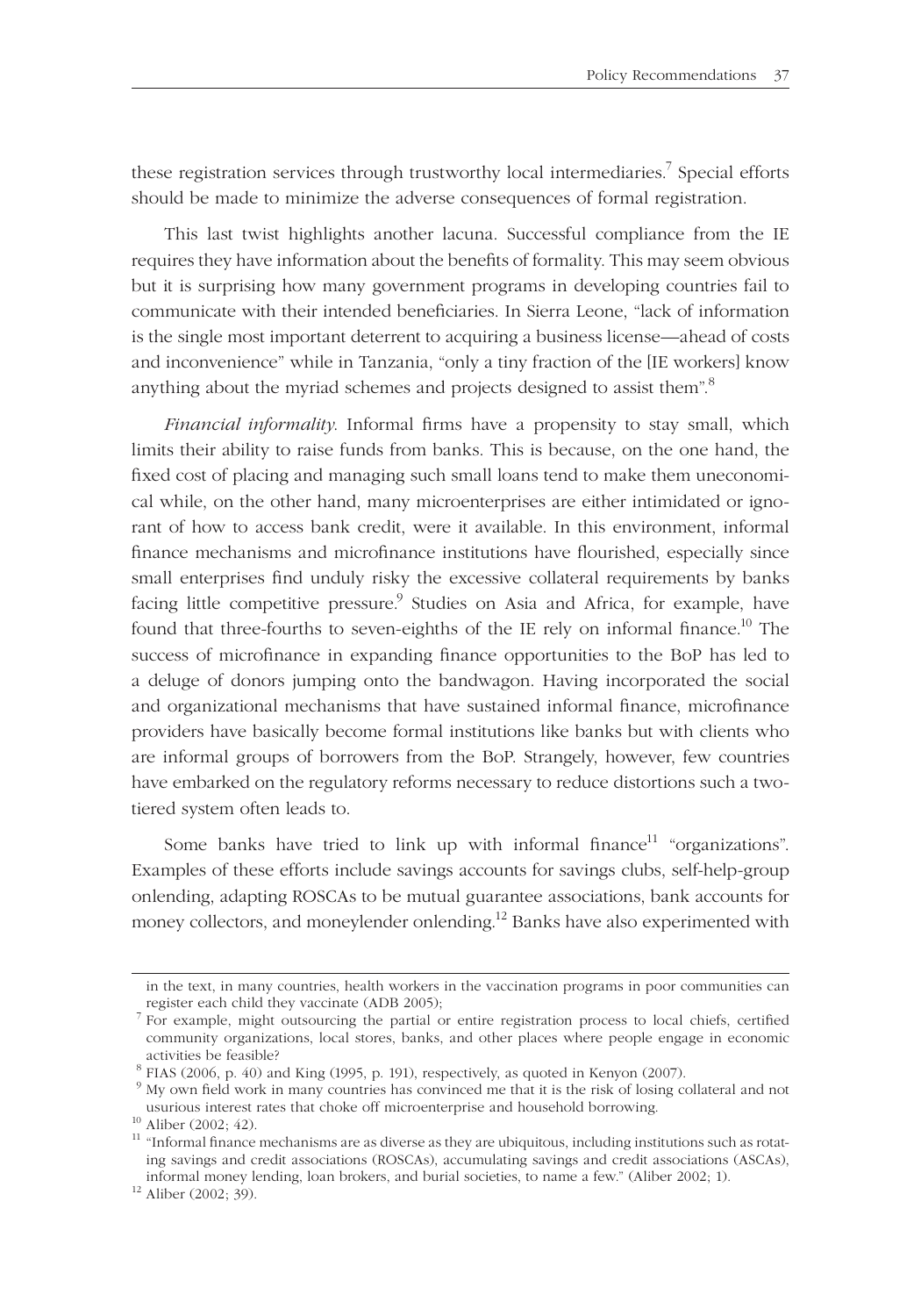some of the methods that underpin informal finance and microfinance, such as the use of daily deposit collectors. The results of these initiatives have been mixed and appear not to have significantly changed the financial picture for the IE.<sup>13</sup>

Facilitating the creation of non-bank lending options (e.g., microfinance, cooperatives) may have had some paradoxical consequences on the effects of BER efforts to extend the benefits of formality downward. First, this is because microfinance is explicitly designed to serve clients in the IE and is a substitute for bank financing, which requires being formal. It is not clear how BER can encourage banks to provide these services, which often focus on self-help and financial education. Second, since the single most important factor contributing to good financial performance of groups is if the group perceives that the funds are sourced locally (e.g., from local community savings),  $14$  this suggests that the more efficiently the bank intermediates (draws on outside funds) the worse will be its group lending performance. Lastly, as informal finance evolves to take on formal aspects (e.g., impersonalized transactions), it has been found that men begin to run the very businesses that started out as woman-based and, in so doing, show a preference for lending more to men than to women.<sup>15</sup> Still, BER can also be designed to proactively neutralize the gender bias in formal financial institutions.

With these caveats, the effect of any financial sector reform reaching down to smaller firms (and households) in the IE would likely be greater if coupled with land titling, since this would provide prospective borrowers in the IE with more collateral with which to approach formal lenders. Moreover, to the extent this provides more funding to the IE the latter may be better able to increase its capital-intensity, potentially facilitating the structural transformation toward manufacturing, so critical for raising per capita income. Since formal sector lenders are more active in urban areas, this may also affect the locational distribution of the IE.

Finally, an important reform measure would be to increase the competitiveness of the banking sector. This should lead banks to seek out additional market niches, one being lending to the more dynamic small firms in the IE, who require the frequency of access, reliability, and product services that informal finance providers cannot offer. This increase in competition might also lead to innovations of financial products targeted to small firms, though clearly donor technical assistance in this regard would be a plus. Together these policies should increase the benefits of formality and thus reduce the size of the IE.

 $\frac{13}{13}$  Aliber (2002; 41).

<sup>14</sup> Bennett *et al.* (1996).<br><sup>15</sup> Aliber (2002; 45).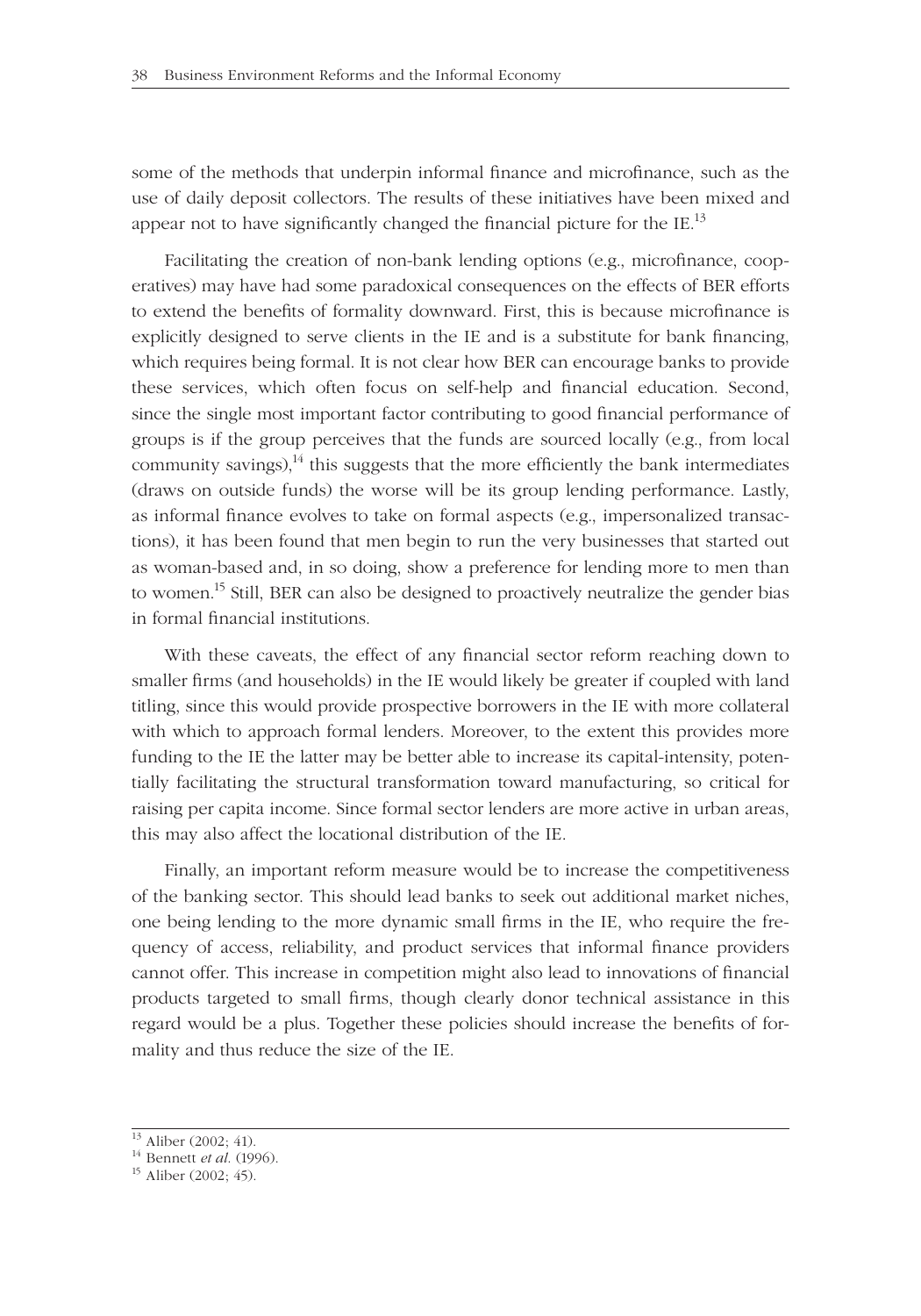*Asset informality.*<sup>16</sup> In principle, the goal here is to "institutional[ize] an efficient property rights governance system that systematically and massively brings the extralegal economy into the formal economy and that ensures that it remains easily accessible to all citizens." Among the tasks here for which more emphasis is required include promoting an inclusive property rights system that will automatically recognize real and immoveable property bought by men as the co-property of their wives or common law partners, as well as clear and equitable inheritance rules.

*Judicial informality*. The reality is that the vast majority of the world's poor rely on non-state, informal justice systems. Hence, if the objective of BER is to ensure access to justice for all business activity, then it cannot simply focus on forcing all dispute resolution through formal channels. This requires a four-pronged strategy. First, BER must reduce the transaction costs and remedy the market failures entailed in using formal channels of justice and it must increase the fairness of the system's outcomes as perceived by the poor. This entails pursuing legal simplification, standardization, and legal literacy campaigns targeting the poor. The goal is to create a neutral, predictable, formal dispute resolution alternative for the poor in order to encourage a climate for fair settlements in the shadow of law.

Other measures of support in this area include (i) stronger legal aid systems and expanded legal service cadres with paralegals and law students, in part by gradually liberalizing the market for legal services and by reducing regulatory entry barriers; and (ii) structural reform enabling formation of peer groups (for self-help strategies) and community-based groups to pool legal risks as well as strengthening information-sharing networks to facilitate disseminating legal information.

Second, BER should consider how to strengthen and raise the quality of customary and traditional governance methods. This does not mean deferring the process of providing all economically active members of society with a formal legal identity.

Third and simultaneously, a strategy should be developed containing integration and convergence paths to the formal system. This would include combining formal or tacit recognition of the informal justice system with education campaigns that promote its evolution (e.g., toward limits on practices that perpetuate the subordination of women) and to structure the relationship between state and non-state systems. This allows the informal system to provide an efficient means of resolving private disputes, but the formal system to be used for very high stakes for the individual (e.g., criminal cases), when the legal claim produces public goods (such as general deterrence or legal reform), and when fundamental public values are implicated.

<sup>&</sup>lt;sup>16</sup> Empowerment-related recommendations are adapted from CLEP (2008a; p. 60).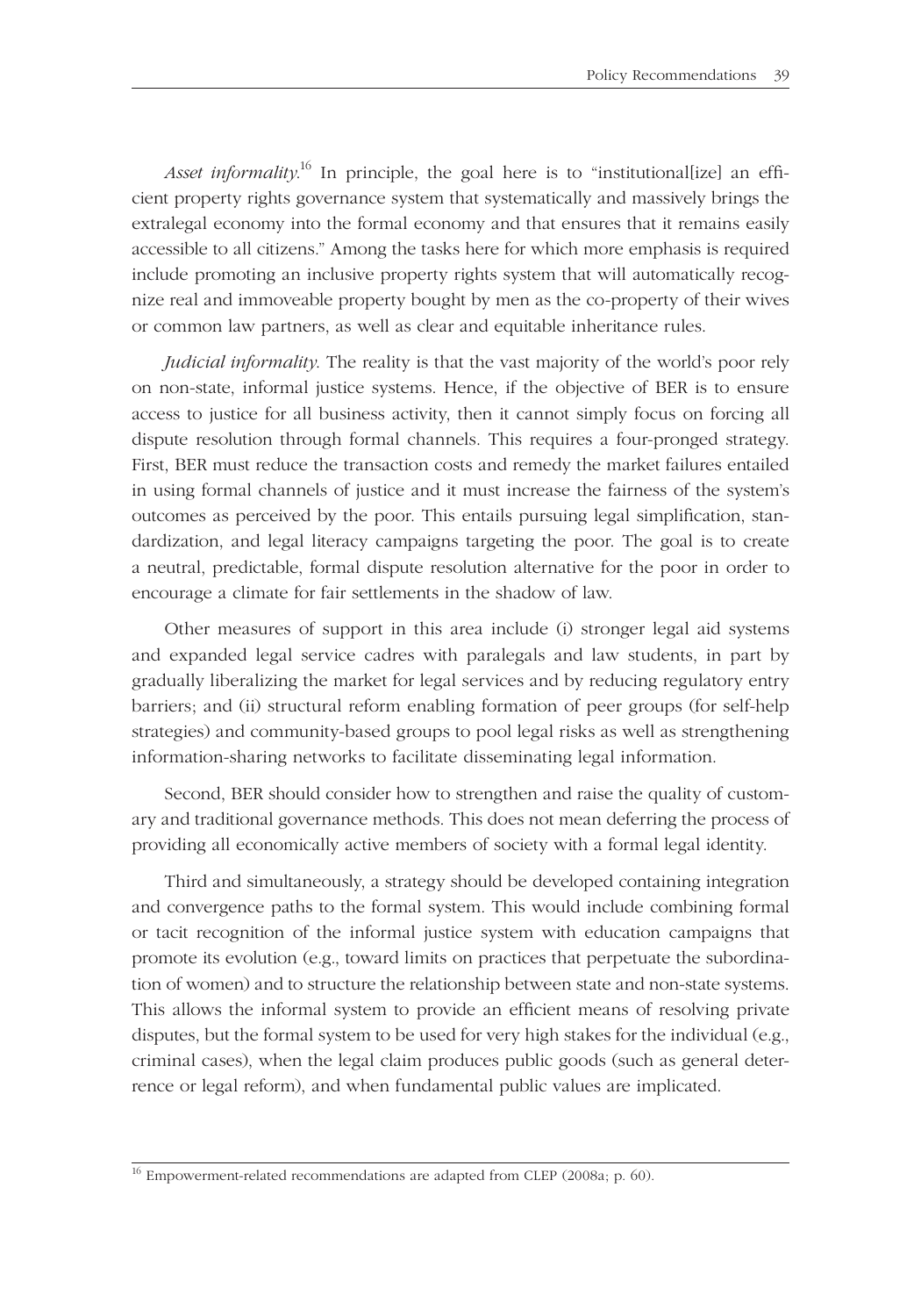Note that implementing these BER strategies are in addition to engaging in the other essential components of judicial reform not targeting informality, namely, to increase the efficiency and reliability of commercial courts (and other official dispute resolution mechanisms) for all firms.

Fourth, addressing the justice system requires improving access to bureaucratic justice, an area often directly addressed by  $BER<sup>17</sup>$  Regarding public administration reforms, these include reforms that improve external monitoring and also structural reforms. The latter focuses on improving bureaucratic adjudication and grievance procedures; expanding public participation in administrative decision-making; pursuing civil service reform to expand opportunities for performance incentives in government administration; and increasing decentralization and addressing redundancy in bureaucratic services to improve efficiency and combat corruption. Regarding administrative law reforms, these include an expansion of freedom of information laws, impact statement requirements, and whistleblower protections, as well as appropriate but limited judicial review of administrative action.

*Regulatory process informality*. 18 The need for greater use of guillotine and regulatory impact assessment approaches has already been mentioned. Note that amnesties related to regulatory noncompliance are only feasible regarding payment of fines and compensation for past damages; the fixed costs of compliance would not be. The latter must be addressed by tailoring regulations to a firm's potential for harm (which is usually legislated by industrial sector and firm size).

At the other end, participation of and consultation with IE firms, including those at the BoP, need to become part of the reform process. As discussed below, this may require first supporting NGO efforts to organize some of the IE's larger sectors. Likewise, SNGs should be approached to determine where regulations have hampered informal-formal BoP ventures.

*Labor (employee) informality*. The challenge here is to balance the needs of worker welfare with those of economic growth. Some countries have legislated richcountry benefit schemes which are simply unaffordable and therefore lead to corruption and shadow growth. More pragmatic approaches have tackled the issue by applying a rising stepped schedule of labor regulations as firm size increases.<sup>19</sup>

Consider, therefore, scaling back labor laws impeding the hiring and firing of workers or increasing the costs of doing so in order to allow more flexible contracting, while strengthening labor laws that protect essential rights (e.g., OSH, ILO Core

 $17$  This paragraph draws on CLEP (2008b; p. 57).

<sup>&</sup>lt;sup>18</sup> A set of DFID/FIAS papers are forthcoming on this subject.

<sup>&</sup>lt;sup>19</sup> Unfortunately, this also can create perverse incentives. "Anecdotal evidence suggests that Indian manufacturers often set up several plants instead of a single large one to get around labor laws." This has prevented them from reaping economies of scale. (Devarajan and Ahmed 2007 )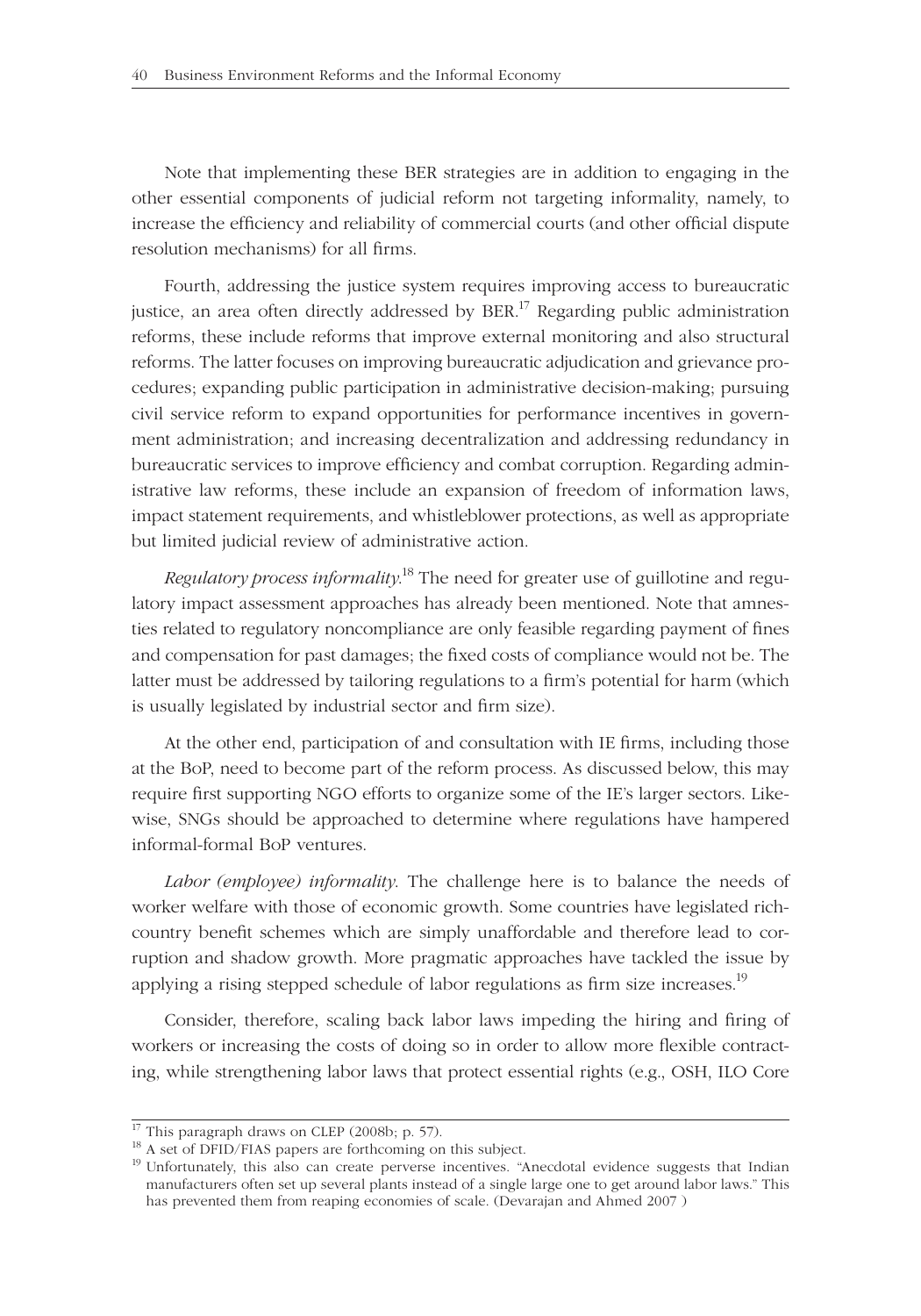Labor Standards).<sup>20</sup> Moreover, rather than simply increasing the enforcement of these labor rights at formal enterprises, proactive measures should also be taken to extend these rights to workers in the IE.<sup>21</sup> Critical in this regard would be a parallel public information campaign reaching rural as well as urban areas on the applicability of these rights to all salaried workers—and regardless of their own legal status or that of their employers.

*Tax informality*. The higher the tax rates the greater is the incentive to evade and produce in the shadow. This is a particular problem for the larger quasi-formal enterprises, which recall can be both private as well as state-owned. On the other hand, higher taxes can pay for higher quality public services, many of which are more economically provided by government. This observation may be linked to one study's interpretation of findings that tax levels can be *inversely* correlated to the size of the shadow economy.<sup>22</sup> This, the study reasons, suggests it is not tax levels but unpredictable and arbitrary tax administration, volatility, and corruption that are the major deterrent to formalization. Note also that since tax evasion can put a firm at a competitive advantage, there is a coordination failure that the government creates when there is weak tax administration.

While this report urges relatively more emphasis on the benefits side, it is true that increasing the benefits of formality may not have much of an impact for larger firms. In the case of state enterprises, this is due to the fact that the shadow comes from theft and fraud (resulting from political corruption and weak management). In the case of the private sector, the bigger the firm and the larger the share of foreign ownership, the less it can risk being caught operating in the shadow; its immovable assets are too valuable and can be impounded. This may not prevent firms with both input and output trading relationships with foreign firms from engaging in such acts of tax avoidance as transfer pricing. Still, the greater are the perceived fairness and consistency of the system of revenue raising and the more equitable and efficient are government expenditures, the greater is the fiscal system's legitimacy and, hence, tax morality. Achieving the latter actually increases tax yields with lower enforcement and collection costs.

*Product informality*. Donors can help to fund a regulatory review to assess whether standards are set so that their expected social benefits exceed costs. Likewise,

<sup>&</sup>lt;sup>20</sup> "Core Labor Standards" include freedom of association and the "effective recognition of the right to collective bargaining", freedom from forced labor, the "effective abolition of child labor", and nondiscrimination in employment. Whether these should include putting in place social protection mecha-

nisms, however, is another question.<br><sup>21</sup> The degree to which this might level this aspect of the playing field for formal and informal firms will depend on how workers will be able to bring purported infringements to the attention of a government agency without potentially incurring non-compliance penalties themselves due to their informal status, or at least the fear of incurring them (given workers' likely ignorance of the law in the first place).

 $22$  USAID (2005; p. 15).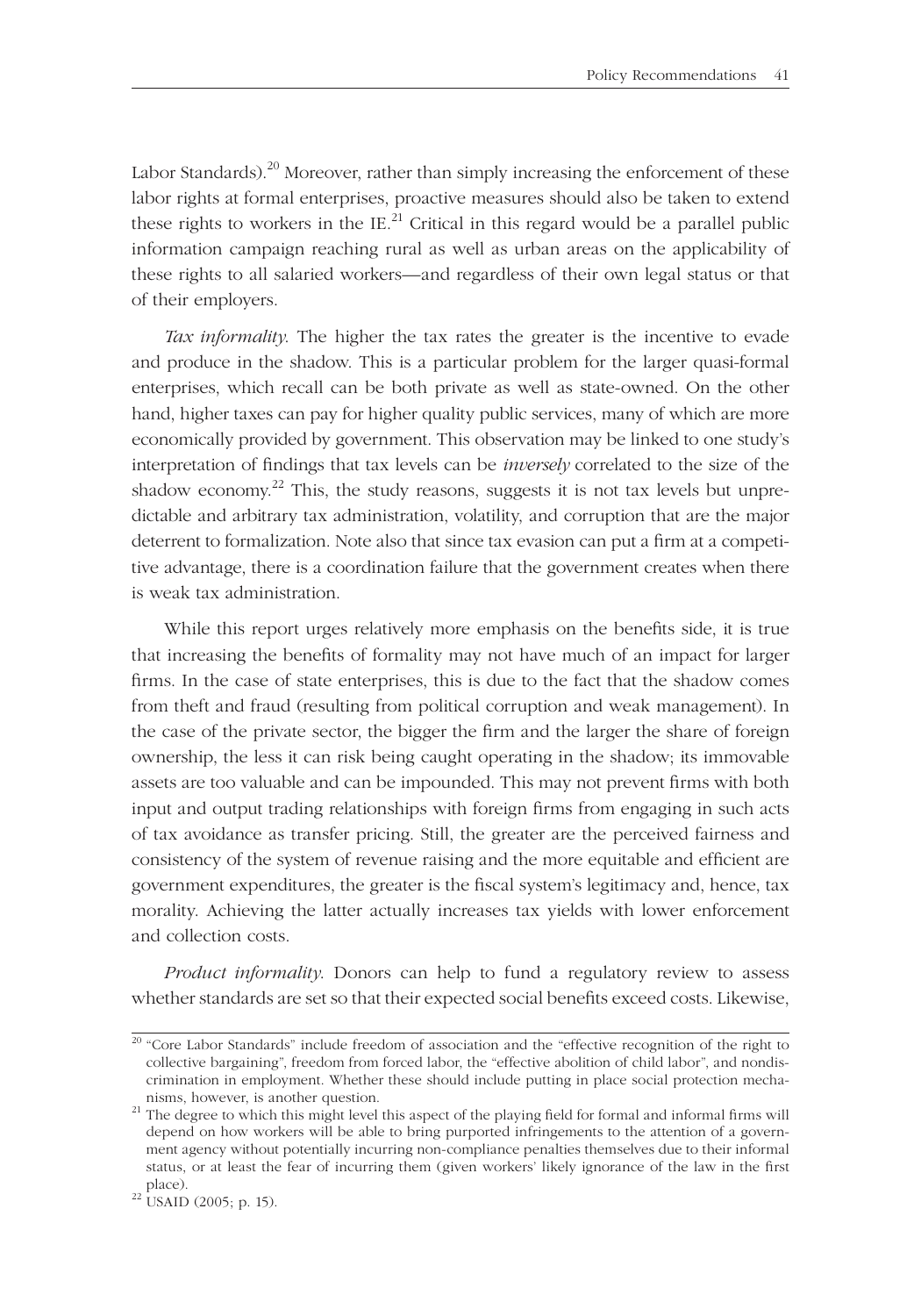priorities should be set: capital market constraints mean that firms may not be able to improve compliance across the board.

BER that addresses the other areas of informality should ultimately help to expand market opportunities. This should encourage the appearance of middlemen in distribution and marketing. They are at the point in the value chain where product standards can be most economically imposed (so that middlemen demand higher production quality from suppliers). Ultimately, improvements will only become sustainable if indigenously demanded. Therefore, public awareness campaigns should be part of a government's strategy. In the food sector, for example, agricultural extension and related technical assistance can be provided by donors under the condition that public awareness campaigns are in place.

*Energy informality*. Household energy production by burning wood is detrimental to the environment (from deforestation and gashouse gas releases) and to health (from inhaling  $SO_2$ ). Small enterprise own generation of electricity is inefficient, reducing competitiveness. While clearly these are rational responses to the lack of infrastructure, there are some actions which can still help here. Most important is developing a national energy strategy and one that addresses the IE. Such a policy should be based on detailed surveys, consultation with the IE, and an eye to emerging technologies. In addition to infrastructure planning, among the components to consider are expanding efforts to implement block pricing.<sup>23</sup> Another, where market size permits, is to privatize electricity generation (but not the grid).<sup>24</sup> Among the technologies to consider are biofuels and the use of the newly emerging low-cost and efficient solar panel technologies. Each of these components requires the right BE and so has implications for BER.

# **3.2 How Should BER Address Informality in Firms that are Rural, Owned by Women, or Within Specific Sectors?**

Frequently, the need for BER on the IE is not uniform but gender, region, or sector specific.

*Gender-oriented reforms*. Without doubt among the most important BERs to address informal business activities by women would include promulgating laws and statutes to create gender neutrality in ownership rights. These would include

 $\frac{23}{23}$  This involves a tariff schedule in which consumers of low levels of energy pay a lower unit price (and one below long-run average cost) than consumers of high levels of energy. Hence, the latter subsidize

the former to ensure cost recovery.<br><sup>24 "</sup>Many smaller African countries have found themselves in financial difficulty with privately run monopolies (often at least partly foreign owned) due to (i) lack of economies of scale in production; (ii) "dubious" promises and representations by incoming investor; and/or (iii) poor public/private management of relations and investments." (Dorsati Madani, private communication, June 2009.)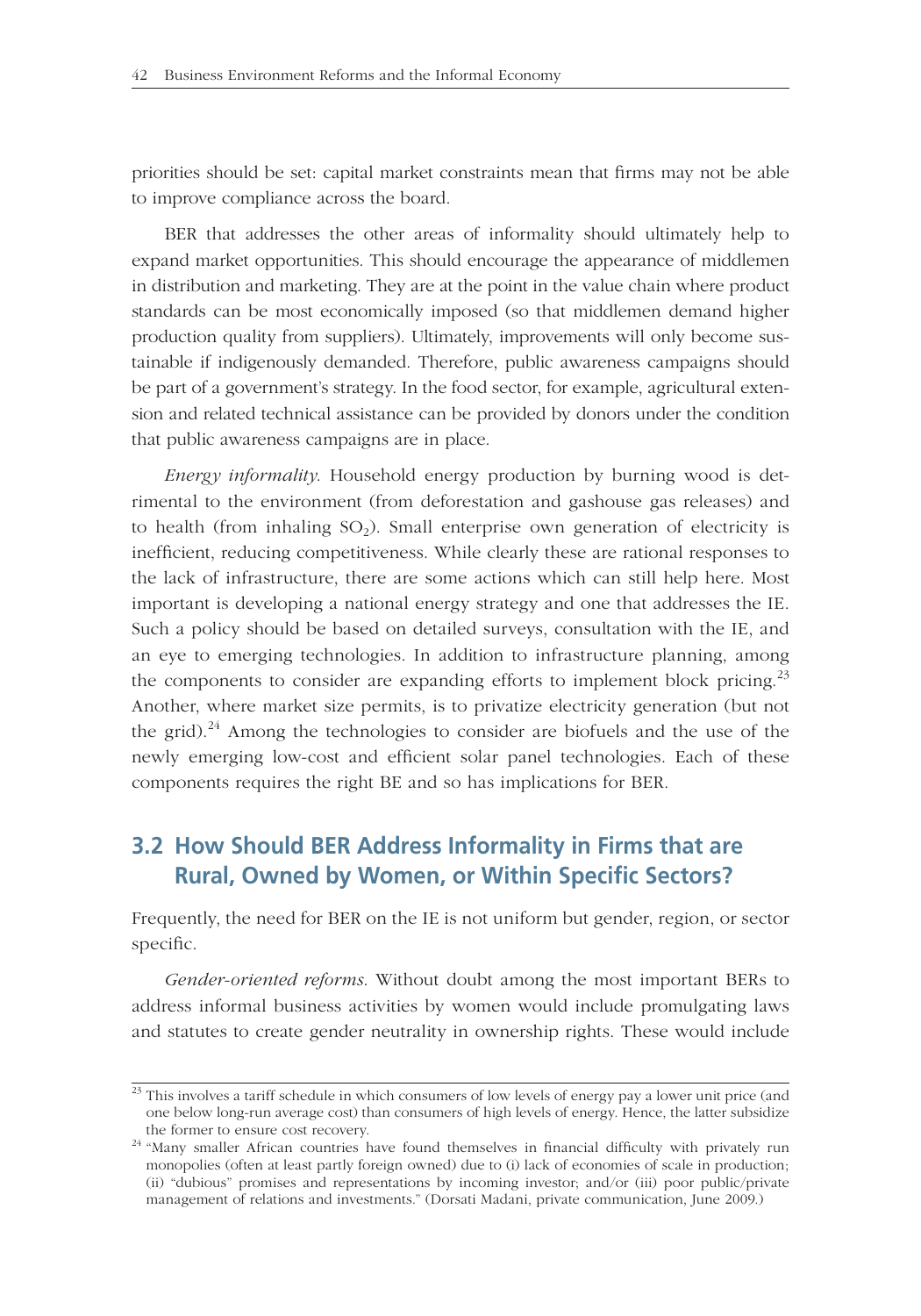requiring joint titling, establishment of common property statutes, and laws obligating equitable inheritance. Recognizing the inevitable gap between *de jure* and *de facto* law, the ILO believes implementation would be strengthened by establishing a compliance unit to constantly monitor gender issues and follow up on enforcement.<sup>25</sup> The relevance of such an authority would be itself strengthened by the presence of effective women's associations (see below). Some experts, however, worry that this would simply increase bureaucracy,<sup>26</sup> though there are precedents: BER in some countries already establishes commissions to ensure compliance with competition regulation.

As many case studies now confirm, an important part of creating the political will to pass gender-oriented BER as well as of supporting its implementation is through "organizing low-income women entrepreneurs into local membership-based organizations in order to ensure the sustainability of targeted interventions in support of their enterprises and appropriate changes in the [business] climate."<sup>27</sup> Since such organizations tend to "[combine] organizing and advocacy strategies . . . with a full range of economic and social services ..." they not only increase the effectiveness of the BER but extend its reach deeper into the fabric of society by "support[ing] the linkages between women's lives and their work.<sup>28</sup> Hence, support for the formation and strengthening of women's associations should be considered as part of a BER package that aims to include the informal economy. In addition to technical assistance, competitively allocated grants to women's entrepreneur associations should also be considered.29

Finally, praise must be given to the recent efforts of The Economist Intelligence Unit (EUI), in collaboration with the World Bank and IFC, to develop "the Women's Economic Opportunity Index, a new measurement of employment potential and entrepreneurship for women across more than 100 countries. The index will be comprised of approximately 30–35 indicators divided across six thematic categories: Labour rights and legislation; Credit and finance; Education, training and business knowledge; Tax laws; Social customs and traditions, and General business environment."30 With this indicator, for the first time donors, practitioners, and governments alike will be able to assess and compare more objectively country performance—and progress—in the area of gender equality in the BE. Moreover, the rich degree of its sub-indicators will help pinpoint policy and implementation weaknesses for reform.

 $25$  CLEP (2008a).

<sup>&</sup>lt;sup>26</sup> Dorsati Madani of the World Bank's Investment Climate Department being one (private communication, June 2009).<br><sup>27</sup> Chen *et al.* (2003; 36).<br><sup>28</sup> Chen *et al.* (2003; 34).<br><sup>29</sup> Of course, reinforcing equality educations in schools is paramount (D. Madani, op cit.). Perhaps a

more radical suggestion would be to include basic business skills as part of this education.  $30$  EIU (2009; first page, unnumbered).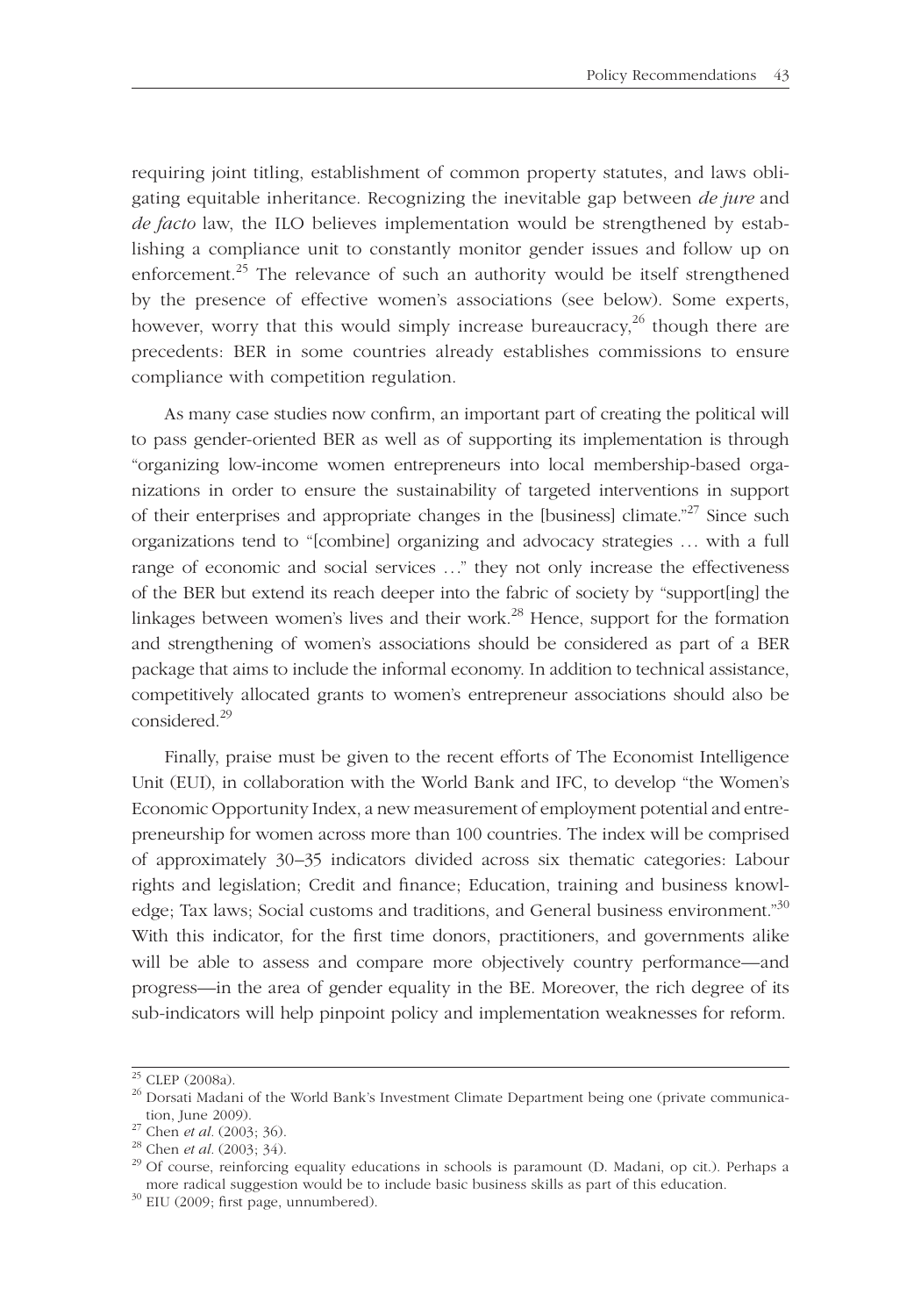*Rural-oriented reforms*. The rural sector, almost by definition with its greater geographic extent and lower population density, not only is subject to higher marketing and distribution costs but also higher transaction costs of formality. Government offices involved in regulatory and fiscal compliance tend to be far away and the rural sector's lower incomes mean that official fees are regressive. Likewise, access to public and private services—among the benefits of formality—is less available. Hence, incentives for the financial sector and increased budgets for the judicial agencies would need to be considered to better service this group if it is to decide that formality is worth it.

Rather than repeating the impact of each BER on rural informals, it is worth identifying several reforms in the area of property rights that should be pursued. These include legalizing guidelines for forced relocation, including fair compensation; recognizing a variety of land tenure, including customary rights, indigenous peoples' rights, group rights, certificates, etc., including their standardization and integration of these practices into the legal system; $31$  and carrying out state land audits with findings published to discourage illegal taking possession of public land.<sup>32</sup>

BER should consider creating rental markets for land and real property, since leasehold tenure can be insecure or there may be restrictions constraining land leasing, which are underdeveloped in many countries. The idea is to facilitate renting so as to improve access to land by those remaining in the rural sector. Likewise, more robust and transparent guarantees should strengthen the position of slum dwellers in rental arrangements and protect them from arbitrary eviction.<sup>33</sup>

Sector-oriented reforms. There are a host of sector-specific BERs discussed in the report. Among these include actions to support street entrepreneurs, artisanal miners, and textile workers. Curiously, these show that often local laws and regulatory enforcement on informals can run contrary to central government development (anti-poverty) and economic growth policies.

## **3.3 How Can a Donor Support Be Reforms that Encourage Formality?**

Here the donor's "Hippocratic oath" is nicely put by Sida: "Appropriate policy frameworks and strategies aimed at the informal economy should be developed without hampering the potential of the informal economy for job creation and economic growth. $n^{34}$  With this in mind, the recommendations in the report identify three areas

<sup>&</sup>lt;sup>31</sup> Importantly, CLEP associates the property rights of indigenous peoples with the issues of intellectual property and recommends strengthening protection of traditional cultural expressions, traditional knowledge, and genetic resources against misappropriation and misuse.  $32$  List is adapted from CLEP (2008a; p. 60).

<sup>33</sup> CLEP (2008b; p. 105).

<sup>34</sup> Becker (2004; 34).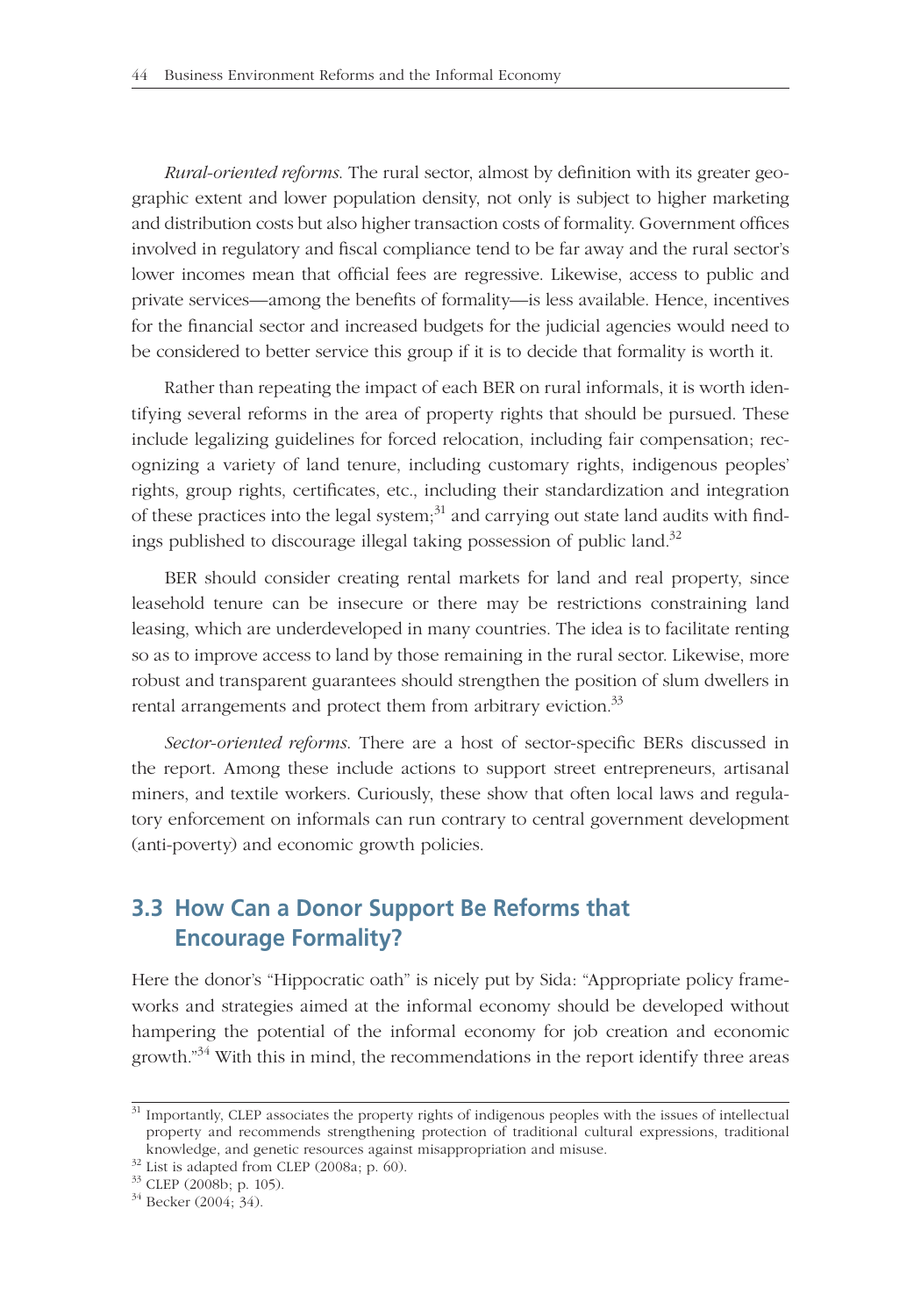in which donors can productively support BER that encourages formality. These include assistance in development planning, direct technical assistance and funding of BER, and support for complementary reforms outside of the ambit of BER but synergistic with it.

### **3.3.1 Support for development planning**

By now it will be clear that the effectiveness of BER depends on a host of parallel efforts including security and stabilization; non-BERs in banking, trade and investment, and public enterprise and privatization; macroeconomic stabilization policies; and even infrastructure investment. This is a tall order since ultimately a government (and donor) has only a limited amount of reform capacity and funding. Hence, having a realistic development plan—and feasible and ongoing process to update and monitor it—is, therefore, essential to avoid squandering what is available on ineffective and even counterproductive efforts.

*Support for a strategy*. Too many governments do not understand that a strategy is a limited set of objectives together with dedicated resources and identified constraints. As a result, development strategies have excessively long lists of "priorities". This is inimical to successful strategy. Likewise, such strategies tend to say little concrete about their funding. Often they appear as unfunded mandates, which again is not conducive to successful implementation.

*Support creation of a planning process*. Helping the host country put together a development planning *process* would not just include involving the relevant ministries and supporting agencies. It would also include creating buy-in from the main international donors and creating a public participation process to enlist contributions from non-government organizations.

*Support for efficient funding*. All too often donor cooperation is an oxymoron. Donors compete with each other for recipient attention with predictably unsatisfactory results. The government becomes overwhelmed with donor compliance requirements and the ministries then have little time to carry out their own activities. Aid becomes supply driven and often loses its legitimacy. An alternative is to corral donors into supporting the creation of a development plan and funding it through a development (trust) fund whose disbursement is driven by the plan and efficiency rather than donor-country agendas.

*Support education*. This would be done on several levels. First, better data collection (including by gender) and analysis capacity must occur so that policy makers are not driving blind. This would include developing indicators for each policy objective. Second, the government should be educated on the role of the IE, how it fits into a country's development, and that it is not a sector that is *per se* something to eradicate on sight through purely more and better enforcement. It should be considered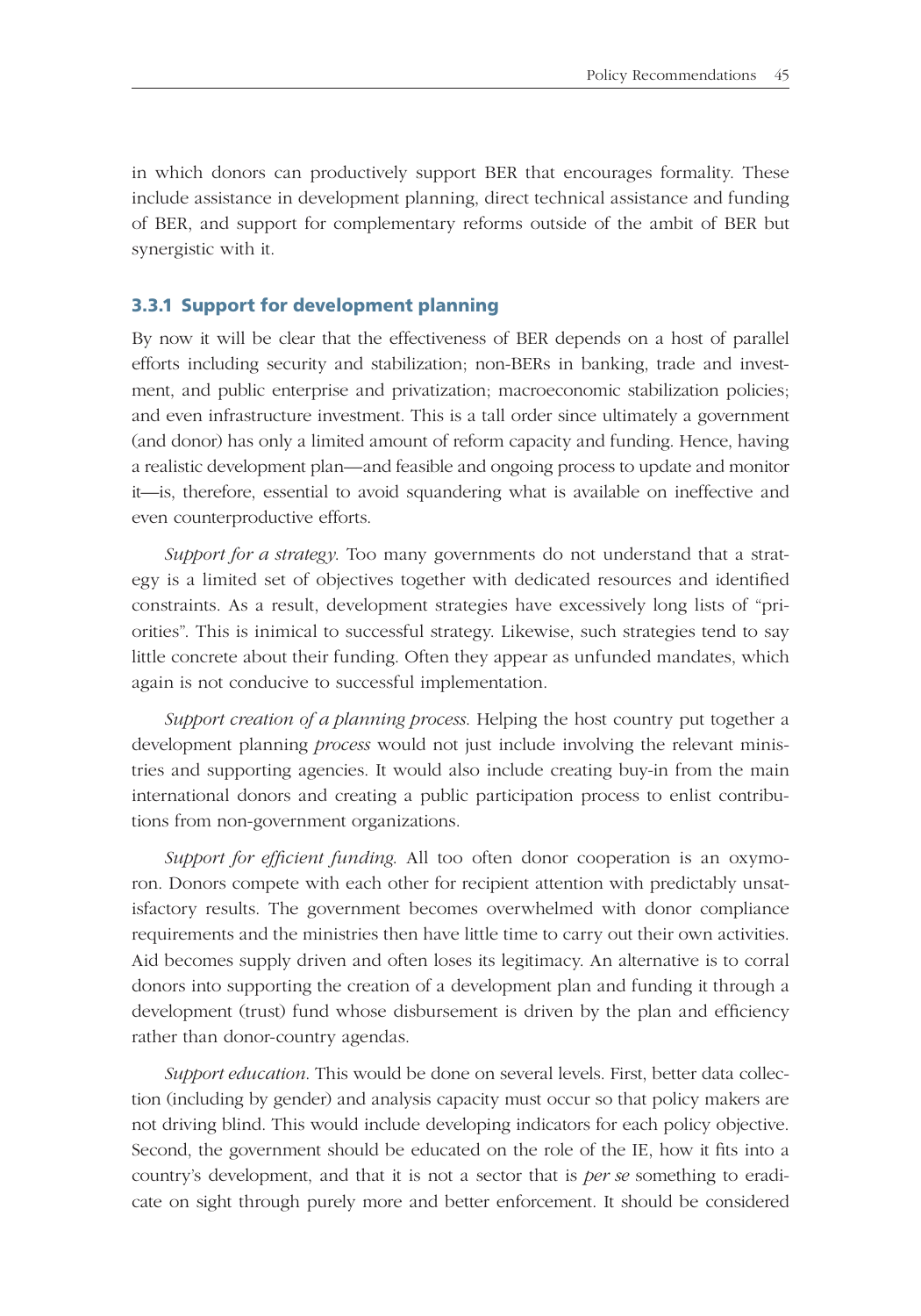a barometer of the quality of government. Moreover, the government agencies must have their mentalities modified so that they see that they are there to facilitate business opportunities for all, not to act as policemen (or rent-extracting gatekeepers!). Third, donors should stress the importance and creation of a strategic communications plan. Such a plan would provide the overarching framework to guide the development of media-, region-, and even demographically specific public information campaigns. These campaigns would have the objectives of strengthening the legitimacy of reform efforts, encouraging public (civil society) participation, and on teaching civic responsibilities. Fourth, donors can encourage more rigorous evaluation of BERs.

#### **3.3.2 Directly supporting BER**

At the level of direct support for BER there are still a number of more and less tangible areas of assistance that donors may support.

*Concrete actions*. If donors adopt the policy that fairness and poverty alleviation count equally with economic growth (especially when short-term), then they need to help the government understand the importance of ensuring that BER also serves the poor and not just its dynamic segments which have the greatest potential to contribute to growth. While Section 3.1 provides several examples of such reforms, a legal identification number is surely among the most critical. Another would be collateral registries that are accessible with low financial and transaction costs. Peasants and urban street entrepreneurs alike use moveable property as means of production. To the extent that this type of property is held securely and can be used to access credit to create and grow businesses, the poor will have increased opportunities. Collateralizing moveable and intangible (business skills and informational schemes) property by creating a moveable and intangible registry can play an important role in a nation's development strategy.

Assuming that donors are willing to consider BERs that improve the benefits side of the formality ledger, they could assist recipient governments in allocating their efforts and funds better among cost-reducing and benefit-expanding BERs to achieve a more satisfactory level of informality. Some may object to any level of informality greater than zero being "optimal". However, for the reasons stated in the text, when enforcing a regulation on a business subgroup results in net *social* costs, then turning a blind eye to some level of noncompliance *in the short run* will raise social welfare. In this case, as noncompliance expands to other subgroups, social welfare will rise by smaller and smaller amounts. At the point where further increases in noncompliance yield no further increase in social welfare, then the total level of noncompliance may be called "optimal." Of course, the long-run objective should be to improve regulations, lower their associated transaction costs, and focus them where net social returns are positive. As an example, consider the case of Mongolia where thousands of artisanal informal miners were in violation of environmental regulations (drafted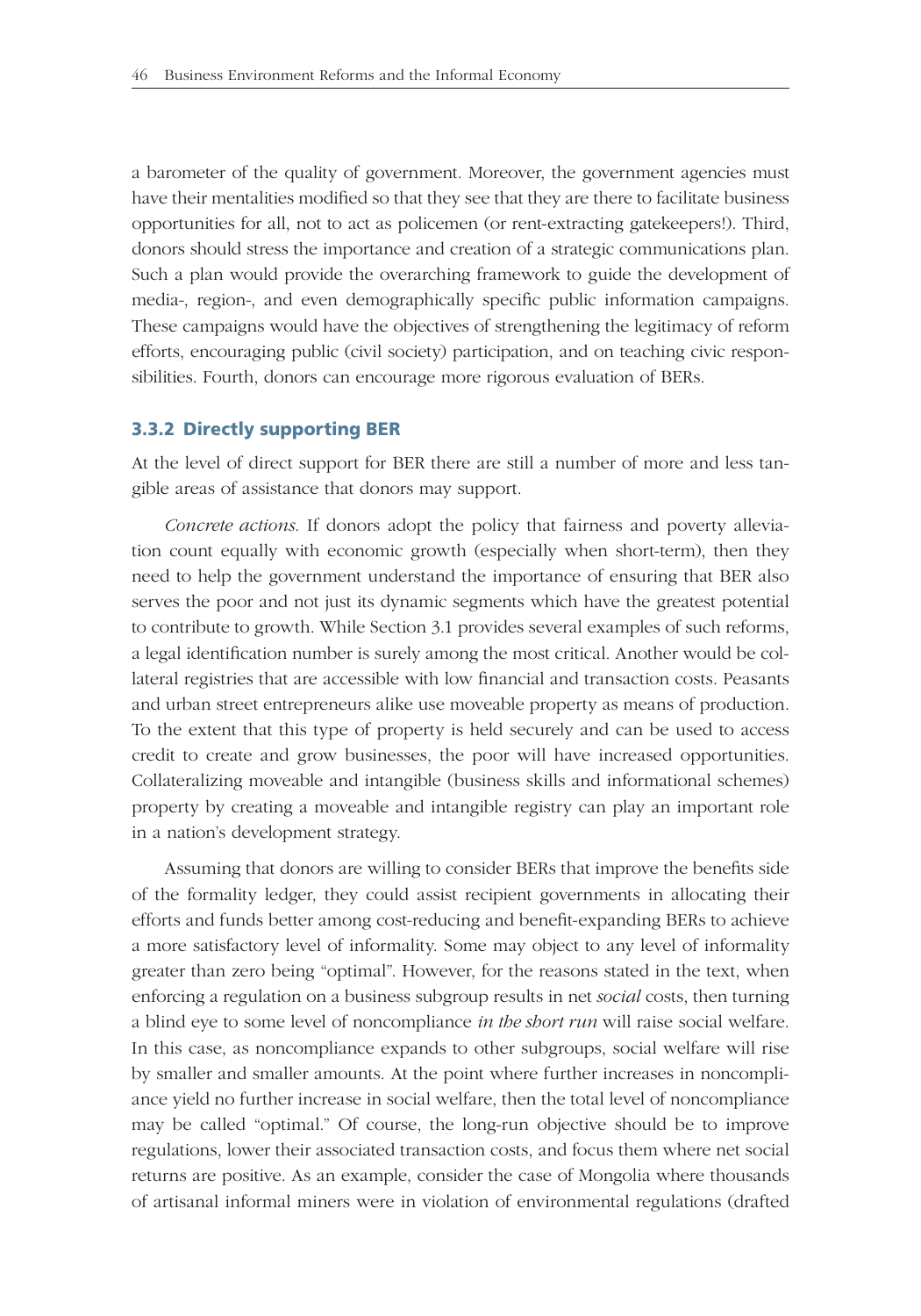to apply to large international mining conglomerates), which they would need to comply with if formal.<sup>35</sup> A government campaign to impose the environmental regulations on these informals would either lead to excessive levels of remediation or unemployment. Until the environmental code was changed to reflect the case of artisanal mining, some level of non-compliance was socially beneficial.

Despite a plethora of economic indicators, donors should consider funding the collection of additional indicators to allow governments, citizens, and donors alike to compare and even track the nature, causes, and evolution of informality. One set of indicators could measure the degree to which the poor in the IE are able to exploit their assets and knowledge to generate sustainable income streams. A second set could capture perceptions of the components of the formalization decision, as suggested by the first column of Table 3.3. A third set could measure the quality of the *actual* benefits listed in the second half of the first column of Table 3.3. A fourth set could encompass SNG performance along each of the dimensions of BER reform; these would be similar in nature to the *Doing Business* series, only at the SNG level.<sup>36</sup> In this latter case, such efforts might not only increase government accountability but at the margin also increase the willingness to formalize since "evidence suggests that compliance rates go up when businesses know what they are getting in return for their payments".<sup>37</sup>

Another area of attraction, particularly for smaller firms, is the provision of BDS and creating government funded (though not necessarily provided) up-to-date market information services. These may be tied into expanded statistical data collection activities. For example, such information could relate to domestic demand conditions in non-local markets (say where a country is large or comprises multiple islands) and international prices (to strengthen the position of subsistence farmers and micro-enterprises when negotiating with middlemen). It could also relate to the prices of inputs. Information efforts could also feed into investment and trade promotion efforts by providing input and capital goods transaction price information in hard-to-service localities in order to stimulate greater supply.

*Policy considerations*. There are several policy considerations that donors could bring to the attention of reforming governments. First, fairness and legitimacy of reform have an important role in its effectiveness and sustainability. Donors should, therefore, design and implement reforms that not only reduce the costs of formality but also lead to results that are perceived as fair and legitimate. This requires a participatory *process* of designing and implementing reform that is perceived as

<sup>&</sup>lt;sup>35</sup> Of course informals were also obligated to comply with the environmental code but, by becoming formal, they appear on the regulator's "screen" and greatly the risk of detection.

<sup>&</sup>lt;sup>36</sup> See the discussion of inter-jurisdictional competition in Section 4.2 for applications with SNG indicators. 37 OECD (2006; 33).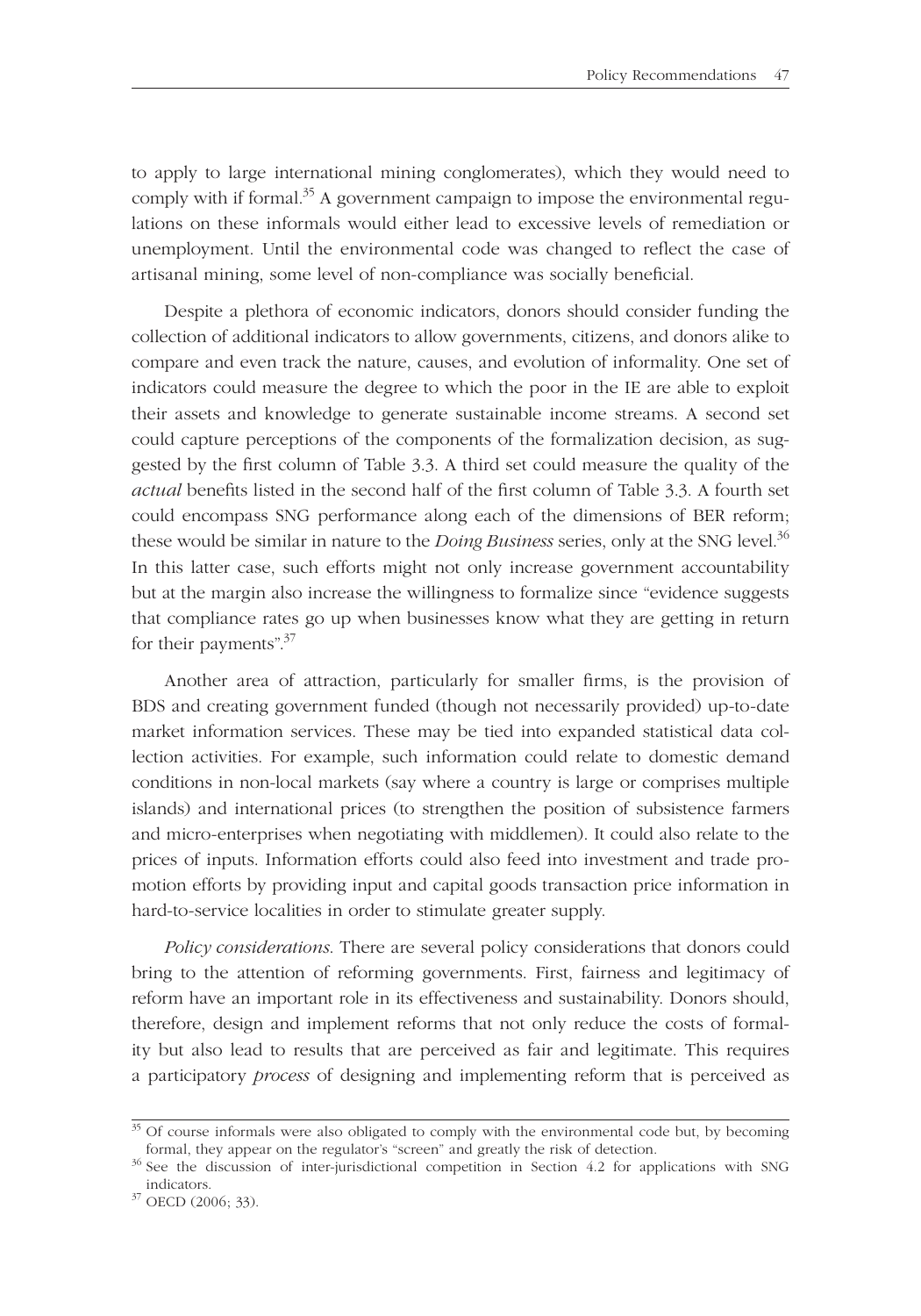legitimate: laws must be anchored in existing values, customs, and structures. Public participation and legitimacy also increase the beneficiary's stake in the results which strengthens sustainability. To augment and leverage public participation, education, training, and public relations components need to accompany the reform process. This is especially the case with reforms whose *de facto* implementation requires significant cultural or political evolution. This means promoting *incremental* change while encouraging the process to continue toward the long-term goals.

It is revealing to note that, while each firm makes a decision on formality, its decision will also depend on the actions of others. For example, if weak regulatory and fiscal enforcement leads its competitors to evade taxes and be non-compliant with regulations then paying taxes and complying with regulations will raise the firm's costs with regard to its competitors and potentially force it out of business. This has been confirmed in field studies.<sup>38</sup> This has led some analysts to propose institutional solutions to address this "coordination" problem, an example being business associations that make the benefits of membership dependent on compliance.<sup>39</sup>

Finally, donors can continue their efforts to make the links between BE and the IE clearer to local policy makers. Examples include (i) too-high food standards can lead to a large informal supply; (ii) poor intellectual property policy can lead to informal provision of substandard products; (iii) high import barriers can shift supply from formal manufacturers to informal smugglers; (iv) water subsidies and inefficient government supply lead to sub-standard informal water supplies at high prices; and (v) onerous or costly business registration and licensing reduce new formal FDI entrants.<sup>40</sup>

## **3.3.3 Complementary policies to increase BER effectiveness in the presence of informality**

There are other reform strategies which affect the BER effectiveness and the formality decision but are not covered by BER initiatives. Some of these are meant to level the playing field between formal and informal firms that compete with each other by forcing each sector to internalize the social costs of their actions. Part of the idea here is to balance the direct funding of the social safety net between government and the private sector in such a way as to achieve appropriately feasible social objectives at the least cost, taking account that placing too much onus on the private sector reduces its incentive to grow, pay taxes, and employ workers. This in turns lowers government revenues to meet its share of social obligations and may even throw more workers onto public support.

Perhaps the area with greatest potential in this regard relates to increasing the benefits of formality. Such areas as more secure property ownership, a safer work

 $38$  See Alevy and Zinnes (2005).

<sup>39</sup> Kenyon (2007).

<sup>&</sup>lt;sup>40</sup> These latter examples are from Palmade (2005).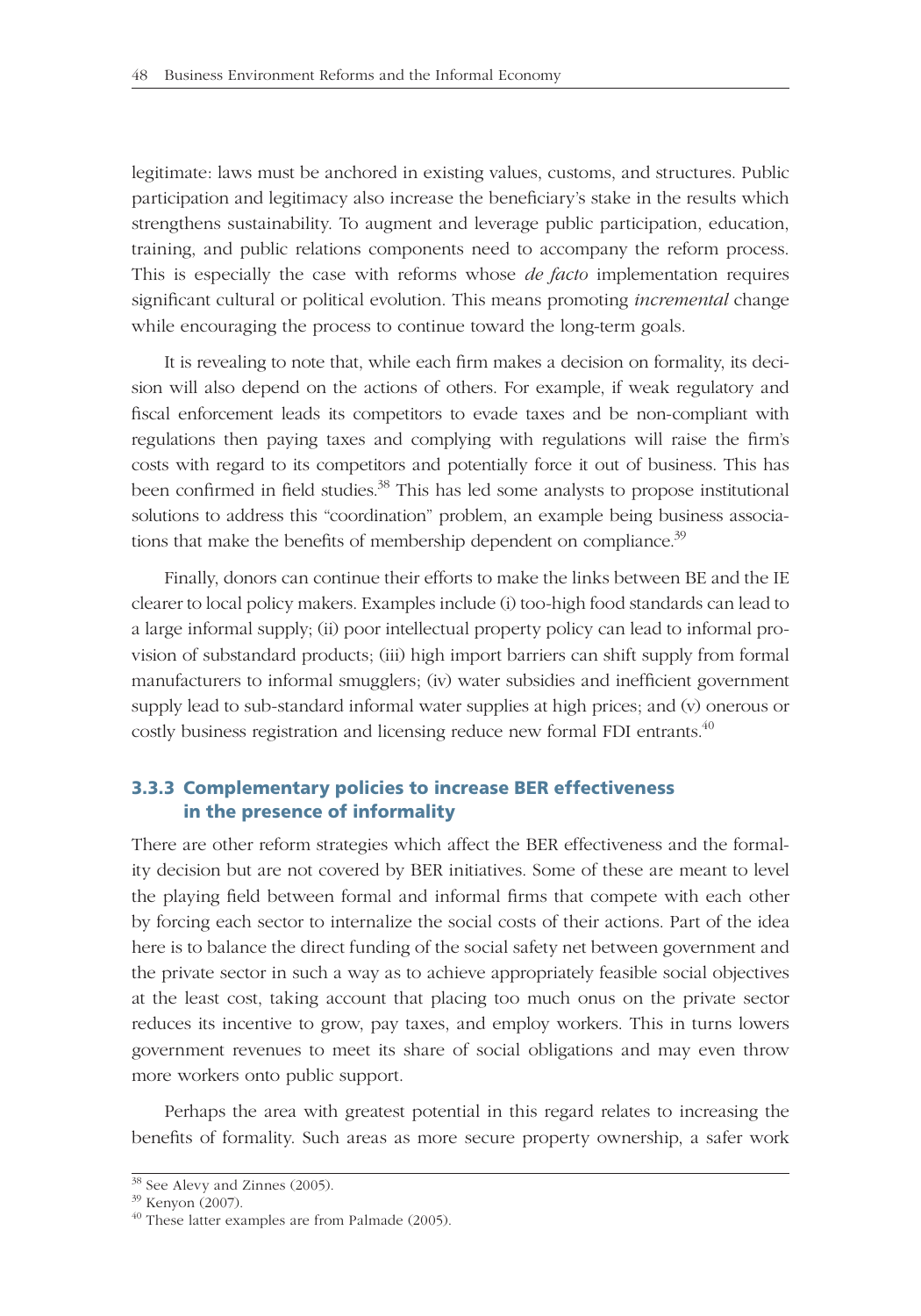environment, greater availability to low-cost alternative mediation and dispute resolution, easier access to finance have already been addressed. The literature also emphasizes the importance of greater investment in primary and secondary education and vocational training, as well as the legal empowerment of women. Other areas that have been shown to increase productivity and hence increase the pool of potentially dynamic entrepreneurs relate to the expansion of low-cost health clinics and more inclusive approaches to social protection and social security (delinked from the employment relationship). Most of these reform efforts have been considered the domain of poverty alleviation policy. Yet as the paper argues such reforms can also improve the BE for informal business and, therefore, may be considered complementary to BER. One might even ask whether some of the social protection benefits should be withheld from those who refuse to register. While, below, this paper counsels more research, one would imagine a two-part answer. First, this would probably not be wise since the positive externalities of such benefits are likely to far exceed the social benefits of formalization. Second, it would probably be better to encourage formalization by providing a simpler, quicker, and cheaper registration process, on the one hand, and by improving the quality of those business services that formality avails (e.g., commercial courts, asset registries, an efficient customs authority, public utilities).

Decentralization and devolution can also affect the size and characteristics of the IE by acting to reallocate regulatory responsibilities to lower levels that are closer to the economic unit of regulatory interest. From the regulatory perspective, the rationale for such reforms is that greater familiarity with local conditions will aid the regulator to monitor more effectively and to design better compliance schedules. Equally, the transaction costs of public participation (and therefore the expected benefits) are much lower for businesses when key laws and statutes are promulgated and enforced at the local level. This is the cornerstone of democracy. Bringing accountability down to the local level therefore, can increase the pressure on SNG to improve its performance—and improving the fiscal and regulatory quality of the local BE, in particular. Moreover, all of the above improvements are likely to increase the confidence of informals in the value of becoming formal. Finally, while decentralization carries its own risks, the emerging consensus is that in the medium run these are lower than maintaining a unitary state. $41$ 

While decentralization and devolution may be considered as a type of vertical reorganization, civil service reform and executive branch rationalization may be considered a type of horizontal reorganization. Civil service reform, which often raises both the capabilities as well as the salaries of government officials, is designed to improve professionalism and thereby reduce corruption and the time and effort required of firms in their regulatory and administrative interactions with

 $41$  Bahl (2008).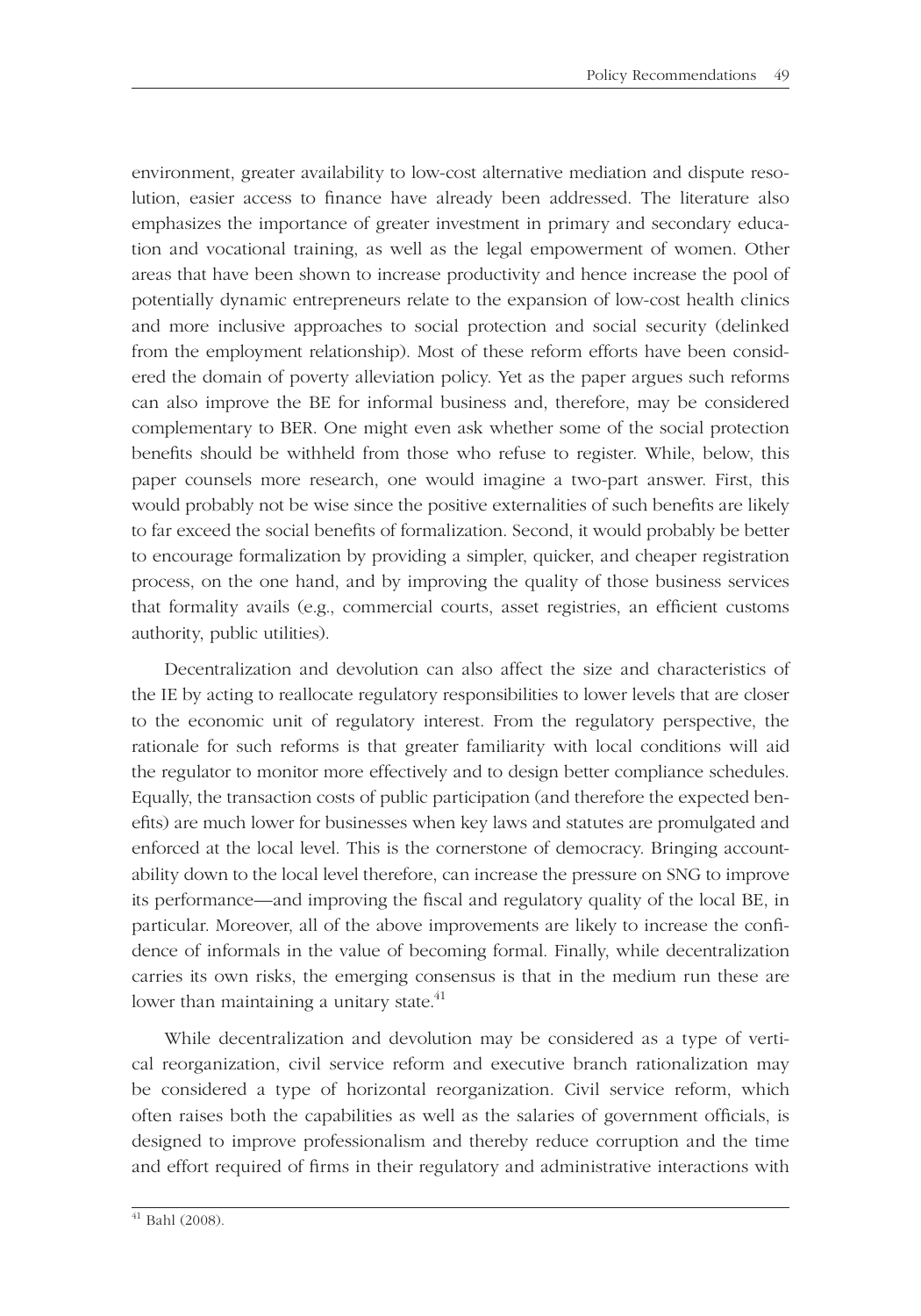government agencies. Among the objectives of executive branch rationalization is to resolve conflicts of jurisdictional overlap within and across ministries. This serves to make the application of regulation more uniform, consistent and predictable. Again, these reforms reduce the risks, corruption, and time and effort required of firms in their regulatory and administrative interactions with government agencies.

In general, donors should encourage governments to promulgate and enforce laws that enshrine the fundamental principles and rights at work (under international labor standards), $^{42}$  especially freedom of association and collective bargaining. While this may seem counterintuitive, it has been found that "[i]t is almost impossible to formalize unorganized informal [economy] enterprises. The best approach is to work through existing informal organizations."<sup>43</sup> Primary among these are informal business associations (e.g., women's self-help groups), whose institutional strengthening, in any event, brings multiple benefits.<sup> $44$ </sup> These organizations are different from the national trade associations, which are dominated by a small number of larger firms, particularly in manufacturing, a situation which discourages micro and small enterprises from wanting to participate in them.

More subtlely, donors should be able to increase the effectiveness of BER in addressing the IE by using modern monitoring and evaluation (M&E) techniques to develop a better understanding how the design and implementation of their projects affect outcomes. While donors have always engaged in "policy research", until recently donors and governments alike have shown little institutional interest in determining whether outcomes can be rigorously attributed to their interventions (despite much lip service historically to the contrary).<sup>45</sup> Motivations for this change of heart come from (i) an emerging consensus that the local context of BER and the demand and participation of informals for it are critical to success, (ii) frustration related to the mediocre success rate (and sustainability) of the standard one-size-fitsall formalization reforms of the past,  $46$  (iii) the need to show effectiveness to their funders (generally the taxpayer) in an age of tightening budgets and, as a result, the greater importance of pilots—and their careful assessment—prior to scaling up interventions nationally, (iv) the growing appreciation of indicator-based approaches<sup>47</sup> and, (v) the urgency of addressing poverty in a world of fragile states.

<sup>42</sup> See Footnote 99 on ILO Core Labor Standards.

<sup>43</sup> Kenyon (2007).

 $44$  ILO (2005).

<sup>45</sup> See Espina and Zinnes (2003) for a treatment of this issue.

 $46$  This may sound harsh. The statement primarily refers to the programs to formalize firms, not to the great progress made in red tape analysis and improving the business and investment environment of formal firms. For a critique of aid to date see Easterley (2006) and Espina and Zinnes (2003). <sup>47</sup> For example, the *Doing Business Indicators* seem to have taken on a central role in IFC and World

Bank projects.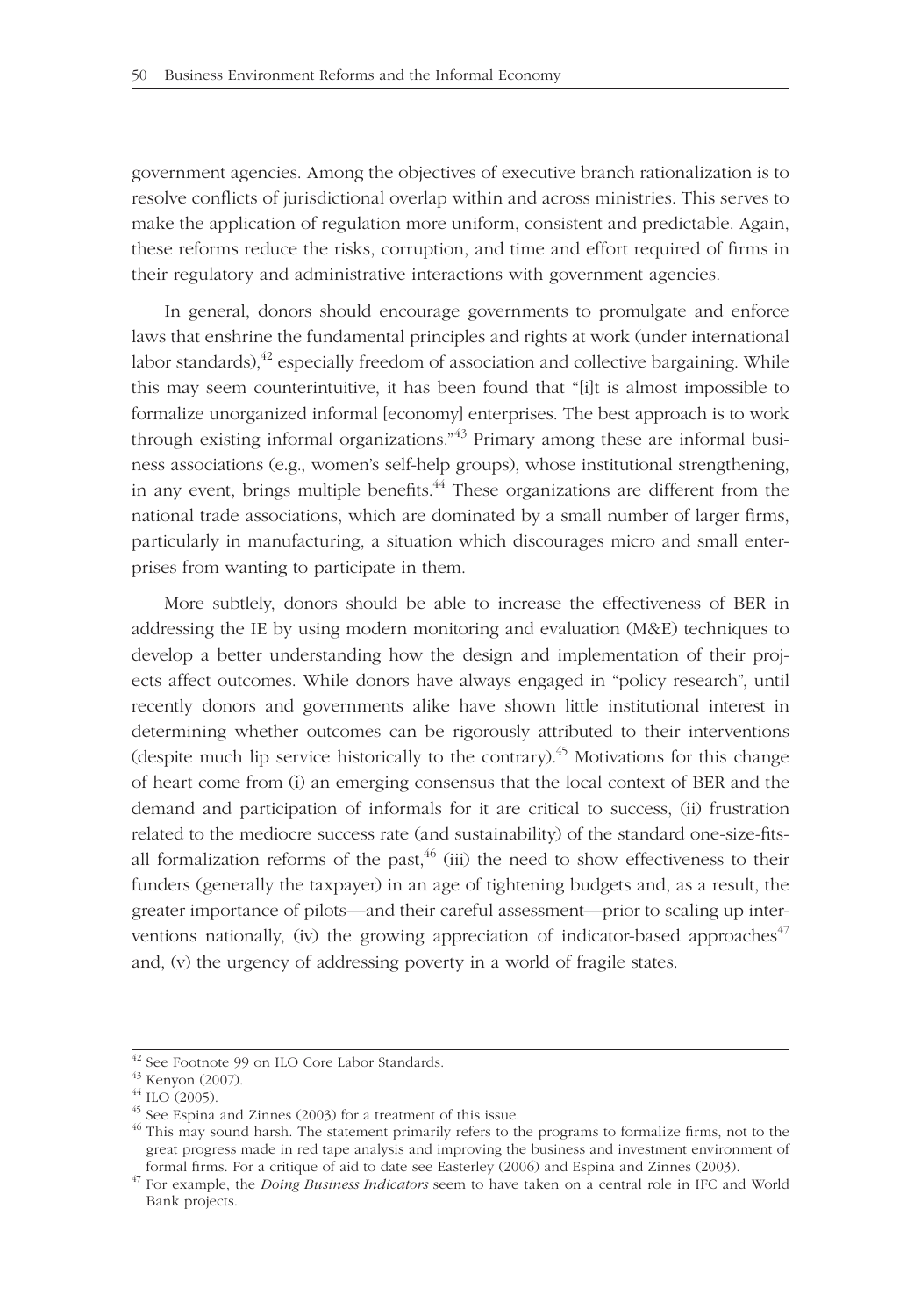Several M&E methods have been used such as fielding international teams to qualitatively interview stakeholders, collecting before-and-after indicators for either non-statistical (and sometimes contractual) targeting or non-experimental statistical analysis, and using quasi-experimental or randomized impact assessment  $(RIA)^{48}$ presumptuously referred to as the "gold standard" of evaluation.<sup>49</sup> Given the persuasiveness with which RIA advocates have argued for the use of this potentially powerful tool as the default method,<sup>50</sup> more and more donors have begun to use it.<sup>51</sup> While greater use of rigorous in-project evaluation is surely called for, the literature is clear that no one method dominates.<sup>52</sup> Outcome attribution does require the application of rigorous statistical methods, the choice of which depends on the nature of the intervention and its political feasibility. Monitoring, on the other hand, just requires data collection for indicators. Scaling up and replication of an intervention to other sets of initial conditions require substantial supplementing of quantitative techniques with qualitative field assessments as appropriate.<sup>53</sup> Unlike many indicators used to date, however, project-level M&E requires indicators to be independently set (i.e., not by the agents who would have an incentive to make them slack variables) and to be "ungameable" (there should be no short cuts to affect them) and salient (only addressing project objectives should influence them).

# **3.4 What Institutions are the Most Appropriate Program Partners?**

This question should be evaluated from both the recipient country's as well as the donor's side.

*The donor's side*. Many of the changes that can lead to sustained improvements require incremental reforms since they operate close to the cultural level. This means

 $48$  Among the other appellations for RIA are randomized control trials, randomized field trials and sometimes just impact evaluation. Quasi-experimental methods use statistical techniques to compensate for selection biases and other threats to internal validity in a randomized trial. These methods are also used in the case of "natural experiments" in which an intervention was made outside the evaluator's control, either by nature (e.g., a natural disaster) or by another agent (e.g., a previous government

 $\frac{49}{49}$  Roughly, in RIA the intervention ("treatment") is randomly assigned to part of the target population and the average effect on a set of outcome indicators of the intervention for a random sample from the treated group is later compared to the values of the same outcome indicators for a random sample from the non-treated (the counterfactual or "control") group. The difference is then attributed to the intervention.<br><sup>50</sup> For example, Duflo and Kremer (2005) and Banerjee (2007).<br><sup>51</sup> The MCC and the Gates Foundation are particularly active in this regard.

 $52$  Given the stridency of "randomistas" the literature has hit back on the limits to and even dangers of using RIA. See Ravillion (2008) for a review of this literature.

 $\frac{53}{13}$  In general, even when an RIA application overcomes selection bias, contamination issues, and measurement biases, it is typically impractical to implement it in such a way as to achieve significant external validity. Hence, assessing a project's implications for scaling up and replication require using additional quantitative and qualitative methods.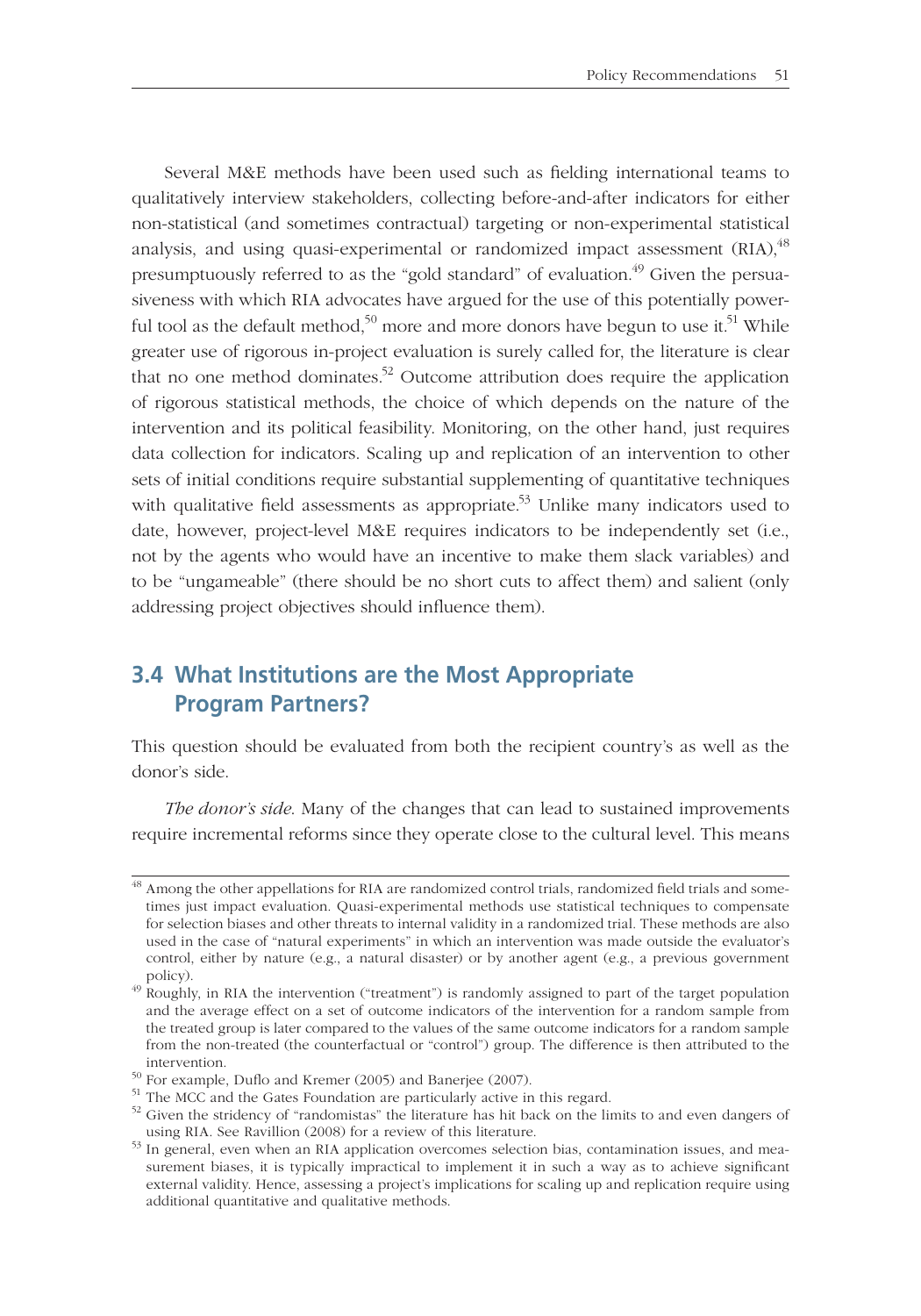that a long-term strategy should be developed and that a similarly long-run perspective is required of donor initiatives. Some donors are better at this than others. Some countries and donors are experimenting with multi-donor-financed development funds in this regard.<sup>54</sup> This would be a major step forward and should be pursued.

A thornier issue relates to donor cooperation itself, which experience suggests leaves much room for improvement. The DCED and its BEWG appear to be exceptions to the rule, but in fact shed light on it. When a donor, operating in a country, discovers another donor there with complementary interests, a win-win opportunity would seem to exist for collaboration and cooperation. Informal work groups are often even established with this in mind. Unfortunately, each donor's program process, pipelines, and budgeting are on different cycles and with different demands and constituencies. This makes it hard for all but the shortest collaborations to work well. On the other hand, where a program is created by a dedicated temporary multi-donor organization, such as the DCED, the GEF, the institutional calculus and incentives change and longer-term joint activities become feasible. Donors have finally come to publically recognize that this donor dynamic should be taken into account when considering among donor institutions what the most appropriate program partners are. The key initiative in this regard is the Pars Declaration on Aid Effectiveness.<sup>55</sup> The agreement, signed by almost 100 countries, insightfully identifies key areas of aid coordination and harmonization for donors and partner countries to address so as to increase the effectiveness of development assistance. It also establishes a series of indicators with targets for 2010, permitting countries remarkable flexibility to meet them within their own institutional constraints (though no penalties are included for countries missing targets).

Finally, it is important to note that the totality of donor funds worldwide is simply insufficient to pay for all the BERs in all the countries that need them. Hence, it is imperative for donors to engage "demonstration" reforms from which other countries can learn and choose from. As will be seen in Section 4.2, many opportunities remain for experimentation and innovation in the field of BER. Past experience suggests that bilateral donors are more willing than multilaterals to engage in such learning activities.<sup>56</sup>

*The recipient's side*. Prior to examining this aspect of the question being posed, some caveats are in order. First, an explicit finding of this report is the inappropriateness of one-size-fits-all policy implementations. Hence, while several recommendations can be made regarding host country program partners, they must be evaluated on a country-by-country basis and adapted. Second, donors

<sup>54</sup> See Section 3.3 for a discussion of this type of intervention.

<sup>55</sup> OECD (2005).

<sup>56</sup> Collier (2002).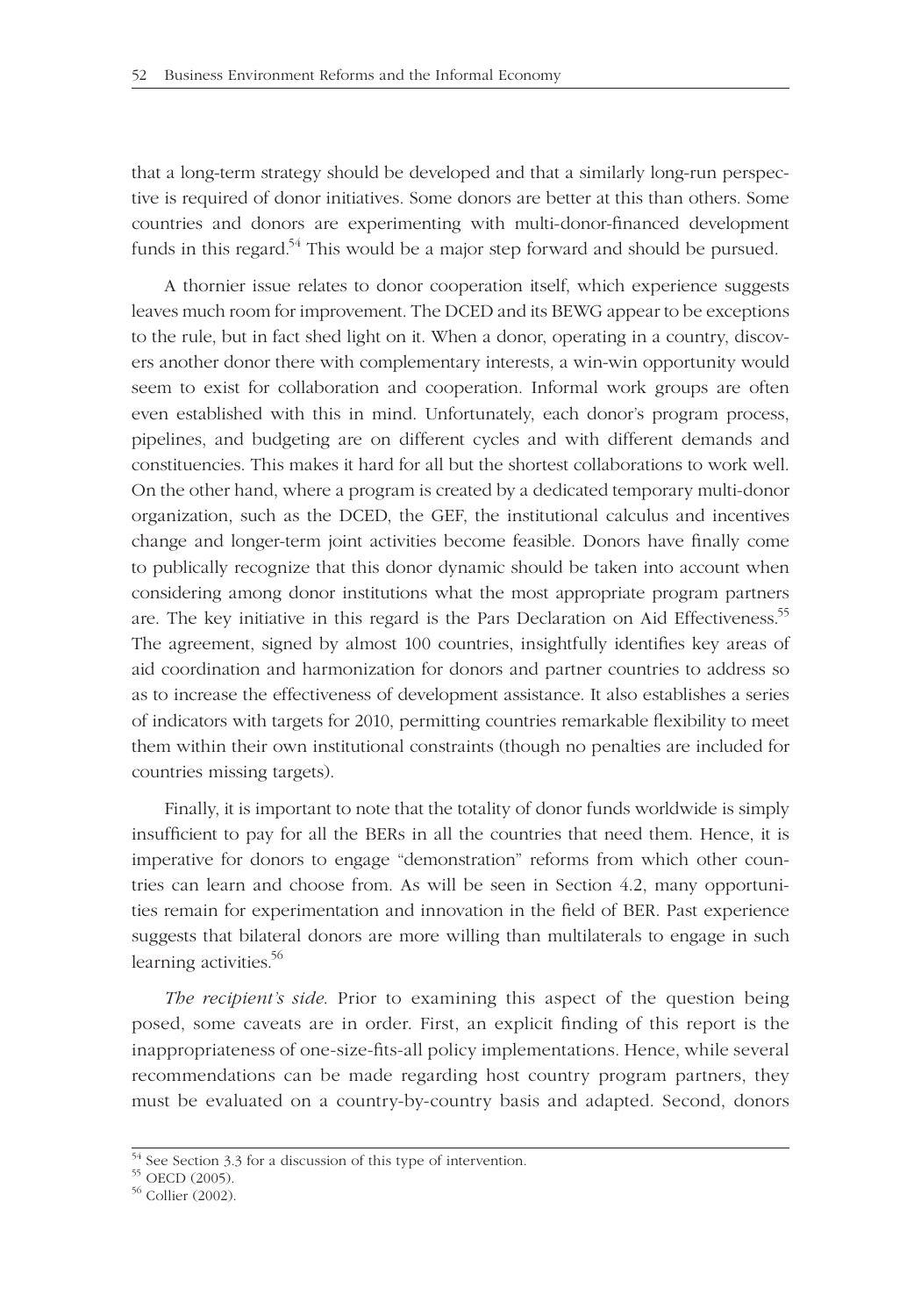must be careful not to create incentives such that reform is supply-driven by those who benefit from program spending (both donor and recipient organization employees, for example); they must create indigenous sustainable demand, economically and politically, if BER is to be legitimized. One approach here is to design programs to be performance-based; another is to utilize project design and implementation mechanisms that are genuine collaborations with the actual groups of targeted beneficiaries (thereby sidelining the "acquisitive" central government level).<sup>57</sup> Third, massive informational asymmetries exist between the donor and central government, on the one hand, and the realities and nuances on the ground, on the other. This necessitates the collaborative participation of local partners. These are potentially of three types: non-governmental civil society organizations, sub-national governments, and territorial units of central government agencies. As program partners each of these offers certain benefits but presents certain risks. Whichever local partners are picked, the greater is the local buy-in desired and the more idiosyncratic are the skills the partner needs to acquire then the greater is the need to provide convincing expectations of longterm funding. As discussed above, those can pose problems for some donors.

These caveats should provide some general guidelines as a donor contemplates its program partner options. To these it is possible to add some more specific concerns.

One danger that seems to take on many guises as reform is contemplated and the donor seeks program partners relates to what one might call the "fox in the henhouse". This syndrome manifests itself when a donor assigns functions to a program partner that result in a conflict of interest. One classic situation is where a service provider (broadly defined) is also asked to be responsible for its own oversight. In countries with significant informal economies, government institutions simply do not have the administrative capabilities to enforce the "Chinese walls" required to avoid such conflicts.

To ensure the long-term momentum of BER that includes the interests of the IE, it is hard to overstate the importance of creating and supporting civil society organizations representing various beneficiary groups which then have the opportunity to participate in advocacy and public regulatory proceedings.<sup>58</sup> This strategy empowers the constituencies who "win" from the reforms. These organizations in turn provide the government's reformers with political cover as well as the valuable ground-level information so necessary for successful implementation. These groups can also be among the donor's program partners for monitoring the implementation of BER. For these reasons, one of the reforms proposed in Section 3.1 (see "judicial informality")

 $57$  Examples of past practice are community-driven development schemes and the MCC's practice of having compacts developed through sector-level, public-private forums.

 $\frac{12.18 \text{ km/s}}{58 \text{ See}}, \text{ for example, Dyce } (2006) \text{ and Rinehart } (2004).$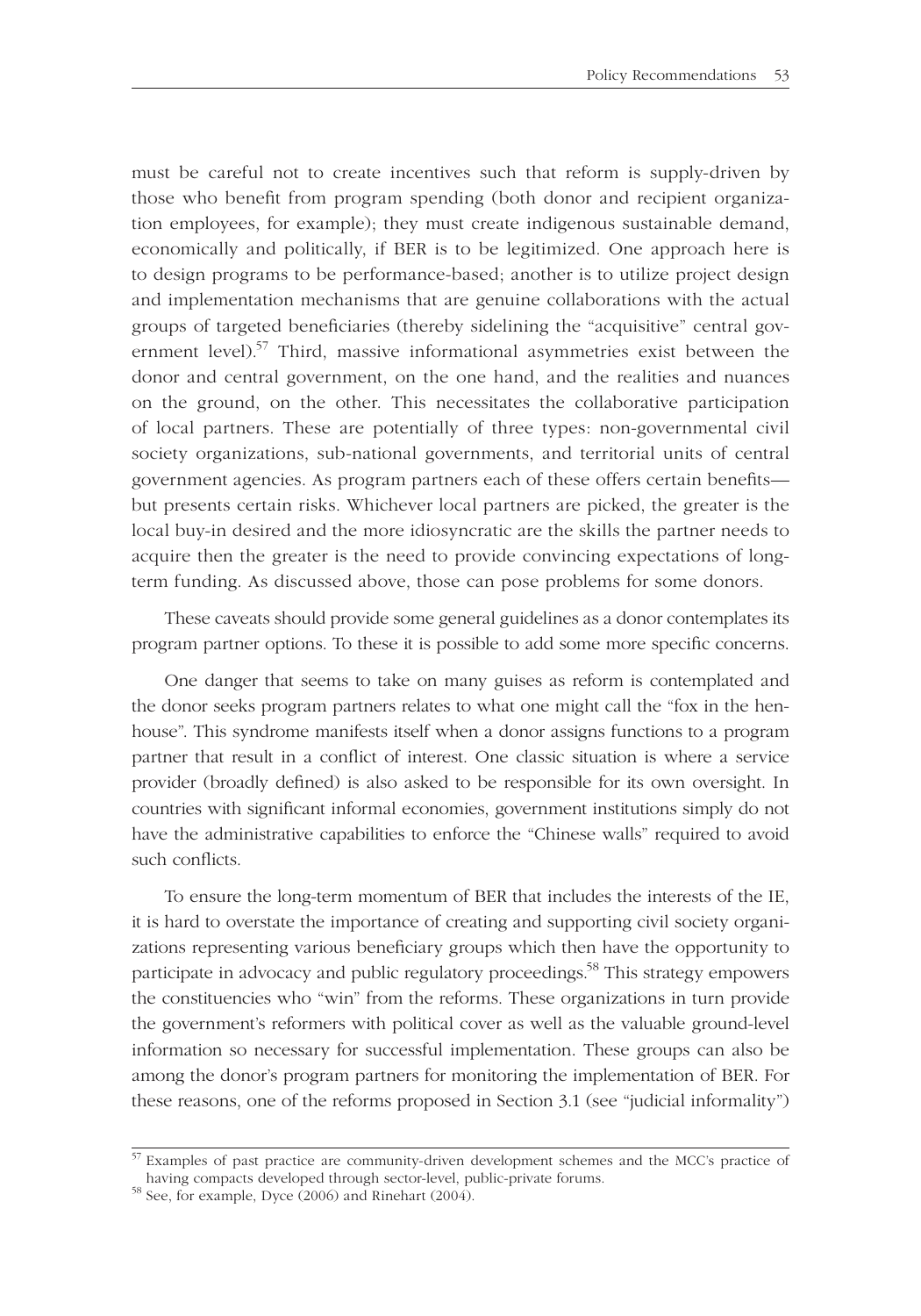is to protect the right to form peer groups and community and sectoral associations. Likewise, Section 3.2 recognizes the key role of women's associations in promoting BER and ensuring implementation of a more gender-neutral BE.

The strategy of organizational empowerment can present significant challenges, however. First, experience shows that when donors create NGOs, the latter are not generally sustainable without continued donor financing. Second, there can be a tradeoff when members are of very different size. For example, while a benefi t of formality is that it affords greater access to trade associations and public participatory forums. However, in practice, trade associations are often dominated by a very few of the largest firms, whose interests they support. Likewise, few micro or small enterprises have any interest or time to participate in public forums (which, anyway, are often far away from them).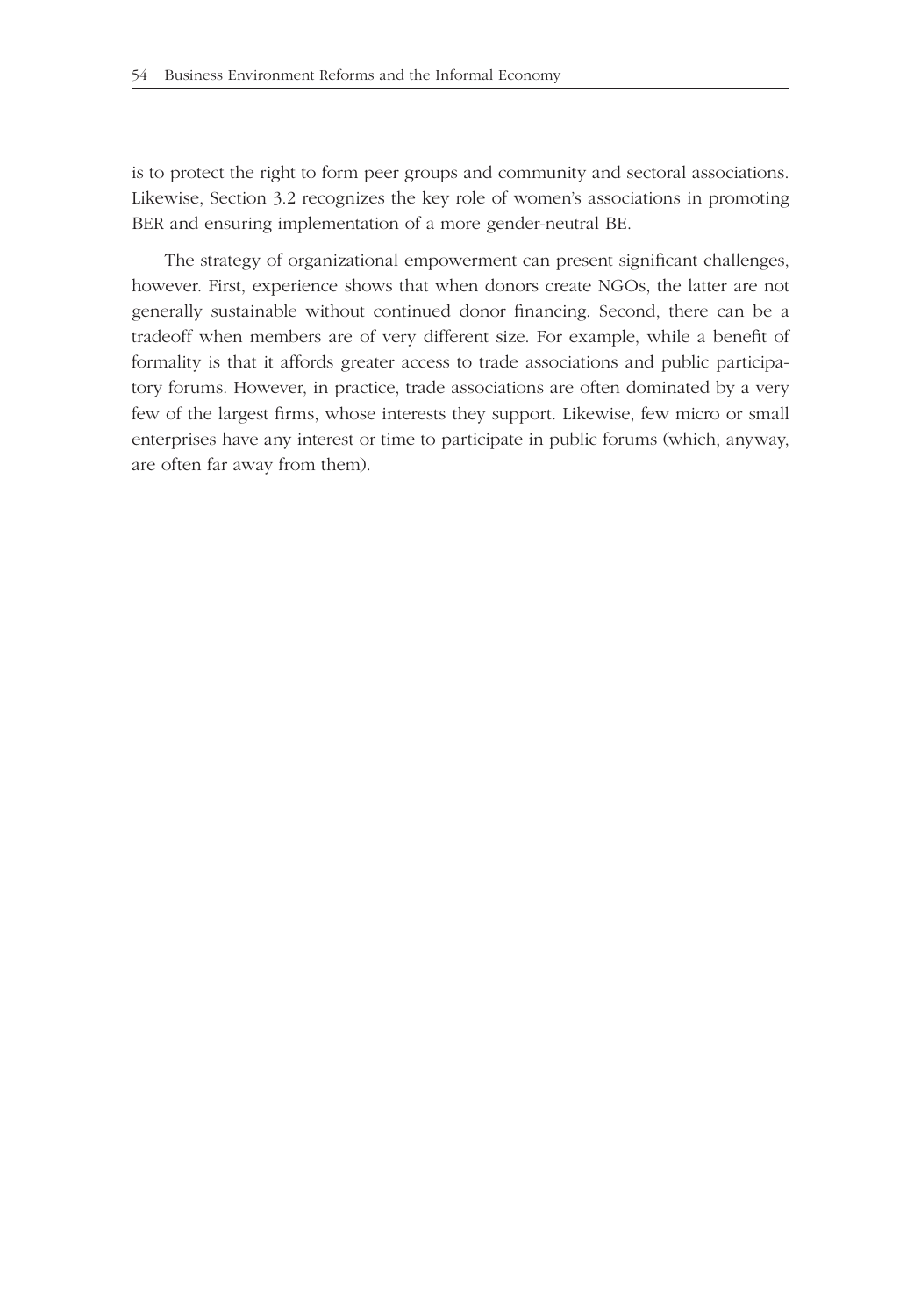*4*

# **Outstanding Issues and Opportunities**

This array of policy recommendations has raised as many questions as it has answered. While donors have shown much innovation in addressing informality, there is still no consensus treatment. Given the diversity of the IE, this is perhaps to be expected. While Section 3 lays out a host of recommendations, much remains to be understood about the interactions between the IE and BER. Section 4.1 summarizes a number of these. Complementing the recommendations of Section 3, this paper ends by identifying a set of additional opportunities that are at best underemphasized in the literature and that deserve greater attention.

## **4.1 Outstanding Issues**

At the most general level, the report points out the profusion of terms to describe the IE and laments the challenges this has created when trying to compare findings in literature. The DCED adopts the term, "informal economy" (which the economics literature does not, however, associate with formal firms) and expands it to cover the full gamut of unrecorded (otherwise legal) activity targeted by BER.<sup>1</sup> This report argues that while it is fine to adopt this term, the DCED should consider using "informal economy" as the general term and then specific terms for each of its subgroups (as defined by their different behaviors and often different policy requirements). $^{2}$ 

<sup>&</sup>lt;sup>1</sup> This is the term that the ILO (and, therefore, officially, its 180 member-states) has chosen to use. OECD statistics uses "unobserved economy". See Enste and Schneider (2000) and Eilat and Zinnes

<sup>(2002)</sup> for examples of the term in the economics literature. <sup>2</sup> Examples of activities that the literature would not consider informal are under-reporting by medium and large enterprises (including state-owned), monitoring and compliance inadequacies by the fiscal and regulatory authorities, and measurement errors by the national statistics agency.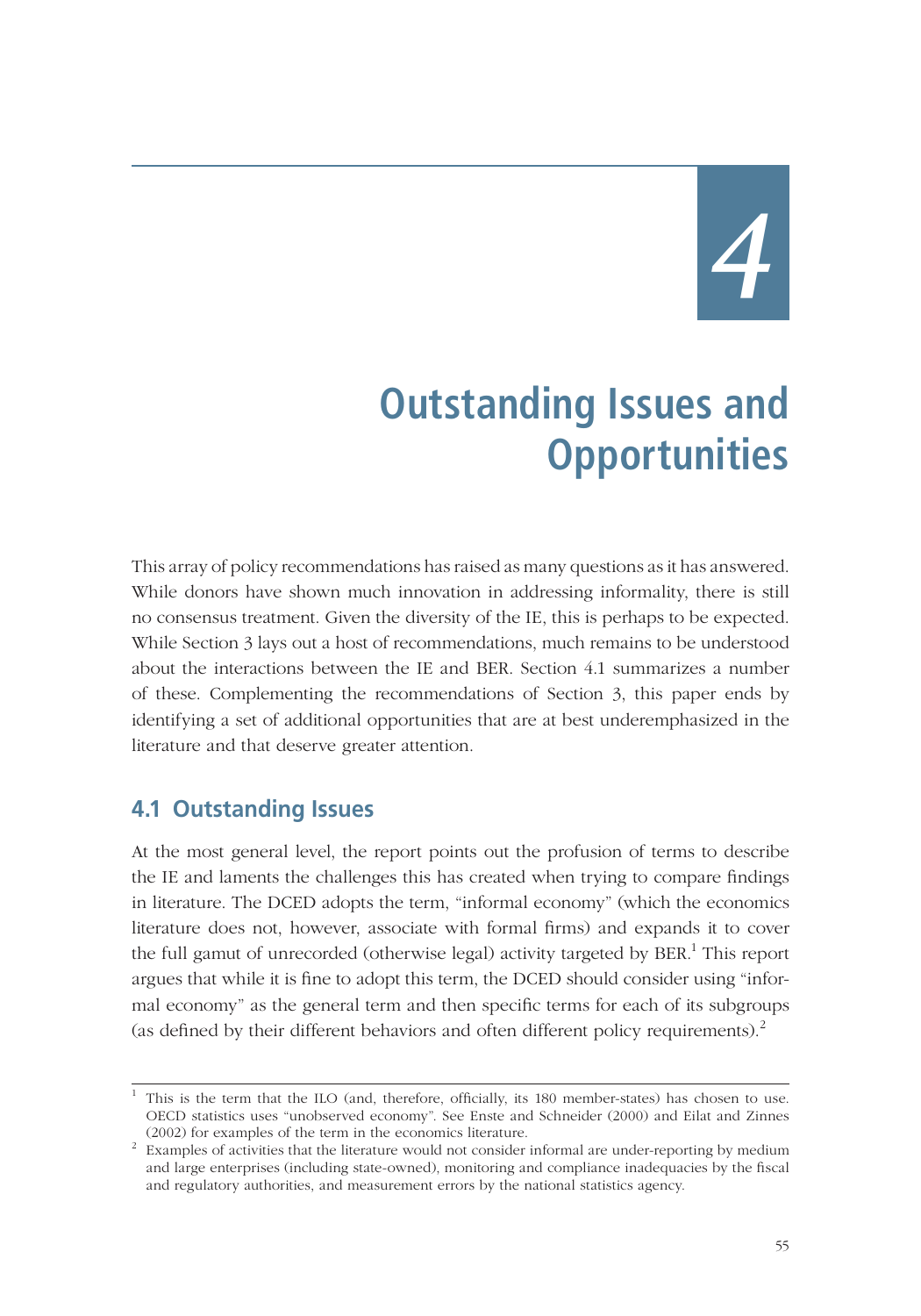Unresolved is the question of whether the definition of BE should remain as above (DCED 2008) or potentially be expanded to include complementary policy areas that the analysis found would enhance the effectiveness of existing BER instruments. Among such policies would be some of those pursuing forms of economic "empowerment," which can be more proactive than the standard set of BER instruments, which operate through passively strengthening the business enabling environment. These more proactive policies raise some thorny policy questions, such as what the DCED's stand should be on the degree of human rights a government should provide (or aim to guarantee) for a given level of development.

Beyond these semantics, it is also worth mentioning some representative issues that remain unresolved for each of the questions discussed in Section 2 and 3.

*Why do firms choose informality over formality?* While this report has drawn on case studies to address this question, there is very little rigorous, quantitative evidence by informality subgroup on the relative importance of weaknesses in particular areas of the BE that inhibit formalization. Likewise, from the perspectives of government expenditure and implementation feasibility, rigorous empirical evidence is lacking on when benefit-side improvements should take precedence over the cost-side focus of more standard BER. This leads to two needs. Can a survey instrument to assess which side would be more important to the formality decision of each sub group be developed? Can a comparative cost manual to aid government in deciding which side would be more economical to address first be developed?

Since the net costs to formality often grab the attention, it is easy to forget that business is first and foremost about risk and uncertainty.<sup>3</sup> To what extent does the unpredictability of the formal regulatory environment lead subsistence entrepreneurs and households, who have a high degree of risk aversion, to remain informal? As a first step in reform, this variance may be easier to reduce than bringing down the average costs.

*What areas of BE require further attention?* Since this question is examined in depth elsewhere, $^4$  below is a list of just those areas for which the answer and intervention efficacy may vary by informality subgroup and by region:

(i) To what extent should the benefits side of BER include elements of labor and business rights as specified in the *Fundamental Principles and Rights at Work* and the *Decent Work Agenda?*

<sup>&</sup>lt;sup>3</sup> The difference between these is that entrepreneurs hold subjective probabilities on the former but not on the latter.<br><sup>4</sup> For example, DCED (2008).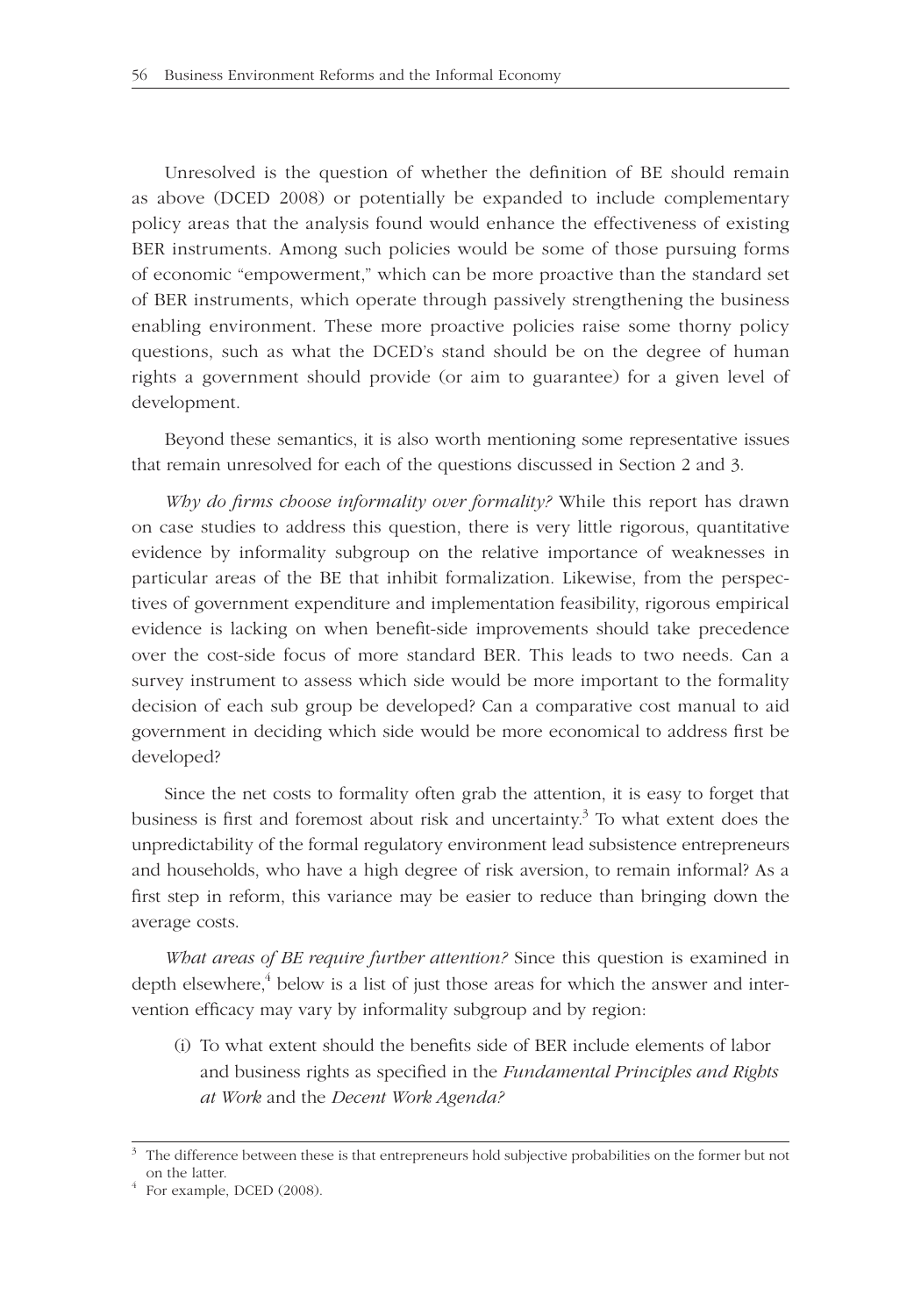- (ii) To what degree should particular benefits of formality be offered to informals if doing so would contribute to economic growth, or should the benefits be withheld as an incentive to becoming formal?
- (iii) How can and should standard BER be complemented with support for traditional and customary governance mechanisms, especially for informality in the justice sector?
- (iv) What is the most effective sequencing of reforms? How does context impact the sequencing of reforms? Many reforms "are time consuming and hard to predict in their final outcome due to political contingencies. Should governments, therefore, first design the most urgent policy measures needed to improve the property access and security for the poor, and then to assess if the legal basis for the measures is sufficient? If this is the case, it might be more efficient to seek improvement within a given legal framework. In many cases, however, the implementation of pro-poor property rights, especially for customary owners and women, requires legal (statutory or customary) or even constitutional reform.
- (v) For each type of regulation and level of administrative capability, to how small a firm should such regulations and registration apply? And how does the government optimize the cost-benefit decision for this?
- (vi) What aspects if any of social protection for informal entrepreneurs should be added into the BE service bundle? What guidance can be provided concerning the right balance between improving worker employment conditions and increasing private sector competitiveness?
- (vii) Can the cost-effectiveness of micro-business incentives (including government procurement, tax rebates, and subsidies) in encouraging formalization and increasing economic growth of the dynamic segment of unofficial enterprises be tested?
- (viii) Might it be cheaper and quicker to reduce unpredictability of the regulatory and fiscal areas discouraging formality as a first step to reducing the average costs themselves?

*Women, rural zones, and specific sectors.* Concerning informal women entrepreneurs, it would be interesting to know the potential effectiveness of (i) strategic communication alternatives in expediting a society's readiness to confer formal business rights to women and (ii) competitively allocated grants to women entrepreneurship associations. Concerning rural areas, conflicts often revolve around land ownership and use. Such conflicts both reduce current income-generating activities as well as discourage investment. While this would seem to demand standard BER, recent literature argues that for some contexts near-term reform should strengthen informal customary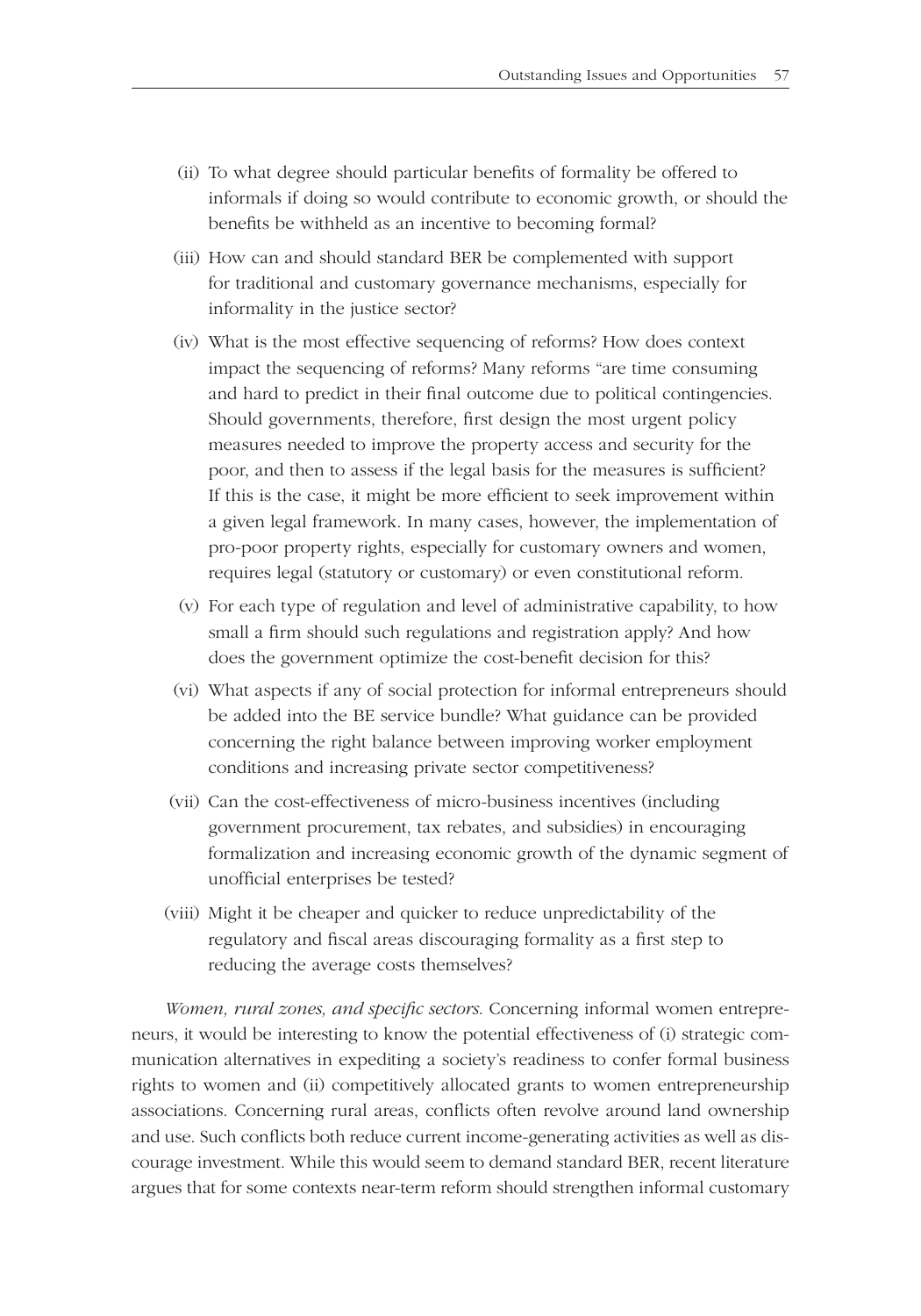arrangements on land ownership and use rather than incurring the expense and time of a formal cadastre. This approach would likely give greater power to lower levels of government. To what degree should BER encourage decentralization given that sub-national governments have even weaker institutional capacity than the central government? Concerning the sectors having significant numbers of microenterprises (transport, textiles, mining, street operators), to what extent should the policy of stricter regulatory enforcement (supply-side policy) be substituted or complemented by OSH information campaigns and by proactive organizing of informals into legally recognized associations (demand-side policy)?<sup>5</sup>

*BER impact on economic growth and poverty*. There seems to be an emerging agreement in the BEWG that formality itself should not be the objective of BER but economic growth and poverty alleviation. If this is the case then is a two-track approach required?<sup>6</sup> One track would place a greater emphasis on social protections and ensuring that simpler versions of formal services reach the poor, that is, focus more on the benefits side of the ledger; the other track would pursue more standard BER (which the adjustments implied by the recommendations in this report), that is, focus more on reducing the costs of formality so as to address the quasi-formal enterprises and unofficial but dynamic smaller SMEs. If such a two-track approach is taken, is it affordable?

While research has demonstrated that BER can reduce informality, neither the link nor the direction of causality between informality and economic growth and poverty alleviation has been proven empirically—though theory and much circumstantial experience suggest they are linked.<sup>7</sup> Of course at some level scholars believe there is causal link, only that it is rather complex (depending *inter alia* on income level, culture, economic structure, policy mix, quality of infrastructure) and, in principle, very hard to rigorous pin down econometrically.<sup>8</sup> The strength in the short- and long-run and even sign of the correlation of the relationship are not constant over time.<sup>9</sup> Moreover, comprehensive and cross-country-compatible data on the IE for such analysis are lacking.<sup>10</sup> Might the BEWG want to fund a study to macro-econometrically test the conditions under which economic growth and changes in the size of the IE are causally related?

*How donors can support BER that reduces barriers to formality*. Since some areas of potential support are implicit in the issues raised in this section above, they are not

<sup>&</sup>lt;sup>5</sup> See Dyce (2006) DCED paper for details.

 <sup>6</sup> OECD (2006) also recommends this two-track approach.

 <sup>7</sup> See OECD (2006), USAID (2005; p. 4), Welsh (2005)'s DCED Cairo Conference paper.

 <sup>8</sup> See OECD (2006) for a more detailed explanation of this conundrum.

<sup>&</sup>lt;sup>9</sup> In the TREs, Eilat and Zinnes (2002) found the IE and economic growth to swing from pro-cyclic to counter-cyclic, depending on whether economic growth was increasing or decreasing. 10 One happy exception is Ingram *et al.* (2007).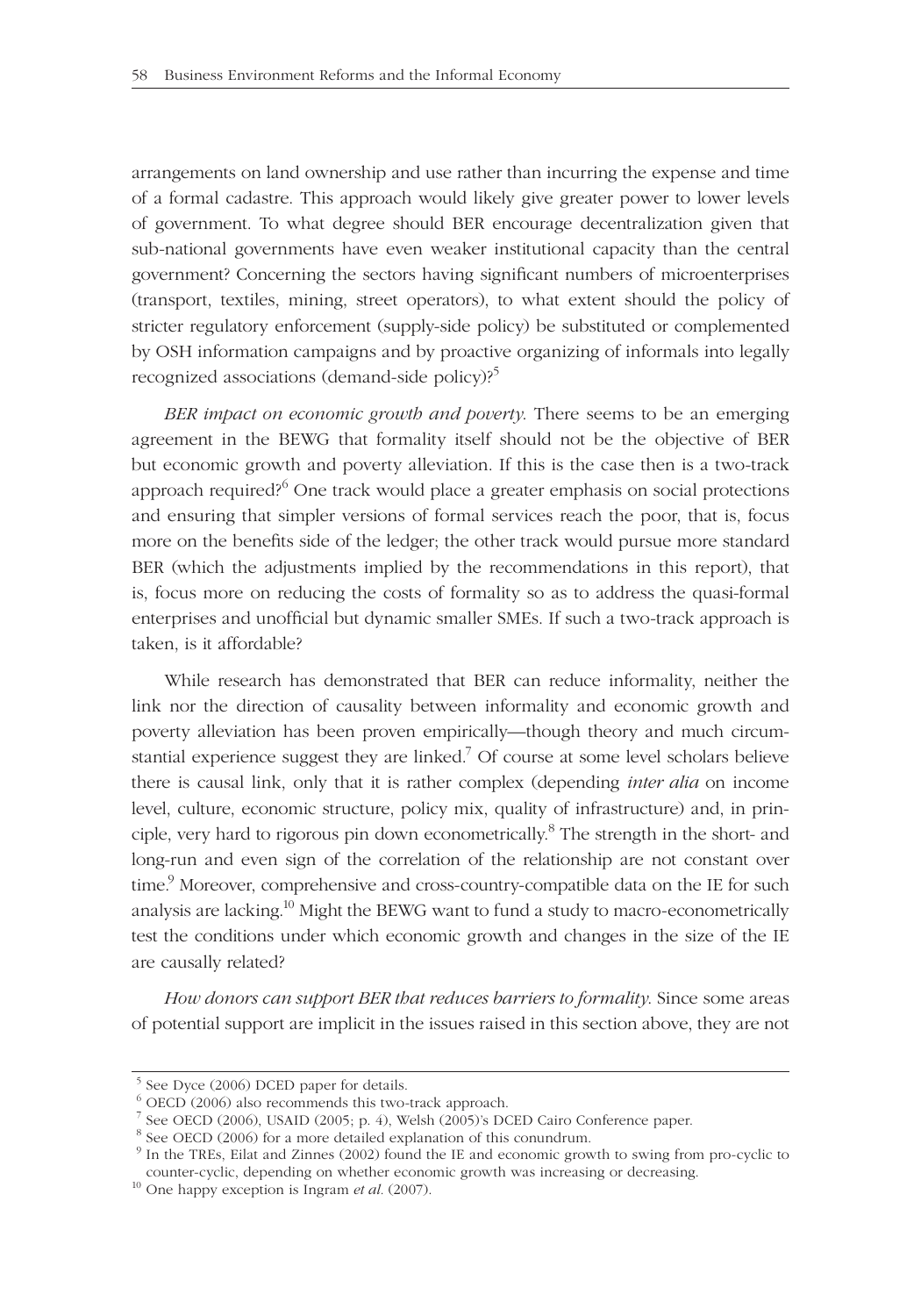repeated here. Among the diverse issues to consider include considering the scope for several initiatives raised in the text. First, what is the scope for creating templates for BER-oriented development strategies, plans, and multilateral funding mechanisms? Second, what is the scope for increasing the use of strategic communication and information campaigns to expedite changes in preferences and increase the level of knowledge-based decision making? These approaches can also be used to raise the empowerment of women in business. A related strategy here is to increase empowerment through the support of peer group and community organizations as well as trade associations.

Next, there seems to be a possible inconsistency in the DCED papers taken as a whole. On the one hand they urge the use of "international best practice". On the other hand, they urge donors to "develop the most efficient and realistic solutions." The problem here is that the latter requires some experimentation through pilots, while the former focuses on tried-and-true past interventions. Resolving this friction is further impeded because the institutional incentives within the donor agencies themselves have not historically been conducive to much premeditated innovation. Thus, this raises the question as to whether some "BER" might be appropriate taking place *within* the donor organizations so that some experimentation is deemed acceptable. A solution here is to reward some level of responsible risk taking by donor staff. For example, if an innovation is introduced into an otherwise accepted best practice and it is implemented first as a pilot using rigorous prospective evaluation, then even if unsuccessful, concrete learning has occurred that can benefit all donors' interventions in that area.

This report has argued that a crusade to register all informal businesses and enforce their regulatory and fiscal compliance is unlikely to be cost-effective or even desirable, assuming it were feasible. The underlying regulatory, administrative, and fiscal institutions must first warrant the faith that enterprises would need to have in them. In short, forcing informals to formalize when formal institutions are dysfunctional and corrupt is a recipe to make them even more inefficient and impoverished.

Instead, what scope is there to augment standard BER with legal reforms that lead to economic empowerment of the poor? Economically empowering those in the IE would lead them to increase their economic activity and take advantage of their varied assets to invest in income generating activities. This would increase their economic stake in the system and in turn lead them to incrementally—and voluntarily—increase their participation in the various dimensions of formality they deem necessary as they seek out ways to protect their gains and expand their opportunities. As discussed in Section 2.1.4, the result would be "aphasic formalization".

This alternative strategy would also offer a country some additional convergent pathways to full formality by allowing it to build upon its rich landscape of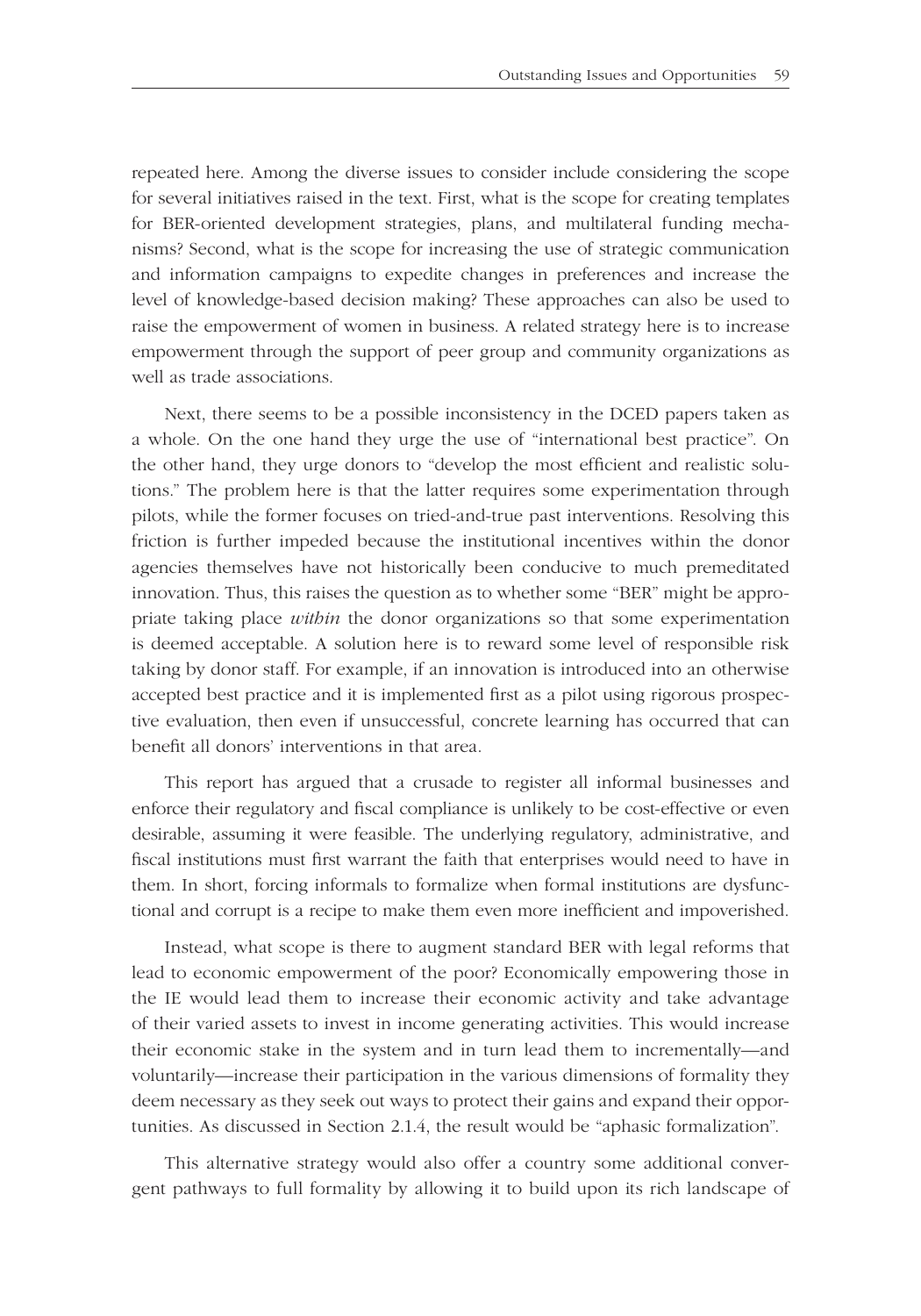customary and traditional methods of governance (appropriately strengthened with donor assistance) as an intermediate adaptive step. A focus on reducing informality *per se* would prevent such context-driven reform, and the legitimacy it confers. Of course, this approach is not without its dangers since these original methods of governance did not evolve to promote impersonal exchange, the motor of modern markets. Likewise, the question remains on how standard BER should be modified to ensure fair commercial transactions between informal enterprises and formal firms under such a two-tiered system.

*Appropriate institutions for donors*. What is the scope for multi-donor-financed development funds as a source of supporting a long-term BER path?

Perhaps the most difficult challenge for a donor is self-reform. This report argues that many of the innovations required to reach an optimal level of informality require experimentation. This is doubly so because the diversity of countries and subgroups of informality make an effective one-size-fits-all approach to BER unachievable.

This paper has underscored the importance of involving civil society for successful BER. Yet how does one empower the civil society organizations to become partners in reform, raising reform's legitimacy, without making them dependent on donor funding, which reduces their local legitimacy? Similarly, how does a donor disburse directly to local NGOs when the government sees itself as the counterpart?

## **4.2 Outstanding Opportunities**

Broadly, this paper mirrors the OECD and recommends a two-track IE approach: improve livelihoods within the IE and encourage formalization.<sup>11</sup> As is now clear, most of the outstanding issues just described simultaneously point to opportunities for further policy analysis, project redesign, or field pilots. These include designing BERs (i) not just to address *areas* of informality but also to target subgroups of informality; (ii) to influence the informality decision by expanding the benefits side including elements in support of social protection; and (iii) to collect and analyze more survey data (especially across countries) by subgroup, gender, and location. In addition to these recurrent themes, there are other opportunities that merit highlighting since they have great potential for future BER effectiveness.

*Harnessing inter-jurisdictional competition*. This report has advocated a strategy of creating broad-based constituencies for BER through dissemination of information, training, and empowerment of peer groups. This permits intervention designers to draw on the enhanced local knowledge of the beneficiaries and to enhance the

<sup>&</sup>lt;sup>11</sup> OECD (2006; 31). Chapter 1 of this source also contains a good list of concrete actions to remove barriers to formalization.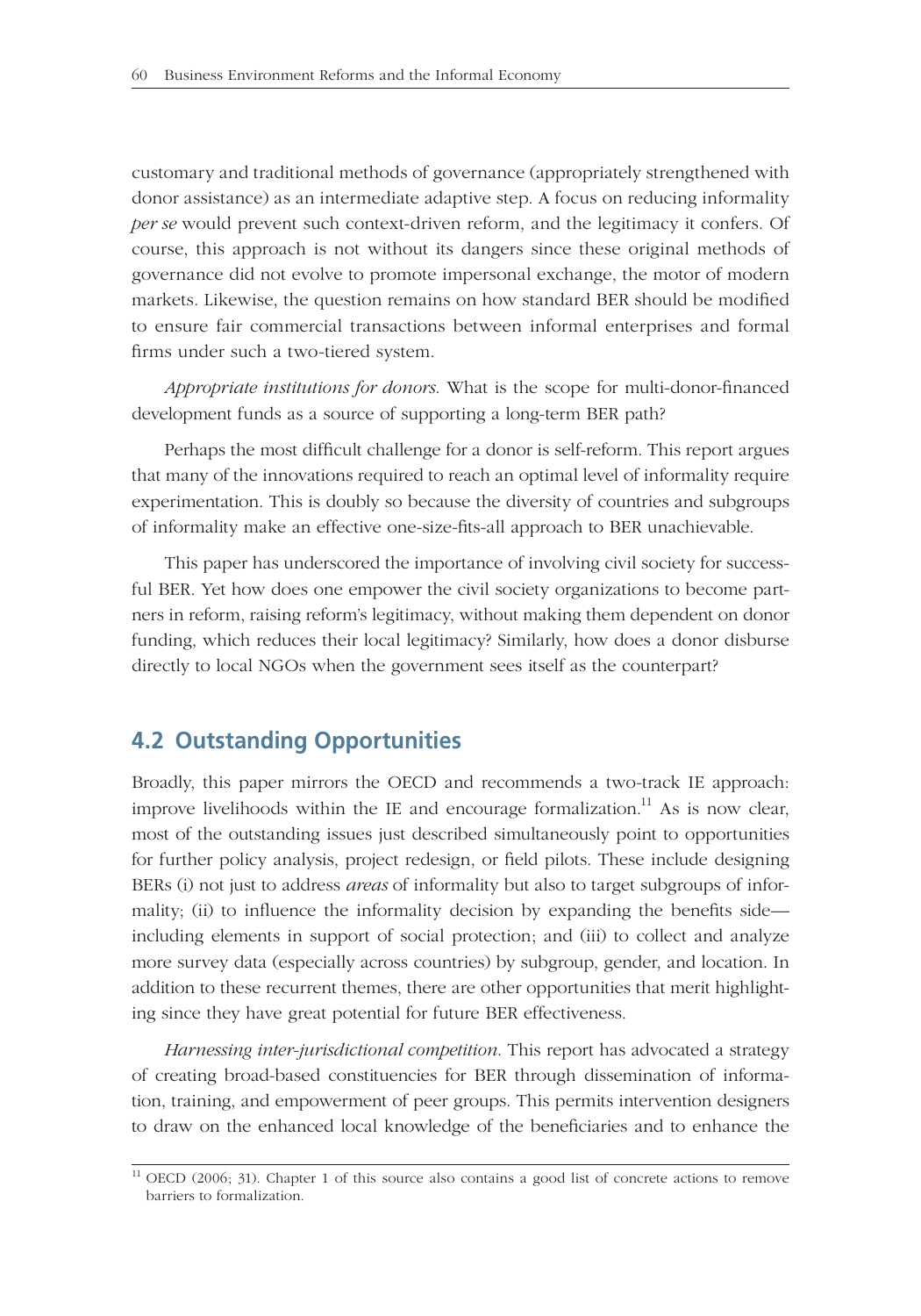legitimacy of BER. This strategy can be made yet more successful by embedding it into a class of aid delivery mechanisms that harness the power of incentives through competitive institutional arrangements.<sup>12</sup> Called prospective inter-jurisdictional competition, this class of incentive designs has shown great potential in stimulating BER.

As understood in the literature, IJC often occurs naturally as municipalities, states, and even countries compete in a tacit, decentralized way to attract business and new citizens with high human or financial capital.<sup>13</sup> Some have feared that such competition creates a "race to the bottom" as regulation and taxes are weakened in an effort to win business. Yet more recently another use of jurisdictional competition—one based on certification—has developed that encourages a "race to the top". Examples of this sort of competition are those based on the World Bank's *Doing Business* indicators as well as indicators from Transparency International, and The Heritage Foundation. It is but a small step to imagine organizing such competition more formally into an explicitly designed "game" among SNGs within a country using sub-national BE indicators to identify winners and donor assistance and financing for "prizes". Here SNGs would voluntarily compete by implementing BER to improve their BE over a predefined time period. The winners would be those whose BE indicators were the highest (or, alternatively, showed the greatest increase).

In fact, there is no need to imagine this innovation. There are dozens of examples already extant, running from simple "certification" programs right through to complex tournaments.<sup>14</sup> The World Bank has organized tournaments among (sets of fi fteen) regions in Russia, villages in Senegal, and *kecamatan*s in Indonesia. USAID has organized these among municipalities in Romania and municipalities in Honduras. It is also used in public finance by governments in the guise of revenue sharing performance-based grant systems.<sup>15</sup> Perhaps the most famous, albeit at the country level, is the Millennium Challenge Corporation's (MCC) competition for "eligibility". Here, winners—of which there are many—receive hundreds of millions of dollars for projects of their choice.

It is easy to see why these applications have been successful. Not only do they galvanize local interest and energy to exercise new BER, but they also serve to allocate development assistance to those who reveal through their actions are able to use it. The result is more effective and sustainable outcomes. These competitions are explicitly designed to stimulate collective action, attenuate elector opportunism, and forge an alignment of incentives among private sector, civil society, and government

<sup>&</sup>lt;sup>12</sup> Kikeri, *et al.* (2006) at the DCED Bangkok conference makes a similar recommendation. <sup>13</sup> See Oates (2002).

<sup>&</sup>lt;sup>14</sup> An example of a certification is the "Awards for Excellence in Business Reform in Asia", which the DCED funded. See Zinnes (2009b) for a rich array of case studies (including one analogous to the DCED example) and for a detailed analysis of how they work. 15 See Steffenson and Larsen (2005).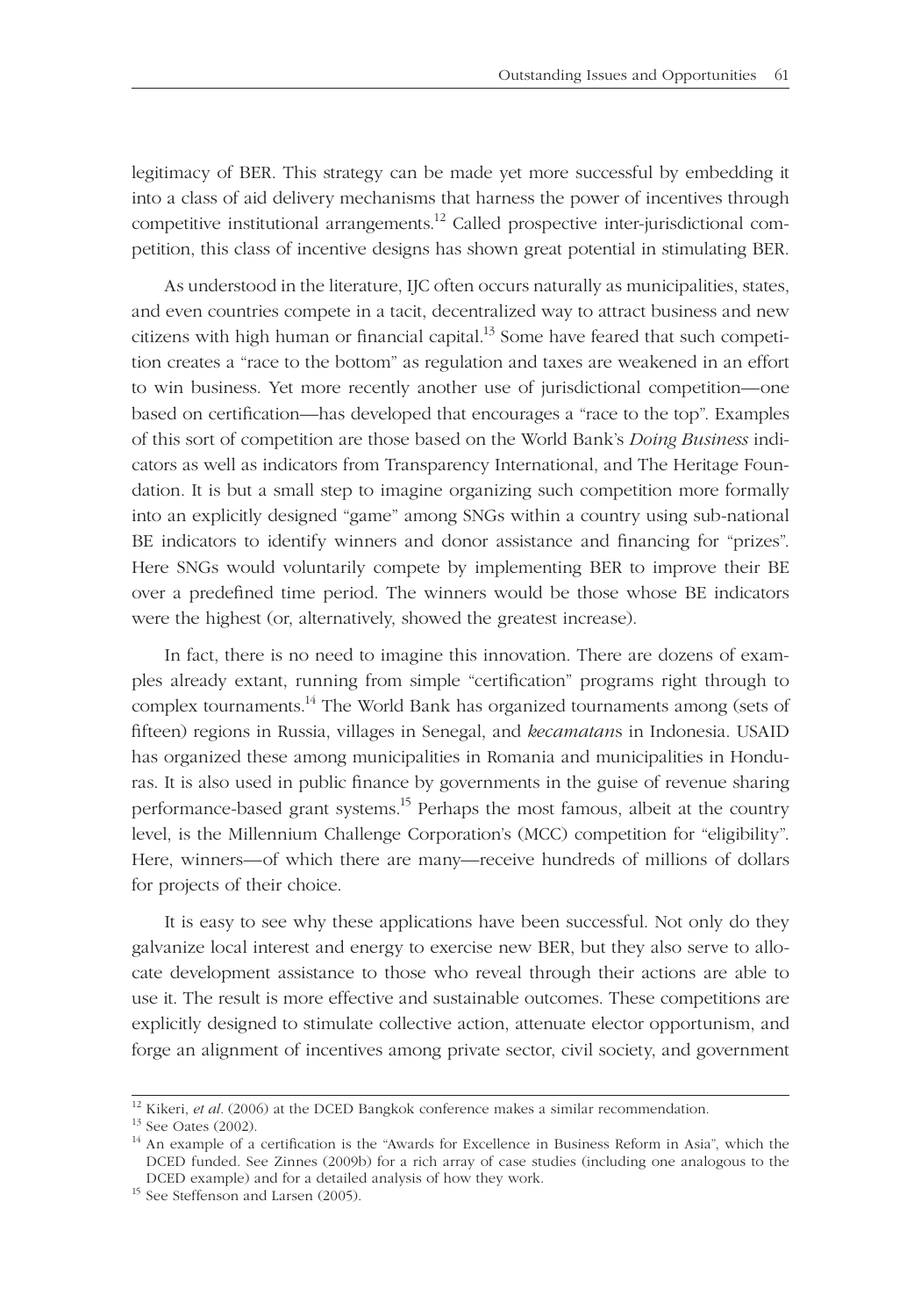actors to reduce red tape and improve governance. "Winners" are determined based on scores on a set of purpose-built, "second generation governance indicators". The mechanism increases the effectiveness of donor assistance by avoiding adverse selection in that only localities that are serious about reform will be willing to bear the costs of participation. Moreover, the competition leads localities to create a consensus among diverse groups to rise above petty interests and engage in real reform to the benefit of all parties. Finally, donor funds are leveraged since a limited amount of rewards stimulates a large number of reforms.

While no type of intervention is without risks, analysis of donor applications using IJC mechanisms has found that the degree of their success critically depends on choosing a design that sets up the right incentives (e.g., those aligned with the BER), developing salient and ungameable indicators of performance, and setting motivating targets (in the case of certification mechanisms).<sup>16</sup> While the literature contains no examples of "horror-story" applications, it does contain examples of ineffective ones primarily due to the use of inadequate (or non-salient) awards or indicators based on pre-competition rather than post-competition scores. Finally, there are examples that some would consider downsides to these approaches. First, these mechanisms are not always appropriate. For example, they should not be used when BER is to be implemented in just one or a few jurisdictions,<sup>17</sup> when it is not possible to construct a level playing field, and where there is no local enthusiasm to "play". Second, a donor will need time to build up expertise on how to design and implement these. Third, due to the fixed costs of design and the benefits of developing a reputation (the donor as an honest referee/payer and the participants as effective users of the technical assistance provided), in many cases it is cost-effective to run "repeated games", something that a donor's programming or budget may not allow. Finally, some donors may feel uncomfortable giving participants such a free hand in reform (just as donors used to feel uncomfortable with market-based mechanisms).

Based on the evident success of this mechanism for stimulating local-level *de jure* BER as well as for its *de facto* implementation, this report urges the BEWG to consider sponsoring the development of a template or model program for using the prospective IJC incentive mechanism to carry out informality-reducing BER.<sup>18</sup> Such templates should first be field tested through a series of pilot applications in perhaps

<sup>&</sup>lt;sup>16</sup> Thus, for example, neither the Transparency International corruption indicators nor many of the *Doing Business* indicators would be salient in a SNG or other sub-national IJC since the competing jurisdictions would not be able to affect nation-level scores (or interested in doing so). Again, see Zinnes (2009b) for a full discussion, together with extended case-study examples, of how to design successful IJCs and avoid the pitfalls. 17 For example, they are inappropriate, if applied in just *one* country, to stimulate changes in national

legislation (though the MCC uses them for *cross*-country tournaments to do just that!). Once, promulgated, they are perfect for encouraging the *de facto* implementation of a new law. <sup>18</sup> Of course, as the examples in Zinnes (2009b) illustrates, prospective IJC designs are equally suitable

for standard BER currently implemented by the IFC and others.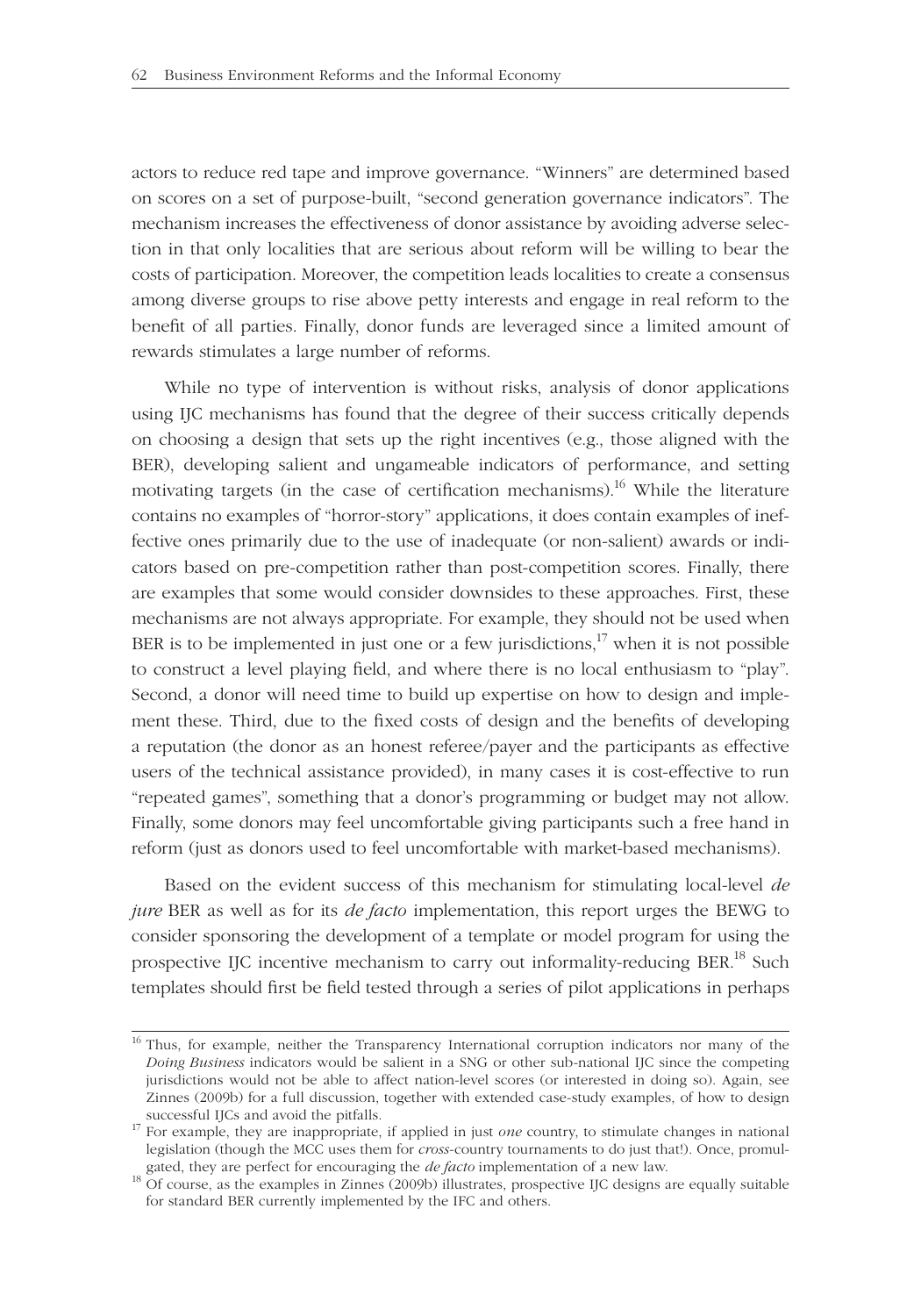three countries. By reducing an application's design costs and by providing informality specific country demonstrations, the availability of such templates would be of great service to donors and reforming-country governments to use to expedite and improve the performance of their BER efforts.

*Mixed business ventures*. Over the last few years practitioners focusing on the "base of the economic pyramid" (BoP) have begun to realize that a particular type of business venture carried out as a collaboration between IE businesses and an (often foreign) formal firm has proven quite successful and, better yet, appears to have much potential.<sup>19</sup> Designed to align the incentives of formal firms seeking profits with those of the recipient community seeking socio-economic benefits, these ventures are based on the principles of "co-creation," "external participation," and "patient innovation", among others.<sup>20</sup> Annex 1 provides an extensive list of examples covering many countries and sectors. As is seen, BoP ventures attack development from the bottom up while BER may be considered a more top-down approach.

In a related vein, practitioners have also observed that consumers typically have less choice in developing countries. "Goods and services targeted at the middle market are missing," e.g., the poor "can . . . buy either very expensive, high-quality goods [as] found in rich countries or cheap, low-quality goods . . . from informal enterprises often, without full knowledge of the hazards and risks".<sup>21</sup> According to McKinsey, "[t]he small and midsize businesses that might develop products to meet the needs of middle-market consumers are mostly informal, lacking the ability and incentives to fill the gap."<sup>22</sup> Mixed BoP ventures have begun to test this market with appropriately developed—and often completely new—products, as Annex 1 illustrates.

Given the success of these novel mixed ventures, not to mention the appeal of harnessing the international private sector as a partner in alleviating poverty, the question is whether such ventures constitute an opportunity for BER and, if so, what role the latter can play to facilitate their formation and sustainability. For example, such ventures often form collaborations with a community NGO and the local government and need to overcome regulatory lacunae in the local business environment, missing infrastructure, and illiterate local labor (whom the investors then often train). Might the DCED develop guidelines on how an existing agency

 $19$  Prahalad, C. K., and A. Hammond (2002).

<sup>&</sup>lt;sup>20</sup> According to London (2007) co-creation requires that "those at the BoP [be] active participants in the conceptualization of the business model and the design of any technological solutions," external participation implies that "the catalyst for a business venture . . . is external to the current base-ofthe-pyramid market environment," and patient innovation requires that the external investor in "the venture has a long-term orientation and the patience to scale [up only in the long-term in order to start generating a return, if and when]...the business model has demonstrated success".

start generating a return, if and when yet all the business model in the business model has demonstrated milk or raw milk, luxurious dwellings or shanties, expensive modern shopping malls or tiny mom-and-pop shops, [and] expensive Western cars or motorcycles and bicycles". (Farrell 2004). 22 Op. cit.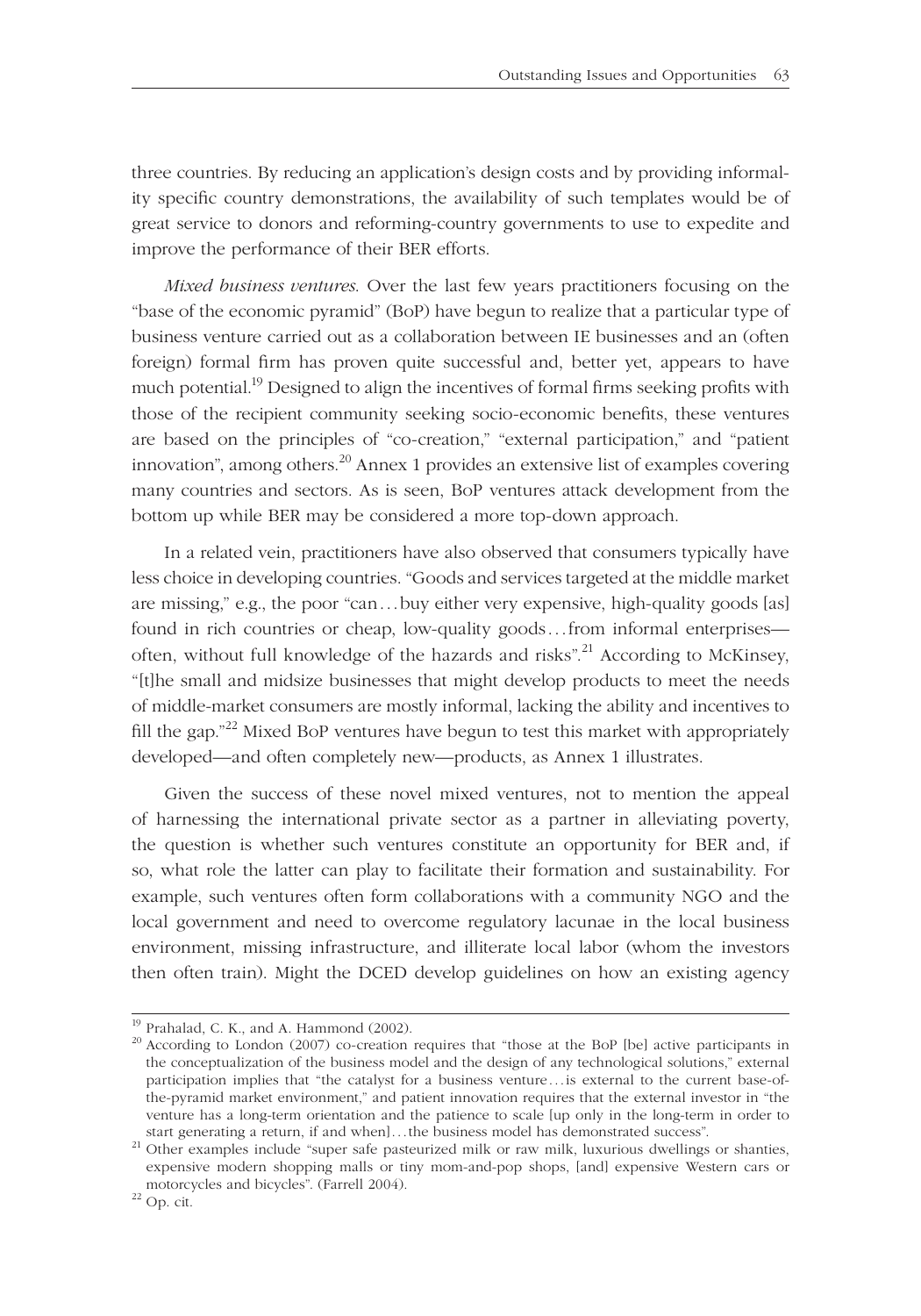within a country (perhaps the one-stop shops, where they exist) can provide support to these collaborations, for example, e.g., by providing special training funds for the participating informals and support to the respective local government to secure regulatory completions, modifications, or exemptions? Based on such guidelines, donors could offer to train staff at the one-stop shops (or other empowered agency) on addressing the special needs of BoP ventures, rather than risking that the agency staff will insist that the informal partners first become formal prior to the collaboration receiving assistance.<sup>23</sup> After all, such ventures by definition create large positive externalities and, by integrating the participating informals into formal market channels, these ventures give the informals a stake in the system and encourage them to *want* to become formal.

*Mainstreaming rigorous project evaluation* Given the lack of clarity with regard to how to handle informality (as confirmed by the list of outstanding issues, above) and the need for greater innovation in tackling it, it is essential that donors undertake concrete efforts to rigorously evaluate their BER activities aimed at reducing informality.<sup>24</sup> Donor experience suggests that rigorous evaluation only adds between  $5-10$ percent to the cost of a project (with bigger projects being on the lower end). Hence, the DCED should consider encouraging its donor members to add a prospective evaluation component to their BER projects.<sup>25</sup> Rigorous evaluation not only helps a government avoid mistakes and donors to replicate verified successes, but it offers a chance to identify negative as well as positive lessons. This means that interventions lacking successful outcomes need no longer be viewed as "failures"; their evaluation teaches implementers why an intervention based on the best available past information and practice was unsuccessful. Once such benefits are recognized, this should lead to greater experimentation—and, therefore, innovation—by project designers.<sup>26</sup> Finally, generally overlooked in the literature is the positive impact on project designers of having more tangible objectives to achieve and on implementer incentives of knowing that the outcome of their actions will be assessed.<sup>27</sup>

For examples of rigorous evaluation as applied to the IE, two opportunities presented above need to be considered. Given the number of SNGs that would participate, an ideally suited application for RIA would be to test the effectiveness of

<sup>&</sup>lt;sup>23</sup> The DCED Cairo Conference also made similar policy recommendations (e.g., Welsh 2005).

<sup>&</sup>lt;sup>24</sup> This recommendation is supported in principle by the Paris Declaration on Aid Effectiveness (OECD 2005). <sup>25</sup> By prospective is meant the evaluation objectives and methods are conceived and built into the

project during the latter's design phase. Integration of the evaluation generally substantially affects

the resulting project design.<br><sup>26</sup> Here experimentation is used in the sense of trying out new ideas and approaches, not in the RIA<br>sense of having treatment and control groups.

 $\frac{27}{27}$  See Zinnes (2009b) for a discussion of this.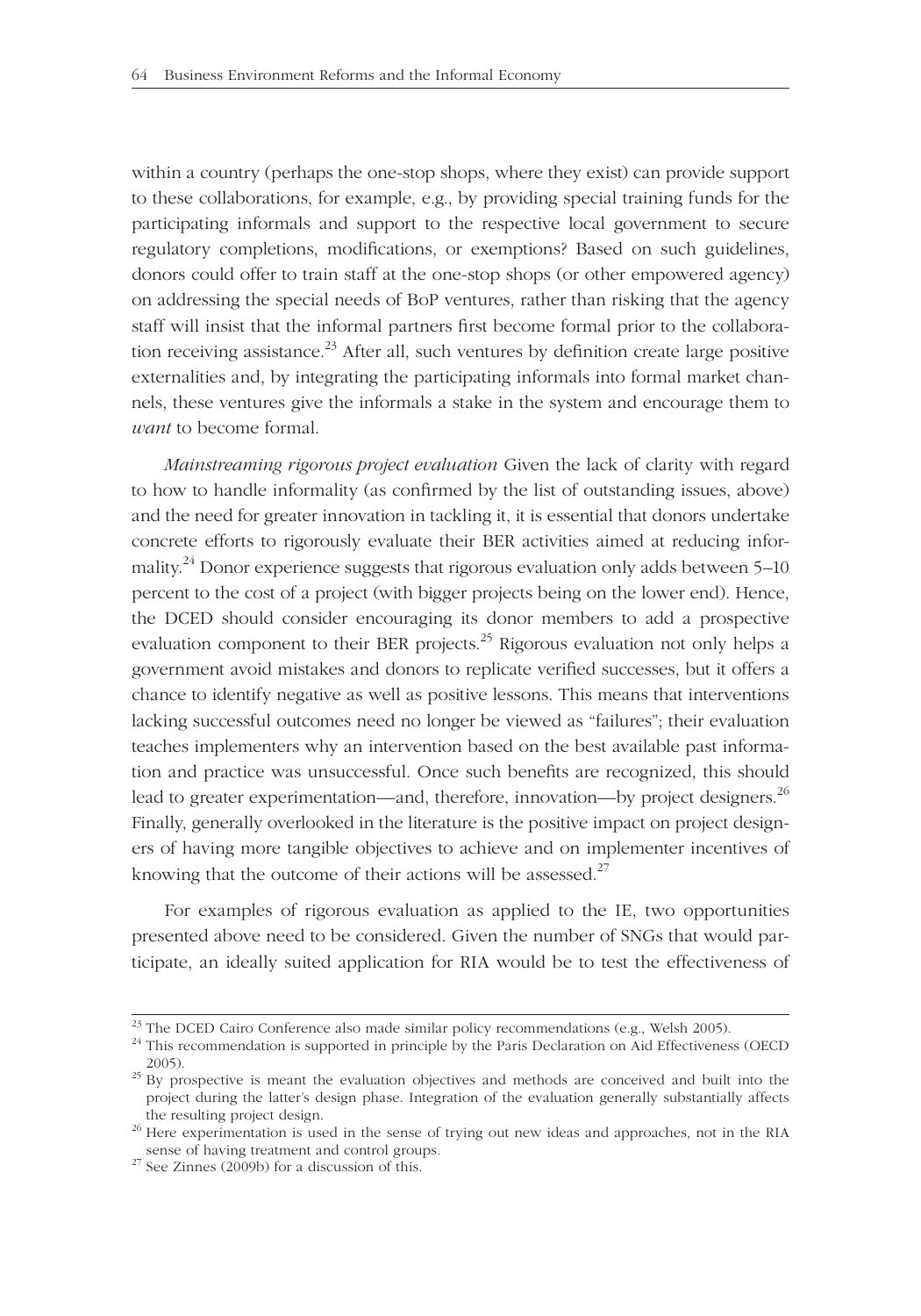prospective IJC to encourage formalization.<sup>28</sup> This can be done in conjunction with a BER implementation or as a means to stimulate (exercise) informals to take advantage of previous BER efforts. In either case, awards can be issued, say in the form of additional SME services, to those jurisdictions that show the greatest improvement in formalization over an announced period.<sup>29</sup> Likewise, six indicators have been proposed to measure the impact of BoP ventures. $30$  These could be used as part of an evaluation of these initiatives.

Due to the large number of BER applications expected in the foreseeable future and the opportunity cost in terms of the benefits of other interventions foregone as a result, the DCED should consider (i) developing guidelines for donors on when a project may be exempted from rigorous M&E, (ii) recommending member agencies to use staff incentives to encourage their project designers to take greater advantage of newly available methodologies,  $31$  and (iii) funding the writing of a manual to advise BER project designers on what project evaluation techniques are most suitable for each of the types of BERs in their toolkits and should provide examples in each of the informality areas discussed in this paper.

<sup>&</sup>lt;sup>28</sup> *Ditto*. <sup>29</sup> The less level is the playing field (i.e., the greater the variation of jurisdictional informal economy characteristics), the more care that must be exercised in establishing award criteria that stimulate the broadest based participation without creating perverse incentives (e.g., illegally coerced formalization). A simpler formulation would be to run (say) annual competitions in which the best performing SNGs get certified (and national advertisement) as a better place to do business. See the Romania case study in Zinnes (2009b) for details.  $30$  London (2007).

 $31$  This has already begun, with many donors and NGOs alike having sent their staff to MIT's J-PAL laboratory on project evaluation.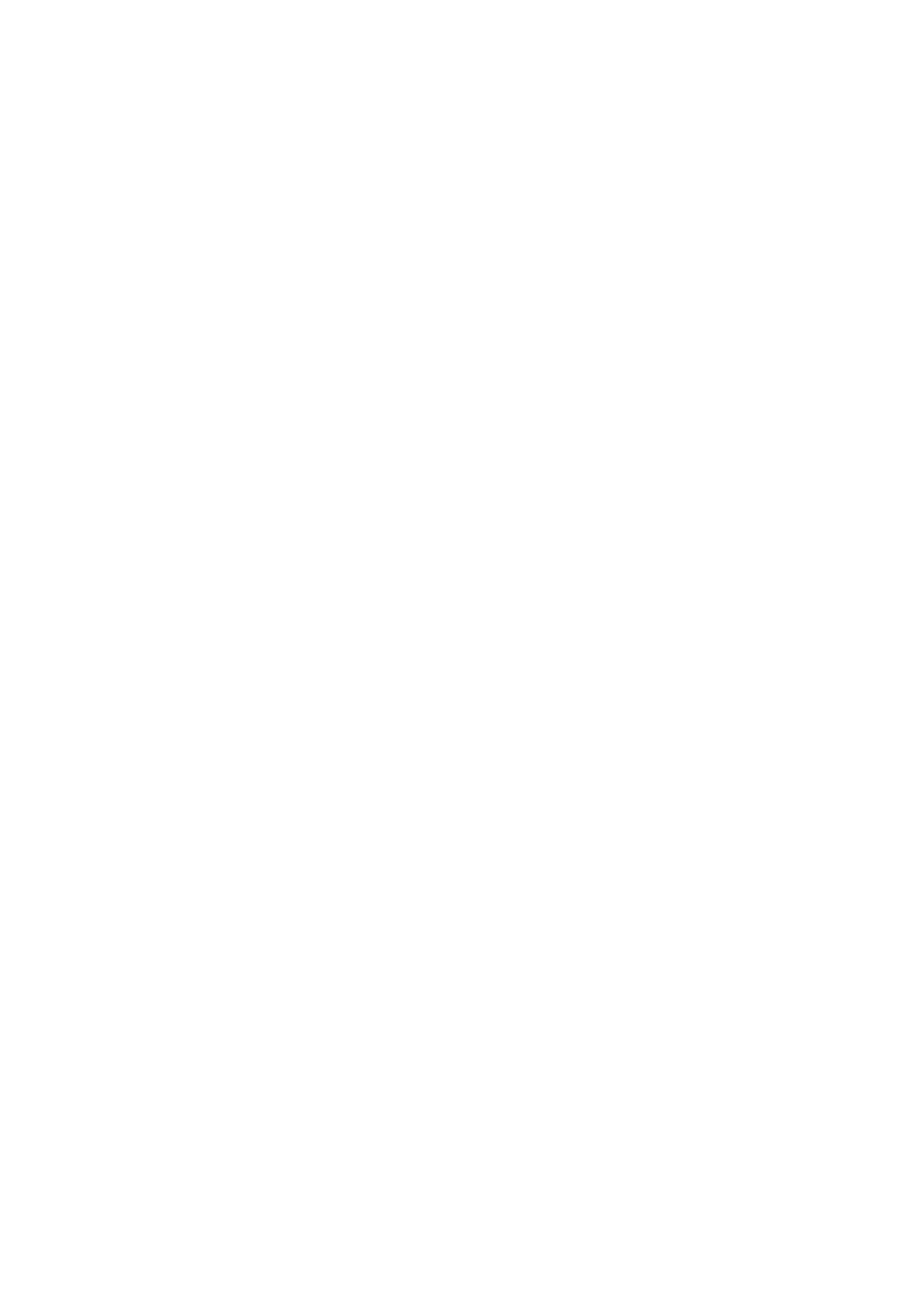## **References**

- Alevy, J. and C. Zinnes (2005). *The Size, Causes and Consequences of the Informal*  Sector of Mongolia, Ulaanbaatar, Mongolia: Open Society Foundation.
- Aliber, M. (2002). "Informal Finance in the Informal Economy: Promoting Decent Work among the Working Poor", *ILO Working Paper on the Informal Economy*, 2002/14. Geneva: ILO.
- Almeida, R. and P. Carneiro (2006). "Enforcement of Regulation, Informal Labour, Firm Size and Firm Performance," *CEPR Discussion Papers*, no. 5976.
- Asea, P. (1996). "The Informal Sector: Baby or Bath Water?," Carnegie-Rochester Conference Series on Public Policy 45, pp. 163–171.
- Bahl, R. (2008). "Opportunities and Risks of Fiscal Decentralization", in G. Ingram and H. Yu-Hung, eds., *Fiscal Decentralization and Land Policies*, Cambridge, MA: Lincoln Institute of Land Policy.
- Banerjee, A. (2007). *Making Aid Work*, Cambridge: MIT Press.
- Becker, K. (2004). "The Informal Economy", *Sida Fact Finding Study* [*sic*.], No. 3630en, Stock holm: Sida.
- Bennett, L., M. Goldberg, and P. Hunts (1996). "Ownership and Sustainability: Lessons on Group-Based Financial Services from South Asia", *Journal of International Develop ment,* 8(2).
- Chen, M. (2005). "The Business Environment and the Informal Economy: Creating Conditions for Poverty Reduction," presented at *Conference on Reforming the Business Environment*, Committee of Donor Agencies for Small Enterprise Development, November, Cairo, Egypt.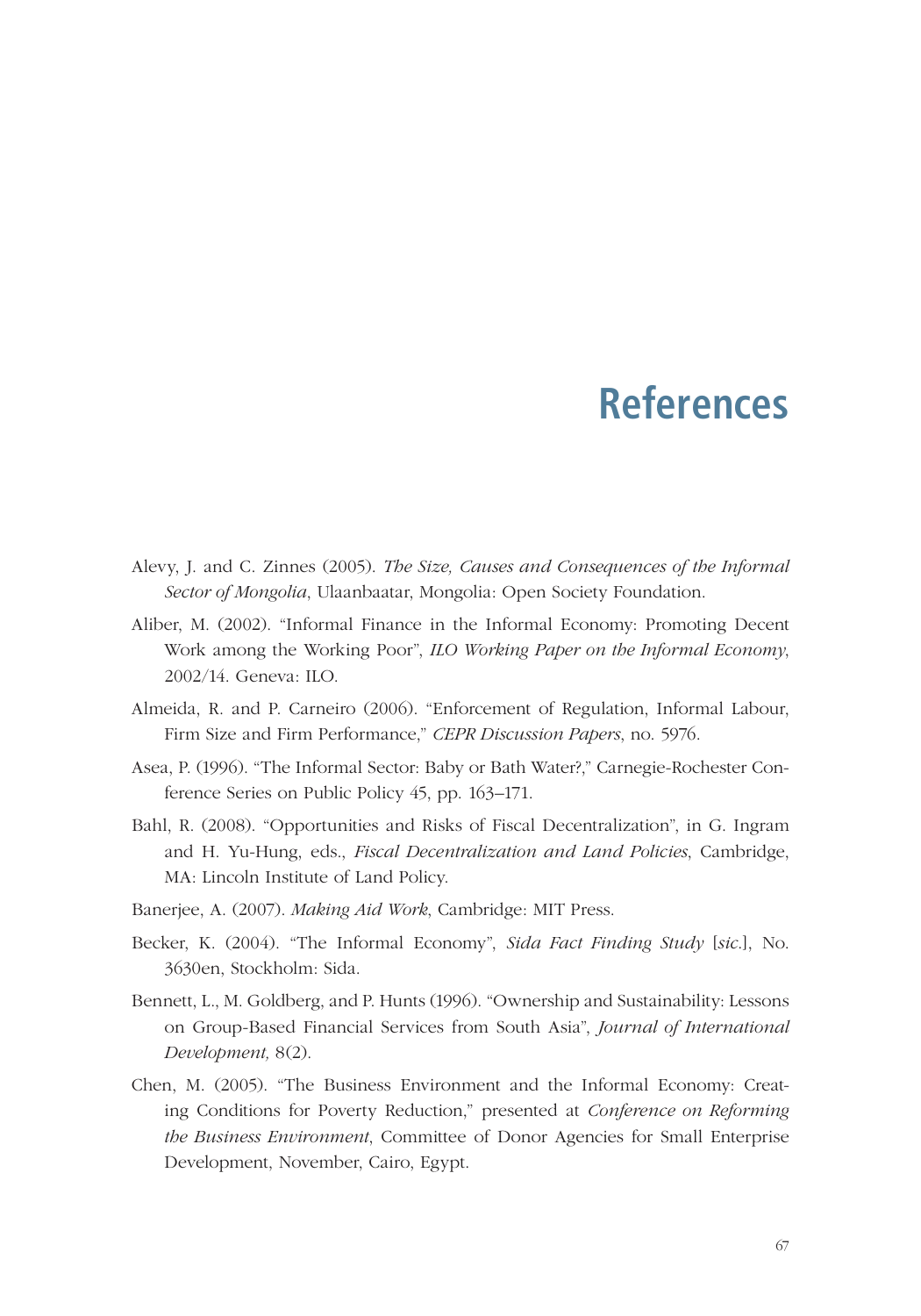- Chen, M., R, Jhabvala, and R. Nanavaty (2003). "The Investment Climate for Female Informal Businesses: A Case Study from Urban and Rural India", Background Paper for the 2005 *World Development Report*, Washington, DC: the World Bank, September.
- CLEP (2008a and 2008b). *Making the Law Work for Everyone*, vol. I (Report of the Commission on Legal Empowerment of the Poor) and vol. II (Working Group Reports), New York, NY: UNDP.
- Collier, P. (2002). "Making Aid Smart: Institutional Incentives Facing Donor Organizations and their Implications for Aid Effectiveness," *Institutions and Development Discussion Papers* 02-08, College Park, Md.: The IRIS Center.
- Coolidge, J. and S. Jacobs (2006). "Reducing Administrative Barriers to Investment Lessons Learned," *IFC Occasional Paper*, No. 17, Washington, DC: The World Bank, May.
- Deverajan, S. and S. Ahmed (2007). "Labor Laws: To Create Good Jobs, Reform Labor Regulations", Oped special, *The Economic Times*, India, February 20.
- http://www.worldbank.org.in/WBSITE/EXTERNAL/COUNTRIES/SOUTHASIAEXT/ INDIAEXTN/0,,contentMDK:21235163~menuPK:295589~pagePK:2865066~piPK: 2865079~theSitePK:295584,00.html
- Djankov, S., I. Lieberman, J. Mukherjee, and T. Nenova (2002). "Going Informal: Benefits and Costs", mimeo, The World Bank, Washington, DC, 15 April.
- Donor Committee for Enterprise Development (2008). "Supporting Business Environment Reforms: Practical Guidance for Development Agencies", report from Donor Committee for Enterprise Development, August.
- De Soto, H. (1989). The Other Path The Invisible Revolution in the Third World, New York: Harpercollins.
- Dhillon, N. (2008). "Boosting Smart Power: The Role of the United States in the Middle East," *Brookings Newsletter*, Middle East Youth Initiative, The Brookings Institution, February 22. http://www.brookings.edu/opinions/2008/0222\_middle\_east \_dhillon.aspx.
- Duflo, E., and M. Kremer (2005). "Use of Randomization in the Evaluation of Development Effectiveness." In *Evaluating Development Effectiveness: World Bank Series on Evaluation and Development*, vol. 7, edited by George K. Pitman, Osvaldo N. Feinstein, and Gregory K. Ingram, pp. 205–32. New Brunswick, N.J.: Transaction Publishers.
- Dyce, T. (2006). "The Role of Small Business Associations in Business Environment Reform" presented at Donor Committee for Enterprise Development conference, *Creating Better Business Environments for Enterprise Development, Bangkok,* 29 Nov. to 1 December.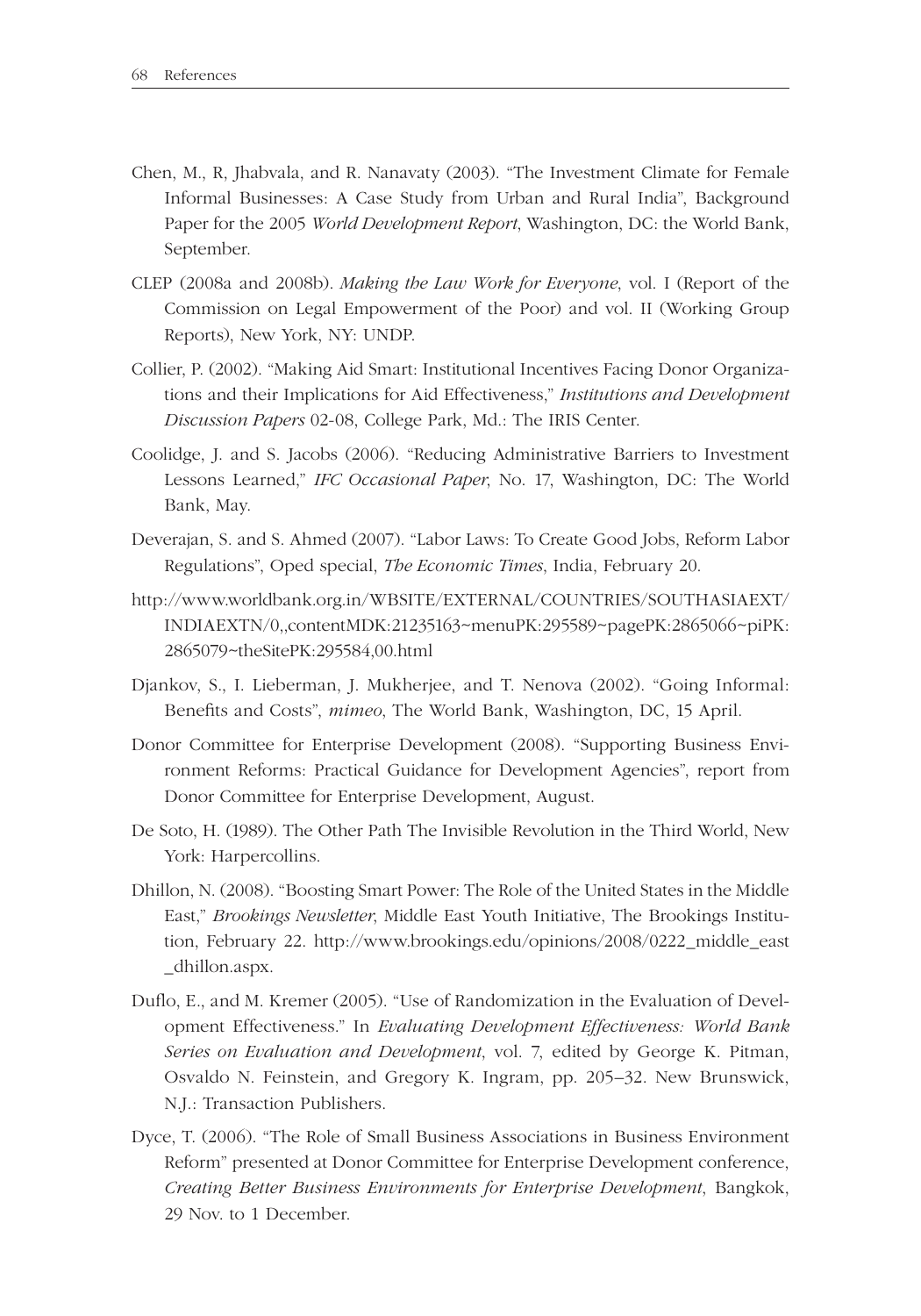- Easterly, W. (2006). The White Man's Burden: Why the West's Efforts to Aid the Rest have Done so Much Ill and so Little Good, New York: Penguin Press.
- Economist, The (1999). "The Shadow Economy: Black Hole", *The Economist*, August 28.
- Eilat, Y. and C. Zinnes (2002). "The Shadow Economy in Transition Countries: Friend or Foe? A Policy Perspective", *World Development*, 30(7), pp. 1233–1254.
- Espina, C. and C. Zinnes (2003). "The Effect of USAID's Institutional Characteristics and Contracting on Technical Assistance Outcomes", USAID: Washington, DC, Task Order 7, SEGIR/LIR PCE-I-00-97-00042-00, January.
- Farrell, D. (2004). "The hidden dangers of the informal economy", *The McKinsey Quarterly*, Number 3.
- Fox, L. and M. Sekkel (2006). "Work in Progress: Job Creation and the Quality of Growth in Africa", *Poverty Reduction and Economic Management Department Africa Region*, discussion draft, *mimeo*, The World Bank, Washington, DC, 12 November.
- Gallin, D. (2004). "Organizing in the Global Informal Economy," Bogaziçi University Social Policy Forum: Changing Role of Unions in the Contemporary World of Labour, Istanbul, November 26–27 http://www.globallabour.info/en/2007/09/ organizing\_in\_the\_global\_infor.html.
- Gerxhani, K. (2003). "The Informal Sector in Developed and Less Developed Countries", Amsterdam Institute for Advanced Labour Studies, University of Amsterdam.
- Hammond, A. L., Kramer, W. J., Katz, R. S., Tran, J. T., C. Walker (2007). *The Next Four Billion: Market Size and Business Strategy at the Base of the Pyramid*, Washington, DC: World Resources Institute and International Finance Corporation.
- Hemmer, H. and C. Mannel (1989). "On the Economic Analysis of the Urban Informal Sector", *World Development*, 17:10.
- Hu, Y. and F. Stewart (2009). "Pension Coverage and Informal Sector Workers: International Experiences", *OECD Working Papers on Insurance and Private Pensions*, No. 31, OECD publishing, OECD.doi:10.1787/227432837078.
- Ingram, M. V. Ramachandran, and V. Desai (2007). "Why Do Firms Choose to be Informal? Evidence from the Africa Investment Climate Surveys", presented at the Donor Committee for Enterprise Development (DCED) conference, *African and global lessons for more effective donor practices*, Accra, 5–7 November.
- ILO (2000). *Key International Indicators of the Labor Market*, Geneva, Switzerland: International Labor Office.
	- ——— (2002). *Decent Work and the Informal Economy* (Report VI of International Labor Conference, 90<sup>th</sup> Session), also summarized in *Resolution Concerning*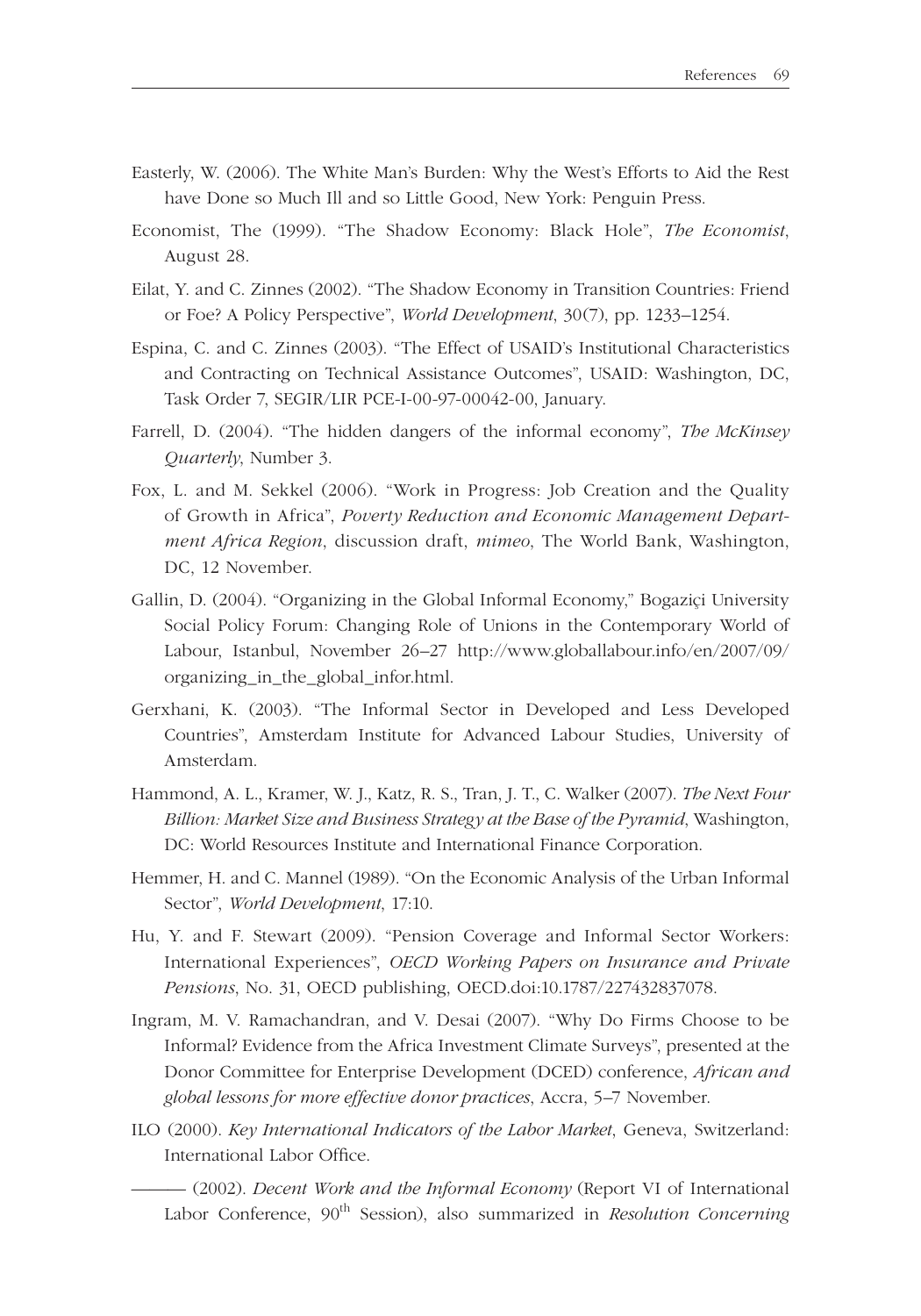*Decent Work and the Informal Economy*), Geneva, Switzerland: International Labor Office.

- (2005). "Exhibition Guide", Knowledge Fair on Decent Work and the Informal Economy, 8–15 June, as quoted in Chen (2005).

- Jütting, J. J. Parlevliet, and T. Xenogiani (2008). "Informal Employment Re-loaded", *OECD Development Centre Working Paper No. 266, Paris: OECD, January.*
- Kikeri, S., T. Kenyon and V. Palmade (2006). *Reforming the Investment Climate Lessons for Prac titioners*, Washington, DC: The World Bank.
- Klapper, L. (2006). "Entrepreneurship: How Much Does the Business Environment Matter?," *Viewpoint*, note number 313, The World Bank, November.
- Loayza, N. and J. Rigolini (2006). "Informality Trends and Cycles," *World Bank Policy Research Working Paper*, no. 4078.
- London, T. (2007). "A Base-of-the-Pyramid Perspective on Poverty Alleviation", *Working Paper*, William Davidson Institute, University of Michigan, July.
- Maloney, W. (2004). "Informality Revisited", *World Development*, 32(7), pp. 1159–1178.
- Moore, M. and H. Schmitz (2008). "Idealism, Realism and the Investment Climate in Developing Countries", *Institute of Development Studies Working Paper*, no. 307.
- Morisset, J. and K. Andrews-Johnson (2004). "The Effectiveness of Promotion Agencies at Attracting Foreign Direct Investment," *IFC Occasional Paper*, No. 16, Washington, DC: The World Bank.
- Oates, W. E. (2002). "Fiscal and Regulatory Competition: Theory and Evidence." *Perspektiven der Wirt schaftspolitik* 3, no. 4: 377–90.
- OECD (2005). "Paris Declaration on Aid Effectiveness", http://www.oecd.org/ dataoecd/11/41/34428351.pdf.
- ——— (2006). "Removing Barriers to Formalisation", Chapter 1, *Promoting Pro-Poor Growth: Private Sector Development*. Paris: OECD.
- Oviedo, A. M., M. R. Thomas, K. Özdemir (2008). "Economic Informality: Causes, Costs, and Policies – A Literature Survey", *mimeo*, The World Bank, Washington, DC, September.
- Palmade, V. (2005). "Why Worry About Rising Informality? The Biggest and Least Well Understood Impediment to Economic Development", *mimeo*, The World Bank, Washington, DC, May.
- Perry, G., O. Arias, P. Fajnzylber, W. Maloney, A. Mason, and J. Saavedra (2007). *Informality: Exit and Exclusion*, The World Bank, Washington DC.
- Prahalad, C. K., and A. Hammond (2002). Serving the world's poor, profitably. *Harvard Business Review*, 80(9): 48–57.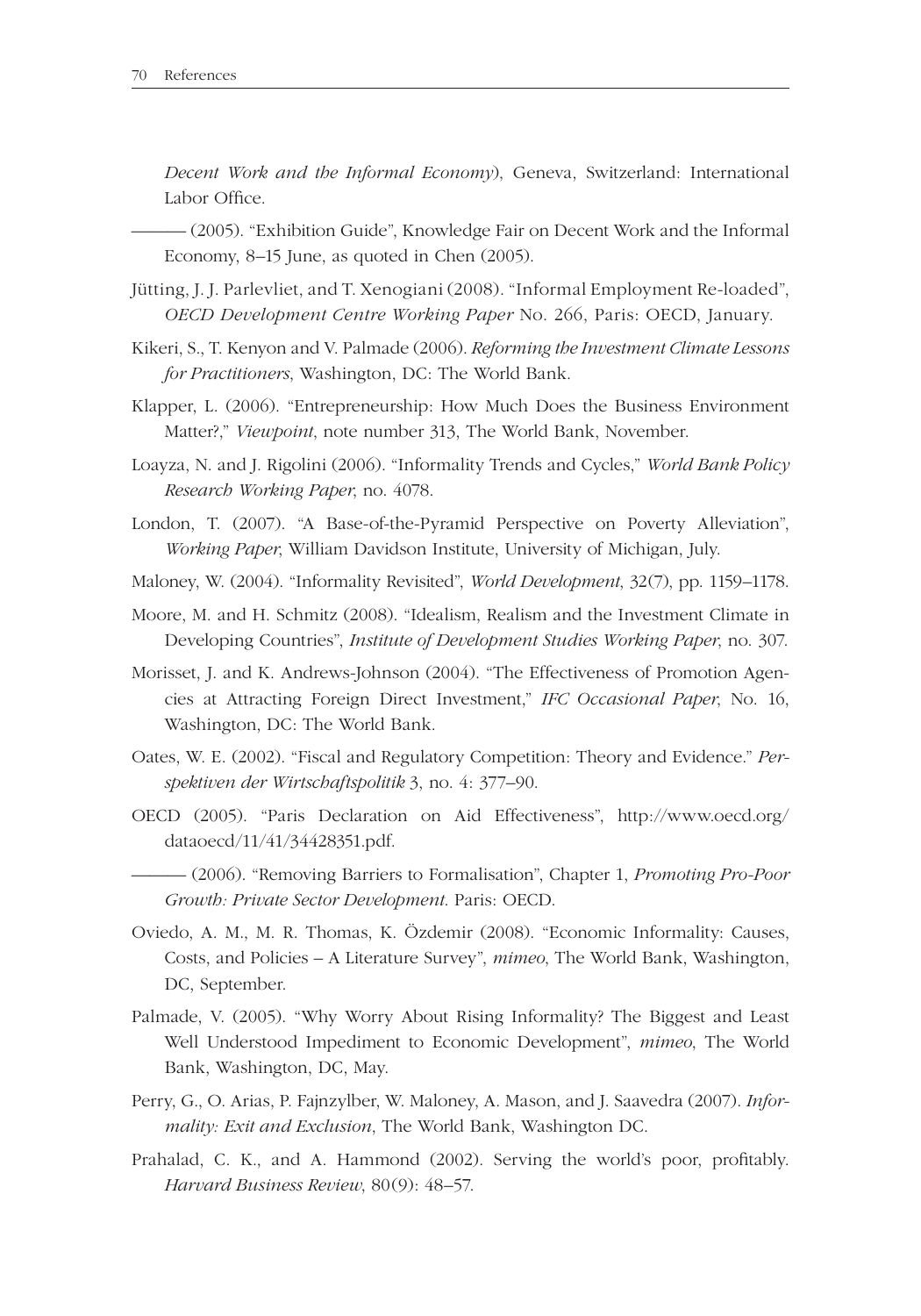- Ravallion, M. (2008). "Evaluating Anti-Poverty Programs," edited by Paul Schultz and John Strauss, *Handbook of Development Economics Volume 4*, Amsterdam: North-Holland.
- Rinehart, R. (2004). "Designing programmes to improve working and employment conditions in the informal economy: A literature review", *Conditions of Work and Employment Series*, No. 10, Geneva, Switzerland: International Labor Office.
- Schneider, F. and R. Klinglmair (2004). "Shadow Economies Around the World: What Do We Know?", *CESIFO Working Paper*, No. 0403, Linz, Austria: Johannes Kepler University.
- Steffensen, J. and H. F. Larsen (2005). "Conceptual Basis for Performance-Based Grant Systems and Selected International Experiences," Taastrup, Denmark: Nordic Consulting Group (May).
- UNCTAD (2009). "Burkina Faso Main conclusions and recommendations", Chapter IV, *Investment Policy Review of Burkina Faso*, French original, Geneva: United Nations. http://www.unctad.org/en/docs/diaepcb20094ch4\_en.pdf.
- United Nations Development Programme (2008). *Creating Value for All: Strategies for Doing Business with the Poor*, New York: United Nations.
- United Nations (2005). *The Millennium Development Goals Report*. New York: United Nations.
- USAID (2005). Removing Barriers to Formalization: The Case for Reform and Emerging Best Practice, Washington DC: USAID.
- Welch, D. (2005). "Removing Barriers to Formalization: The Case for Reform and Emerging Best Practice", presented at *Conference on Reforming the Business Environment*, Committee of Donor Agencies for Small Enterprise Development, November, Cairo, Egypt.
- White, S. (2004). "Donor Approaches to Improving the Business Environment for Small Enterprises", *mimeo*, Working Group on Enabling Environment, Committee of Donor Agencies for Small Enterprise Development, July.
- World Bank (2001). *World Development Report 2000/2001*, Oxford University Press.
- Zinnes, C. (2009a). "Business Environment Reform and the Informal Economy", *mimeo*, IFC Business Enabling Environment Working Group, The World Bank, Washington, DC, 15 February.
- -(2009b). Tournament Approaches to Public Policy Reform in Developing Coun*tries*, Washington, DC: Brookings Institution Press. For a summary, see "Effective Development Assistance through Competition" at http://www.brookings .edu/papers/2009/07\_aid\_zinnes.aspx.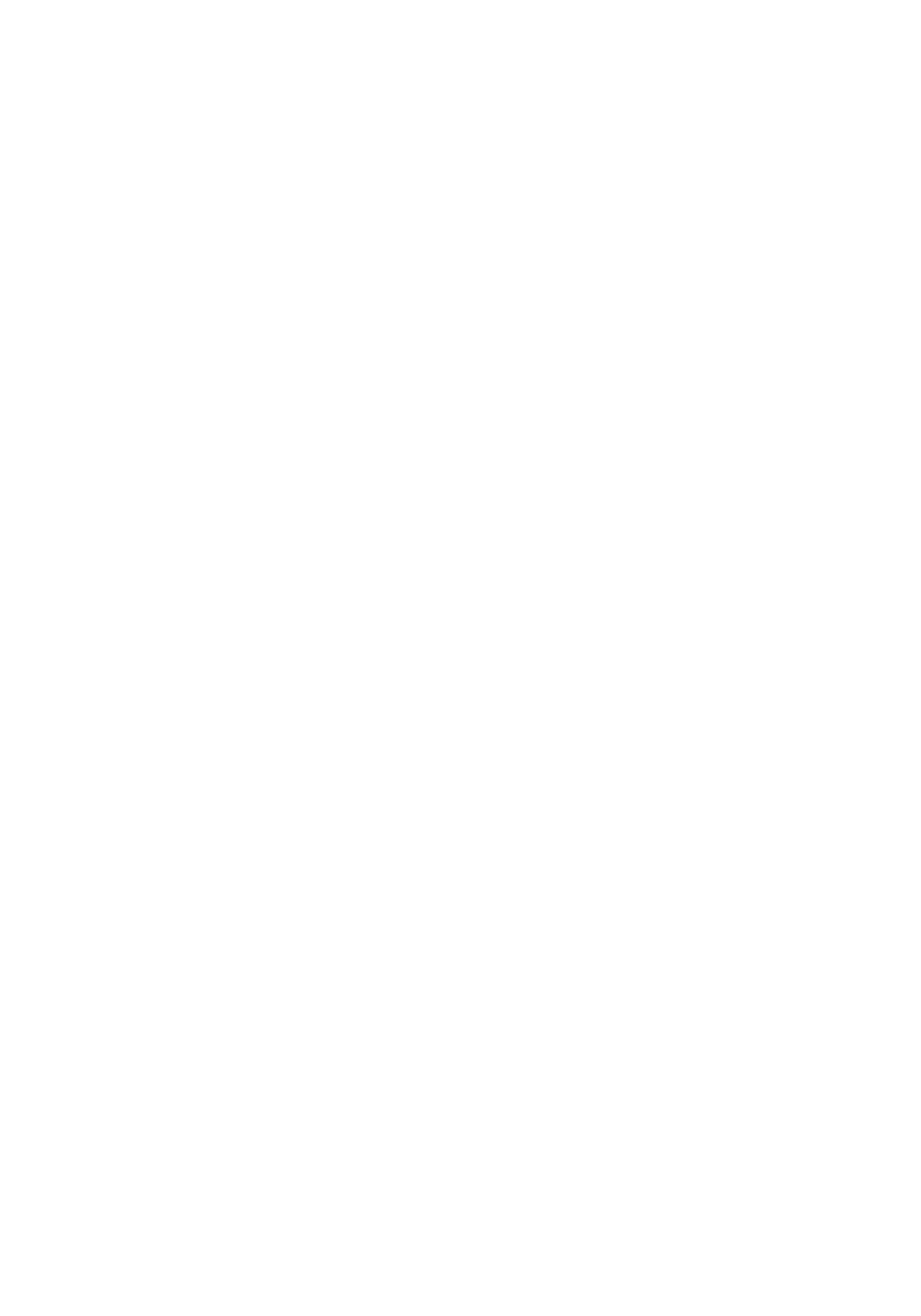## **Annex 1: Examples of BoP Ventures**

Case studies prepared for the growing inclusive markets initiative

| Case                                               | <b>Description</b>                                                              |
|----------------------------------------------------|---------------------------------------------------------------------------------|
| A to Z Textiles (Tanzania)                         | Production of long-lasting insecticide-treated bed nets                         |
| Amanco (Mexico)                                    | Integrated irrigation solutions for small-scale farmers                         |
| Amanz'abantu (South Africa)                        | Supplying water through smart card technology                                   |
| ANZ Bank (Fiji)                                    | Mobile financial products and services                                          |
| Aspen Pharmacare (South Africa)                    | Manufacturing affordable generic antiretroviral drugs                           |
| Association of Private Water Operators<br>(Uganda) | Public-private partnership to provide water in small<br>towns                   |
| Barclays' Susu Collectors Initiative<br>(Ghana)    | Providing microfinance services through traditional Susu<br>collection          |
| Cashew Production (Guinea)                         | Partnership aimed at reviving the cashew industry                               |
| Celtel (Dem. Rep. Congo)                           | Mobile communication and mobile banking in a postwar<br>economy                 |
| Coco Technologies (Philippines)                    | Production of geotextiles from coconut husk waste                               |
| Construmex (Mexico / United States)                | Cash-to-asset remittance transfer services                                      |
| Danone (Poland)                                    | Affordable and highly nutritious milk porridge for<br>malnourished children     |
| Denmor Garments (Guyana)                           | Production of high quality garments for export                                  |
| DTC Tyczyn (Poland)                                | District telephone cooperative                                                  |
| Edu-Loan (South Africa)                            | Loans for financing superior studies                                            |
| Fair Trade Cotton (Mali)                           | Collaborative platform for sourcing fair trade cotton                           |
| Forus Bank (Russia)                                | Financial services for low-income entrepreneurs                                 |
| Huatai (China)                                     | Wood-pulp production for paper industry                                         |
| Integrated Tamale Food Company<br>(Ghana)          | Outgrower scheme for sourcing organic mangoes                                   |
| Juan Valdez (Colombia)                             | Coffee fair trade chain directly linking producers,<br>businesses and consumers |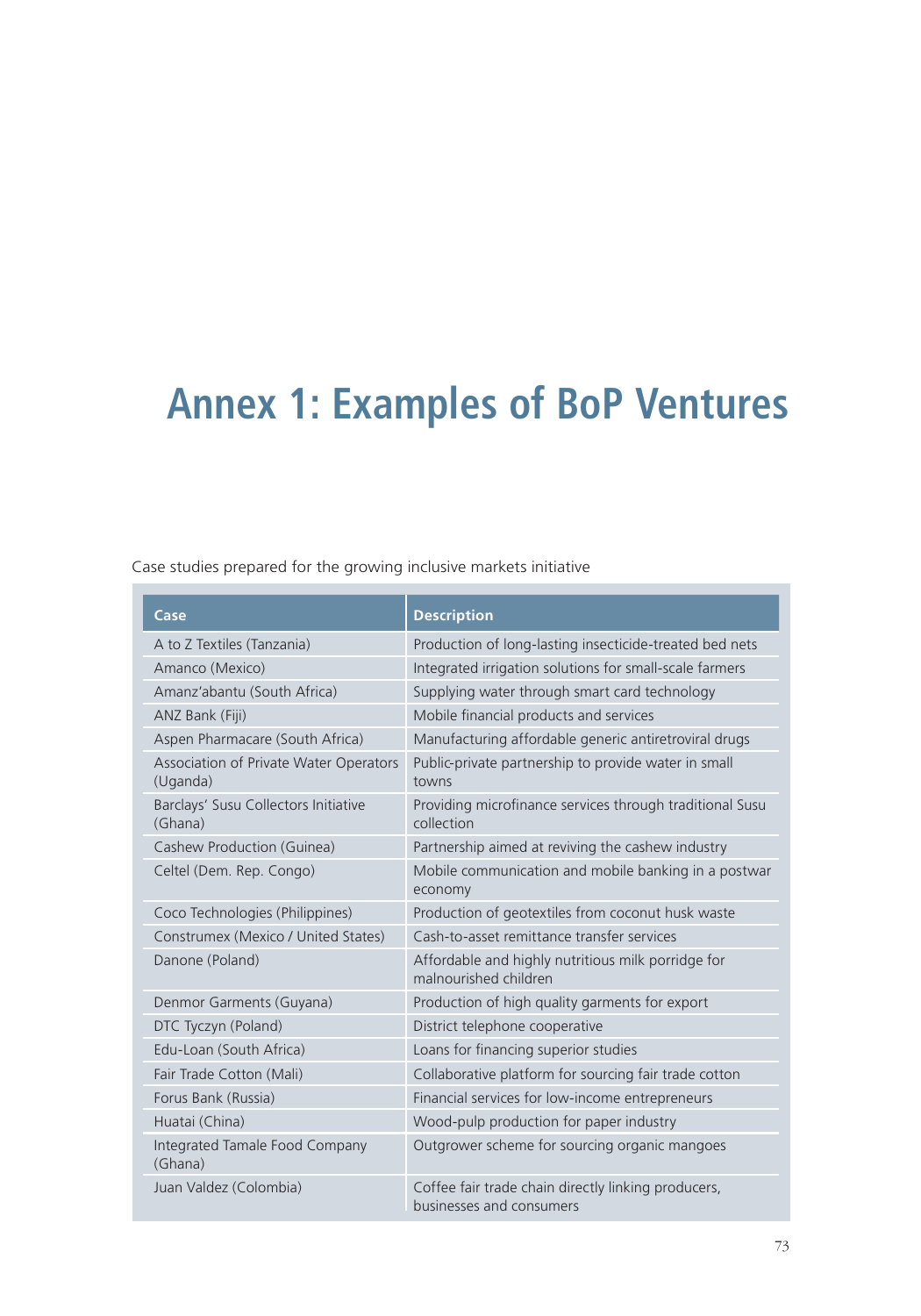**Case Description** K-Rep Bank (Kenya) Microfinance products and services Lafarge (Indonesia) Rebuilding cement-based houses and businesses in posttsunami areas LYDEC (Morocco) Supplying water and electricity to shanty towns Manila Water Company (Philippines) Connecting low-income households to the piped water system Mibanco (Peru) Microfinance products and services Money Express (Senegal) Remittance transfer services M-PESA (Kenya) Mobile banking services Mt Plaisir Estate Hotel (Trinidad and Tobago) Ecotourism-based self-sustaining community Narayana Hrudayalaya (India) Affordable cardiac health care Natura (Brazil) Production of perfume essences from local vegetal biodiversity Nedbank and RMB/FirstRand (South Africa) Financial products targeted at the low-income housing market New Tirupur Area Development Corp. Ltd. (India) Water supply to industries, households and slums PEC Luban (Poland) Straw-based heat generation Pesinet (Mali / Senegal) Early warning method for monitoring children's health Petstar (Mexico) Waste management services in poor rural communities Procter & Gamble (Cross-regions) Affordable purifier of water sachets Rajawali (Indonesia) Business partnership between taxi company and poor drivers RiteMed (Philippines) Generic drugs production and distribution Rural Electrification (Mali) Rural companies installing and managing electricity generating systems Sadia (Brazil) Sustainable swine production through biodigester technology Sanofi-aventis (Sub-Saharan Africa) Providing drugs in partnership to fight sleeping sickness SEKEM (Egypt) **Organic agriculture production coupled with social and** cultural activities SIWA (Egypt) Ecotourism business based on local community specificities Smart (Philippines) Mobile telecom products and services for low-income and overseas communities Sulabh (India) Low-cost, clean and innovative sanitation systems The HealthStore Foundation (Kenya) Health microfranchises Tiviski Dairy (Mauritania) Camel dairy sourcing from nomadic herders Tsinghua Tongfang (THTF) (China) Affordable computers for rural users VidaGás (Mozambique) Supply of liquefied petroleum gas Votorantim Celulose e Papel (Brazil) Eucalyptus plantation for pulp and paper industry

Case studies prepared for the growing inclusive markets initiative *(continued)*

Adapted from UNDP (2008; ix).